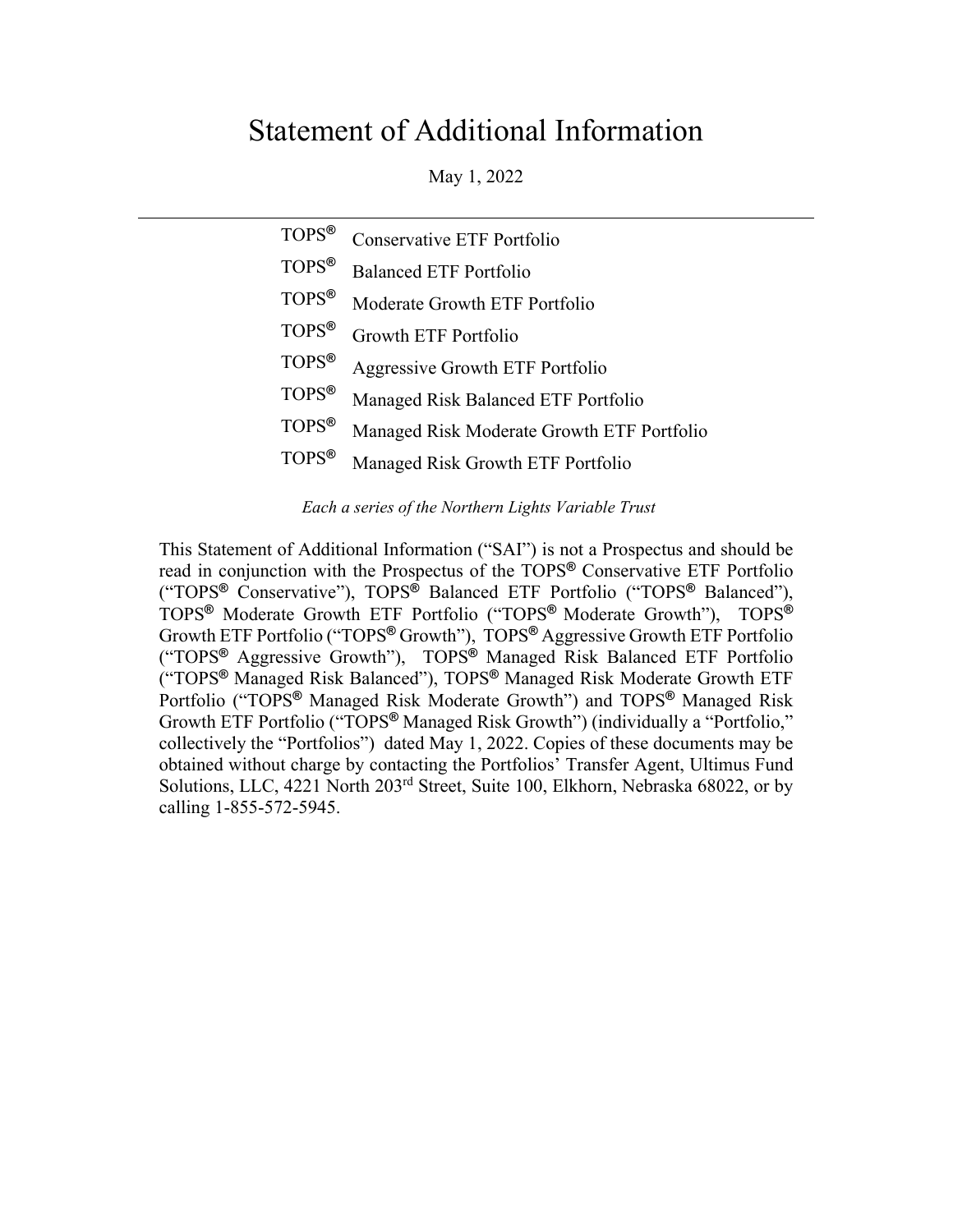## TABLE OF CONTENTS

| <b>THE PORTFOLIOS</b>                                        |       |
|--------------------------------------------------------------|-------|
| <b>TYPES OF INVESTMENTS</b>                                  | 3     |
| <b>INVESTMENT RESTRICTIONS</b>                               | 26    |
| POLICIES AND PROCEDURES FOR DISCLOSURE OF PORTFOLIO HOLDINGS | 28    |
| <b>MANAGEMENT</b>                                            | 30    |
| <b>CONTROL PERSONS AND PRINCIPAL HOLDERS</b>                 | 39    |
| <b>INVESTMENT ADVISER AND SUB-ADVISER</b>                    | 46    |
| <b>DISTRIBUTION AND SHAREHOLDER SERVICES PLAN</b>            | 50    |
| <b>PORTFOLIO MANAGERS</b>                                    | 61    |
| <b>ALLOCATION OF PORTFOLIO BROKERAGE</b>                     | 62    |
| <b>PORTFOLIO TURNOVER</b>                                    | 64    |
| <b>OTHER SERVICE PROVIDERS</b>                               | 65    |
| <b>DESCRIPTION OF SHARES</b>                                 | 70    |
| ANTI- MONEY LAUNDERING PROGRAM                               | 70    |
| PURCHASE, REDEMPTION AND PRICING OF SHARES                   | 71    |
| <b>TAX STATUS</b>                                            | 76    |
| <b>INDEPENDENT REGISTERED PUBLIC ACCOUNTING FIRM</b>         | 81    |
| <b>LEGAL COUNSEL</b>                                         | 81    |
| <b>FINANCIAL STATEMENTS</b>                                  | 81    |
| <b>APPENDIX A – DESCRIPTION OF BOND RATINGS</b>              | $A-1$ |
| <b>APPENDIX B – PROXY VOTING POLICIES AND PROCEDURES</b>     | $B-1$ |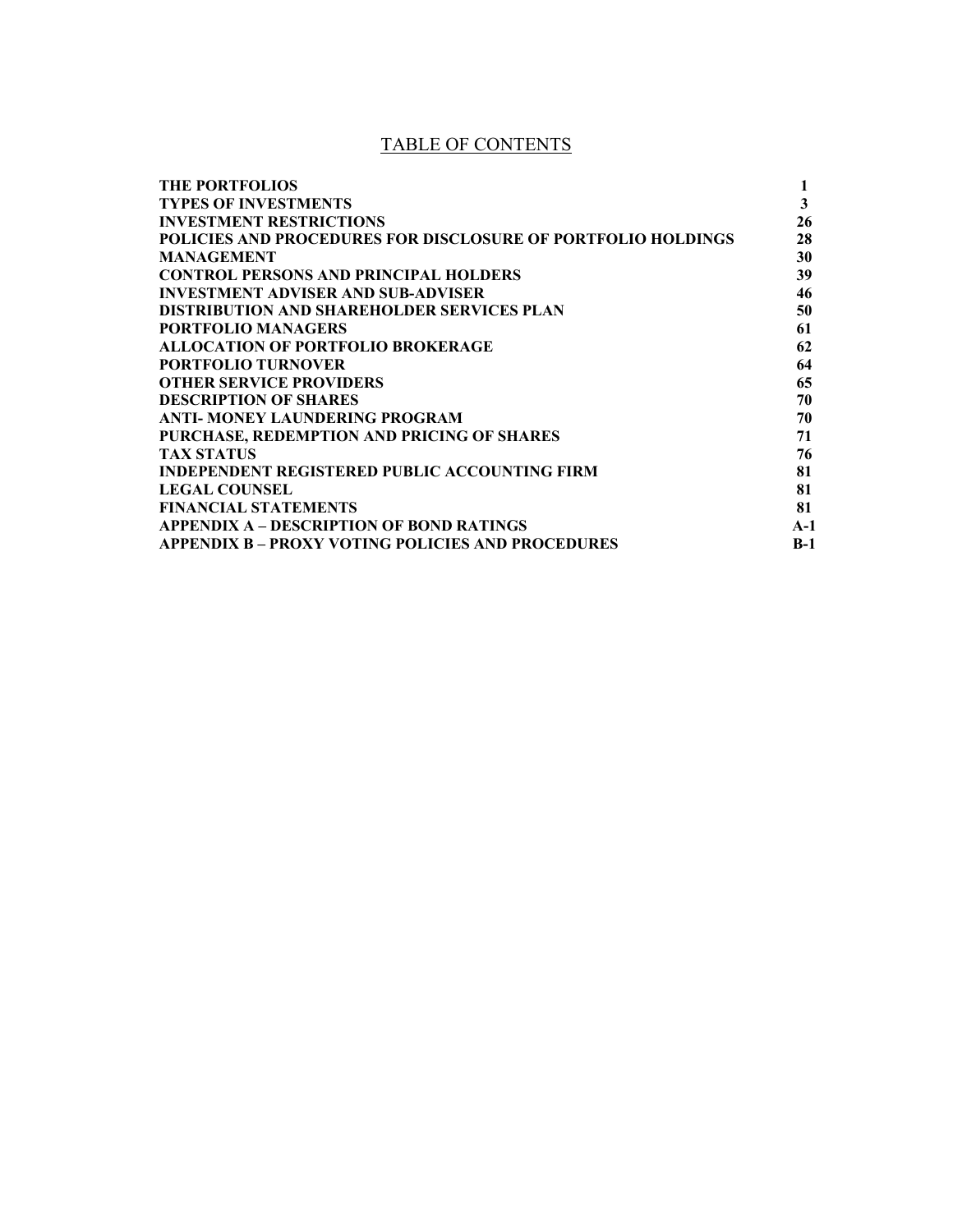## **THE PORTFOLIOS**

TOPS**®** Conservative, TOPS**®** Balanced, TOPS**®** Moderate Growth, TOPS**®** Growth, TOPS**®** Aggressive Growth, TOPS**®** Managed Risk Balanced, TOPS**®** Managed Risk Moderate Growth and TOPS**®** Managed Risk Growth (each a "Portfolio" and collectively, the "Portfolios") comprise eight series of Northern Lights Variable Trust, a Delaware statutory trust organized on November 2, 2005 (the "Trust"). Each Portfolio is managed by ValMark Advisers, Inc. (the "Adviser") and sub-advised by Milliman Financial Risk Management LLC (the "Sub-Adviser").

The Trust is registered as an open-end management investment company. The Trust is governed by its Board of Trustees (the "Board"). The Portfolios may issue an unlimited number of shares of beneficial interest. All shares of the Portfolios have equal rights and privileges. Each share of a Portfolio is entitled to one vote on all matters as to which shares are entitled to vote. In addition, each share of a Portfolio is entitled to participate equally with other shares on a per class basis (i) in dividends and distributions declared by the Portfolio and (ii) on liquidation to its proportionate share of the assets remaining after satisfaction of outstanding liabilities. Shares of the Portfolios are fully paid, non-assessable and fully transferable when issued and have no preemptive, conversion or exchange rights. Fractional shares have proportionately the same rights, including voting rights, as are provided for a full share.

The TOPS**®** Conservative, TOPS**®** Balanced, TOPS**®** Moderate Growth, TOPS**®** Growth, and TOPS**®** Aggressive Growth consist of Class 1 shares, Class 2 shares, Investor Class and Service Class shares. The TOPS**®** Managed Risk Balanced, TOPS**®** Managed Risk Moderate Growth, and TOPS**®** Managed Risk Growth consist of Class 1 shares, Class 2 shares, Class 3 shares, Class 4 shares, and Investor Class shares. Each share class for a respective Portfolio represents an interest in the same assets of that Portfolio, has the same rights and is identical in all material respects except that (i) each class of shares may be subject to different (or no) sales loads, (ii) each class of shares may bear different distribution fees; (iii) certain other class specific expenses will be borne solely by the class to which such expenses are attributable, including transfer agent fees attributable to a specific class of shares, printing and postage expenses related to preparing and distributing materials to current shareholders of a specific class, registration fees incurred by a specific class of shares, the expenses of administrative personnel and services required to support the shareholders of a specific class, litigation or other legal expenses relating to a class of shares, Trustees' fees or expenses incurred as a result of issues relating to a specific class of shares and accounting fees and expenses relating to a specific class of shares and (iv) each class has exclusive voting rights with respect to matters relating to its own distribution arrangements. The Board of Trustees may classify and reclassify the shares of each Portfolio into additional classes of shares at a future date.

The Portfolios' investment objectives, restrictions, and policies are more fully described here and in the Prospectus. The Board may start other series and offer shares of a new fund under the Trust at any time.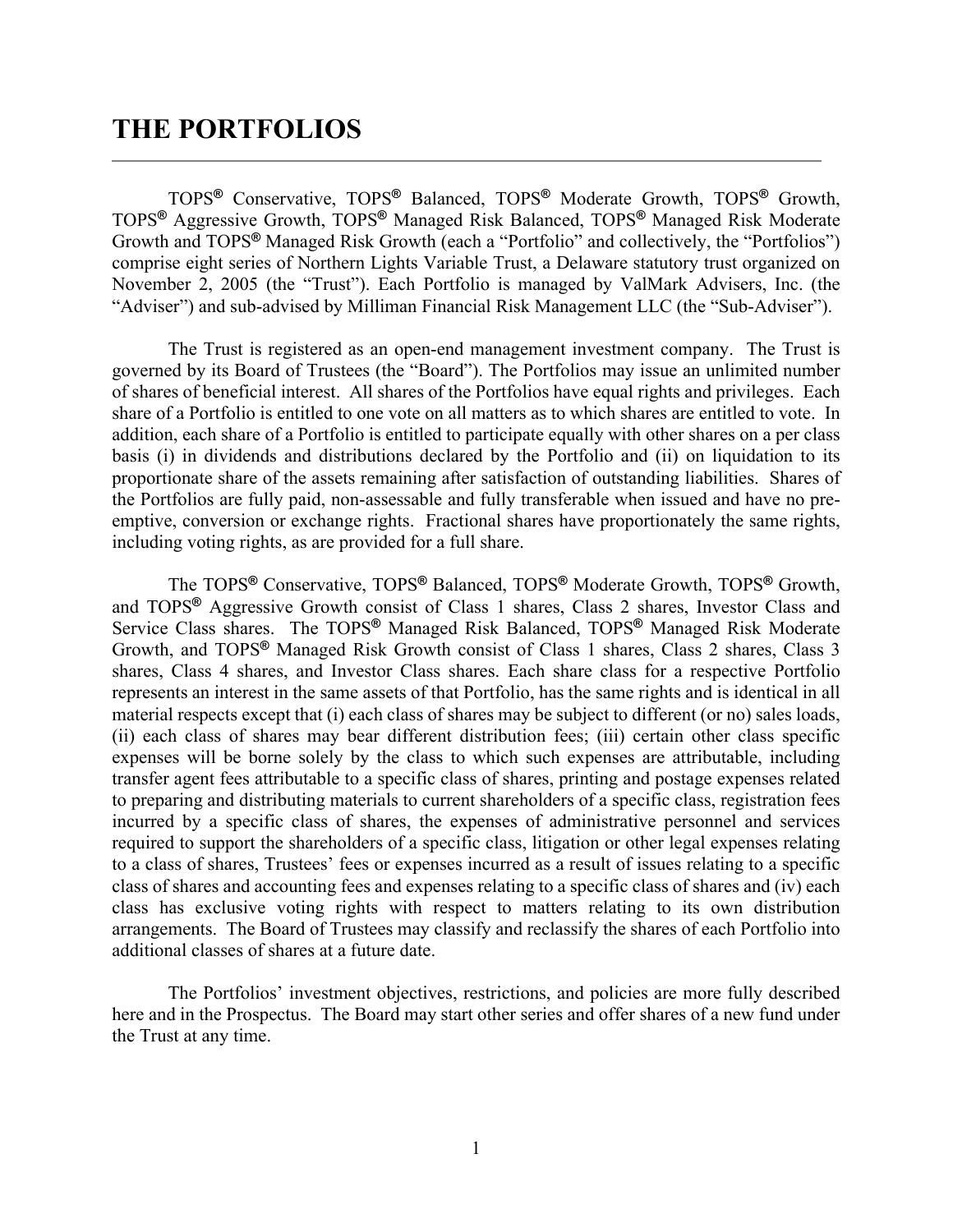Under the Trust's Agreement and Declaration of Trust, each Trustee will continue in office until the termination of the Trust or his earlier death, incapacity, resignation or removal. Shareholders can remove a Trustee to the extent provided by the Investment Company Act of 1940, as amended (the "1940 Act") and the rules and regulations promulgated thereunder. Vacancies may be filled by a majority of the remaining Trustees, except insofar as the 1940 Act may require the election by shareholders. As a result, normally no annual or regular meetings of shareholders will be held unless matters arise requiring a vote of shareholders under the Agreement and Declaration of Trust or the 1940 Act.

The Portfolios' shares are only offered on a continuous basis to the participating insurance companies (each a "Participating Insurance Company"), which offers variable annuity insurance contracts and flexible premium variable life insurance policies ("Contracts"), certain qualified pension and retirement plans, separate accounts that are not registered as investment companies and to other persons permitted to hold shares of the Trust pursuant to Treasury Regulation 1.817-5.

The Trust has received an exemptive order ("Exemptive Order") from the Securities and Exchange Commission ("SEC") that permits the series of the Trust, including the Portfolios, to sell shares to separate accounts of unaffiliated insurance companies, and pension and retirement plans that qualify for special income tax treatment. These arrangements may present certain conflicts of interest due to differences in tax treatment and other considerations such that the interests of various variable contract owners participating in a Portfolio and the interests of pension and retirement plans investing in a Portfolio may conflict. For example, violation of the federal tax laws by one insurance company separate account investing directly or indirectly in a Portfolio could cause other variable insurance products funded by the separate account of another insurance company to lose their tax-deferred status unless remedial actions were taken. It is possible that a difference may arise among the interests of the holders of different types of contracts - for example, if applicable state insurance law or contract owner instructions prevent a Participating Insurance Company from continuing to invest in a Portfolio following a change in the Portfolio's investment policies, or if different tax laws apply to flexible premium variable life insurance contracts and variable annuities. The Board and each Participating Insurance Company will attempt to monitor events to prevent such differences from arising. As a condition of the Exemptive Order, the Board will monitor events in order to identify any material irreconcilable conflicts which may arise (such as those arising from tax or other differences), and to determine what action, if any, should be taken in response to such conflicts. If such a conflict were to occur, one or more insurance companies' separate accounts might be required to withdraw their investments in one or more of the Portfolios. This might force a Portfolio to sell its securities at disadvantageous prices which could cause a decrease in the Portfolio's net asset value ("NAV").

For a description of the methods used to determine the share price and value of the Portfolios' assets, see "Net Asset Value" in the Portfolios' Prospectus and "Purchase, Redemption and Pricing of Shares" in this Statement of Additional Information.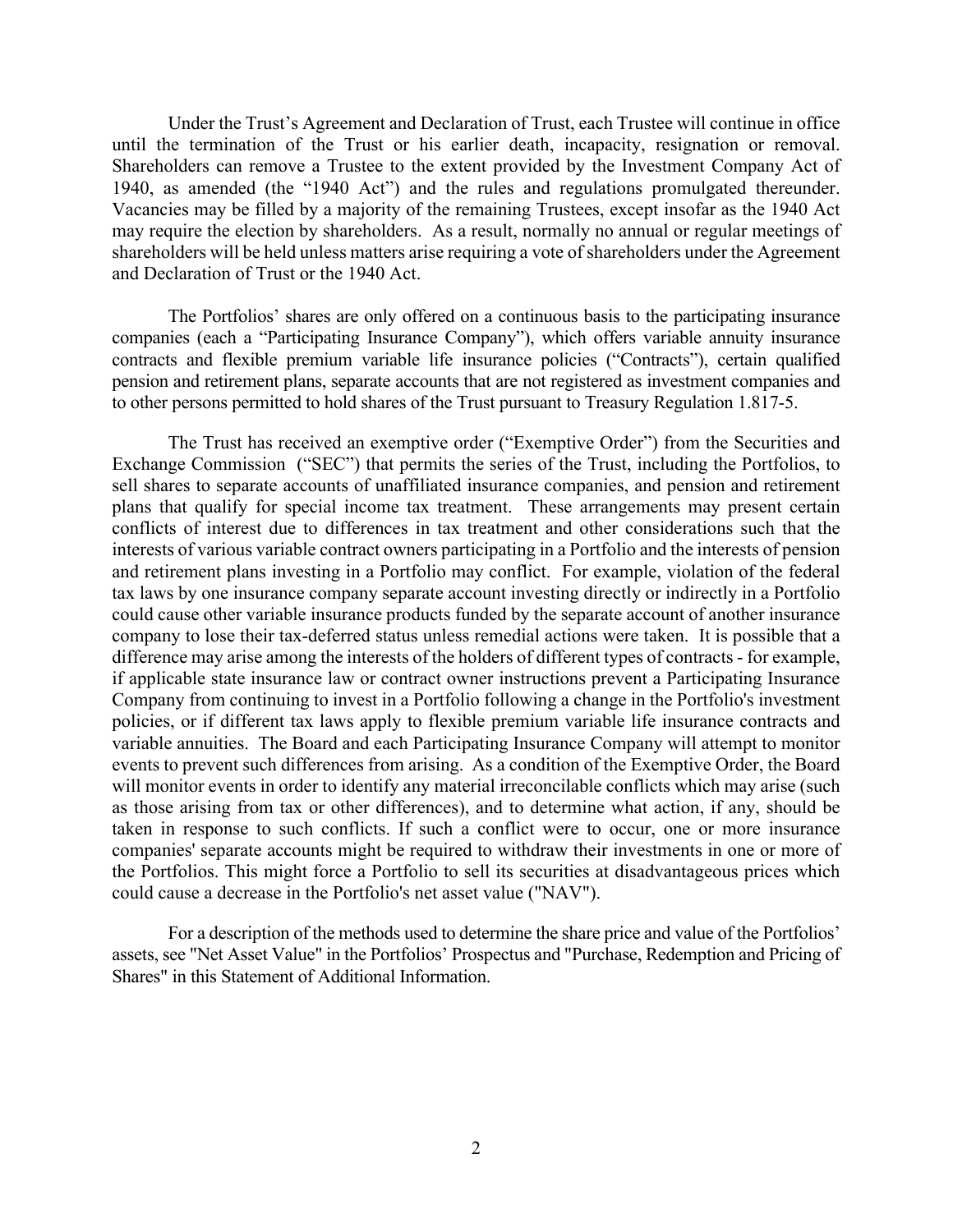## **TYPES OF INVESTMENTS**

The investment objective of each Portfolio and a description of its principal investment strategies are set forth under "Risk/Return Summary" in the Prospectus. Each Portfolio's investment objective is not fundamental and may be changed without the approval of a majority of the outstanding voting securities of the Trust.

The following pages contain more detailed information about the types of instruments in which the Portfolios may invest.

#### Equity Securities

The Portfolios may invest directly in equity securities and in exchange traded funds ("ETFs") and other investment companies that hold a portfolio of equity securities. Equity securities in which a Portfolio may invest, either directly or indirectly, include common stocks, preferred stocks, and securities convertible into common stocks, such as convertible bonds, warrants, rights and options. The value of equity securities varies in response to many factors, including the activities and financial condition of individual companies, the business market in which individual companies compete and general market and economic conditions. Equity securities fluctuate in value, often based on factors unrelated to the value of the issuer of the securities, and such fluctuations can be significant.

#### Common Stock

Common stock represents an equity (ownership) interest in a company, and usually possesses voting rights and earns dividends. Dividends on common stock are not fixed but are declared at the discretion of the issuer. Common stock generally represents the riskiest investment in a company. In addition, common stock generally has the greatest appreciation and depreciation potential because increases and decreases in earnings are usually reflected in a company's stock price.

## Preferred Stock

The Portfolios may invest in preferred stock with no minimum credit rating. Preferred stock is a class of stock having a preference over common stock as to the payment of dividends and the recovery of investment should a company be liquidated, although preferred stock is usually junior to the debt securities of the issuer. Preferred stock typically does not possess voting rights and its market value may change based on changes in interest rates.

The fundamental risk of investing in common and preferred stock is the risk that the value of the stock might decrease. Stock values fluctuate in response to the activities of an individual company or in response to general market and/or economic conditions. Historically, common stocks have provided greater long-term returns and have entailed greater short-term risks than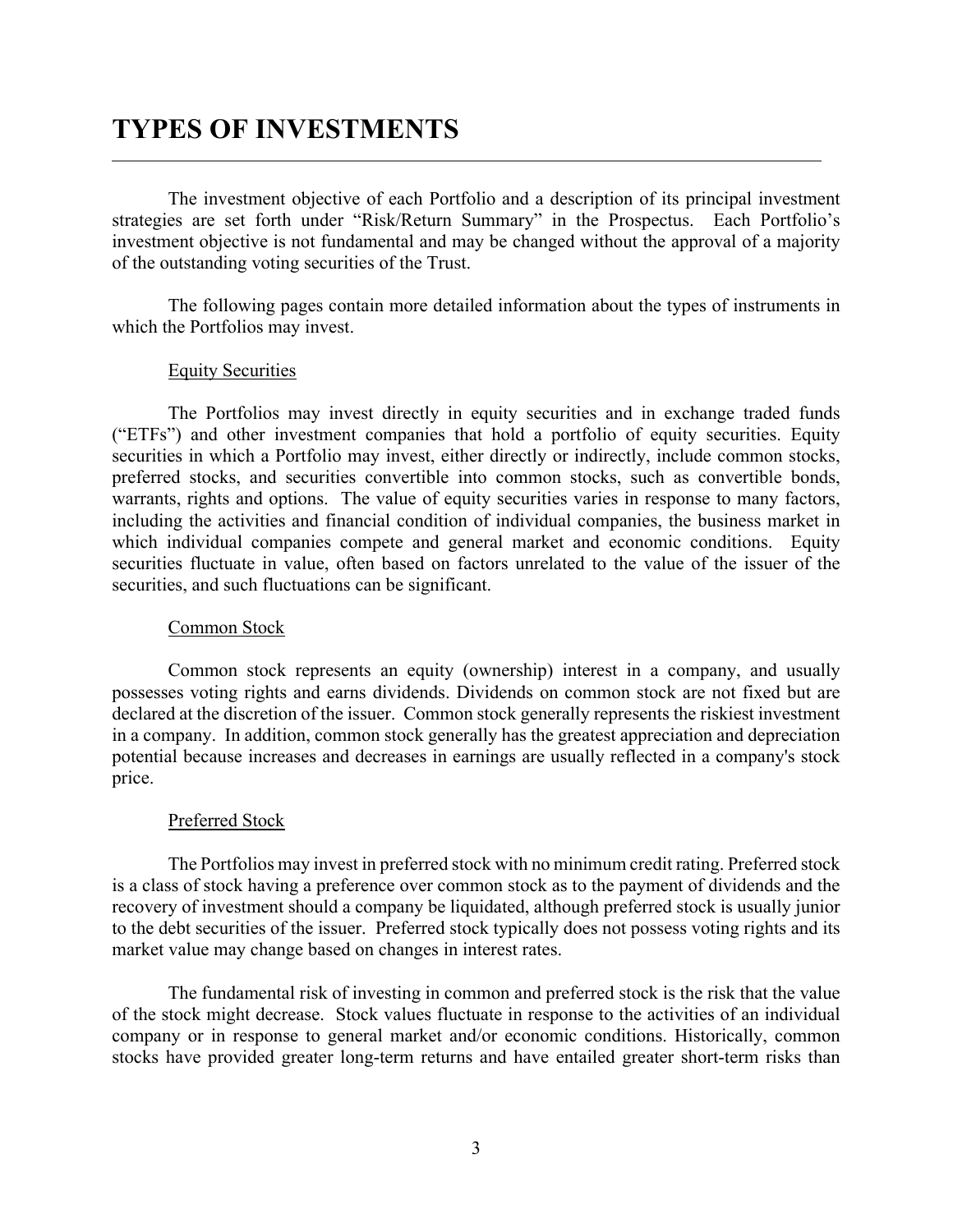preferred stocks, fixed-income securities and money market investments. The market value of all securities, including common and preferred stocks, is based upon the market's perception of value and not necessarily the book value of an issuer or other objective measures of a company's worth.

#### Convertible Securities

The Portfolios may invest in convertible securities with no minimum credit rating. Convertible securities include fixed income securities that may be exchanged or converted into a predetermined number of shares of the issuer's underlying common stock at the option of the holder during a specified period. Convertible securities may take the form of convertible preferred stock, convertible bonds or debentures, units consisting of "usable" bonds and warrants or a combination of the features of several of these securities. Convertible securities are senior to common stocks in an issuer's capital structure, but are usually subordinated to similar non-convertible securities. While providing a fixed-income stream (generally higher in yield than the income derivable from common stock but lower than that afforded by a similar nonconvertible security), a convertible security also gives an investor the opportunity, through its conversion feature, to participate in the capital appreciation of the issuing company depending upon a market price advance in the convertible security's underlying common stock.

#### Warrants

The Portfolios may invest in warrants. Warrants are options to purchase common stock at a specific price (usually at a premium above the market value of the optioned common stock at issuance) valid for a specific period of time. Warrants may have a life ranging from less than one year to twenty years, or they may be perpetual. However, most warrants have expiration dates after which they are worthless. In addition, a warrant is worthless if the market price of the common stock does not exceed the warrant's exercise price during the life of the warrant. Warrants have no voting rights, pay no dividends, and have no rights with respect to the assets of the corporation issuing them. The percentage increase or decrease in the market price of the warrant may tend to be greater than the percentage increase or decrease in the market price of the optioned common stock.

#### Depositary Receipts

The Portfolios may invest in sponsored and unsponsored American Depositary Receipts ("ADRs"), which are receipts issued by an American bank or trust company evidencing ownership of underlying securities issued by a foreign issuer. ADRs, in registered form, are designed for use in U.S. securities markets. Unsponsored ADRs may be created without the participation of the foreign issuer. Holders of these ADRs generally bear all the costs of the ADR facility, whereas foreign issuers typically bear certain costs in a sponsored ADR. The bank or trust company depositary of an unsponsored ADR may be under no obligation to distribute shareholder communications received from the foreign issuer or to pass through voting rights. Many of the risks described below regarding foreign securities apply to investments in ADRs.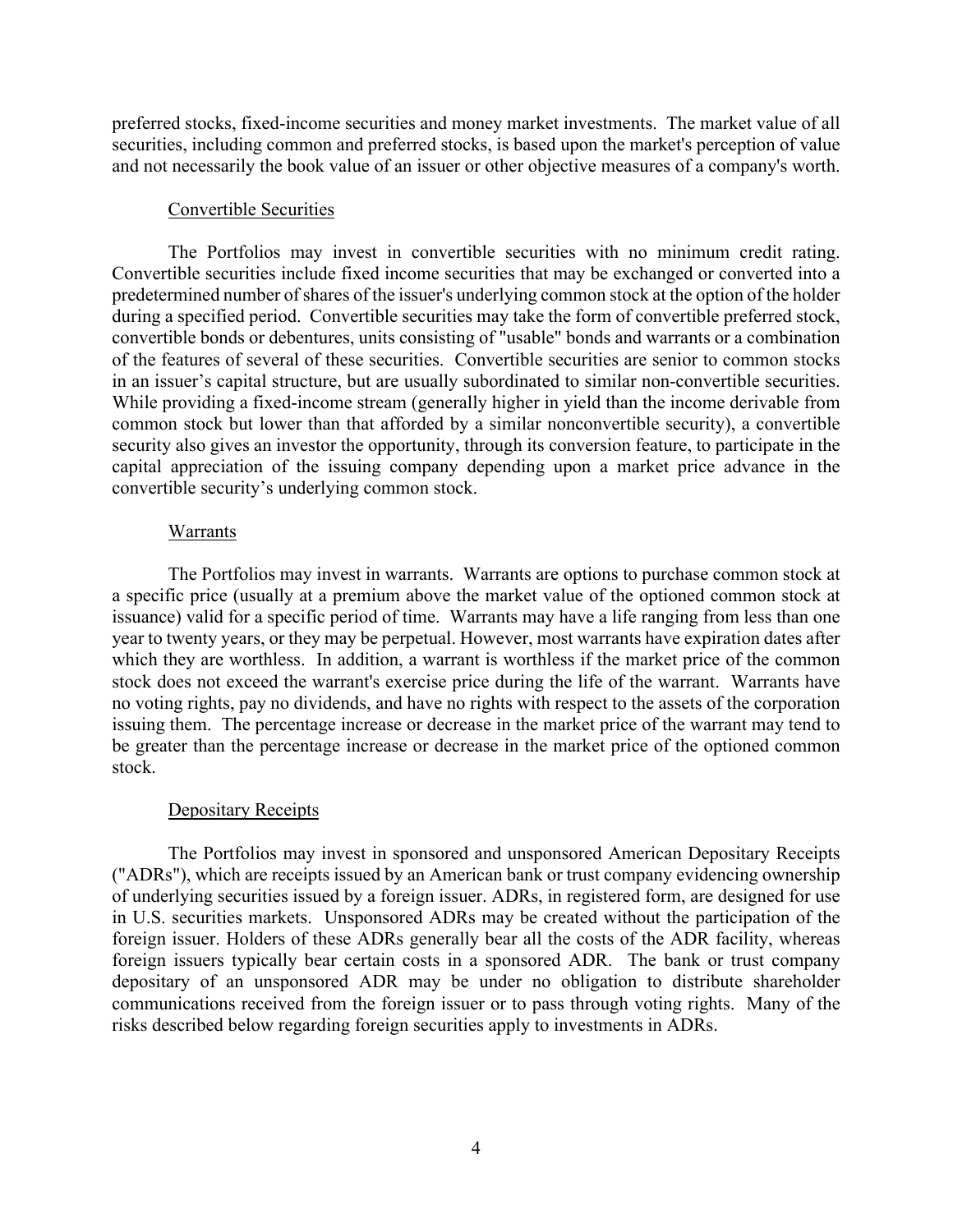#### Foreign Securities

General. The Portfolios may invest directly in foreign securities and in ETFs and other investment companies that hold a portfolio of foreign securities. Investing in securities of foreign companies and countries involves certain considerations and risks that are not typically associated with investing in U.S. government securities and securities of domestic companies. There may be less publicly available information about a foreign issuer than a domestic one, and foreign companies are not generally subject to uniform accounting, auditing and financial standards and requirements comparable to those applicable to U.S. companies. There may also be less government supervision and regulation of foreign securities exchanges, brokers and listed companies than exists in the United States. Interest and dividends paid by foreign issuers may be subject to withholding and other foreign taxes, which may decrease the net return on such investments as compared to dividends and interest paid to the Portfolios by domestic companies or the U.S. government. There may be the possibility of expropriations, seizure or nationalization of foreign deposits, confiscatory taxation, political, economic or social instability or diplomatic developments that could affect assets of the Portfolios held in foreign countries. Finally, the establishment of exchange controls or other foreign governmental laws or restrictions could adversely affect the payment of obligations.

To the extent the Portfolios' currency exchange transactions do not fully protect the Portfolios against adverse changes in currency exchange rates, decreases in the value of currencies of the foreign countries in which the Portfolios will invest relative to the U.S. dollar will result in a corresponding decrease in the U.S. dollar value of the Portfolios' assets denominated in those currencies (and possibly a corresponding increase in the amount of securities required to be liquidated to meet distribution requirements). Conversely, increases in the value of currencies of the foreign countries in which the Portfolios invest relative to the U.S. dollar will result in a corresponding increase in the U.S. dollar value of the Portfolios' assets (and possibly a corresponding decrease in the amount of securities to be liquidated).

Emerging Markets Securities. The Portfolios may invest directly in and purchase ETFs and other mutual funds that invest in emerging market securities. Investing in emerging market securities imposes risks different from, or greater than, risks of investing in foreign developed countries. These risks include: smaller market capitalization of securities markets, which may suffer periods of relative illiquidity; significant price volatility; restrictions on foreign investment; possible repatriation of investment income and capital. In addition, foreign investors may be required to register the proceeds of sales; future economic or political crises could lead to price controls, forced mergers, expropriation or confiscatory taxation, seizure, nationalization, or creation of government monopolies. The currencies of emerging market countries may experience significant declines against the U.S. dollar, and devaluation may occur subsequent to investments in these currencies by the Portfolios. Inflation and rapid fluctuations in inflation rates have had, and may continue to have, negative effects on the economies and securities markets of certain emerging market countries.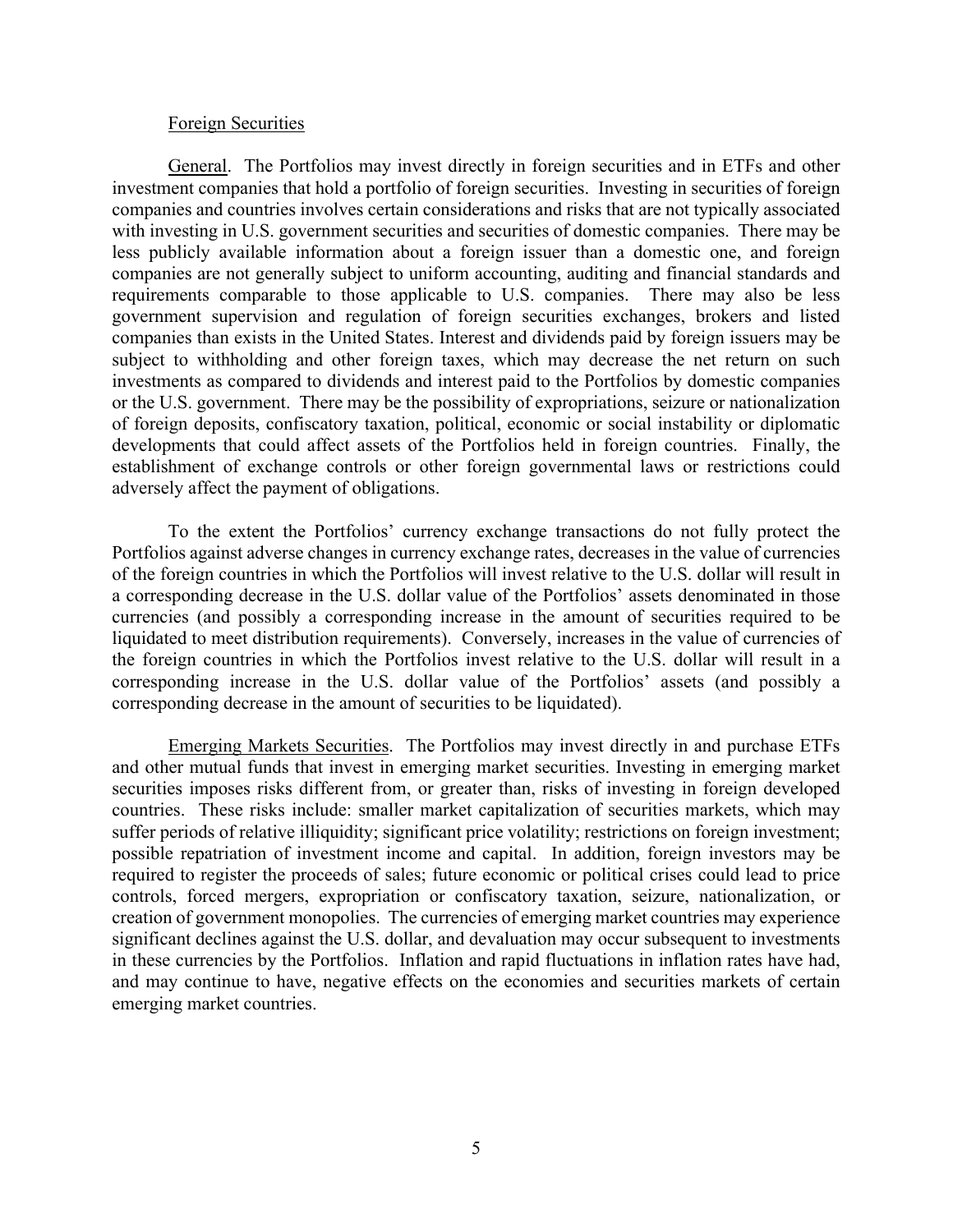Additional risks of emerging markets securities may include: greater social, economic and political uncertainty and instability; more substantial governmental involvement in the economy; less governmental supervision and regulation; unavailability of currency hedging techniques; companies that are newly organized and small; differences in auditing and financial reporting standards, which may result in unavailability of material information about issuers; and less developed legal systems. In addition, emerging securities markets may have different clearance and settlement procedures, which may be unable to keep pace with the volume of securities transactions or otherwise make it difficult to engage in such transactions. Settlement problems may cause the Portfolios to miss attractive investment opportunities, hold a portion of its assets in cash pending investment, or be delayed in disposing of a security. Such a delay could result in possible liability to a purchaser of the security.

#### Investment Companies

Each Portfolio may invest in investment companies such as open-end funds (mutual funds), closed-end funds, and ETF (also referred to as "Underlying Funds"). The Portfolios will lookthrough to each Underlying Fund's holdings for purposes of measuring diversification. The Portfolios do not anticipate that any Underlying Fund will be a Portfolio affiliate. The 1940 Act provides that the mutual funds may not: (1) purchase more than 3% of an investment company's outstanding shares; (2) invest more than 5% of its assets in any single such investment company (the "5% Limit"), and (3) invest more than 10% of its assets in investment companies overall (the "10% Limit").

The Portfolios may exceed these statutory limits when permitted by SEC order or other applicable law or regulatory guidance. The SEC recently adopted certain regulatory changes and took other actions related to the ability of an investment company to invest in the securities of another investment company. These changes include, among other things, the rescission of certain SEC exemptive orders permitting investments in excess of the statutory limits and the withdrawal of certain related SEC staff no-action letters, and the adoption of Rule 12d1-4 under the 1940 Act. Rule 12d1-4 permits the Fund to invest in other investment companies beyond the statutory limits, subject to certain conditions. The rescission of the applicable exemptive orders and the withdrawal of the applicable no-action letters was effective on January 19, 2022. Investment companies are no longer be able to rely on the aforementioned exemptive orders and no-action letters, and are subject instead to Rule 12d1-4 and other applicable rules under Section 12(d)(1).

In addition, Section  $12(d)(1)(F)$  of the 1940 Act, provides that the provisions of paragraph  $12(d)(1)$  shall not apply to securities purchased or otherwise acquired by a Portfolio if (i) immediately after such purchase or acquisition not more than 3% of the total outstanding stock of such registered investment company is owned by the Portfolio and all affiliated persons of the Portfolio; and (ii) the Portfolio has not, and is not proposing to offer or sell any security issued by it through a principal underwriter or otherwise at a public or offering price which includes a sales load of more than 1 ½%. An investment company that issues shares to a Portfolio pursuant to paragraph  $12(d)(1)(F)$  shall not be required to redeem its shares in an amount exceeding 1% of such investment company's total outstanding shares in any period of less than thirty days. Each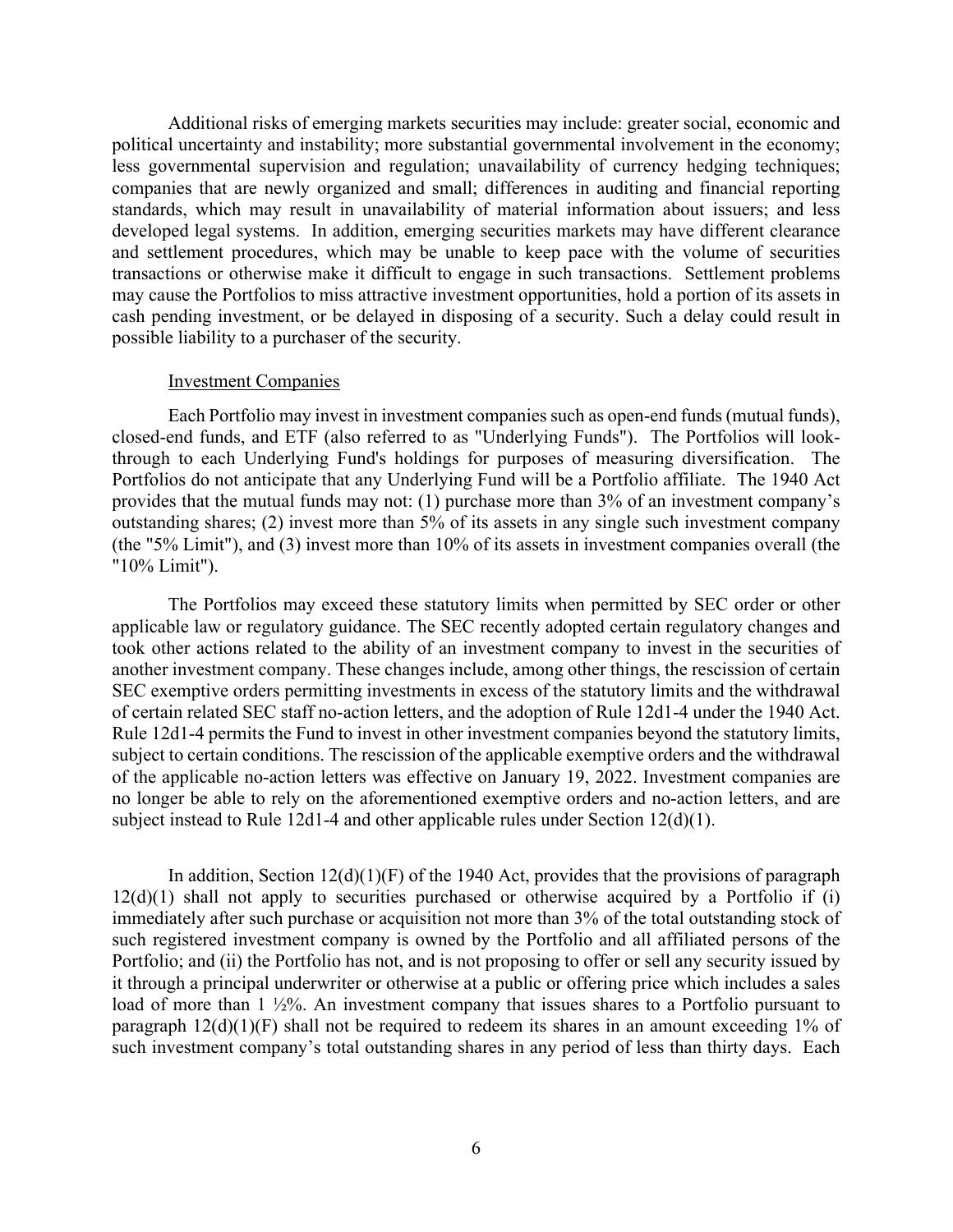Portfolio (or the Adviser acting on behalf of the Portfolio) must comply with the following voting restrictions: when the Portfolio exercises voting rights, by proxy or otherwise, with respect to investment companies owned by the Portfolio, the Portfolio will either seek instruction from the Portfolio's shareholders with regard to the voting of all proxies and vote in accordance with such instructions, or vote the shares held by the Portfolio in the same proportion as the vote of all other holders of such security.

Further, each Portfolio may rely on Rule 12d1-3, which allows unaffiliated mutual funds to exceed the 5% Limitation and the 10% Limitation, provided the aggregate sales loads any investor pays (i.e., the combined distribution expenses of both the acquiring fund and the acquired funds) does not exceed the limits on sales loads established by the Financial Industry Regulatory Authority, Inc. ("FINRA") for funds of funds.

Each Portfolio and any "affiliated persons," as defined by the 1940 Act, may purchase in the aggregate only up to 3% of the total outstanding securities of any Underlying Fund. Accordingly, when affiliated persons hold shares of any of the Underlying Funds, the Portfolio's ability to invest fully in shares of those funds is restricted, and the Adviser must then, in some instances, select alternative investments that would not have been its first preference. The 1940 Act also provides that an Underlying Fund whose shares are purchased by a Portfolio will be obligated to redeem shares held by the Portfolio only in an amount up to 1% of the Underlying Fund's outstanding securities during any period of less than 30 days. Shares held by a Portfolio in excess of 1% of an Underlying Fund's outstanding securities therefore, will be considered not readily marketable securities, which, together with other such securities, may not exceed 15% of the Portfolio's total assets.

Under certain circumstances an Underlying Fund may determine to make payment of a redemption by a Portfolio wholly or partly by a distribution in kind of securities from its holdings, in lieu of cash, in conformity with the rules of the SEC. In such cases, the Portfolio may hold securities distributed by an Underlying Fund until the Adviser determines that it is appropriate to dispose of such securities.

Investment decisions by the investment advisors of the Underlying Funds are made independently of each Portfolio and the Adviser. Therefore, the investment advisor of one Underlying Fund may be purchasing shares of the same issuer whose shares are being sold by the investment advisor of another such fund. The result would be an indirect expense to the Portfolio without accomplishing any investment purpose. Because other investment companies employ an investment adviser, such investments by a Portfolio may cause shareholders to bear duplicate fees.

*Closed-End Investment Companies.* Each Portfolio may invest its assets in closed-end investment companies (or "closed-end funds"), subject to the investment restrictions set forth above. Shares of closed-end funds are typically offered to the public in a one-time initial public offering by a group of underwriters who retain a spread or underwriting commission of between 4% or 6% of the initial public offering price. Such securities are then listed for trading on the New York Stock Exchange ("NYSE"), the National Association of Securities Dealers Automated Quotation System (commonly known as "NASDAQ") and, in some cases, may be traded in other over-the-counter markets. Because the shares of closed-end funds cannot be redeemed upon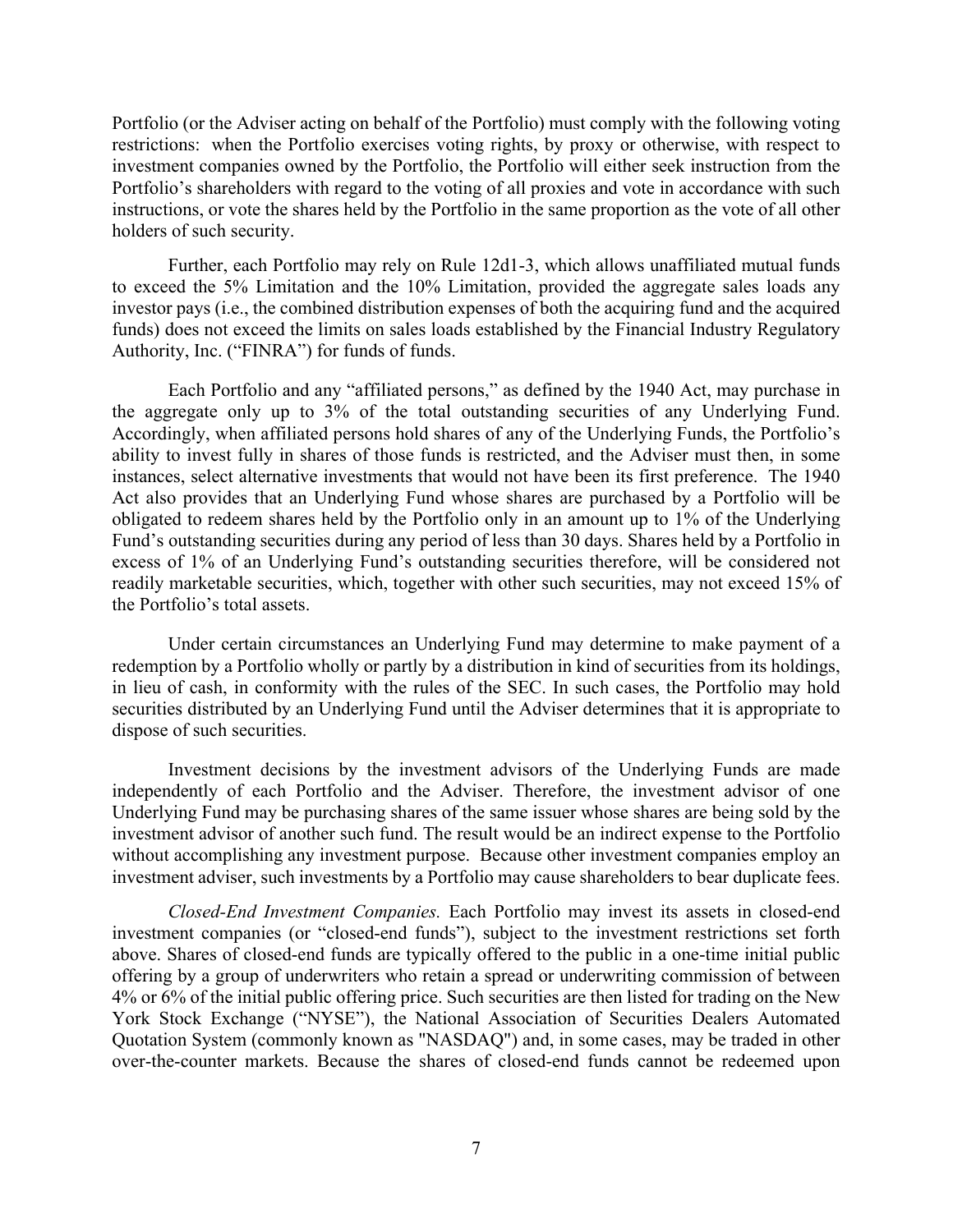demand to the issuer like the shares of an open-end investment company (such as the Portfolio), investors seek to buy and sell shares of closed-end funds in the secondary market.

Each Portfolio generally will purchase shares of closed-end funds only in the secondary market. A Portfolio will incur normal brokerage costs on such purchases similar to the expenses the Portfolio would incur for the purchase of securities of any other type of issuer in the secondary market. The Portfolio may, however, also purchase securities of a closed-end fund in an initial public offering when, in the opinion of the Adviser, based on a consideration of the nature of the closed-end fund's proposed investments, the prevailing market conditions and the level of demand for such securities, they represent an attractive opportunity for growth of capital. The initial offering price typically will include a dealer spread, which may be higher than the applicable brokerage cost if the Portfolio purchased such securities in the secondary market.

The shares of many closed-end funds, after their initial public offering, frequently trade at a price per share that is less than the net asset value per share, the difference representing the "market discount" of such shares. This market discount may be due in part to the investment objective of long-term appreciation, which is sought by many closed-end funds, as well as to the fact that the shares of closed-end funds are not redeemable by the holder upon demand to the issuer at the next determined net asset value but rather are subject to the principles of supply and demand in the secondary market. A relative lack of secondary market purchasers of closed-end fund shares also may contribute to such shares trading at a discount to their net asset value.

Each Portfolio may invest in shares of closed-end funds that are trading at a discount to NAV or at a premium to NAV. There can be no assurance that the market discount on shares of any closed-end fund purchased by the Portfolio will ever decrease. In fact, it is possible that this market discount may increase and the Portfolio may suffer realized or unrealized capital losses due to further decline in the market price of the securities of such closed-end funds, thereby adversely affecting the NAV of the Portfolio's shares. Similarly, there can be no assurance that any shares of a closed-end fund purchased by the Portfolio at a premium will continue to trade at a premium or that the premium will not decrease subsequent to a purchase of such shares by the Portfolio.

Closed-end funds may issue senior securities (including preferred stock and debt obligations) for the purpose of leveraging the closed-end fund's common shares in an attempt to enhance the current return to such closed-end fund's common shareholders. Each Portfolio's investment in the common shares of closed-end funds that are financially leveraged may create an opportunity for greater total return on its investment, but at the same time may be expected to exhibit more volatility in market price and NAV than an investment in shares of investment companies without a leveraged capital structure.

*Exchange Traded Funds.* ETFs are typically passive funds that track their related index and have the flexibility of trading like a security. They are managed by professionals and provide the investor with diversification, cost and tax efficiency, liquidity, marginability, are useful for hedging, have the ability to go long and short, and some provide quarterly dividends. Additionally, some ETFs are unit investment trusts, which are unmanaged portfolios overseen by trustees and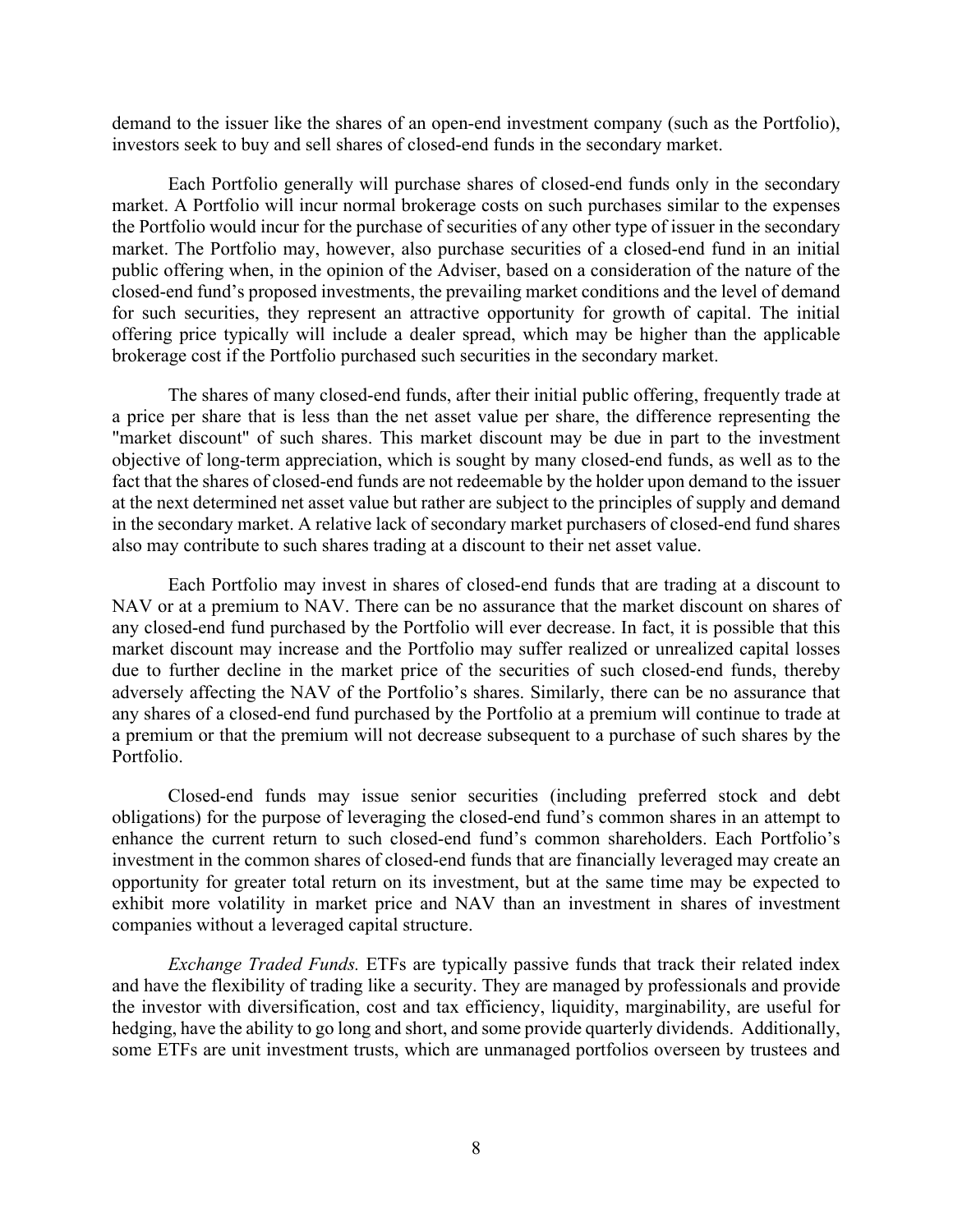some ETFs may be grantor trusts. An ETF typically holds a portfolio of securities or contracts designed to track a particular market segment or index. Some examples of ETFs are Rydex Shares™, ProShares®, SPDRs®, streetTRACKS, DIAMONDS<sup>SM</sup>, NASDAQ 100 Index Tracking Stock<sup>SM</sup> ("QQQs<sup>SM</sup>"), and iShares®. The Portfolios may use ETFs as part of an overall investment strategy and as part of a hedging strategy. To offset the risk of declining security prices, each Portfolio may invest in inverse ETFs. Inverse ETFs are funds designed to rise in price when stock prices are falling. Additionally, inverse ETFs may employ leverage which magnifies the changes in the underlying stock index upon which they are based. Inverse ETF index funds seek to provide investment results that will match a certain percentage of the inverse of the performance of a specific benchmark on a daily basis. For example, if an inverse ETF's current benchmark is 200% of the inverse of the Russell 2000 Index and the ETF meets its objective, the value of the ETF will tend to increase on a daily basis when the value of the underlying index decreases (e.g., if the Russell 2000 Index goes down 5% then the inverse ETF's value should go up 10%). ETFs generally have two markets. The primary market is where institutions swap "creation units" in block-multiples of 50,000 shares for in-kind securities and cash in the form of dividends. The Portfolios do not anticipate trading in creation units. The secondary market is where individual investors can trade as little as a single share during trading hours on the exchange. This is different from open-ended mutual funds that are traded after hours once the NAV is calculated. ETFs share many similar risks with open-end and closed-end funds.

There is a risk that an ETFs in which the Portfolios invest may terminate due to extraordinary events that may cause any of the service providers to the ETFs, such as the trustee or sponsor, to close or otherwise fail to perform their obligations to the ETF. Also, because the ETFs in which the Portfolios intend to invest may be granted licenses by agreement to use the indices as a basis for determining their compositions and/or otherwise to use certain trade names, the ETFs may terminate if such license agreements are terminated. In addition, an ETF may terminate if its entire net asset value falls below a certain amount. Although the Portfolios believe that, in the event of the termination of an underlying ETF, they will be able to invest instead in shares of an alternate ETF tracking the same market index or another market index with the same general market, there is no guarantee that shares of an alternate ETF would be available for investment at that time. To the extent a Portfolio invests in a sector product, the Portfolio is subject to the risks associated with that sector.

Each Portfolio could also purchase an ETF to temporarily gain exposure to a portion of the U.S. or foreign market while awaiting an opportunity to purchase securities directly. The risks of owning an ETF generally reflect the risks of owning the underlying securities they are designed to track, although lack of liquidity in an ETF could result in it being more volatile than the underlying portfolio of securities and ETFs have management fees that increase their costs versus the costs of owning the underlying securities directly.

ETFs are listed on national stock exchanges and are traded like stocks listed on an exchange. ETF shares may trade at a discount or a premium in market price if there is a limited market in such shares. Investments in ETFs are subject to brokerage and other trading costs, which could result in greater expenses to a Portfolio. ETFs also are subject to investment advisory and other expenses, which will be indirectly paid by a Portfolio. As a result, your cost of investing in a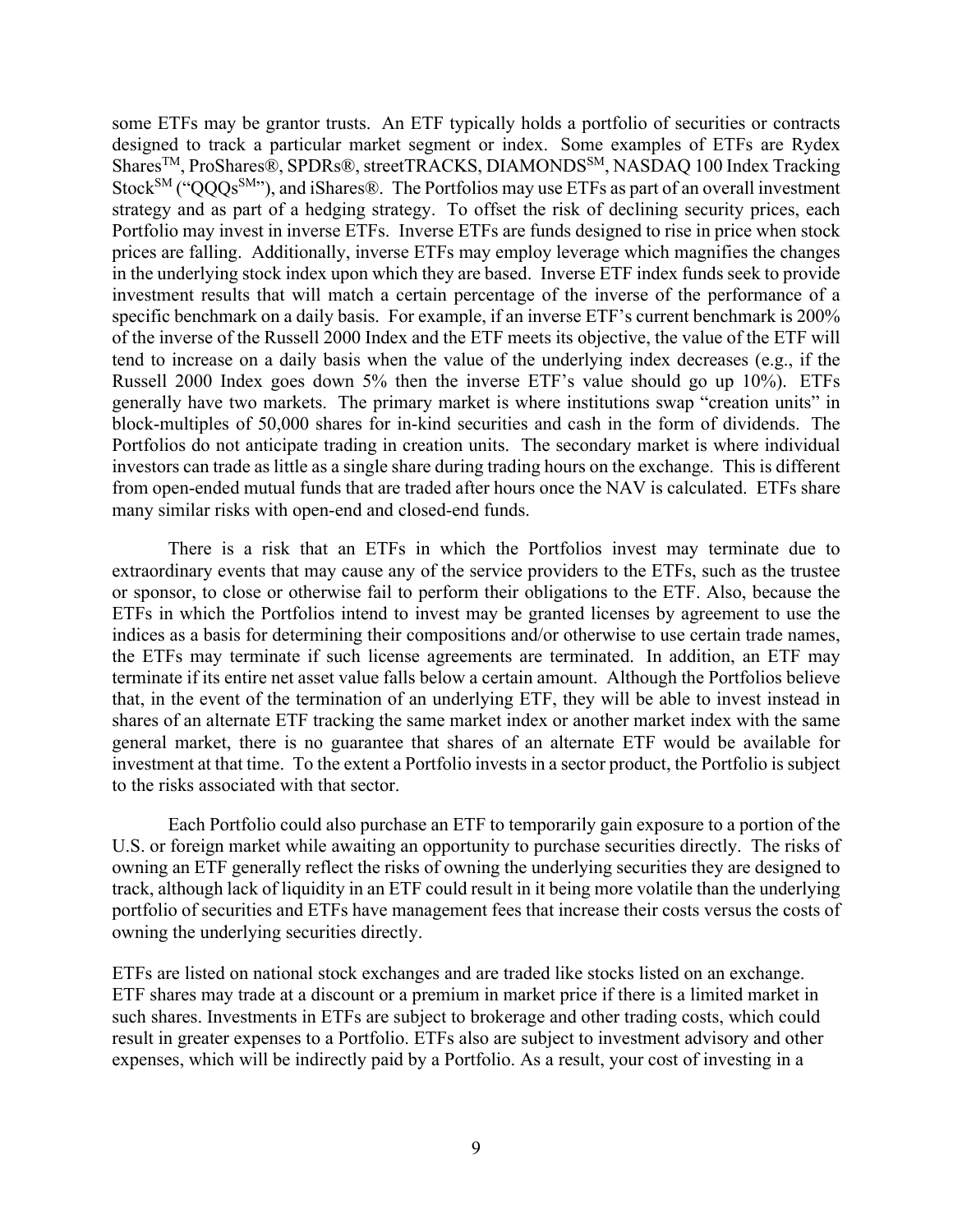Portfolio will be higher than the cost of investing directly in ETFs and may be higher than other mutual funds that invest exclusively in stocks and bonds. You will indirectly bear fees and expenses charged by the ETFs in addition to the Portfolio's direct fees and expenses. Because the value of ETF shares depends on the demand in the market, the Adviser may not be able to liquidate holdings at the most optimal time, adversely affecting a Portfolio's performance.

#### Debt Securities

The following describes some of the risks associated with fixed income debt securities:

*Interest Rate Risk.* Debt securities have varying levels of sensitivity to changes in interest rates. In general, the price of a debt security can fall when interest rates rise and can rise when interest rates fall. Securities with longer maturities and mortgage securities can be more sensitive to interest rate changes although they usually offer higher yields to compensate investors for the greater risks. The longer the maturity of the security, the greater the impact a change in interest rates could have on the security's price. In addition, short-term and long-term interest rates do not necessarily move in the same amount or the same direction. Short-term securities tend to react to changes in short-term interest rates and long-term securities tend to react to changes in long-term interest rates.

*Credit Risk.* Fixed income securities have speculative characteristics and changes in economic conditions or other circumstances are more likely to lead to a weakened capacity of those issuers to make principal or interest payments, as compared to issuers of more highly rated securities.

*Extension Risk.* The Portfolios are subject to the risk that an issuer will exercise its right to pay principal on an obligation held by the Portfolios (such as mortgage-backed securities) later than expected. This may happen when there is a rise in interest rates. These events may lengthen the duration (i.e., interest rate sensitivity) and potentially reduce the value of these securities.

*Prepayment Risk.* Certain types of debt securities, such as mortgage-backed securities, have yield and maturity characteristics corresponding to underlying assets. Unlike traditional debt securities, which may pay a fixed rate of interest until maturity when the entire principal amount comes due, payments on certain mortgage-backed securities may include both interest and a partial payment of principal. Besides the scheduled repayment of principal, payments of principal may result from the voluntary prepayment, refinancing, or foreclosure of the underlying mortgage loans.

Securities subject to prepayment are less effective than other types of securities as a means of "locking in" attractive long-term interest rates. One reason is the need to reinvest prepayments of principal; another is the possibility of significant unscheduled prepayments resulting from declines in interest rates. These prepayments would have to be reinvested at lower rates. As a result, these securities may have less potential for capital appreciation during periods of declining interest rates than other securities of comparable maturities, although they may have a similar risk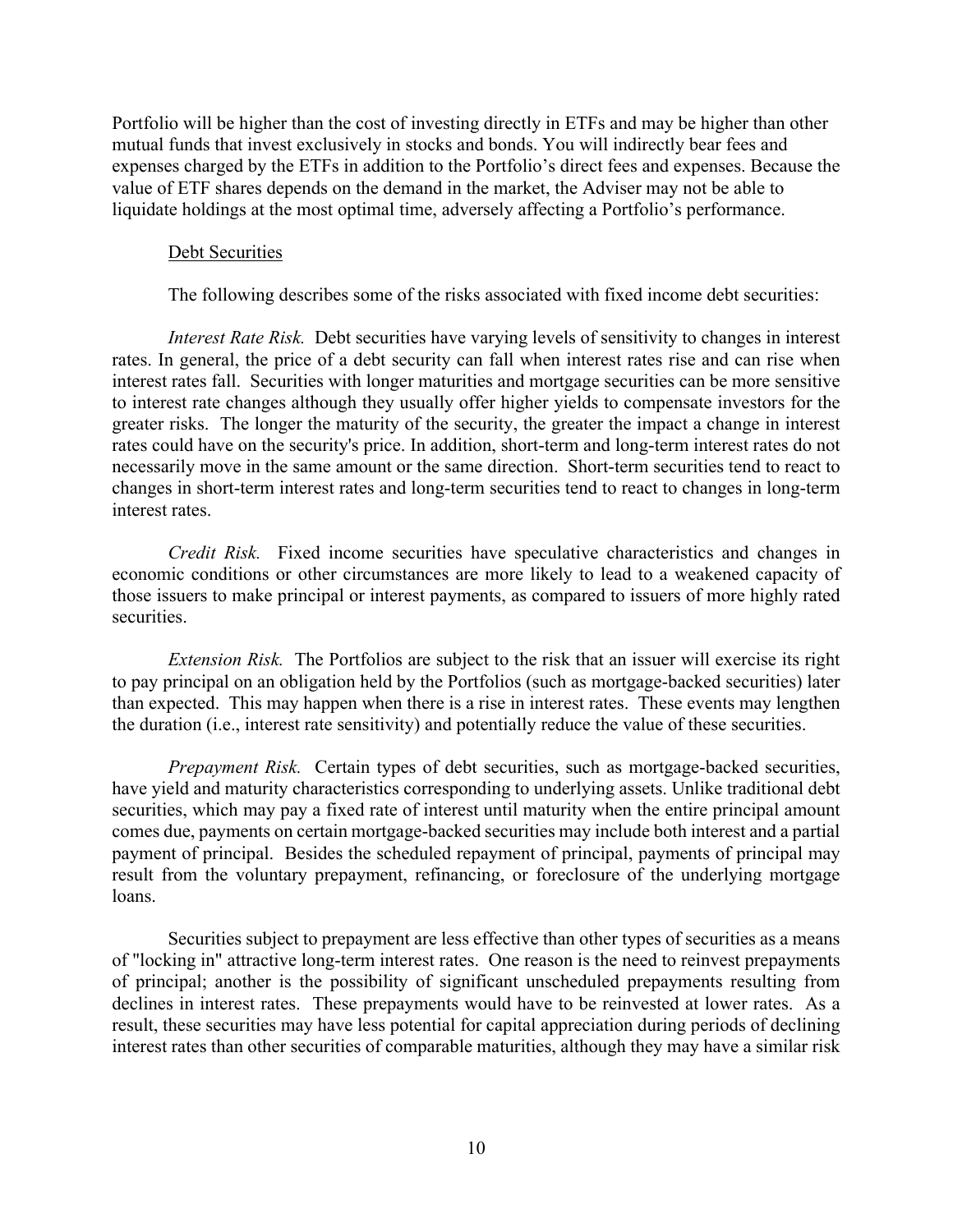of decline in market value during periods of rising interest rates. Prepayments may also significantly shorten the effective maturities of these securities, especially during periods of declining interest rates. Conversely, during periods of rising interest rates, a reduction in prepayments may increase the effective maturities of these securities, subjecting them to a greater risk of decline in market value in response to rising interest rates than traditional debt securities, and, therefore, potentially increasing the volatility of the Portfolios.

At times, some of the mortgage-backed securities in which the Portfolios may invest will have higher than market interest rates and therefore will be purchased at a premium above their par value. Prepayments may cause losses in securities purchased at a premium, as unscheduled prepayments, which are made at par, will cause the Portfolios to experience a loss equal to any unamortized premium.

#### Certificates of Deposit and Bankers' Acceptances

The Portfolios may invest in certificates of deposit and bankers' acceptances, which are considered to be short-term money market instruments.

Certificates of deposit are receipts issued by a depository institution in exchange for the deposit of funds. The issuer agrees to pay the amount deposited plus interest to the bearer of the receipt on the date specified on the certificate. The certificate usually can be traded in the secondary market prior to maturity. Bankers' acceptances typically arise from short-term credit arrangements designed to enable businesses to obtain funds to finance commercial transactions. Generally, an acceptance is a time draft drawn on a bank by an exporter or an importer to obtain a stated amount of funds to pay for specific merchandise. The draft is then "accepted" by a bank that, in effect, unconditionally guarantees to pay the face value of the instrument on its maturity date. The acceptance may then be held by the accepting bank as an earning asset or it may be sold in the secondary market at the going rate of discount for a specific maturity. Although maturities for acceptances can be as long as 270 days, most acceptances have maturities of six months or less.

#### Commercial Paper

The Portfolios may purchase commercial paper. Commercial paper consists of short-term (usually from 1 to 270 days) unsecured promissory notes issued by corporations in order to finance their current operations.

### Time Deposits and Variable Rate Notes

A Portfolio may invest in fixed time deposits, whether or not subject to withdrawal penalties.

The commercial paper obligations, which the Portfolios may buy are unsecured and may include variable rate notes. The nature and terms of a variable rate note (i.e., a "Master Note") permit the Portfolios to invest fluctuating amounts at varying rates of interest pursuant to a direct arrangement between the Portfolios as Lender, and the issuer, as borrower. It permits daily changes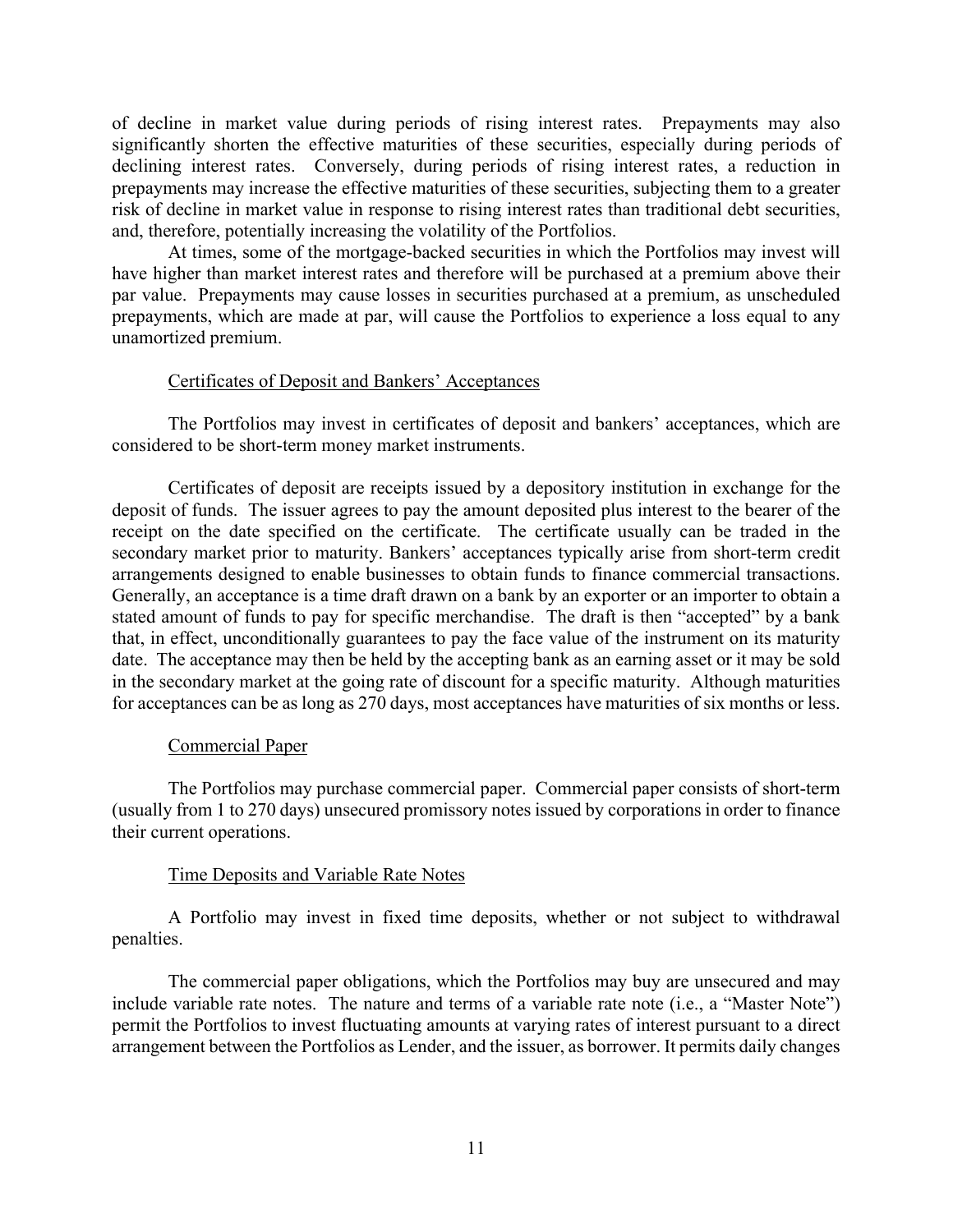in the amounts borrowed. The Portfolios have the right at any time to increase, up to the full amount stated in the note agreement, or to decrease the amount outstanding under the note. The issuer may prepay at any time and without penalty any part of or the full amount of the note. The note may or may not be backed by one or more bank letters of credit. Because these notes are direct lending arrangements between the Portfolios and the issuer, it is not generally contemplated that they will be traded; moreover, there is currently no secondary market for them. Except as specifically provided in the Prospectus, there is no limitation on the type of issuer from whom these notes may be purchased; however, in connection with such purchase and on an ongoing basis, the Adviser will consider the earning power, cash flow and other liquidity ratios of the issuer, and its ability to pay principal and interest on demand, including a situation in which all holders of such notes made demand simultaneously. Variable rate notes are subject to the Portfolios' investment restriction on illiquid securities unless such notes can be put back to the issuer on demand within seven days.

### Insured Bank Obligations

The Portfolios may invest in insured bank obligations. The Federal Deposit Insurance Corporation ("FDIC") insures the deposits of federally insured banks and savings and loan associations (collectively referred to as "banks") up to \$250,000. The Portfolios may purchase bank obligations, which are fully insured as to principal by the FDIC. Currently, to remain fully insured as to principal, these investments must be limited to \$250,000 per bank; if the principal amount and accrued interest together exceed \$250,000, the excess principal and accrued interest will not be insured. Insured bank obligations may have limited marketability.

## United States Government Obligations

These consist of various types of marketable securities issued by the United States Treasury, i.e., bills, notes and bonds. Such securities are direct obligations of the United States government and differ mainly in the length of their maturity. Treasury bills, the most frequently issued marketable government security, have a maturity of up to one year and are issued on a discount basis. The Portfolios may also invest in Treasury Inflation-Protected Securities ("TIPS"). TIPS are special types of treasury bonds that were created in order to offer bond investors protection from inflation. The value of the TIPS are automatically adjusted to the inflation rate as measured by the Consumer Price Index ("CPI"). If the CPI goes up by half a percent, the value of the bond (the TIPS) would also go up by half a percent. If the CPI falls, the value of the bond does not fall because the government guarantees that the original investment will stay the same. TIPS decline in value when real interest rates rise. However, in certain interest rate environments, such as when real interest rates are rising faster than nominal interest rates, TIPS may experience greater losses than other fixed income securities with similar duration.

## United States Government Agencies

These consist of debt securities issued by agencies and instrumentalities of the United States government, including the various types of instruments currently outstanding or which may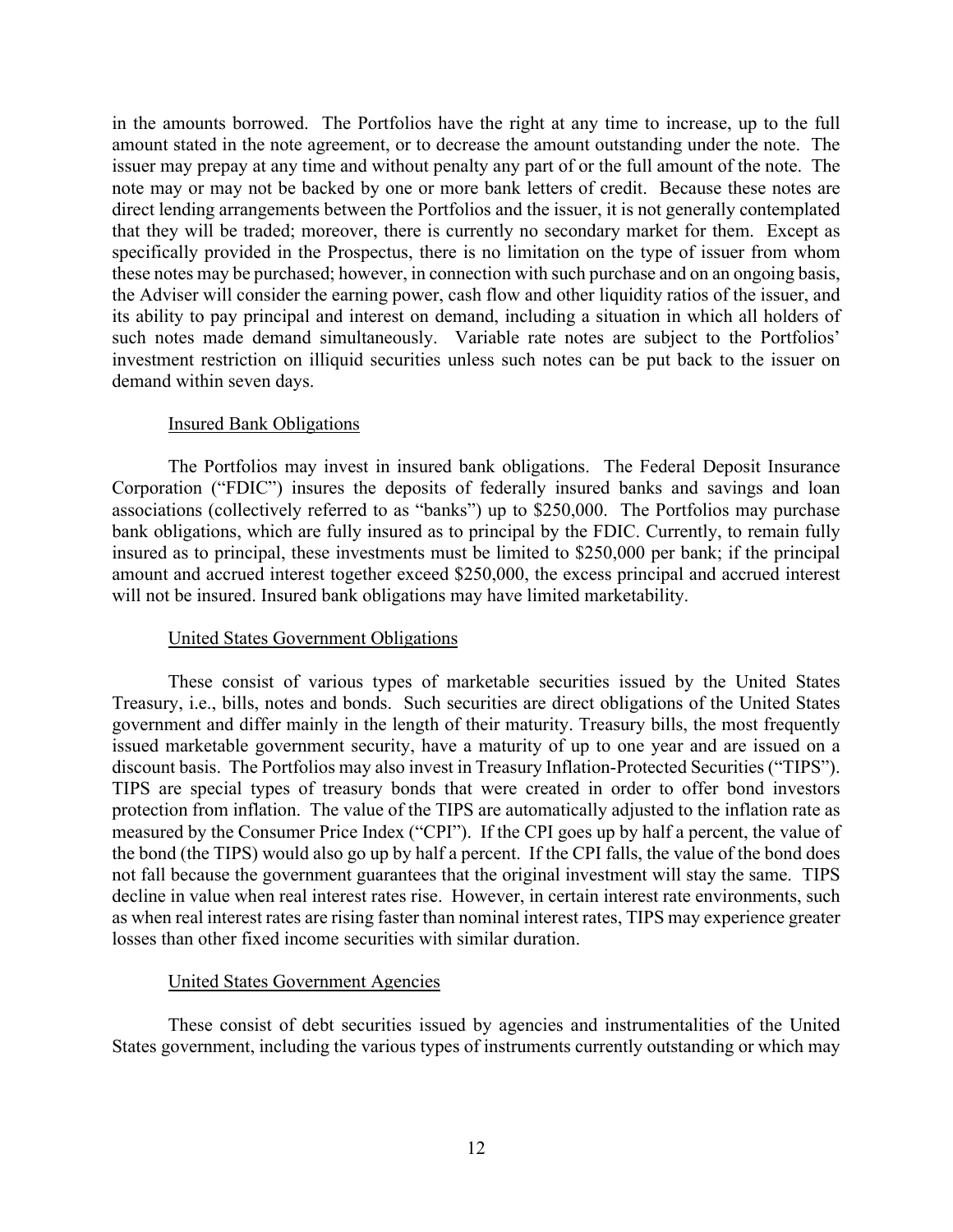be offered in the future. Agencies include, among others, the Federal Housing Administration, Government National Mortgage Association ("Ginnie Mae"), Farmer's Home Administration, Export-Import Bank of the United States, Maritime Administration, and General Services Administration. Instrumentalities include, for example, each of the Federal Home Loan Banks, the National Bank for Cooperatives, the Federal Home Loan Mortgage Corporation ("Freddie Mac"), the Farm Credit Banks, the Federal National Mortgage Association ("Fannie Mae"), and the United States Postal Service. These securities are either: (i) backed by the full faith and credit of the United States government (e.g., United States Treasury Bills); (ii) guaranteed by the United States Treasury (e.g., Ginnie Mae mortgage-backed securities); (iii) supported by the issuing agency's or instrumentality's right to borrow from the United States Treasury (e.g., Fannie Mae Discount Notes); or (iv) supported only by the issuing agency's or instrumentality's own credit (e.g., Tennessee Valley Association).

Government-related guarantors (i.e., not backed by the full faith and credit of the United States government) include Fannie Mae and Freddie Mac. Fannie Mae is a government-sponsored corporation owned entirely by private stockholders. It is subject to general regulation by the Secretary of Housing and Urban Development. Fannie Mae purchases conventional (i.e., not insured or guaranteed by any government agency) residential mortgages from a list of approved seller/servicers which include state and federally chartered savings and loan associations, mutual savings banks, commercial banks and credit unions and mortgage bankers. Pass-through securities issued by Fannie Mae are guaranteed as to timely payment of principal and interest by Fannie Mae but are not backed by the full faith and credit of the United States government.

Freddie Mac was created by Congress in 1970 for the purpose of increasing the availability of mortgage credit for residential housing. It is a government-sponsored corporation formerly owned by the twelve Federal Home Loan Banks and now owned entirely by private stockholders. Freddie Mac issues Participation Certificates ("PCs") which represent interests in conventional mortgages from Freddie Mac's national portfolio. Freddie Mac guarantees the timely payment of interest and ultimate collection of principal, but PCs are not backed by the full faith and credit of the United States government. Commercial banks, savings and loan institutions, private mortgage insurance companies, mortgage bankers and other secondary market issuers also create passthrough pools of conventional residential mortgage loans. Such issuers may, in addition, be the originators and/or servicers of the underlying mortgage loans as well as the guarantors of the mortgage-related securities. Pools created by such nongovernmental issuers generally offer a higher rate of interest than government and government-related pools because there are no direct or indirect government or agency guarantees of payments in the former pools. However, timely payment of interest and principal of these pools may be supported by various forms of insurance or guarantees, including individual loan, title, pool and hazard insurance and letters of credit. The insurance and guarantees are issued by governmental entities, private insurers and the mortgage poolers.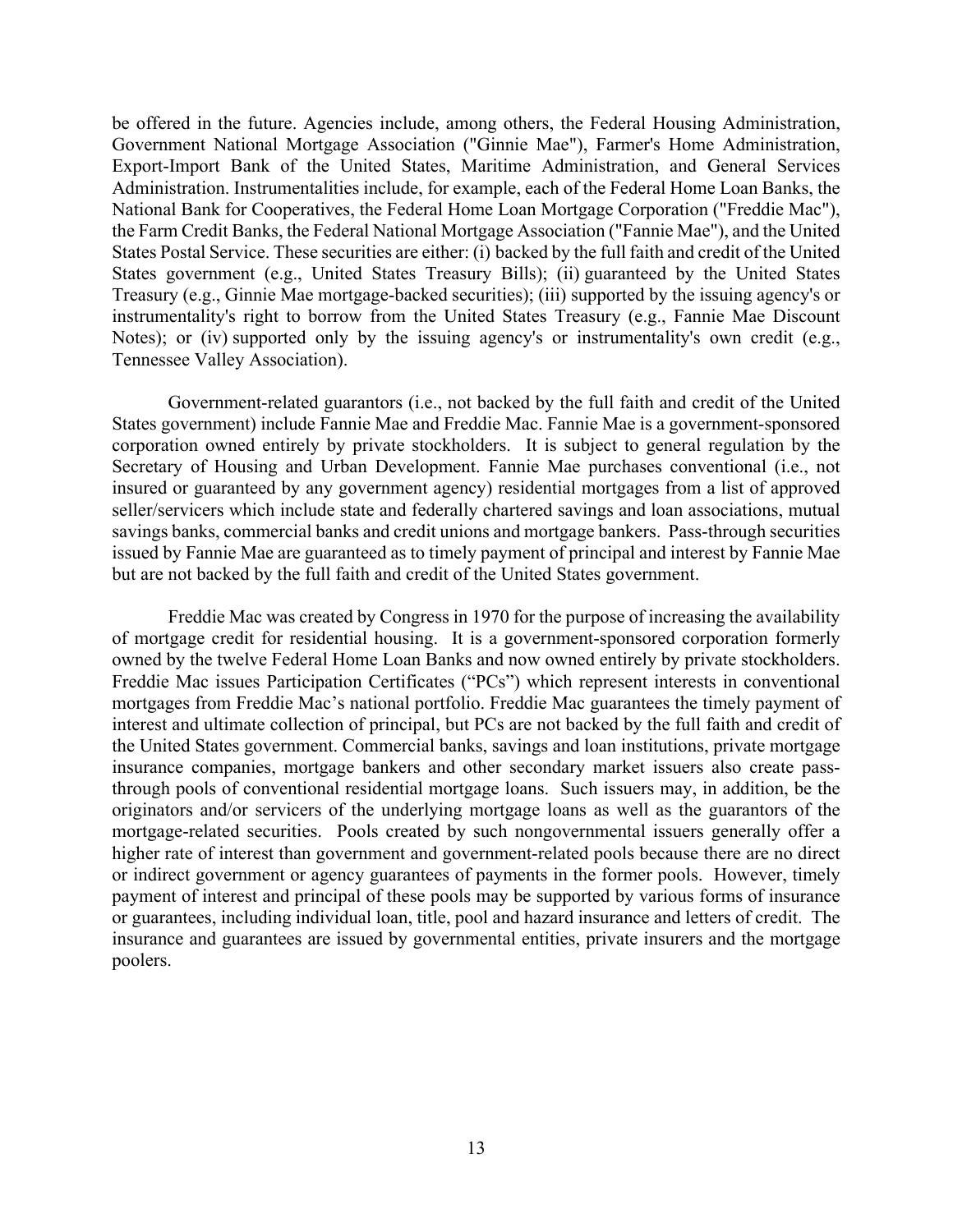### Mortgage Pass-Through Securities

Interests in pools of mortgage pass-through securities differ from other forms of debt securities (which normally provide periodic payments of interest in fixed amounts and the payment of principal in a lump sum at maturity or on specified call dates). Instead, mortgage pass-through securities provide monthly payments consisting of both interest and principal payments. In effect, these payments are a "pass-through" of the monthly payments made by the individual borrowers on the underlying residential mortgage loans, net of any fees paid to the issuer or guarantor of such securities. Unscheduled payments of principal may be made if the underlying mortgage loans are repaid or refinanced or the underlying properties are foreclosed, thereby shortening the securities' weighted average life. Some mortgage pass-through securities (such as securities guaranteed by Ginnie Mae) are described as "modified pass-through securities." These securities entitle the holder to receive all interest and principal payments owed on the mortgage pool, net of certain fees, on the scheduled payment dates regardless of whether the mortgagor actually makes the payment.

The principal governmental guarantor of mortgage pass-through securities is Ginnie Mae. Ginnie Mae is authorized to guarantee, with the full faith and credit of the U.S. Treasury, the timely payment of principal and interest on securities issued by lending institutions approved by Ginnie Mae (such as savings and loan institutions, commercial banks and mortgage bankers) and backed by pools of mortgage loans. These mortgage loans are either insured by the Federal Housing Administration or guaranteed by the Veterans Administration. A "pool" or group of such mortgage loans is assembled and after being approved by Ginnie Mae, is offered to investors through securities dealers.

Government-related guarantors of mortgage pass-through securities (i.e., not backed by the full faith and credit of the U.S. Treasury) include Fannie Mae and Freddie Mac. Fannie Mae is a government-sponsored corporation owned entirely by private stockholders. It is subject to general regulation by the Secretary of Housing and Urban Development. Fannie Mae purchases conventional (i.e., not insured or guaranteed by any government agency) residential mortgages from a list of approved sellers/servicers which include state and federally chartered savings and loan associations, mutual savings banks, commercial banks and credit unions and mortgage bankers. Mortgage pass-through securities issued by Fannie Mae are guaranteed as to timely payment of principal and interest by Fannie Mae but are not backed by the full faith and credit of the U.S. Treasury.

Resets. The interest rates paid on the Adjustable Rate Mortgage Securities ("ARMs") in which the Portfolios may invest generally are readjusted or reset at intervals of one year or less to an increment over some predetermined interest rate index. There are two main categories of indices: those based on U.S. Treasury securities and those derived from a calculated measure, such as a cost of funds index or a moving average of mortgage rates. Commonly utilized indices include the one-year and five-year constant maturity Treasury Note rates, the three-month Treasury Bill rate, the 180-day Treasury Bill rate, rates on longer-term Treasury securities, the National Median Cost of Portfolios, the one-month or three-month London Interbank Offered Rate (LIBOR), the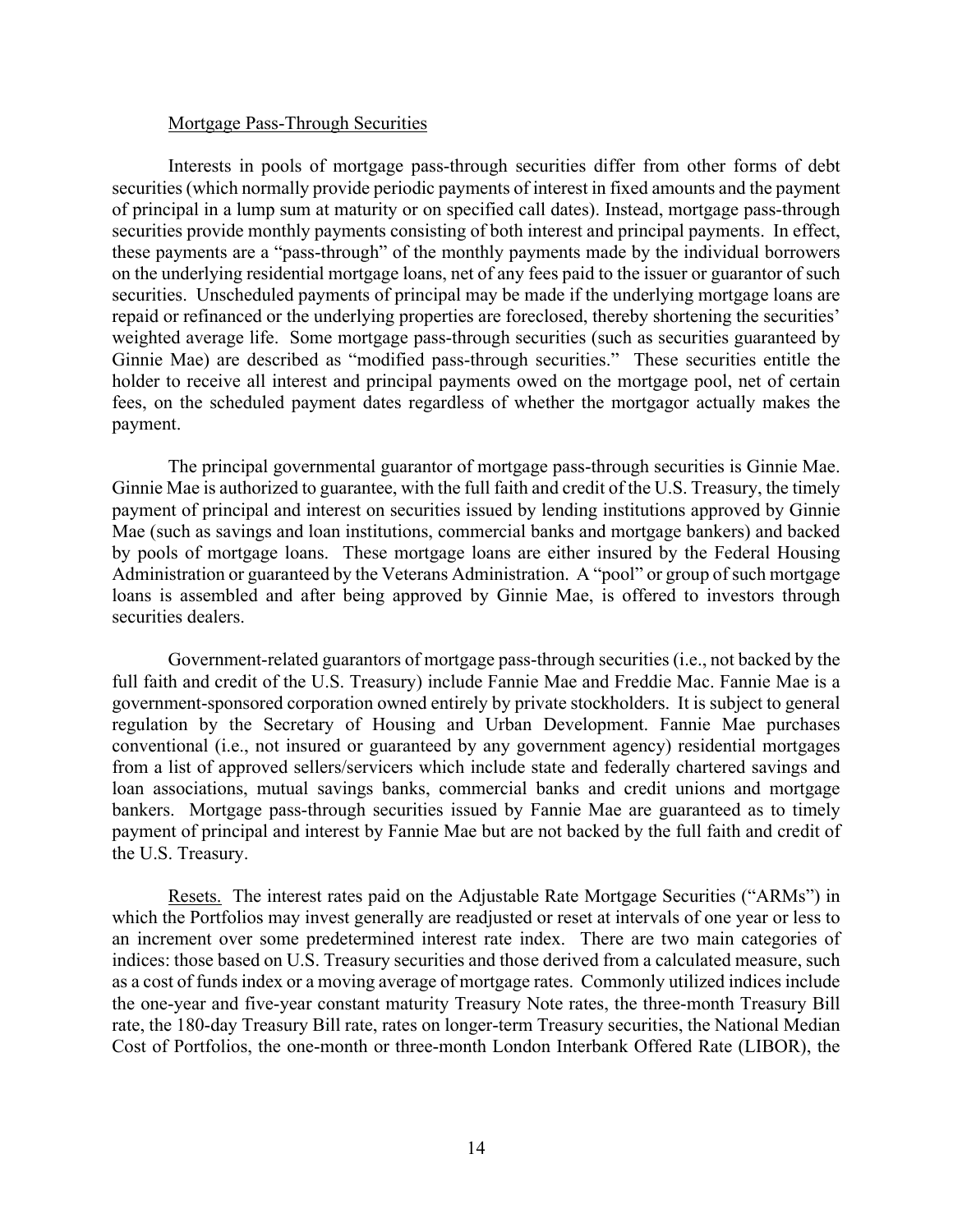prime rate of a specific bank, or commercial paper rates. Some indices, such as the one-year constant maturity Treasury Note rate, closely mirror changes in market interest rate levels. Others tend to lag changes in market rate levels and tend to be somewhat less volatile.

Caps and Floors. The underlying mortgages which collateralize the ARMs in which the Portfolios may invest will frequently have caps and floors which limit the maximum amount by which the loan rate to the residential borrower may change up or down: (1) per reset or adjustment interval, and (2) over the life of the loan. Some residential mortgage loans restrict periodic adjustments by limiting changes in the borrower's monthly principal and interest payments rather than limiting interest rate changes. These payment caps may result in negative amortization. The value of mortgage securities in which the Portfolios invest may be affected if market interest rates rise or fall faster and farther than the allowable caps or floors on the underlying residential mortgage loans. Additionally, even though the interest rates on the underlying residential mortgages are adjustable, amortization and prepayments may occur, thereby causing the effective maturities of the mortgage securities in which the Portfolios invest to be shorter than the maturities stated in the underlying mortgages.

#### Securities Options

The Portfolios may purchase and write (i.e.*,* sell) put and call options. Such options may relate to particular securities or stock indices, and may or may not be listed on a domestic or foreign securities exchange and may or may not be issued by the Options Clearing Corporation. Options trading is a highly specialized activity that entails greater than ordinary investment risk. Options may be more volatile than the underlying instruments, and therefore, on a percentage basis, an investment in options may be subject to greater fluctuation than an investment in the underlying instruments themselves.

A call option for a particular security gives the purchaser of the option the right to buy, and the writer (seller) the obligation to sell, the underlying security at the stated exercise price at any time prior to the expiration of the option, regardless of the market price of the security. The premium paid to the writer is in consideration for undertaking the obligation under the option contract. A put option for a particular security gives the purchaser the right to sell the security at the stated exercise price at any time prior to the expiration date of the option, regardless of the market price of the security.

Stock index options are put options and call options on various stock indices. In most respects, they are identical to listed options on common stocks. The primary difference between stock options and index options occurs when index options are exercised. In the case of stock options, the underlying security, common stock, is delivered. However, upon the exercise of an index option, settlement does not occur by delivery of the securities comprising the index. The option holder who exercises the index option receives an amount of cash if the closing level of the stock index upon which the option is based is greater than, in the case of a call, or less than, in the case of a put, the exercise price of the option. This amount of cash is equal to the difference between the closing price of the stock index and the exercise price of the option expressed in dollars times a specified multiple. A stock index fluctuates with changes in the market value of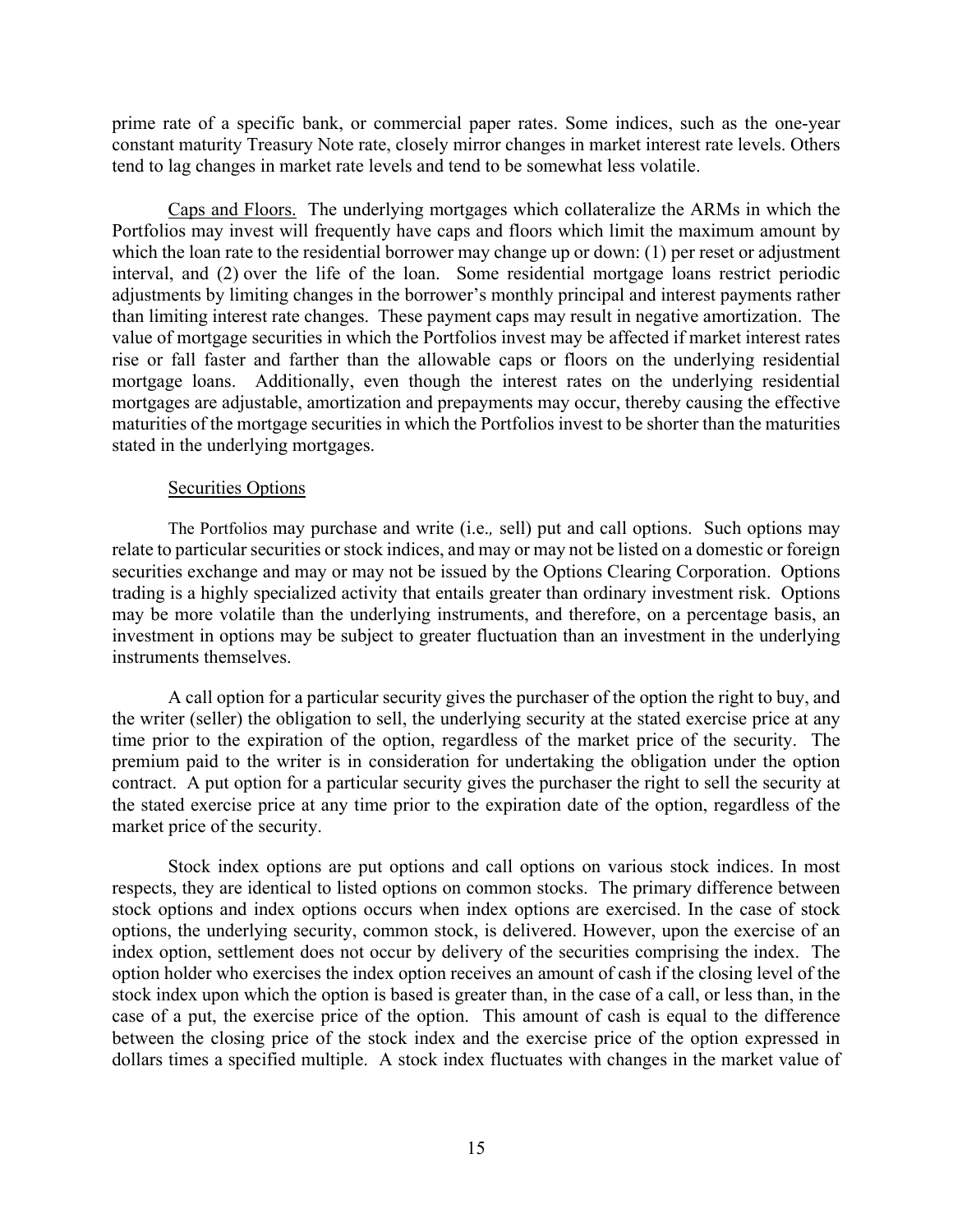the stocks included in the index. For example, some stock index options are based on a broad market index, such as the Standard & Poor's 500® Index or the Value Line Composite Index or a narrower market index, such as the Standard & Poor's 100®. Indices may also be based on an industry or market segment, such as the NYSE Arca Oil Index or the Computer and Business Equipment Index. Options on stock indices are currently traded on the Chicago Board Options Exchange, the NYSE, and the NASDAQ OMX PHLX.

A Portfolio's obligation to sell an instrument subject to a call option written by it, or to purchase an instrument subject to a put option written by it, may be terminated prior to the expiration date of the option by the Portfolios' execution of a closing purchase transaction, which is effected by purchasing on an exchange an option of the same series (i.e., same underlying instrument, exercise price and expiration date) as the option previously written. A closing purchase transaction will ordinarily be effected to realize a profit on an outstanding option, to prevent an underlying instrument from being called, to permit the sale of the underlying instrument or to permit the writing of a new option containing different terms on such underlying instrument. The cost of such a liquidation purchase plus transactions costs may be greater than the premium received upon the original option, in which event a Portfolio will have incurred a loss in the transaction. There is no assurance that a liquid secondary market will exist for any particular option. An option writer unable to effect a closing purchase transaction will not be able to sell the underlying instrument or liquidate the assets held in a segregated account, as described below, until the option expires or the optioned instrument is delivered upon exercise. In such circumstances, the writer will be subject to the risk of market decline or appreciation in the instrument during such period.

If an option purchased by a Portfolio expires unexercised, the Portfolio realizes a loss equal to the premium paid. If the Portfolio enters into a closing sale transaction on an option purchased by it, the Portfolio will realize a gain if the premium received by the Portfolio on the closing transaction is more than the premium paid to purchase the option, or a loss if it is less. If an option written by the Portfolio expires on the stipulated expiration date or if the Portfolio enters into a closing purchase transaction, it will realize a gain (or loss if the cost of a closing purchase transaction exceeds the net premium received when the option is sold). If an option written by the Portfolio is exercised, the proceeds of the sale will be increased by the net premium originally received and the Portfolio will realize a gain or loss.

Certain Risks Regarding Options. There are several risks associated with transactions in options. For example, there are significant differences between the securities and options markets that could result in an imperfect correlation between these markets, causing a given transaction not to achieve its objectives. In addition, a liquid secondary market for particular options, whether traded over-the-counter or on an exchange, may be absent for reasons which include the following: there may be insufficient trading interest in certain options; restrictions may be imposed by an exchange on opening transactions or closing transactions or both; trading halts, suspensions or other restrictions may be imposed with respect to particular classes or series of options or underlying securities or currencies; unusual or unforeseen circumstances may interrupt normal operations on an exchange; the facilities of an exchange or the Options Clearing Corporation may not at all times be adequate to handle current trading value; or one or more exchanges could, for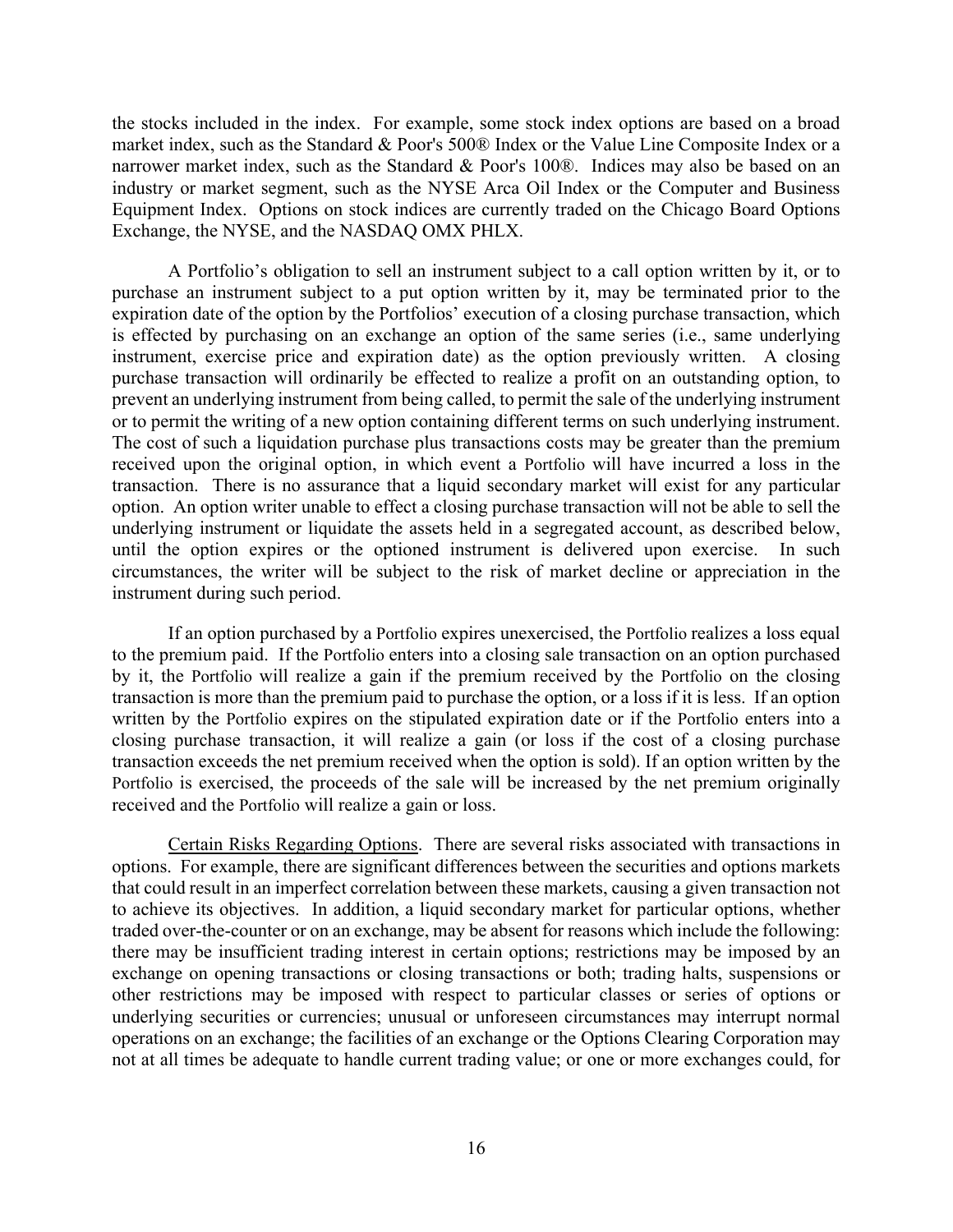economic or other reasons, decide or be compelled at some future date to discontinue the trading of options (or a particular class or series of options), in which event the secondary market on that exchange (or in that class or series of options) would cease to exist, although outstanding options that had been issued by the Options Clearing Corporation as a result of trades on that exchange would continue to be exercisable in accordance with their terms.

Successful use by the Portfolios of options on stock indices will be subject to the ability of the Adviser to correctly predict movements in the directions of the stock market. This requires different skills and techniques than predicting changes in the prices of individual securities. In addition, a Portfolio's ability to effectively hedge all or a portion of its security holdings, in anticipation of or during a market decline, through transactions in put options on stock indices, depends on the degree to which price movements in the underlying index correlate with the price movements of the securities held by the Portfolios. Inasmuch as a Portfolio's securities will not duplicate the components of an index, the correlation will not be perfect. Consequently, a Portfolio bear the risk that the prices of its securities being hedged will not move in the same amount as the prices of its put options on the stock indices. It is also possible that there may be a negative correlation between the index and the Portfolios' securities that would result in a loss on both such securities and the options on stock indices acquired by the Portfolios.

The hours of trading for options may not conform to the hours during which the underlying securities are traded. To the extent that the options markets close before the markets for the underlying securities, significant price and rate movements can take place in the underlying markets that cannot be reflected in the options markets. The purchase of options is a highly specialized activity that involves investment techniques and risks different from those associated with ordinary securities transactions. The purchase of stock index options involves the risk that the premium and transaction costs paid by a Portfolio in purchasing an option will be lost as a result of unanticipated movements in prices of the securities comprising the stock index on which the option is based.

There is no assurance that a liquid secondary market on an options exchange will exist for any particular option, or at any particular time, and for some options no secondary market on an exchange or elsewhere may exist. If a Portfolio is unable to close out a call option on securities that it has written before the option is exercised, the Portfolio may be required to purchase the optioned securities in order to satisfy its obligation under the option to deliver such securities. If a Portfolio is unable to effect a closing sale transaction with respect to options on securities that it has purchased, it would have to exercise the option in order to realize any profit and would incur transaction costs upon the purchase and sale of the underlying securities.

Cover for Options Positions. Transactions using options (other than options that the Portfolios have purchased) expose the Portfolios to an obligation to another party. The Portfolios will not enter into any such transactions unless it owns either (i) an offsetting ("covered") position in securities or other options or (ii) cash or liquid securities with a value sufficient at all times to cover its potential obligations not covered as provided in (i) above. The Portfolios will comply with SEC guidelines regarding cover for these instruments and, if the guidelines so require, set aside cash or liquid securities in a segregated account with the Custodian (as defined below in the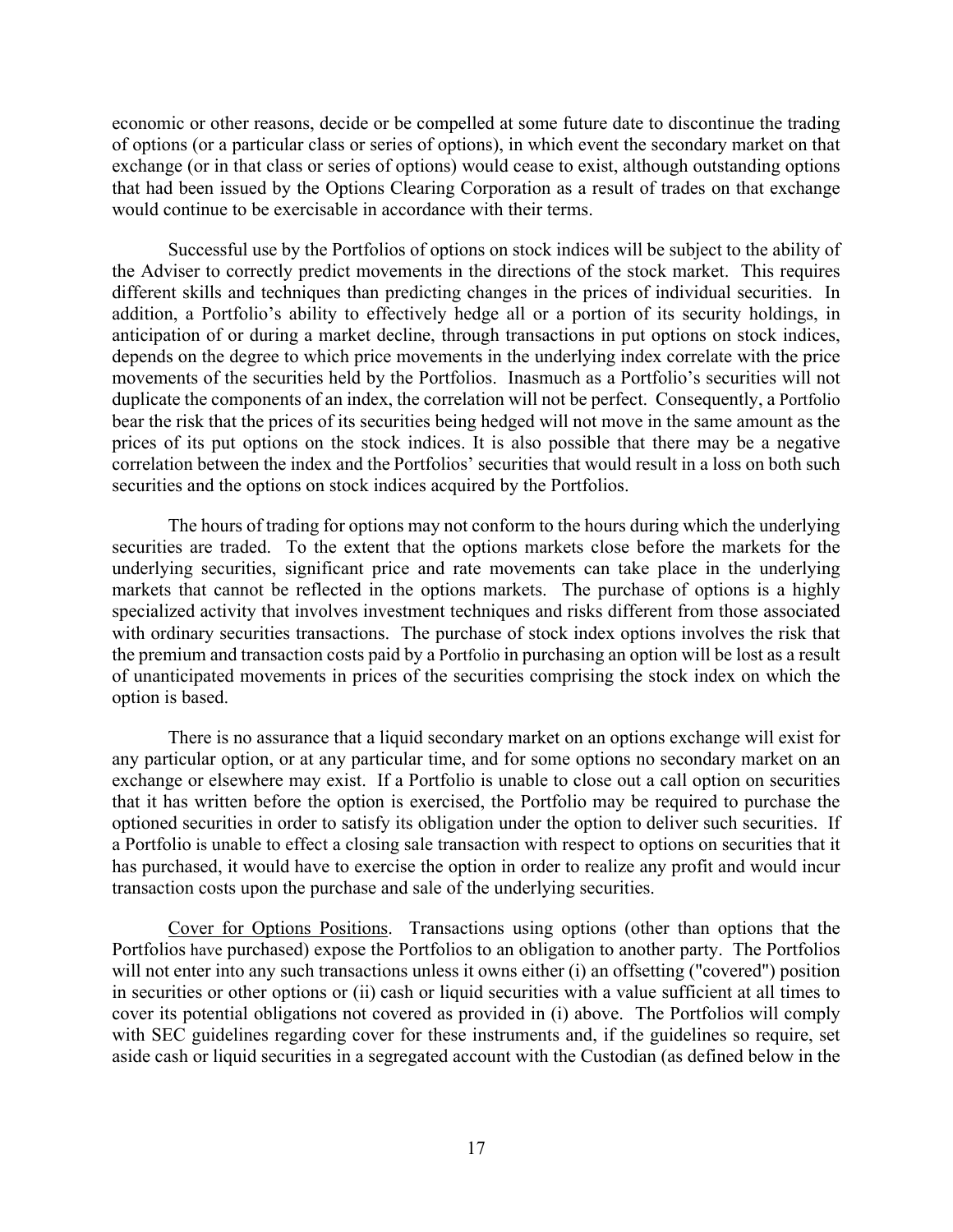section under the heading "Custodian") in the prescribed amount. Under current SEC guidelines, the Portfolios will segregate assets to cover transactions in which the Portfolios write or sells options.

Assets used as cover or held in a segregated account cannot be sold while the position in the corresponding option is open, unless they are replaced with similar assets. As a result, the commitment of a large portion of the Portfolios' assets to cover or segregated accounts could impede portfolio management or the Portfolios' ability to meet redemption requests or other current obligations.

Options on Futures Contracts. A Portfolio may purchase and sell options on the same types of futures in which it may invest. Options on futures are similar to options on underlying instruments except that options on futures give the purchaser the right, in return for the premium paid, to assume a position in a futures contract (a long position if the option is a call and a short position if the option is a put), rather than to purchase or sell the futures contract, at a specified exercise price at any time during the period of the option. Upon exercise of the option, the delivery of the futures position by the writer of the option to the holder of the option will be accompanied by the delivery of the accumulated balance in the writer's futures margin account which represents the amount by which the market price of the futures contract, at exercise, exceeds (in the case of a call) or is less than (in the case of a put) the exercise price of the option on the futures contract. Purchasers of options who fail to exercise their options prior to the exercise date suffer a loss of the premium paid.

#### Dealer Options

The Portfolios may engage in transactions involving dealer options as well as exchangetraded options. Certain additional risks are specific to dealer options. While the Portfolios might look to a clearing corporation to exercise exchange-traded options, if the Portfolios were to purchase a dealer option it would need to rely on the dealer from which it purchased the option to perform if the option were exercised. Failure by the dealer to do so would result in the loss of the premium paid by the Portfolios as well as loss of the expected benefit of the transaction.

Exchange-traded options generally have a continuous liquid market while dealer options may not. Consequently, a Portfolio may generally be able to realize the value of a dealer option it has purchased only by exercising or reselling the option to the dealer who issued it. Similarly, when a Portfolio writes a dealer option, the Portfolios may generally be able to close out the option prior to its expiration only by entering into a closing purchase transaction with the dealer to whom the Portfolio originally wrote the option. While the Portfolios will seek to enter into dealer options only with dealers who will agree to and which are expected to be capable of entering into closing transactions with the Portfolios, there can be no assurance that the Portfolios will at any time be able to liquidate a dealer option at a favorable price at any time prior to expiration. Unless the a Portfolio, as a covered dealer call option writer, is able to effect a closing purchase transaction, it will not be able to liquidate securities (or other assets) used as cover until the option expires or is exercised. In the event of insolvency of the other party, the Portfolio may be unable to liquidate a dealer option. With respect to options written by the Portfolio, the inability to enter into a closing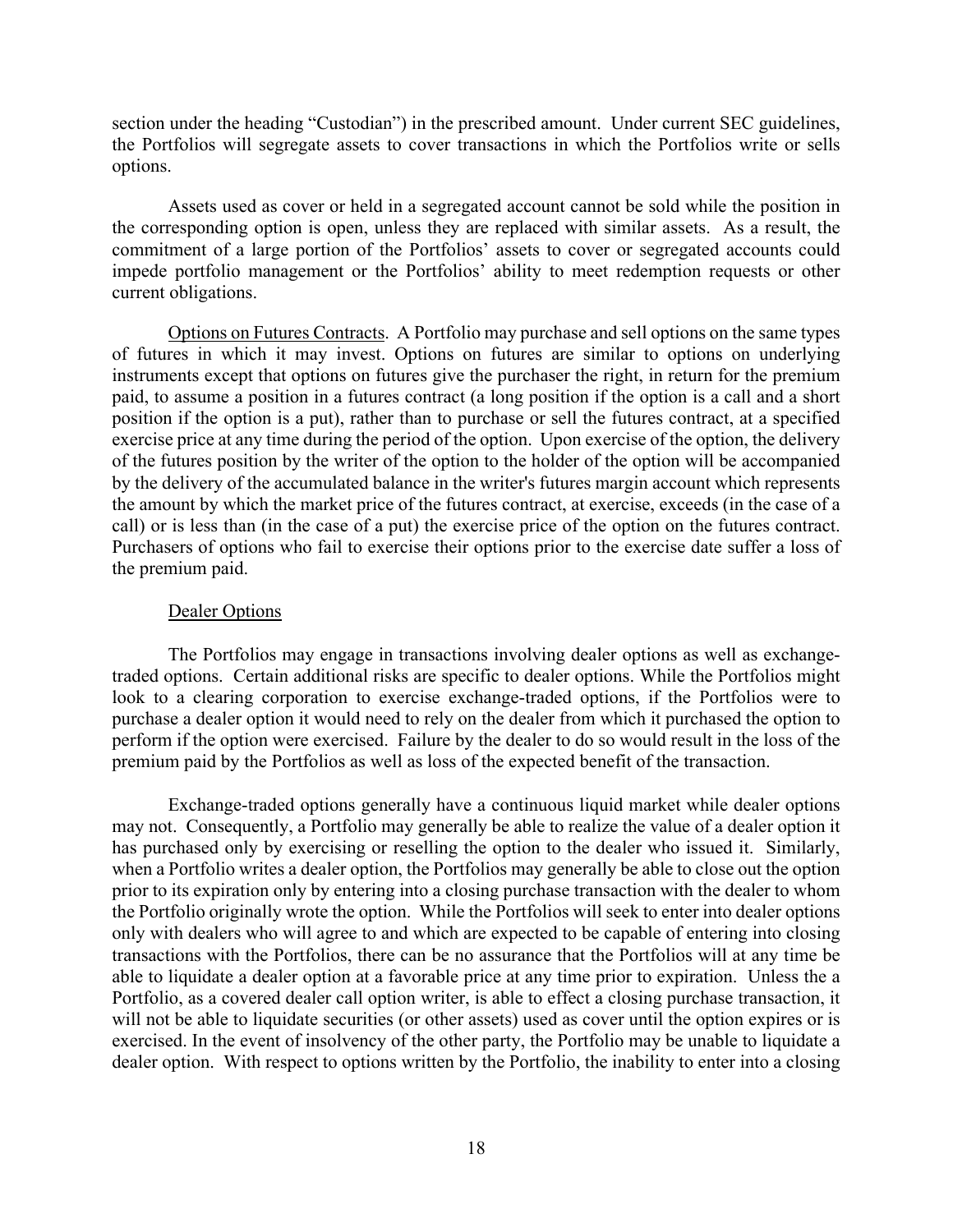transaction may result in material losses to the Portfolio. For example, because a Portfolio must maintain a secured position with respect to any call option on a security it writes, the Portfolios may not sell the assets that it has segregated to secure the position while it is obligated under the option. This requirement may impair the Portfolio's ability to sell securities at a time when such sale might be advantageous.

The Staff of the SEC has taken the position that purchased dealer options are illiquid securities. The Portfolios may treat the cover used for written dealer options as liquid if the dealer agrees that the Portfolios may repurchase the dealer option it has written for a maximum price to be calculated by a predetermined formula. In such cases, the dealer option would be considered illiquid only to the extent the maximum purchase price under the formula exceeds the intrinsic value of the option. Accordingly, the Portfolios will treat dealer options as subject to the Portfolios' limitation on illiquid securities. If the SEC changes its position on the liquidity of dealer options, the Portfolios will change their treatment of such instruments accordingly.

#### Spread Transactions

The Portfolios may purchase covered spread options from securities dealers. These covered spread options are not presently exchange-listed or exchange-traded. The purchase of a spread option gives a Portfolio the right to put securities that it owns at a fixed dollar spread or fixed yield spread in relationship to another security that the Portfolios does not own, but which is used as a benchmark. The risk to the Portfolio, in addition to the risks of dealer options described above, is the cost of the premium paid as well as any transaction costs. The purchase of spread options will be used to protect the Portfolio against adverse changes in prevailing credit quality spreads, i.e., the yield spread between high quality and lower quality securities. This protection is provided only during the life of the spread options.

#### Repurchase Agreements

The Portfolios may enter into repurchase agreements. In a repurchase agreement, an investor purchases a security (known as the "underlying security") from a securities dealer or bank. Any such dealer or bank must be deemed creditworthy by the Adviser. At that time, the bank or securities dealer agrees to repurchase the underlying security at a mutually agreed upon price on a designated future date. The repurchase price may be higher than the purchase price, the difference being income to the Portfolios, or the purchase and repurchase prices may be the same, with interest at an agreed upon rate due to the Portfolios on repurchase. In either case, the income to the Portfolios generally will be unrelated to the interest rate on the underlying securities. Repurchase agreements must be "fully collateralized," in that the market value of the underlying securities (including accrued interest) must at all times be equal to or greater than the repurchase price. Therefore, a repurchase agreement can be considered a loan collateralized by the underlying securities.

Repurchase agreements are generally for a short period of time, often less than a week, and will generally be used by the Portfolios to invest excess cash or as part of a temporary defensive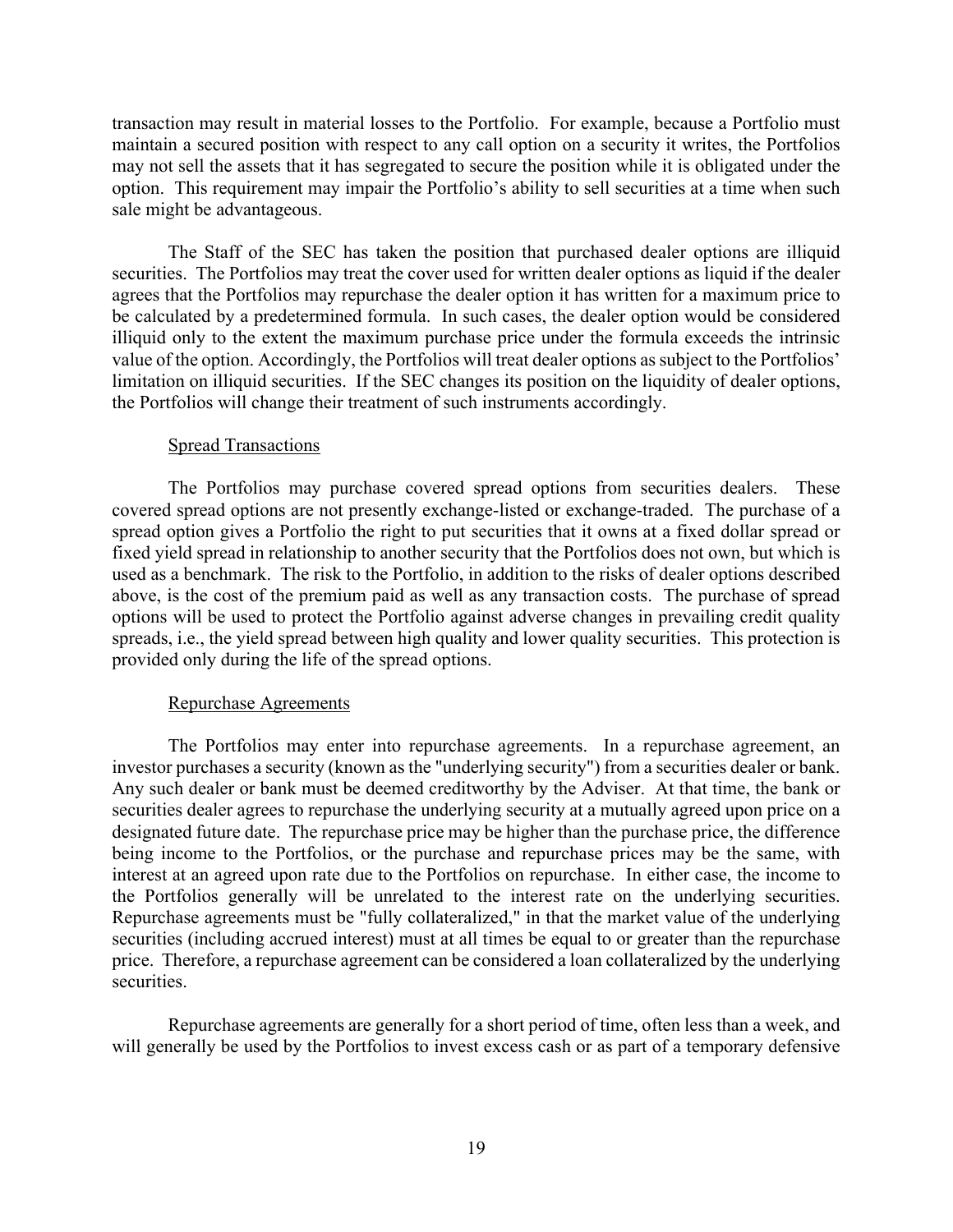strategy. Repurchase agreements that do not provide for payment within seven days will be treated as illiquid securities. In the event of a bankruptcy or other default by the seller of a repurchase agreement, the Portfolios could experience both delays in liquidating the underlying security and losses. These losses could result from: (a) possible decline in the value of the underlying security while the Portfolios are seeking to enforce their rights under the repurchase agreement; (b) possible reduced levels of income or lack of access to income during this period; and (c) expenses of enforcing their rights.

### Futures Contracts

A futures contract provides for the future sale by one party and purchase by another party of a specified amount of a specific financial instrument (e.g., units of a stock index) for a specified price, date, time and place designated at the time the contract is made. Brokerage fees are incurred when a futures contract is bought or sold and margin deposits must be maintained. Entering into a contract to buy is commonly referred to as buying or purchasing a contract or holding a long position. Entering into a contract to sell is commonly referred to as selling a contract or holding a short position.

Unlike when a Portfolio purchases or sells a security, no price would be paid or received by the Portfolios upon the purchase or sale of a futures contract. Upon entering into a futures contract, and to maintain the Portfolio's open positions in futures contracts, the Portfolio would be required to deposit with its custodian or futures broker in a segregated account in the name of the futures broker an amount of cash, U.S. government securities, suitable money market instruments, or other liquid securities, known as "initial margin." The margin required for a particular futures contract is set by the exchange on which the contract is traded, and may be significantly modified from time to time by the exchange during the term of the contract. Futures contracts are customarily purchased and sold on margins that may range upward from less than 5% of the value of the contract being traded.

If the price of an open futures contract changes (by increase in underlying instrument or index in the case of a sale or by decrease in the case of a purchase) so that the loss on the futures contract reaches a point at which the margin on deposit does not satisfy margin requirements, the broker will require an increase in the margin. However, if the value of a position increases because of favorable price changes in the futures contract so that the margin deposit exceeds the required margin, the broker will pay the excess to the Portfolios.

These subsequent payments, called "variation margin," to and from the futures broker, are made on a daily basis as the price of the underlying assets fluctuate making the long and short positions in the futures contract more or less valuable, a process known as "marking to the market." Each Portfolios expects to earn interest income on its margin deposits.

Although certain futures contracts, by their terms, require actual future delivery of and payment for the underlying instruments, in practice most futures contracts are usually closed out before the delivery date. Closing out an open futures contract purchase or sale is effected by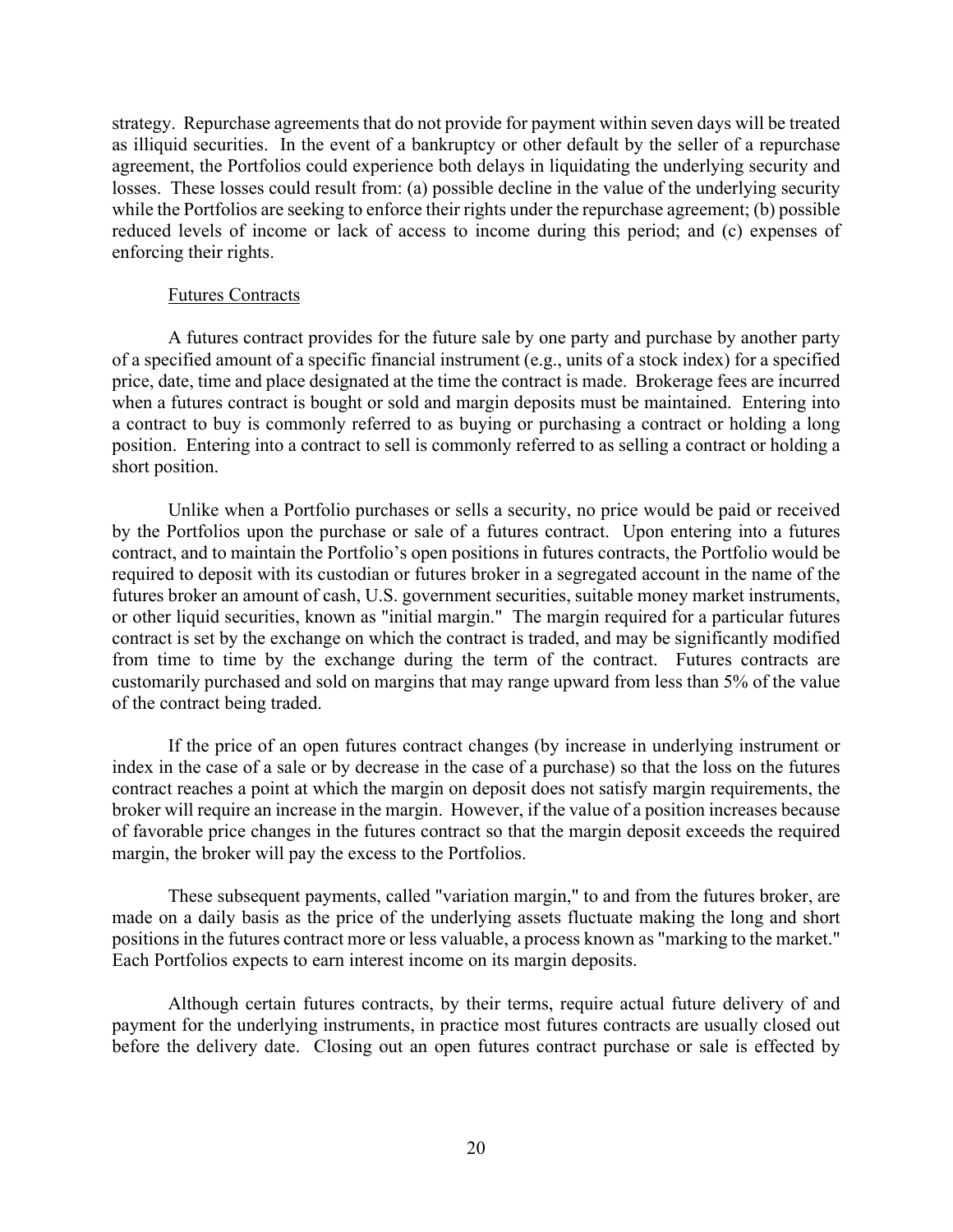entering into an offsetting futures contract sale or purchase, respectively, for the same aggregate amount of the identical underlying instrument or index and the same delivery date. If the offsetting purchase price is less than the original sale price, a Portfolio realizes a gain; if it is more, the Portfolio realizes a loss. Conversely, if the offsetting sale price is more than the original purchase price, a Portfolio realize a gain; if it is less, a Portfolio realizes a loss. The transaction costs must also be included in these calculations. There can be no assurance, however, that a Portfolio will be able to enter into an offsetting transaction with respect to a particular futures contract at a particular time. If a Portfolio is not able to enter into an offsetting transaction, the Portfolios will continue to be required to maintain the margin deposits on the futures contract.

For example, one contract in the Financial Times Stock Exchange 100 Index future is a contract to buy 25 pounds sterling multiplied by the level of the UK Financial Times 100 Share Index on a given future date. Settlement of a stock index futures contract may or may not be in the underlying instrument or index. If not in the underlying instrument or index, then settlement will be made in cash, equivalent over time to the difference between the contract price and the actual price of the underlying asset at the time the stock index futures contract expires.

#### Regulation as a Commodity Pool Operator

The Trust, on behalf of the Portfolios, has filed with the National Futures Association, a notice claiming an exclusion from the definition of the term "commodity pool operator" under the Commodity Exchange Act ("CEA"), as amended, and the rules of the Commodity Futures Trading Commission ("CFTC") promulgated thereunder, with respect to the Portfolios' operations. Accordingly, the Portfolios are not subject to registration or regulation as a commodity pool operator.

### When-Issued, Forward Commitments and Delayed Settlements

The Portfolios may purchase and sell securities on a when-issued, forward commitment or delayed settlement basis. In this event, the Custodian will segregate liquid assets equal to the amount of the commitment in a separate account. Normally, the Custodian will set aside securities to satisfy a purchase commitment. In such a case, the Portfolios may be required subsequently to segregate additional assets in order to assure that the value of the account remains equal to the amount of the Portfolios' commitment. It may be expected that the Portfolios' net assets will fluctuate to a greater degree when it sets aside securities to cover such purchase commitments than when it sets aside cash.

The Portfolios do not intend to engage in these transactions for speculative purposes but only in furtherance of their investment objectives. Because a Portfolio's will segregate liquid assets to satisfy their purchase commitments in the manner described, the Portfolio's liquidity and the ability of the Adviser to manage them may be affected in the event the Portfolios' forward commitments, commitments to purchase when-issued securities and delayed settlements ever exceeded 15% of the value of its net assets.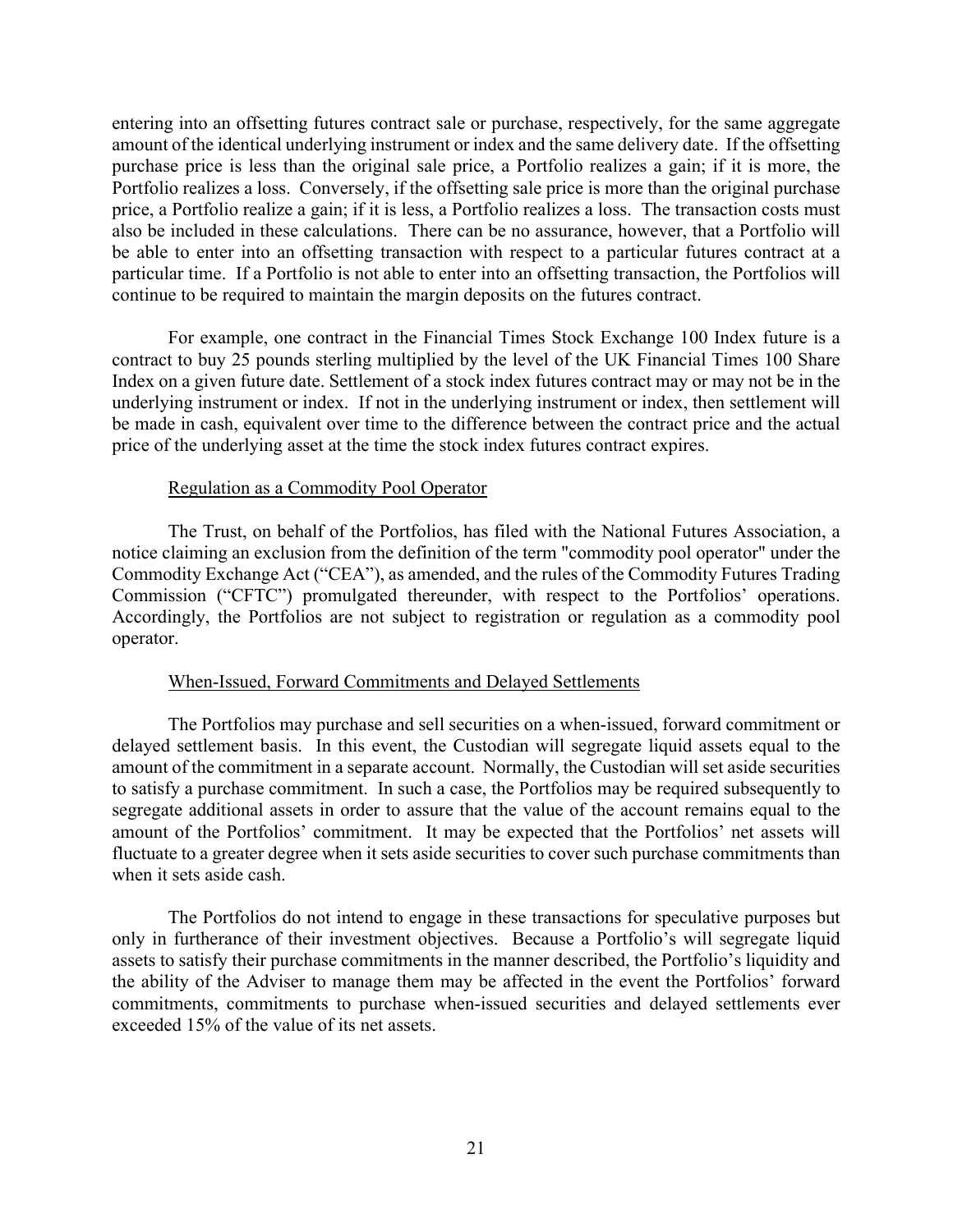The Portfolios will purchase securities on a when-issued, forward commitment or delayed settlement basis only with the intention of completing the transaction. If deemed advisable as a matter of investment strategy, however, a Portfolio may dispose of or renegotiate a commitment after it is entered into, and may sell securities it has committed to purchase before those securities are delivered to the Portfolio on the settlement date. In these cases the Portfolios may realize a taxable capital gain or loss. When a Portfolio engage in when-issued, forward commitment and delayed settlement transactions, it relies on the other party to consummate the trade. Failure of such party to do so may result in a Portfolio incurring a loss or missing an opportunity to obtain a price credited to be advantageous.

The market value of the securities underlying a when-issued purchase, forward commitment to purchase securities, or a delayed settlement and any subsequent fluctuations in their market value is taken into account when determining the market value of a Portfolio starting on the day the Portfolios agrees to purchase the securities. A Portfolio does not earn interest on the securities it has committed to purchase until it has paid for and delivered on the settlement date.

#### Illiquid and Restricted Securities

Each Portfolio may invest up to 15% of its net assets in illiquid securities. If illiquid investments ever exceed 15% of a Portfolio's net assets, the Portfolios will reduce illiquid investments back down to 15% or less. Illiquid securities include securities subject to contractual or legal restrictions on resale (e.g., because they have not been registered under the Securities Act of 1933 ("Securities Act") and securities that are otherwise not readily marketable (e.g., because trading in the security is suspended or because market makers do not exist or will not entertain bids or offers). Securities that have not been registered under the Securities Act are referred to as private placements or restricted securities and are purchased directly from the issuer or in the secondary market. Foreign securities that are freely tradable in their principal markets are not considered to be illiquid.

Restricted and other illiquid securities may be subject to the potential for delays on resale and uncertainty in valuation. The Portfolios might be unable to dispose of illiquid securities promptly or at reasonable prices and might thereby experience difficulty in satisfying redemption requests from shareholders. The Portfolios might have to register restricted securities in order to dispose of them, resulting in additional expense and delay. Adverse market conditions could impede such a public offering of securities.

A large institutional market exists for certain securities that are not registered under the Securities Act, including foreign securities. The fact that there are contractual or legal restrictions on resale to the general public or to certain institutions may not be indicative of the liquidity of such investments. Rule 144A under the Securities Act allows such a broader institutional trading market for securities otherwise subject to restrictions on resale to the general public. Rule 144A establishes a "safe harbor" from the registration requirements of the Securities Act for resale of certain securities to qualified institutional buyers. Rule 144A has produced enhanced liquidity for many restricted securities, and market liquidity for such securities may continue to expand as a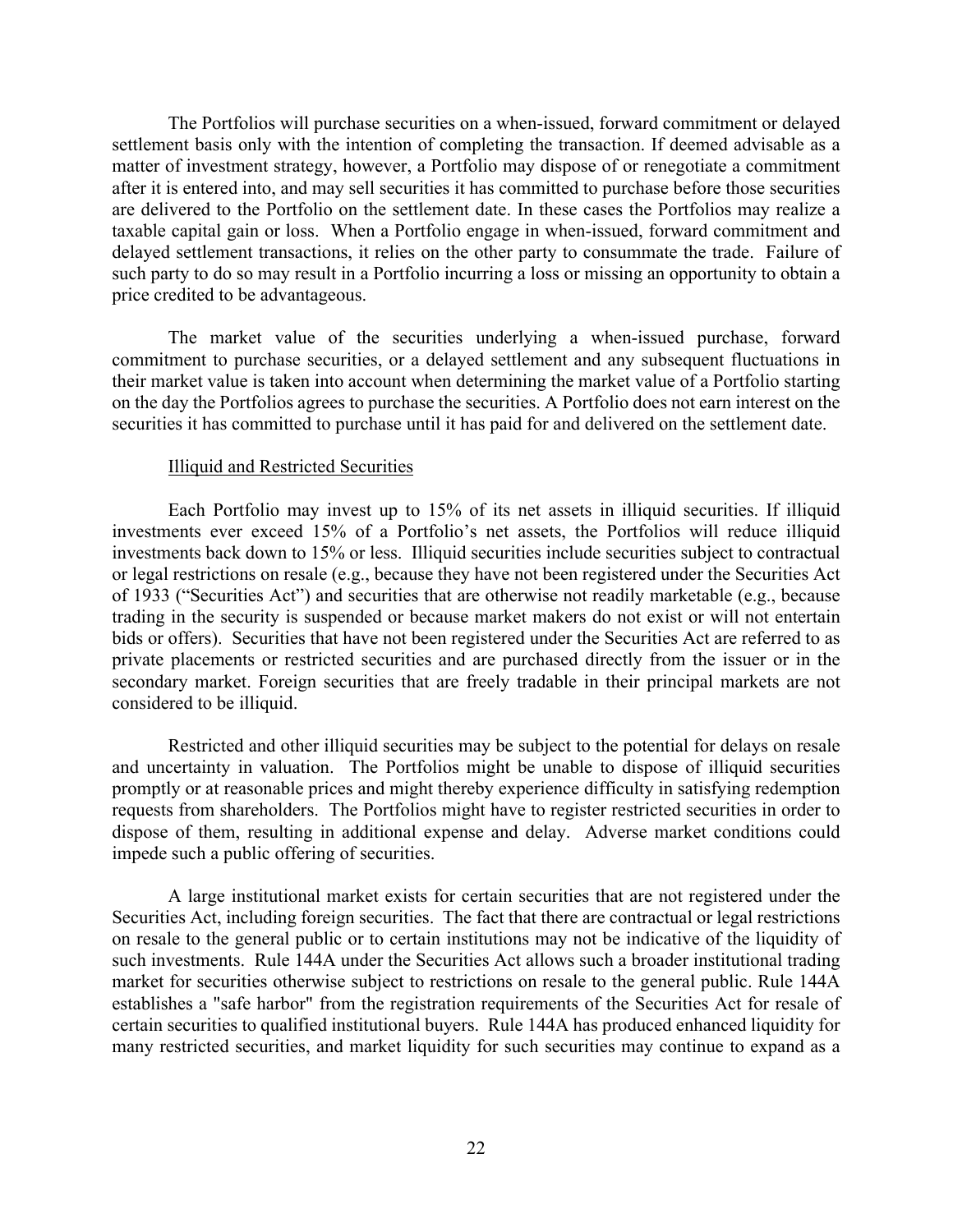result of this regulation and the consequent existence of the PORTAL system, which is an automated system for the trading, clearance and settlement of unregistered securities of domestic and foreign issuers sponsored by the Financial Industry Regulatory Authority.

Under guidelines adopted by the Board, the Adviser of the Portfolios may determine that particular Rule 144A securities, and commercial paper issued in reliance on the private placement exemption from registration afforded by Section 4(a)(2) of the Securities Act, are liquid even though they are not registered. A determination of whether such a security is liquid or not is a question of fact. In making this determination, the Adviser will consider, as it deems appropriate under the circumstances and among other factors: (1) the frequency of trades and quotes for the security; (2) the number of dealers willing to purchase or sell the security; (3) the number of other potential purchasers of the security; (4) dealer undertakings to make a market in the security; (5) the nature of the security (e.g., debt or equity, date of maturity, terms of dividend or interest payments, and other material terms) and the nature of the marketplace trades (e.g., the time needed to dispose of the security, the method of soliciting offers, and the mechanics of transfer); and (6) the rating of the security and the financial condition and prospects of the issuer. In the case of commercial paper, the Adviser will also determine that the paper (1) is not traded flat or in default as to principal and interest, and (2) is rated in one of the two highest rating categories by at least two Nationally Recognized Statistical Rating Organization ("NRSRO") or, if only one NRSRO rates the security, by that NRSRO, or, if the security is unrated, the Adviser determines that it is of equivalent quality.

Rule 144A securities and Section 4(a)(2) commercial paper that have been deemed liquid as described above will continue to be monitored by the Adviser to determine if the security is no longer liquid as the result of changed conditions. Investing in Rule 144A securities or Section 4(a)(2) commercial paper could have the effect of increasing the amount of the Portfolios' assets invested in illiquid securities if institutional buyers are unwilling to purchase such securities.

#### Lending Portfolio Securities

For the purpose of achieving income, the Portfolios may lend their securities, provided (1) the loan is secured continuously by collateral consisting of U.S. government securities or cash or cash equivalents (cash, U.S. government securities, negotiable certificates of deposit, bankers' acceptances or letters of credit) maintained on a daily mark-to-market basis in an amount at least equal to the current market value of the securities loaned, (2) the Portfolios may at any time call the loan and obtain the return of securities loaned, (3) the Portfolios will receive any interest or dividends received on the loaned securities, minus lender rebate and agent bank fees and (4) the aggregate value of the securities loaned will not at any time exceed one-third of the total assets of the Portfolios. Total assets of the Portfolios include securities and cash collateral posted by the borrower.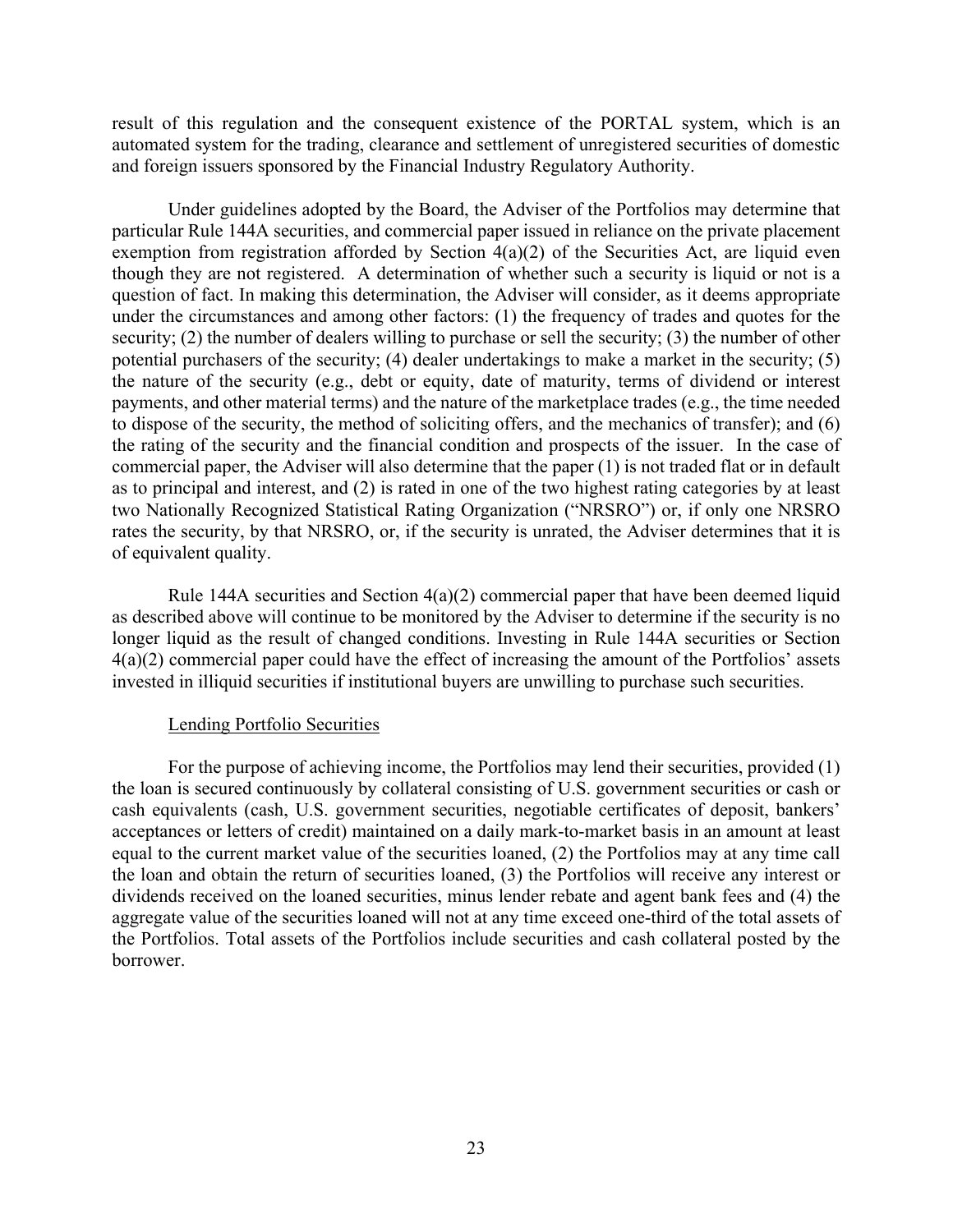#### Short Sales

The Portfolios may sell securities short involving the use of derivative instruments and to offset potential declines in long positions in similar securities. A short sale is a transaction in which the Portfolios sell a security it does not own or have the right to acquire (or that it owns but does not wish to deliver) in anticipation that the market price of that security will decline.

When the Portfolios make a short sale, the broker-dealer through which the short sale is made must borrow the security sold short and deliver it to the party purchasing the security. The Portfolios are required to make a margin deposit in connection with such short sales; the Portfolios may have to pay a fee to borrow particular securities and will often be obligated to pay over any dividends and accrued interest on borrowed securities.

If the price of the security sold short increases between the time of the short sale and the time the Portfolios cover their short position, the Portfolios will incur a loss; conversely, if the price declines, the Portfolios will realize a capital gain. Any gain will be decreased, and any loss increased, by the transaction costs described above. The successful use of short selling may be adversely affected by imperfect correlation between movements in the price of the security sold short and the securities being hedged.

To the extent the Portfolios sell securities short, they will provide collateral to the brokerdealer and (except in the case of short sales "against the box") will maintain additional asset coverage in the form of cash, U.S. government securities or other liquid securities with their custodian in a segregated account in an amount at least equal to the difference between the current market value of the securities sold short and any amounts required to be deposited as collateral with the selling broker (not including the proceeds of the short sale). The Portfolios do not intend to enter into short sales (other than short sales "against the box") if immediately after such sales the aggregate of the value of all collateral plus the amount in such segregated account exceeds 10% of the value of the Portfolios' net assets. This percentage may be varied by action of the Board. A short sale is "against the box" to the extent the Portfolios contemporaneously owns, or has the right to obtain at no added cost, securities identical to those sold short.

#### Swap Agreements

The Portfolios may enter into interest rate, index and currency exchange rate swap agreements in an attempt to obtain a particular desired return at a lower cost to the Portfolios than if they had invested directly in an instrument that yielded that desired return. Swap agreements are two-party contracts entered into primarily by institutional investors for periods ranging from a few weeks to more than one year. In a standard "swap" transaction, two parties agree to exchange the returns (or differentials in rates of returns) earned or realized on particular predetermined investments or instruments. The gross returns to be exchanged or "swapped" between the parties are calculated with respect to a "notional amount," i.e., the return on or increase in value of a particular dollar amount invested at a particular interest rate, in a particular foreign currency, or in a "basket" of securities representing a particular index. The "notional amount" of the swap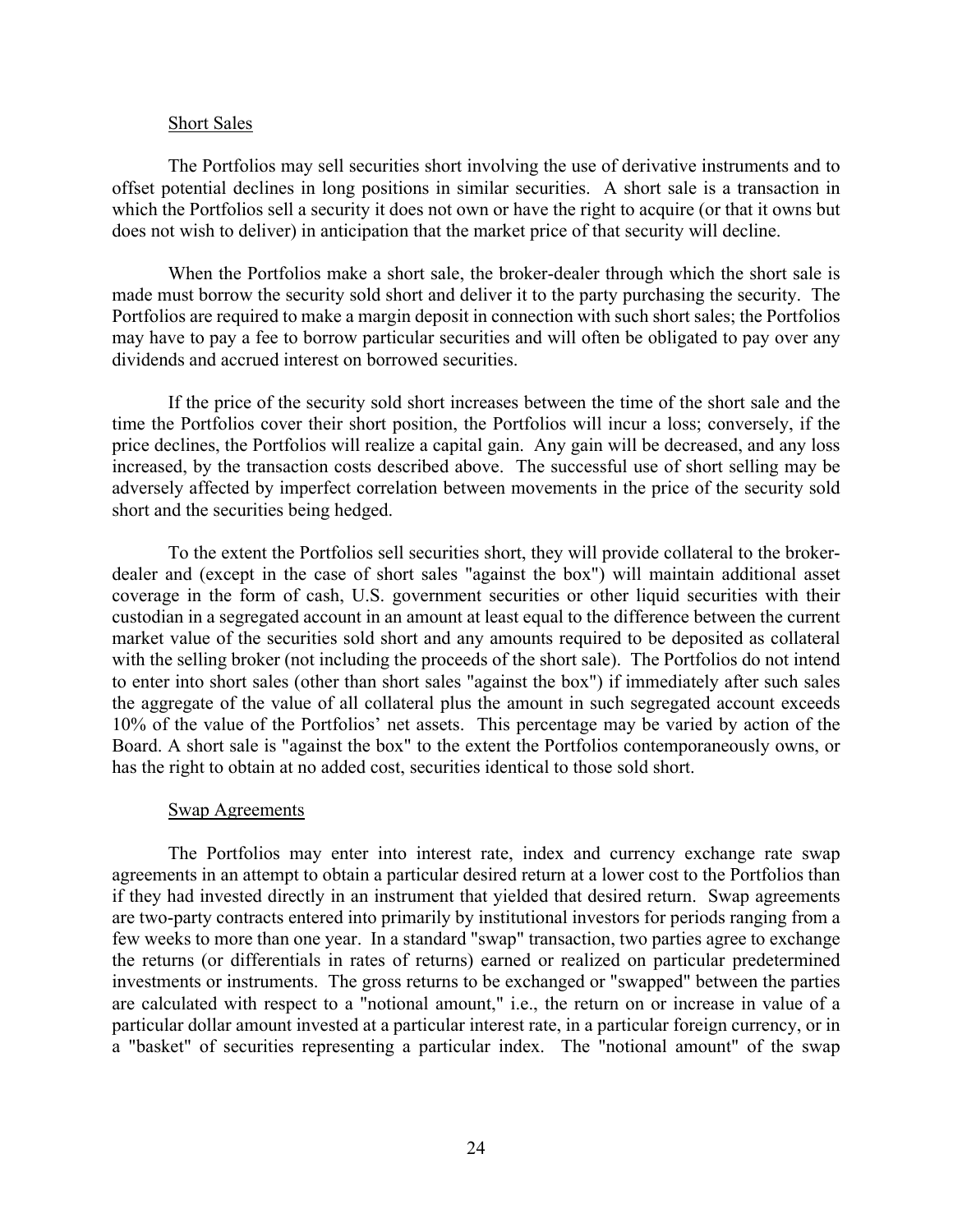agreement is only a fictive basis on which to calculate the obligations the parties to a swap agreement have agreed to exchange. The Portfolios' obligations (or rights) under a swap agreement will generally be equal only to the amount to be paid or received under the agreement based on the relative values of the positions held by each party to the agreement (the "net amount"). The Portfolios' obligations under a swap agreement will be accrued daily (offset against any amounts owing to the Portfolios) and any accrued but unpaid net amounts owed to a swap counterparty will be covered by the maintenance of a segregated account consisting of cash, U.S. government securities, or other liquid securities, to avoid leveraging of the Portfolios' holdings.

Whether the Portfolios' use of swap agreements enhance the Portfolios' total return will depend on the Adviser's ability correctly to predict whether certain types of investments are likely to produce greater returns than other investments. Because they are two-party contracts and may have terms of greater than seven days, swap agreements may be considered to be illiquid. Moreover, the Portfolios bear the risk of loss of the amount expected to be received under a swap agreement in the event of the default or bankruptcy of a swap agreement counterparty. The Adviser will cause the Portfolios to enter into swap agreements only with counterparties that would be eligible for consideration as repurchase agreement counterparties under the Portfolios' repurchase agreement guidelines. The swap market is a relatively new market and is largely unregulated. It is possible that developments in the swaps market, including potential government regulation, could adversely affect the Portfolios' ability to terminate existing swap agreements or to realize amounts to be received under such agreements.

Certain swap agreements are exempt from most provisions of the CEA and, therefore, are not regulated as futures or commodity option transactions under the CEA, pursuant to regulations of the CFTC. To qualify for this exemption, a swap agreement must be entered into by "eligible participants," which include the following, provided the participants' total assets exceed established levels: a bank or trust company, savings association or credit union, insurance company, investment company subject to regulation under the 1940 Act, commodity pool, corporation, partnership, proprietorship, organization, trust or other entity, employee benefit plan, governmental entity, broker-dealer, futures commission merchant, natural person, or regulated foreign person. To be eligible, natural persons and most other entities must have total assets exceeding \$10 million; commodity pools and employees benefit plans must have assets exceeding \$5 million. In addition, an eligible swap transaction must meet three conditions. First, the swap agreement may not be part of a fungible class of agreements that are standardized as to their material economic terms. Second, the creditworthiness of parties with actual or potential obligations under the swap agreement must be a material consideration in entering into or determining the terms of the swap agreement, including pricing, cost or credit enhancement terms. Third, swap agreements may not be entered into and traded on or through a multilateral transaction execution facility.

#### Certain Investment Techniques and Derivatives Risk

When the Adviser uses investment techniques such as margin, leverage and short sales, and forms of financial derivatives, such as options and futures, an investment in the Portfolios may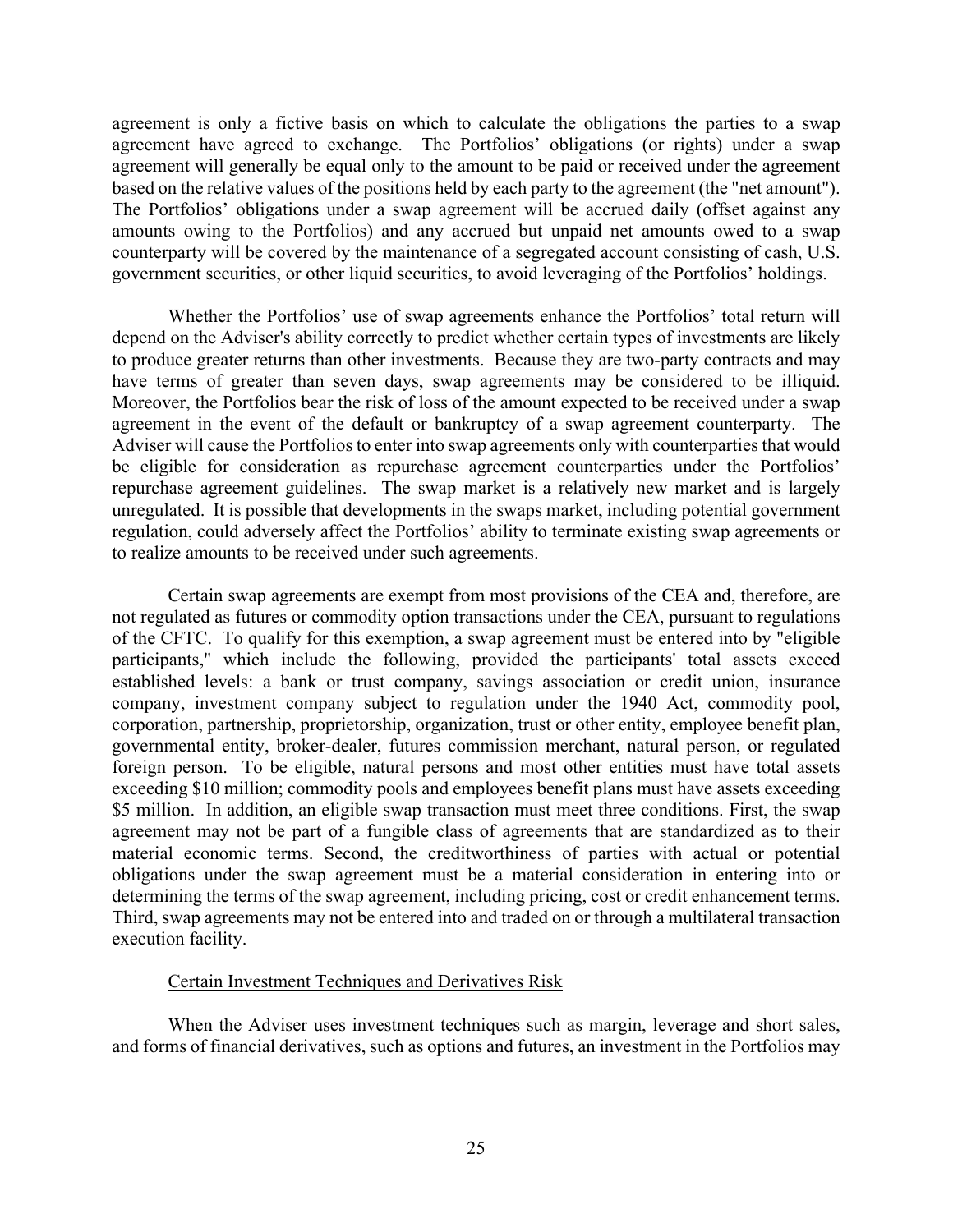be more volatile than investments in other mutual funds. Although the intention is to use such investment techniques and derivatives to minimize risk to the Portfolios, as well as for speculative purposes, there is the possibility that improper implementation of such techniques and derivative strategies or unusual market conditions could result in significant losses to the Portfolios. Derivatives are used to limit risk in the Portfolios or to enhance investment return and have a return tied to a formula based upon an interest rate, index, price of a security, or other measurement. Derivatives involve special risks, including: (1) the risk that interest rates, securities prices and currency markets will not move in the direction that the Adviser anticipates; (2) imperfect correlation between the price of derivative instruments and movements in the prices of the securities, interest rates or currencies being hedged; (3) the fact that skills needed to use these strategies are different than those needed to select securities; (4) the possible absence of a liquid secondary market for any particular instrument and possible exchange imposed price fluctuation limits, either of which may make it difficult or impossible to close out a position when desired; (5) the risk that adverse price movements in an instrument can result in a loss substantially greater than the Portfolios' initial investment in that instrument (in some cases, the potential loss in unlimited); (6) particularly in the case of privately-negotiated instruments, the risk that the counterparty will not perform its obligations, or that penalties could be incurred for positions held less than the required minimum holding period, which could leave the Portfolios worse off than if they had not entered into the position; and (7) the inability to close out certain hedged positions to avoid adverse tax consequences. In addition, the use of derivatives for non-hedging purposes (that is, to seek to increase total return) is considered a speculative practice and may present an even greater risk of loss than when used for hedging purposes.

#### Temporary Defensive Positions

To respond to adverse market, economic, political or other conditions, a Portfolio may invest 100% of its total assets, without limitation, in high-quality short-term debt securities and money market instruments. A Portfolio may be invested in these instruments for extended periods, depending on the Adviser's assessment of market conditions. These short-term debt securities and money market instruments include shares of other mutual funds, commercial paper, certificates of deposit, bankers' acceptances, U.S. Government securities and repurchase agreements. While a Portfolio are in a defensive position, the opportunity to achieve its investment objective will be limited. Furthermore, to the extent that a Portfolio invests in money market mutual funds for its cash position, there will be some duplication of expenses because a Portfolio would bear its pro- rata portion of such money market funds' advisory fees and operational fees. A Portfolio may also invest a substantial portion of its assets in such instruments at any time to maintain liquidity or pending selection of investments in accordance with its policies.

## **INVESTMENT RESTRICTIONS**

Each Portfolio has adopted the following investment restrictions that may not be changed without approval by a "majority of the outstanding shares" of the Portfolio which, as used in this SAI, means the vote of the lesser of (a) 67% or more of the shares of the Portfolio represented at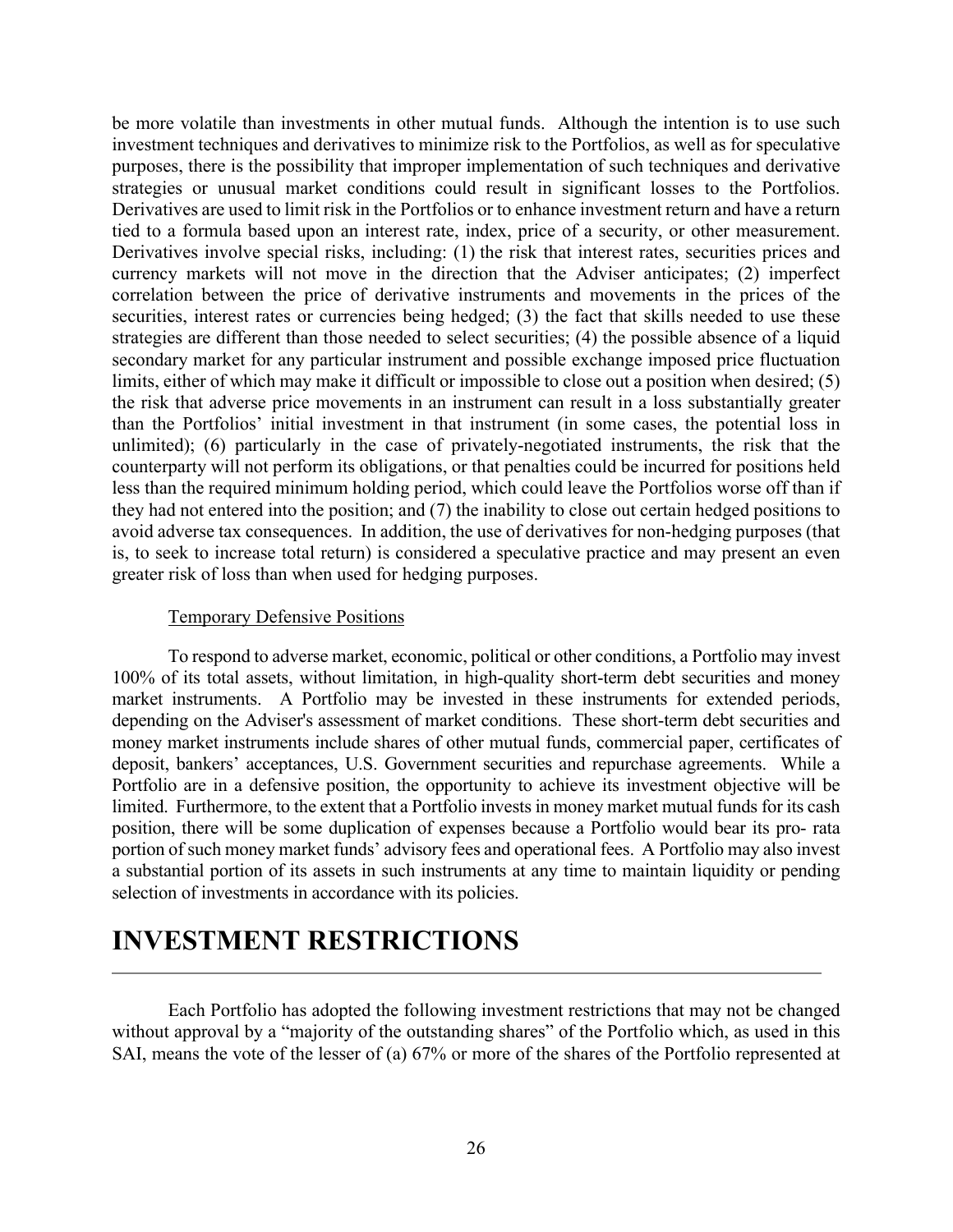a meeting, if the holders of more than 50% of the outstanding shares of the Portfolio are present or represented by proxy, or (b) more than 50% of the outstanding shares of the Portfolio.

1. Borrowing Money. A Portfolio will not borrow money, except: (a) from a bank, provided that immediately after such borrowing there is an asset coverage of 300% for all borrowings of the Portfolio; or (b) from a bank or other persons for temporary purposes only, provided that such temporary borrowings are in an amount not exceeding 5% of the Portfolio's total assets at the time when the borrowing is made.

2. Senior Securities. A Portfolio will not issue senior securities. This limitation is not applicable to activities that may be deemed to involve the issuance or sale of a senior security by the Portfolios, provided that the Portfolio's engagement in such activities is consistent with or permitted by the 1940 Act, the rules and regulations promulgated thereunder or interpretations of the SEC or its staff.

3. Underwriting. A Portfolio will not act as underwriter of securities issued by other persons. This limitation is not applicable to the extent that, in connection with the disposition of securities (including restricted securities), the Portfolio may be deemed an underwriter under certain federal securities laws.

4. Real Estate. A Portfolio will not purchase or sell real estate. This limitation is not applicable to investments in marketable securities that are secured by or represent interests in real estate. This limitation does not preclude the Portfolio from investing in mortgage-related securities or investing in companies engaged in the real estate business or that have a significant portion of their assets in real estate (including real estate investment trusts).

5. Commodities. A Portfolio will not purchase or sell commodities unless acquired as a result of ownership of securities or other investments. This limitation does not preclude the Portfolios from purchasing or selling options or futures contracts, from investing in securities or other instruments backed by commodities or from investing in companies, which are engaged in a commodities business or have a significant portion of their assets in commodities.

6. Loans. A Portfolio will not make loans to other persons, except: (a) by loaning securities; (b) by engaging in repurchase agreements; or (c) by purchasing nonpublicly offered debt securities. For purposes of this limitation, the term "loans" shall not include the purchase of a portion of an issue of publicly distributed bonds, debentures or other securities.

7. Concentration. A Portfolio will not invest 25% or more of its total assets in a particular industry or group of industries. A Portfolio will not invest 25% or more of its total assets in any investment company that so concentrates. This limitation is not applicable to investments in obligations issued or guaranteed by the U.S. government, its agencies and instrumentalities or repurchase agreements with respect thereto.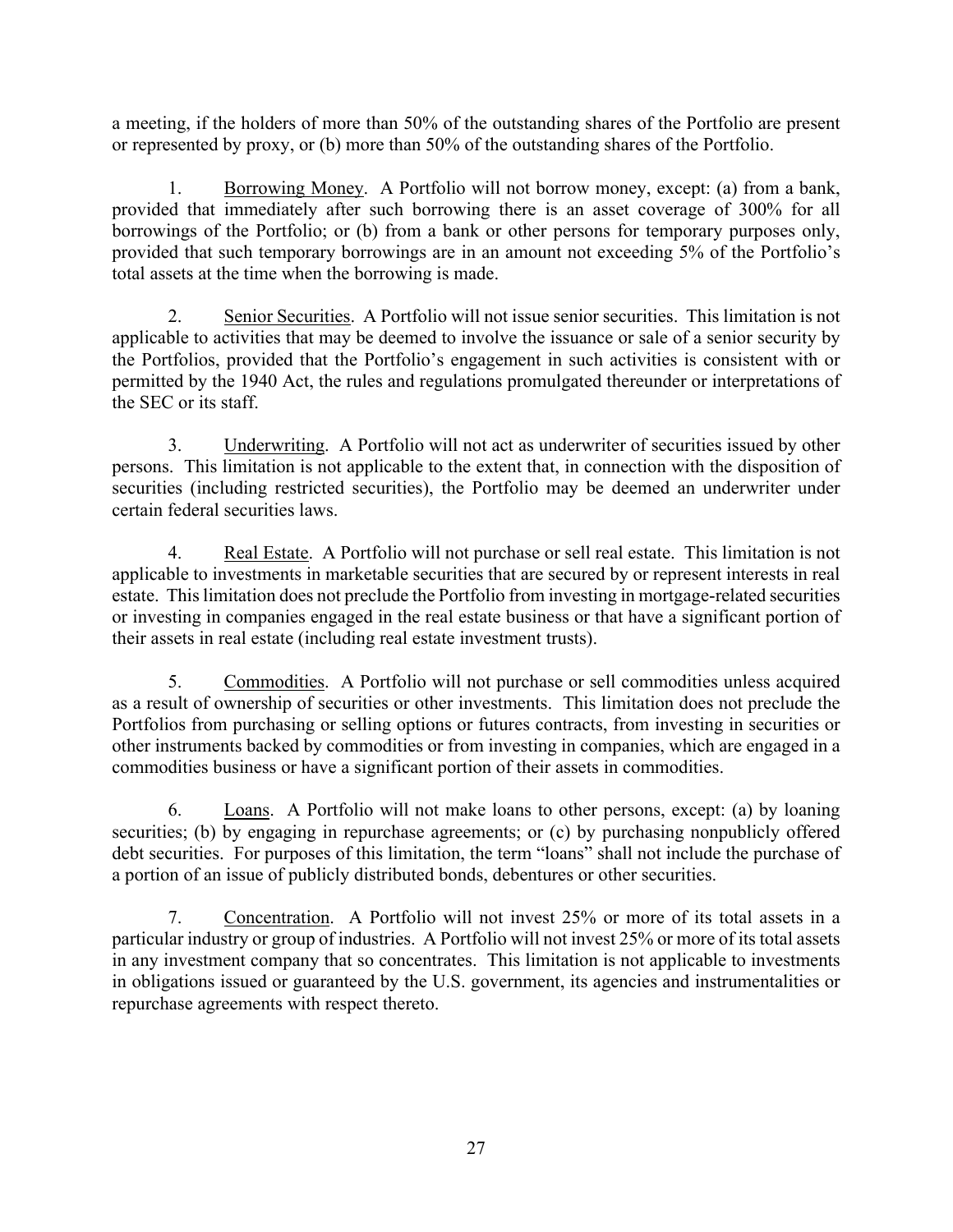## **THE FOLLOWING ARE ADDITIONAL INVESTMENT LIMITATIONS OF THE PORTFOLIOS. THE FOLLOWING RESTRICTIONS ARE DESIGNATED AS NON-FUNDAMENTAL AND MAY BE CHANGED BY THE BOARD OF TRUSTEES WITHOUT THE APPROVAL OF SHAREHOLDERS.**

1. Pledging. A Portfolio will not mortgage, pledge, hypothecate or in any manner transfer, as security for indebtedness, any assets of the Portfolio except as may be necessary in connection with borrowings described in limitation (1) above. Margin deposits, security interests, liens and collateral arrangements with respect to transactions involving options, futures contracts, short sales and other permitted investments and techniques are not deemed to be a mortgage, pledge or hypothecation of assets for purposes of this limitation.

2. Borrowing. A Portfolio will not purchase any security while borrowings representing more than one third of their total assets are outstanding.

3. Margin Purchases. A Portfolio will not purchase securities or evidences of interest thereon on "margin." This limitation is not applicable to short-term credit obtained by the Portfolios for the clearance of purchases and sales or redemption of securities, or to arrangements with respect to transactions involving options, futures contracts, short sales and other permitted investment techniques.

4. Illiquid Investments. A Portfolio will not invest 15% or more of its net assets in securities for which there are legal or contractual restrictions on resale and other illiquid securities. If, through a change in values, net assets or other circumstances, the Portfolio was in a position where more than 15% of its net assets was invested in illiquid securities, it would seek to take appropriate steps to protect liquidity.

If a restriction on a Portfolio's investments is adhered to at the time an investment is made, a subsequent change in the percentage of the Portfolio's assets invested in certain securities or other instruments, or change in average duration of the Portfolio's investment holdings, resulting from changes in the value of the Portfolio's total assets, will not be considered a violation of the restriction; provided, however, that the asset coverage requirement applicable to borrowings shall be maintained in the manner contemplated by applicable law.

# **POLICIES AND PROCEDURES FOR DISCLOSURE OF PORTFOLIO HOLDINGS**

The Trust has adopted policies and procedures that govern the disclosure of the Portfolios' holdings. These policies and procedures are designed to ensure that such disclosure is in the best interests of the Portfolios' shareholders.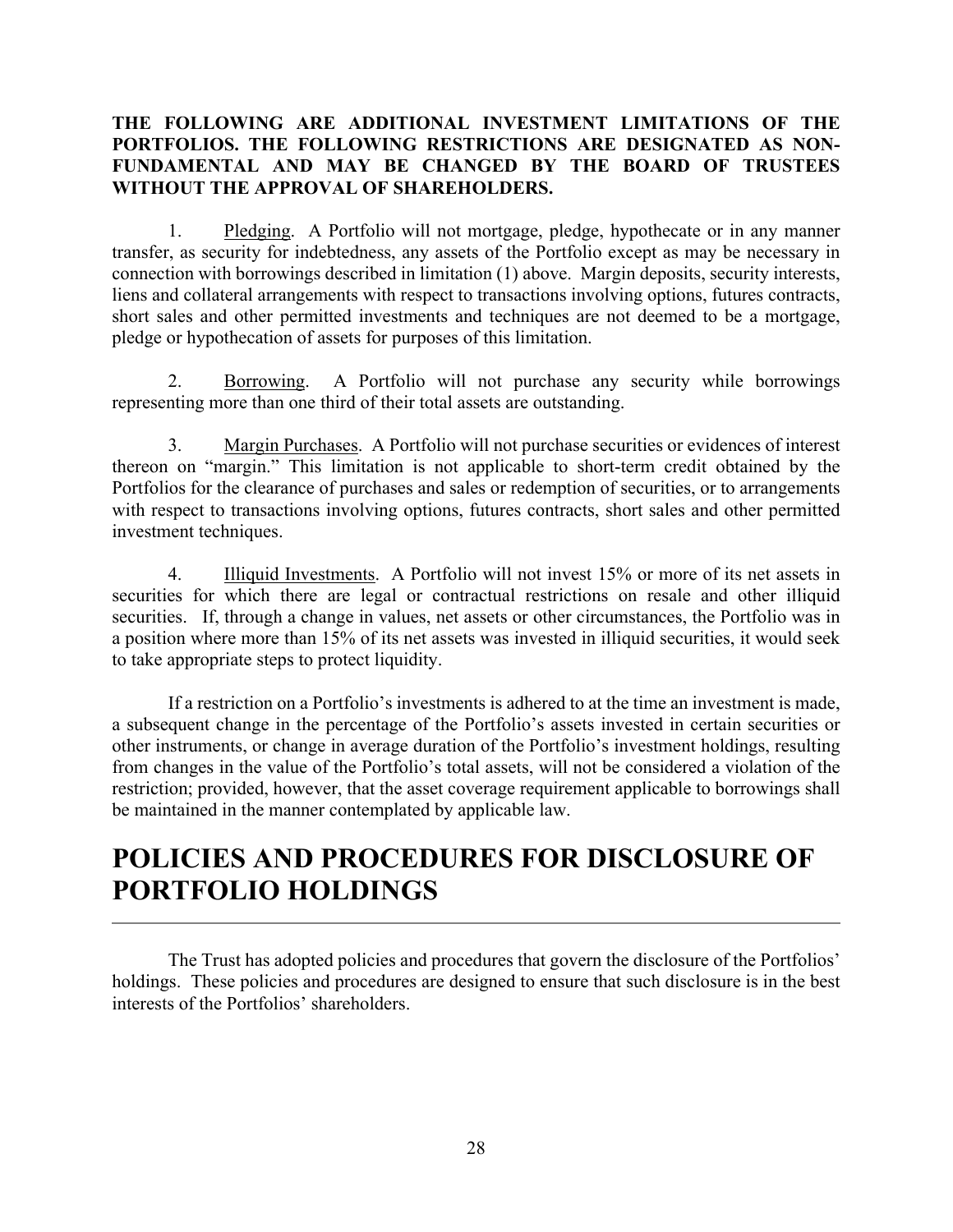It is the Trust's policy to: (1) ensure that any disclosure of holdings information is in the best interest of Trust shareholders; (2) protect the confidentiality of holdings information; (3) have procedures in place to guard against personal trading based on the information; and (4) ensure that the disclosure of holdings information does not create conflicts between the interests of the Trust's shareholders and those of the Trust's affiliates.

The Portfolios disclose their holdings by mailing its annual and semi-annual reports to shareholders approximately two months after the end of the fiscal year and semi-annual period. In addition, the Portfolios will disclose their holdings reports on Forms N-CSR and Form N-Q approximately two months after the end of each quarter/semi-annual period.

The Portfolios may choose to make holdings information available to rating agencies such as Lipper, Morningstar or Bloomberg earlier and more frequently on a confidential basis. The Portfolios may also choose to make holdings information available more frequently to insurance companies with whom the Portfolios have signed a participation agreement. Upon receipt of holdings information, insurance companies are permitted to disclose to third parties only broad statistical data which summarizes the nature of holdings (including, but not limited to, net equity exposure statistics).

Under limited circumstances, as described below, the Portfolios' holdings may be disclosed to, or known by, certain third parties in advance of their filing with the SEC on Form N-CSR or Form N-PORT. In each case, a determination has been made that such advance disclosure is supported by a legitimate business purpose and that the recipient is subject to a duty to keep the information confidential and to not trade on any material non-public information.

- **The Adviser or Sub-Adviser.** Personnel of the Adviser or Sub-Adviser, including personnel responsible for managing the Portfolios' investment holdings, may have full daily access to the Portfolios' investment holdings because that information is necessary in order for the Adviser or Sub-Adviser to provide its management, administrative, and investment services to the Portfolios. As required for purposes of analyzing the impact of existing and future market changes on the prices, availability, demand and liquidity of such securities, as well as for the assistance of Portfolio Managers in the trading of such securities, the Adviser's or Sub-Adviser's personnel may also release and discuss certain holdings with various broker-dealers.
- **Ultimus Fund Solutions, LLC** is the transfer agent, fund accountant and administrator for the Portfolios; therefore, its personnel have full daily access to the Portfolios' holdings because that information is necessary in order for it to provide the agreedupon services for the Trust.
- **Fifth Third Bank** is the custodian for the Portfolios; therefore, its personnel have full daily access to the Portfolios' holdings because that information is necessary in order for it to provide the agreed-upon services for the Portfolios.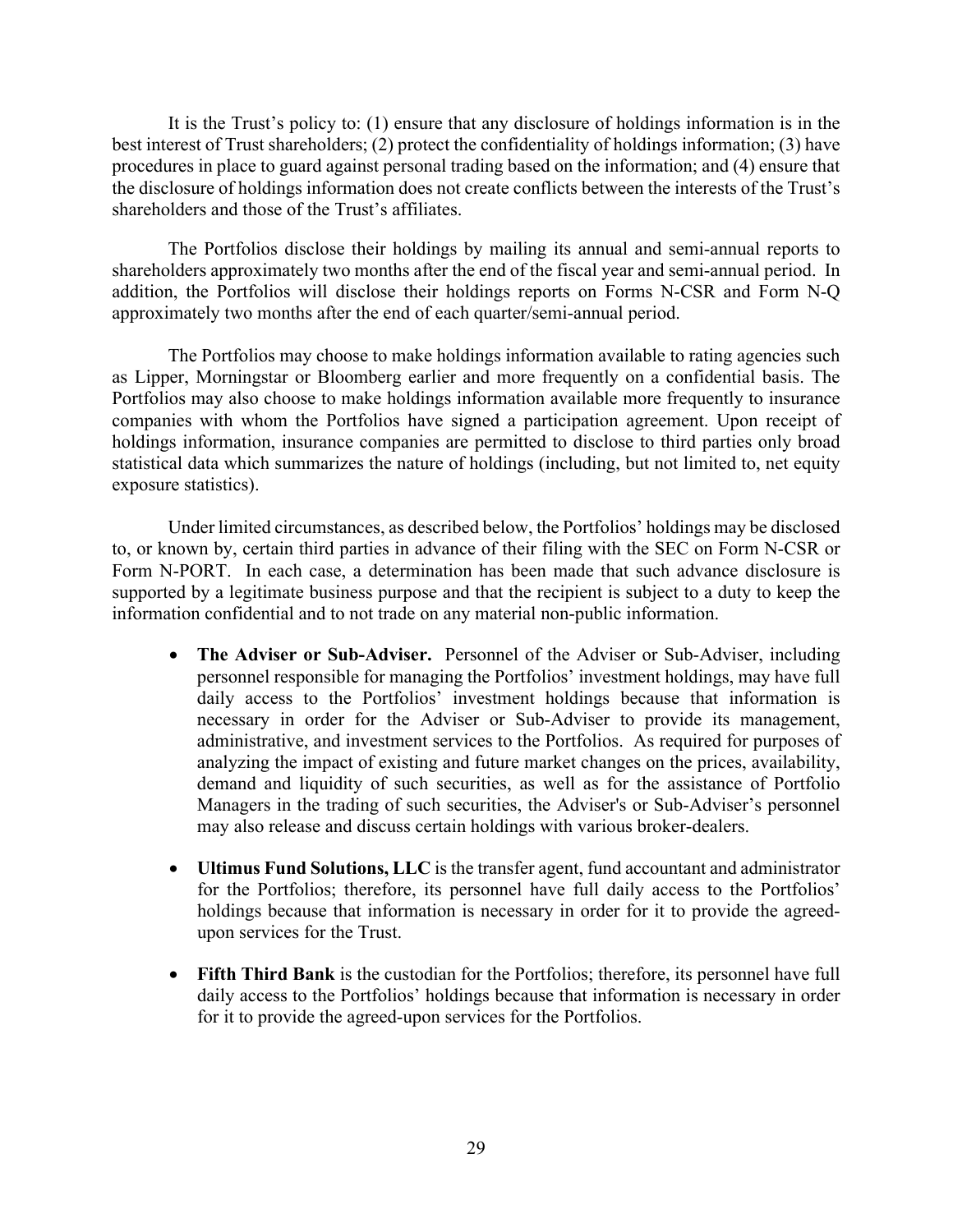- **Deloitte & Touche, LLP** is the Portfolios' independent registered public accounting firm; therefore, its personnel have access to the Portfolios' holdings in connection with auditing of the Portfolios' annual financial statements and providing assistance and consultation in connection with SEC filings.
- **Thompson Hine LLP** is counsel to the Trust; therefore, its personnel have access to the Portfolios' holdings in connection with the review of the Portfolios' annual and semi-annual shareholder reports and SEC filings.
- **Counsel to the Independent Trustees.** Counsel to the Independent Trustees and its personnel have access to each Portfolio's portfolio holdings in connection with the review of each Portfolio's annual and semi-annual shareholder reports and SEC filings.
- **Insurance Company Participants:** The Portfolios are sold exclusively through insurance company separate accounts. Insurance companies with whom the Portfolios have signed a participation agreement may request due diligence information from time to time on various aspects of each Portfolio's holdings, to gauge risk and asset class exposure and for other due diligence purposes. This information is used only for internal due diligence by the insurance companies and will not be disclosed to third parties or used for any other purposes, except as explicitly permitted above.

**Additions to List of Approved Recipients.** The Trust's Chief Compliance Officer is the person responsible, and whose prior approval is required, for any disclosure of the Portfolios' securities at any time or to any persons other than those described above. In such cases, the recipient must have a legitimate business need for the information and must be subject to a duty to keep the information confidential and to not trade on any material non-public information. There are no ongoing arrangements in place with respect to the disclosure of holdings. In no event shall the Portfolios, the Adviser, the Sub-Adviser, or any other party receive any direct or indirect compensation in connection with the disclosure of information about the Portfolio's holdings.

**Compliance with Portfolio Holdings Disclosure Procedures.** The Trust's Chief Compliance Officer will report periodically to the Board with respect to compliance with the Portfolios' holdings disclosure procedures, and from time to time will provide the Board any updates to the holdings disclosure policies and procedures.

There is no assurance that the Trust's policies on disclosure of holdings will protect the Portfolio from the potential misuse of holdings information by individuals or firms in possession of that information.

## **MANAGEMENT**

The business of the Trust is managed under the direction of the Board in accordance with the Agreement and Declaration of Trust and the Trust's By-laws (the "Governing Documents"),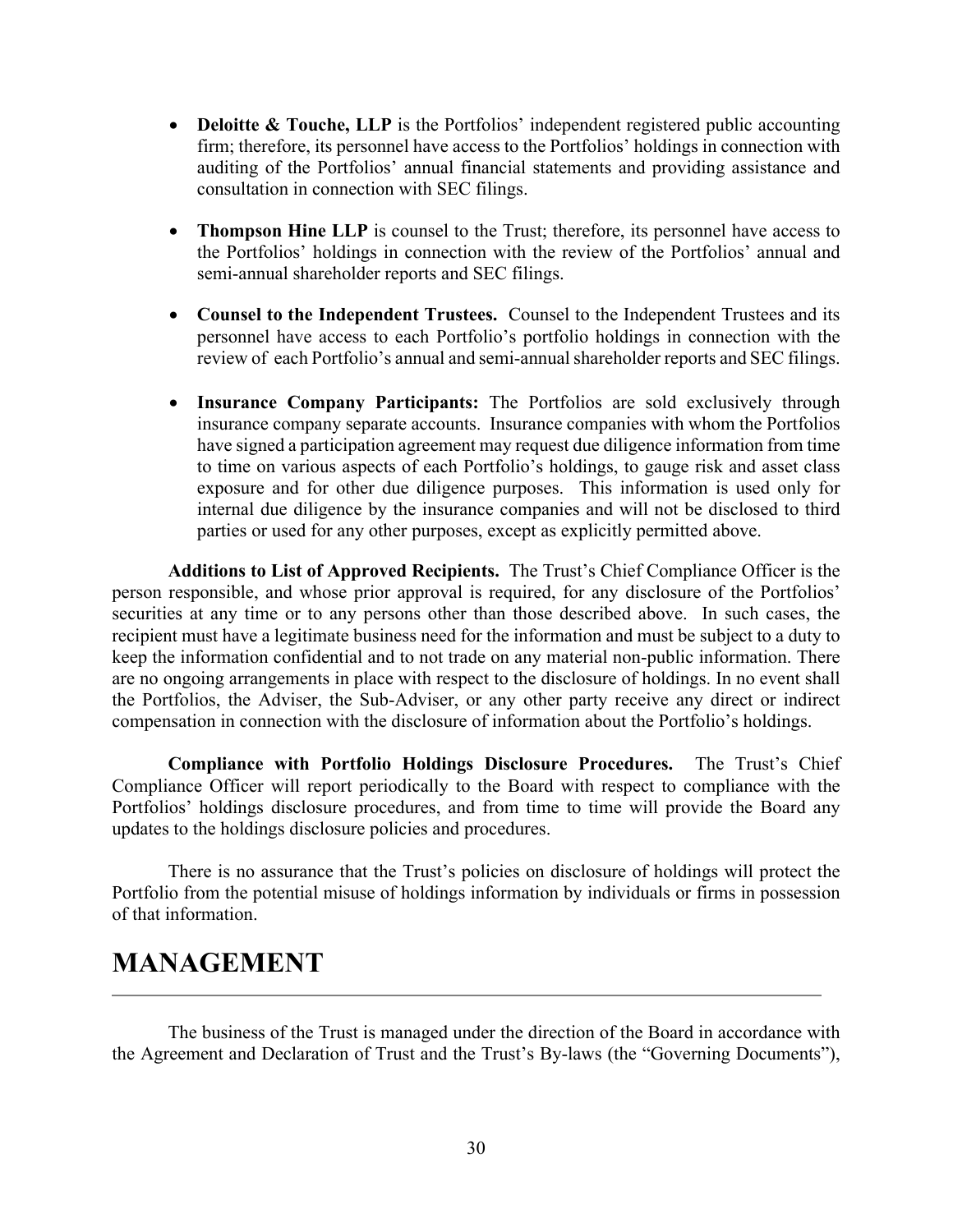which have been filed with the SEC and are available upon request. The Board consists of seven (6) individuals, all of whom are not "interested persons" (as defined under the 1940 Act) of the Trust or the Adviser ("Independent Trustees"). Pursuant to the Governing Documents Board, the Trustees shall elect officers including a President, a Secretary, a Treasurer, a Principal Executive Officer and a Principal Accounting Officer. The Board retains the power to conduct, operate and carry on the business of the Trust and has the power to incur and pay any expenses, which, in the opinion of the Board, are necessary or incidental to carry out any of the Trust's purposes. The Board, officers, employees and agents of the Trust, when acting in such capacities, shall not be subject to any personal liability except for his or her own bad faith, willful misfeasance, gross negligence or reckless disregard of his or her duties.

#### **Board Leadership Structure**

The Trust is led by Anthony Hertl, an Independent Trustee, who has served as the Chairman of the Board since July 2013. The Board of Trustees is comprised of Mr. Hertl and, five (5) additional Independent Trustees. Under certain 1940 Act governance guidelines that apply to the Trust, the Independent Trustees will meet in executive session, at least quarterly. Pursuant to the Trust's Agreement and Declaration of Trust and By-Laws, the Chairman of the Board is responsible for (a) presiding at board meetings, (b) calling special meetings on an as-needed basis, (c) executing and administering of Trust policies including (i) setting the agendas for board meetings and (ii) providing information to board members in advance of each board meeting and between board meetings. Generally, the Trust believes it best to have a non-executive Chairman of the Board, who together with the President (principal executive officer), are seen by our shareholders, business partners and other stakeholders as providing strong leadership. The Trust believes that its Chairman, the independent chair of the Audit Committee, and, as an entity, the full Board of Trustees, provide effective leadership that is in the best interests of the Trust, its Funds and Portfolios and each shareholder.

#### **Board Risk Oversight**

The Board of Trustees has a standing independent Audit Committee with a separate chair, Mark H. Taylor. The Board is responsible for overseeing risk management, and the full Board regularly engages in discussions of risk management and receives compliance reports that inform its oversight of risk management from its Chief Compliance Officer at quarterly meetings and on an ad hoc basis, when and if necessary. The Audit Committee considers financial and reporting risk within its area of responsibilities. Generally, the Board believes that its oversight of material risks is adequately maintained through the compliance-reporting chain where the Chief Compliance Officer is the primary recipient and communicator of such risk-related information.

#### **Trustee Qualifications**

Generally, the Trust believes that each Trustee is competent to serve because of their individual overall merits including: (i) experience, (ii) qualifications, (iii) attributes and (iv) skills.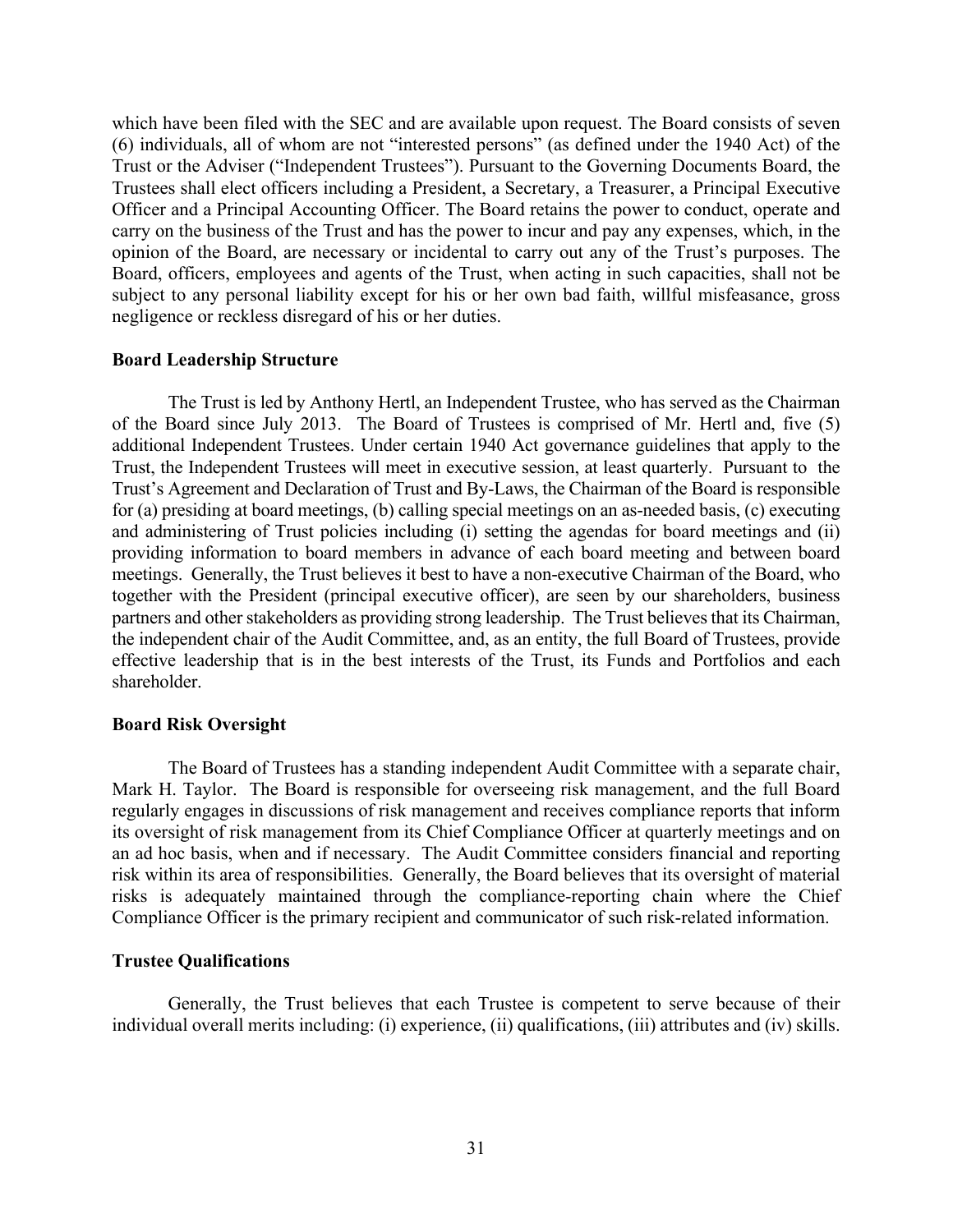Anthony J. Hertl has over 20 years of business experience in financial services industry and related fields including serving as chair of the finance committee for the Borough of Interlaken, New Jersey and Vice President-Finance and Administration of Marymount College, holds a Certified Public Accountant designation, serves or has served as a member of other mutual fund boards outside of the Fund Complex and possesses a strong understanding of the regulatory framework under which investment companies must operate based on his years of service to this Board and other fund boards.

Gary W. Lanzen has over 20 years of business experience in the financial services industry, holds a Master's degree in Education Administration, is a Certified Financial Planner ("CFP"), serves as a member of two other mutual fund boards outside of the Fund Complex and possesses a strong understanding of the regulatory framework under which investment companies must operate based on his years of service to this Board and other mutual fund boards.

Mark H. Taylor has over two decades of academic and professional experience in the accounting and auditing areas, has Doctor of Philosophy, Master's and Bachelor's degrees in Accounting, is a Certified Public Accountant and is a Director of the Lynn Pippenger School of Accountancy at the Muma College of Business at the University of South Florida. He serves as a member of two other mutual fund boards outside of the Fund Complex, has served a fellowship in the Office of the Chief Accountant at the headquarters of the United States Securities Exchange Commission, served a three-year term on the AICPA Auditing Standards Board (2008-2011), and like the other Board members, possesses a strong understanding of the regulatory framework under which investment companies must operate based on his years of service to this Board and other mutual fund boards.

John V. Palancia has over 30 years of business experience in financial services industry including serving as the Director of Futures Operations for Merrill Lynch, Pierce, Fenner & Smith, Inc. ("Merrill Lynch"). Mr. Palancia holds a Bachelor of Science degree in Economics. He also possesses a strong understanding of risk management, balance sheet analysis and the regulatory framework under which regulated financial entities must operate based on service to Merrill Lynch. Additionally, he is well versed in the regulatory framework under which investment companies must operate and serves as a member of three other fund boards.

Mark D. Gersten has more than 30 years of experience in the financial services industry, having served in executive roles at AllianceBernstein LP and holding key industry positions at Prudential-Bache Securities and PriceWaterhouseCoopers. He also serves as a member of two other mutual fund boards outside of the Fund Complex. Mr. Gersten is a certified public accountant and holds an MBA in accounting. Like other trustees, his experience has given him a strong understanding of the regulatory framework under which investment companies operate.

Mark S. Garbin has more than 30 years of experience in corporate balance sheet and income statement risk management for large asset managers, serving as Managing Principal of Coherent Capital Management LLC since 2007. Mr. Garbin has extensive derivatives experience and has provided consulting services to alternative asset managers. He is both a Chartered Financial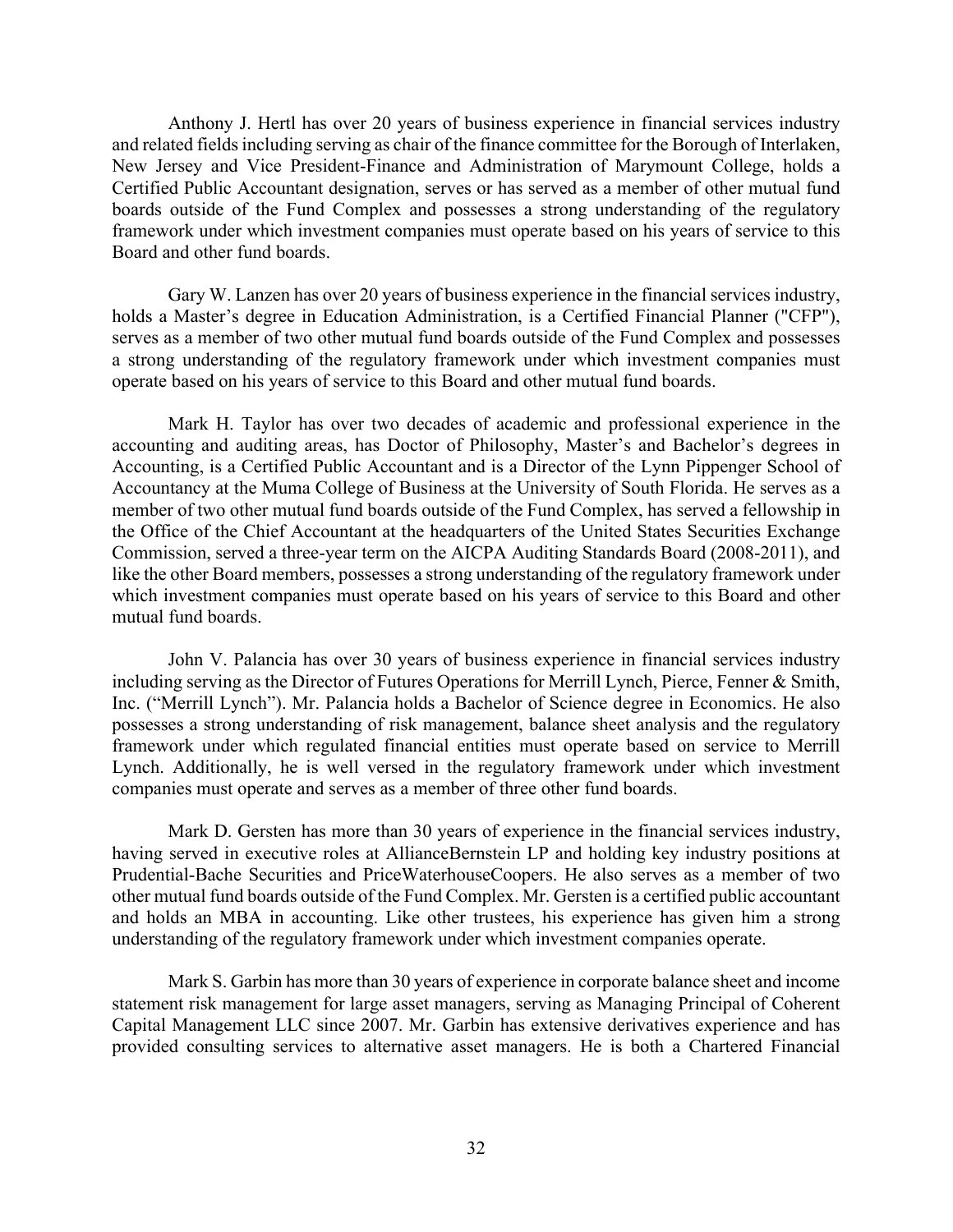Analyst and Professional Risk Manager charterholder and holds advanced degrees in international business. The Trust does not believe any one factor is determinative in assessing a Trustee's qualifications, but that the collective experience of each Trustee makes them each highly qualified.

The Trustees and the executive officers of the Trust are listed below with their present positions with the Trust and principal occupations over at least the last five years. The business address of each Trustee and Officer is 225 Pictoria Drive, Suite 450, Cincinnati, OH 45246. All correspondence to the Trustees and Officers should be directed to c/o Ultimus Fund Solutions, LLP, P.O. Box 541150, Omaha, Nebraska 68154.

**Name, Address and Year of Birth Position/Term of Office Principal Occupation During the Past Five Years Number of Portfolios in Fund Complex\* Overseen by Trustee Other Directorships held by Trustee During the Past Five Years** Mark Garbin Born in 1951 Trustee Since 2013 Managing Principal, Coherent Capital Management LLC (since 2007). 10 Northern Lights Variable Trust (for series not affiliated with the Funds since 2013); Two Roads Shared Trust (since 2012); Forethought Variable Insurance Trust (since 2013); Northern Lights Fund Trust (since 2013); OHA Mortgage Strategies Fund (offshore), Ltd. (2014 - 2017); and Altegris KKR Commitments Master Fund (since 2014); OFI Carlyle Global Private Credit Fund (since March 2018) and Independent Director OHA CLO Enhanced Equity II Genpar LLP (since June 2021). Mark D. Gersten Born in 1950 Trustee Since 2013 Independent Consultant (since 2012). 10 Northern Lights Variable Trust (for series not affiliated with the Funds since 2013); Northern Lights Fund Trust (since 2013); Two Roads Shared Trust (since 2012); Altegris KKR Commitments Master Fund (since 2014); previously, Ramius Archview Credit and Distressed Fund (2015-2017); Schroder Global Series Trust (2012 - 2017). Anthony J. Hertl Born in 1950 Trustee Since 2005: Chairman of the Board since 2013 Retired, previously held several positions in a major Wall Street firm including Capital Markets Controller, Director of Global Taxation, and CFO of the Specialty Finance Group. 10 Northern Lights Variable Trust (for series not affiliated with the Funds since 2006); Northern Lights Fund Trust (since 2005); Alternative Strategies Fund (since 2010); Satuit Capital Management Trust (2007-2019).

*Independent Trustees*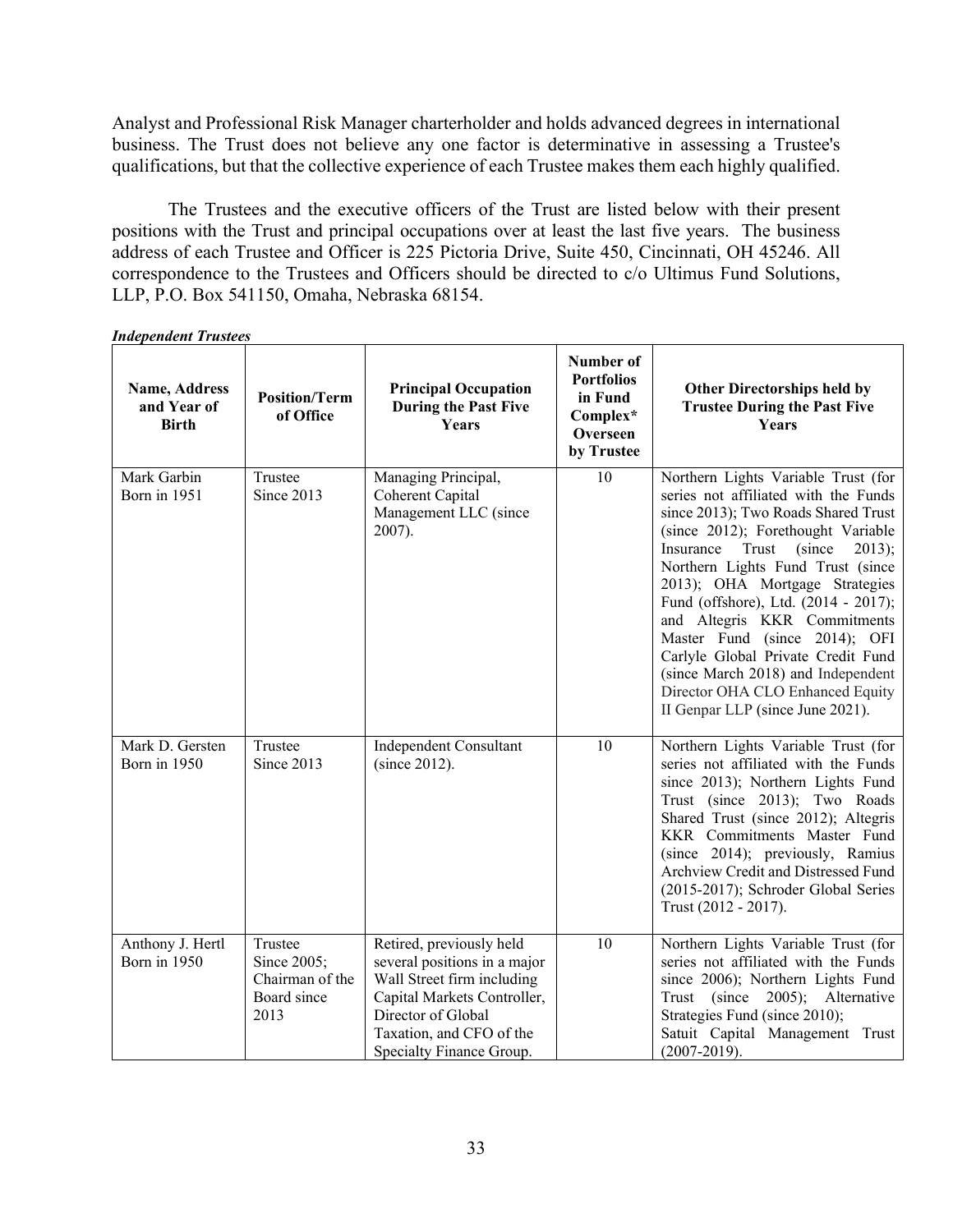| Gary W. Lanzen<br>Born in 1954   | Trustee<br>Since 2005                                                         | Retired since 2012.<br>Formerly, Founder,<br>President, and Chief<br>Investment Officer, Orion<br>Investment Counsel, Inc.<br>$(2000-2012).$                                                                                                                                                                                                                                                                                                                                                                                                                                                        | 10 | Northern Lights Variable Trust (for<br>series not affiliated with the Funds<br>since 2006); Northern Lights Fund<br>Trust (since 2005); AdvisorOne<br>(since 2003); Alternative<br>Funds<br>Strategies Fund (since 2010); and<br>previously, CLA Strategic Allocation<br>Fund<br>$(2014 - 2015).$ |
|----------------------------------|-------------------------------------------------------------------------------|-----------------------------------------------------------------------------------------------------------------------------------------------------------------------------------------------------------------------------------------------------------------------------------------------------------------------------------------------------------------------------------------------------------------------------------------------------------------------------------------------------------------------------------------------------------------------------------------------------|----|---------------------------------------------------------------------------------------------------------------------------------------------------------------------------------------------------------------------------------------------------------------------------------------------------|
| John V. Palancia<br>Born in 1954 | Trustee<br>Since 2011                                                         | Retired (since 2011).<br>Formerly, Director of<br>Futures Operations, Merrill<br>Lynch, Pierce, Fenner &<br>Smith Inc. (1975-2011).                                                                                                                                                                                                                                                                                                                                                                                                                                                                 | 10 | Northern Lights Variable Trust (for<br>series not affiliated with the Funds<br>since 2011); Northern Lights Fund<br>Trust III (since February 2012);<br>Alternative Strategies Fund (since<br>2012) and Northern Lights Fund<br>Trust (since 2011).                                               |
| Mark H. Taylor<br>Born in 1964   | Trustee<br>Since 2007;<br>Chairman of the<br>Audit<br>Committee<br>since 2013 | Director, Lynn Pippenger<br>School of Accountancy<br>Muma College of Business,<br>University of South<br>Florida, Tampa FL (since<br>2019); Chair, Department<br>of Accountancy and<br>Andrew D. Braden<br>Professor of Accounting<br>and Auditing, Weatherhead<br>School of Management,<br>Case Western Reserve<br>University (2009-2019);<br>Vice President-Finance,<br>American Accounting<br>Association (2017-2020);<br>President, Auditing Section<br>of the American<br><b>Accounting Association</b><br>(2012-2015). AICPA<br><b>Auditing Standards Board</b><br>Member<br>$(2009 - 2012).$ | 10 | Northern Lights Variable Trust (for<br>series not affiliated with the Funds<br>since 2007); Alternative Strategies<br>Fund (since 2010); Northern Lights<br>Fund Trust III (since 2012); and<br>Northern Lights Fund Trust (since<br>2007).                                                       |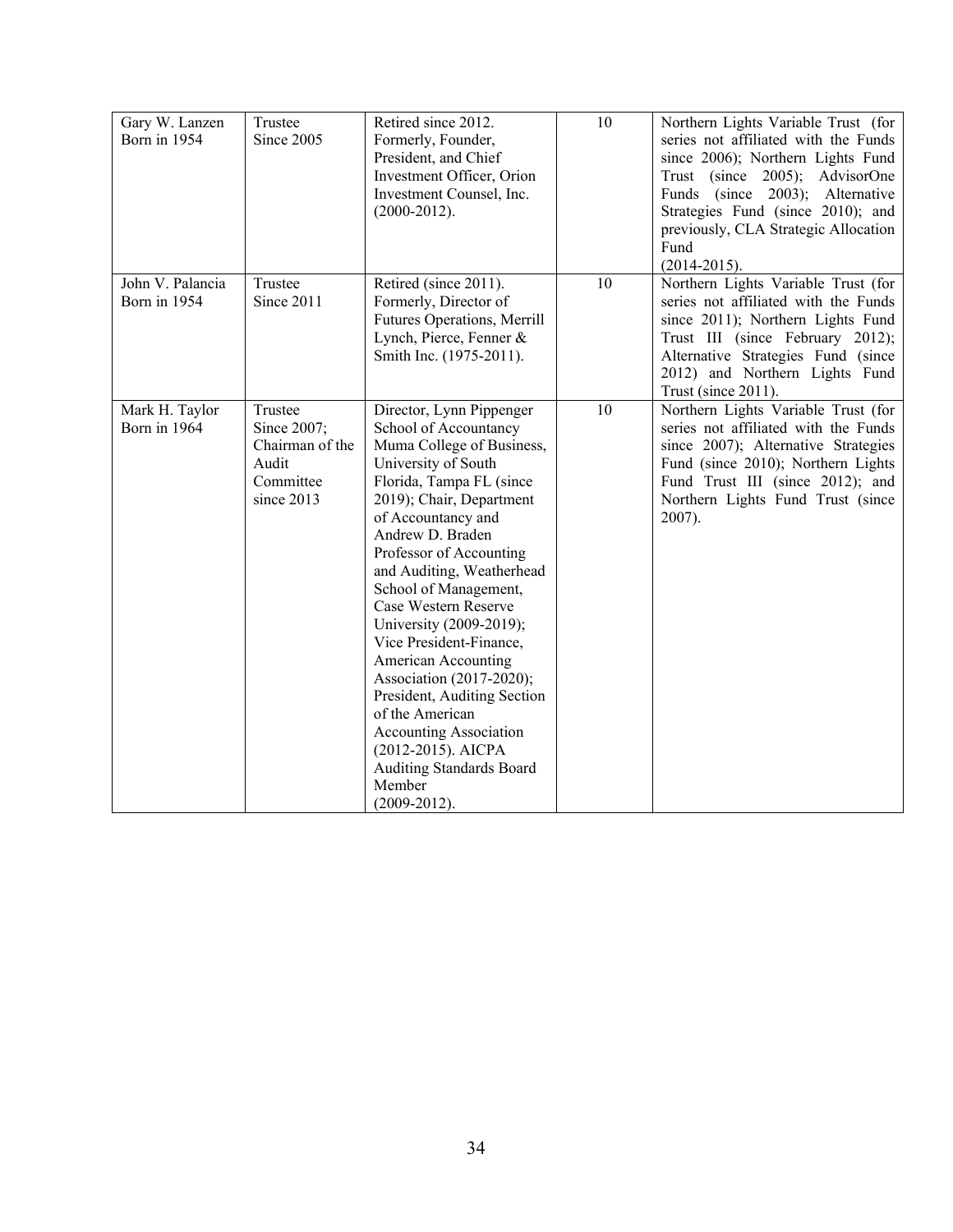| onucus                                |                                    |                                                                                                                                                                                                                                                                                                                                                   |                                                                                        |                                                                                 |
|---------------------------------------|------------------------------------|---------------------------------------------------------------------------------------------------------------------------------------------------------------------------------------------------------------------------------------------------------------------------------------------------------------------------------------------------|----------------------------------------------------------------------------------------|---------------------------------------------------------------------------------|
| Name, Address<br>and Year of Birth    | <b>Position/Term of</b><br>Office* | <b>Principal Occupation</b><br><b>During the Past Five Years</b>                                                                                                                                                                                                                                                                                  | Number of<br><b>Portfolios</b> in<br>Fund<br>Complex*<br>Overseen by<br><b>Trustee</b> | <b>Other Directorships held by Trustee</b><br><b>During the Past Five Years</b> |
| Kevin E. Wolf<br>Born in 1969         | President<br>Since June 2017       | <b>Executive Vice President,</b><br>Head of Fund<br>Administration, and Product;<br>Ultimus Fund Solutions,<br>LLC (since 2020);<br>Vice President of The<br>Ultimus Group, LLC (since<br>$2019$ ;<br><b>Executive Vice President of</b><br>Gemini Fund Services, LLC<br>(2019-2020) President,<br>Gemini Fund Services, LLC<br>$(2012 - 2019).$  | N/A                                                                                    | N/A                                                                             |
| Richard<br>Malinowski<br>Born in 1983 | Vice President                     | Senior Vice President and<br>Since March 2018 Senior Managing Counsel,<br><b>Ultimus Fund Solutions,</b><br>LLC (since 2020); Senior<br>Vice President Legal<br>Administration, Gemini<br>Fund Services, LLC (2017-<br>2020); Vice President and<br>Counsel (2016-2017) and<br><b>Assistant Vice President and</b><br>Staff Attorney (2012-2016). | N/A                                                                                    | N/A                                                                             |
| James Colantino<br>Born in 1969       | Treasurer<br>Since June 2017       | Senior Vice President Fund<br>Administration, Ultimus Fund<br>Solutions (since 2020); Senior<br>Vice President Fund<br>Administration, Gemini Fund<br>Services, LLC (2012-2020);<br>Assistant Treasurer of the Trust<br>(2006-June 2017).                                                                                                         | N/A                                                                                    | N/A                                                                             |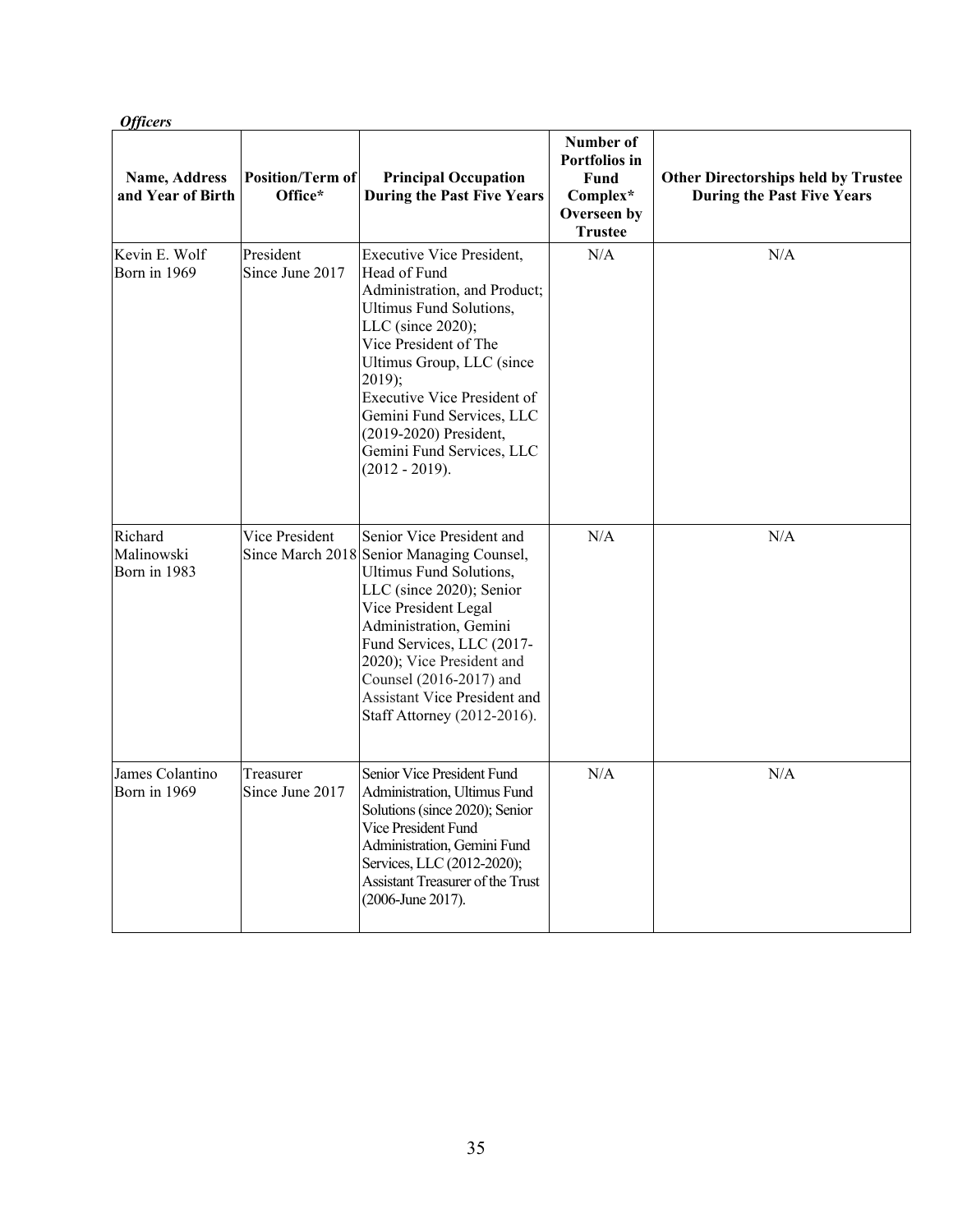| Stephanie Shearer<br>Born in 1979 | Secretary<br>Since February<br>2017 | Assistant Secretary of the<br>Trust (2012-February 2017);<br>Manager of Legal<br>Administration, Ultimus<br>Fund Solutions (since 2020);<br>Manager of Legal<br>Administration, Gemini<br>Fund Services, LLC (2018-<br>2020); Senior Paralegal,<br>Gemini Fund Services, LLC<br>$(2013 - 2018).$                                                                                    | N/A | N/A |
|-----------------------------------|-------------------------------------|-------------------------------------------------------------------------------------------------------------------------------------------------------------------------------------------------------------------------------------------------------------------------------------------------------------------------------------------------------------------------------------|-----|-----|
| Born in 1966                      | Officer since<br>January 2021       | Michael J. Nanosky Chief Compliance Chief Compliance Officer, of<br>the Trust (Since January<br>2021); Vice President-Senior<br>Compliance Officer, Ultimus<br>Fund Solutions (Since 2020);<br>Vice President, Chief<br>Compliance Officer for<br>Williamsburg Investment<br>Trust (2020-current); Senior<br>Vice President- Chief<br>Compliance Officer, PNC<br>Funds (2014-2019). | N/A | N/A |

\*The term of office for each Trustee and officer listed above will continue indefinitely until the individual resigns or is removed.

\*\*As of February 28,2022, the Trust was comprised of 15 active portfolios managed by unaffiliated investment advisers. The term "Fund Complex" applies only to the Portfolios managed by the Adviser. The Portfolios do not hold themselves out as related to any other series within the Trust for investment purposes, nor do they share the same investment adviser with any other series.

#### *Board Committees*

#### Audit Committee

The Board has an Audit Committee that consists of all the Trustees who are not "interested persons" of the Trust within the meaning of the 1940 Act. The Audit Committee's responsibilities include: (i) recommending to the Board the selection, retention or termination of the Trust's independent auditors; (ii) reviewing with the independent auditors the scope, performance and anticipated cost of their audit; (iii) discussing with the independent auditors certain matters relating to the Trust's financial statements, including any adjustment to such financial statements recommended by such independent auditors, or any other results of any audit; (iv) reviewing on a periodic basis a formal written statement from the independent auditors with respect to their independence, discussing with the independent auditors any relationships or services disclosed in the statement that may impact the objectivity and independence of the Trust's independent auditors and recommending that the Board take appropriate action in response thereto to satisfy itself of the auditor's independence; and (v) considering the comments of the independent auditors and management's responses thereto with respect to the quality and adequacy of the Trust's accounting and financial reporting policies and practices and internal controls. The Audit Committee operates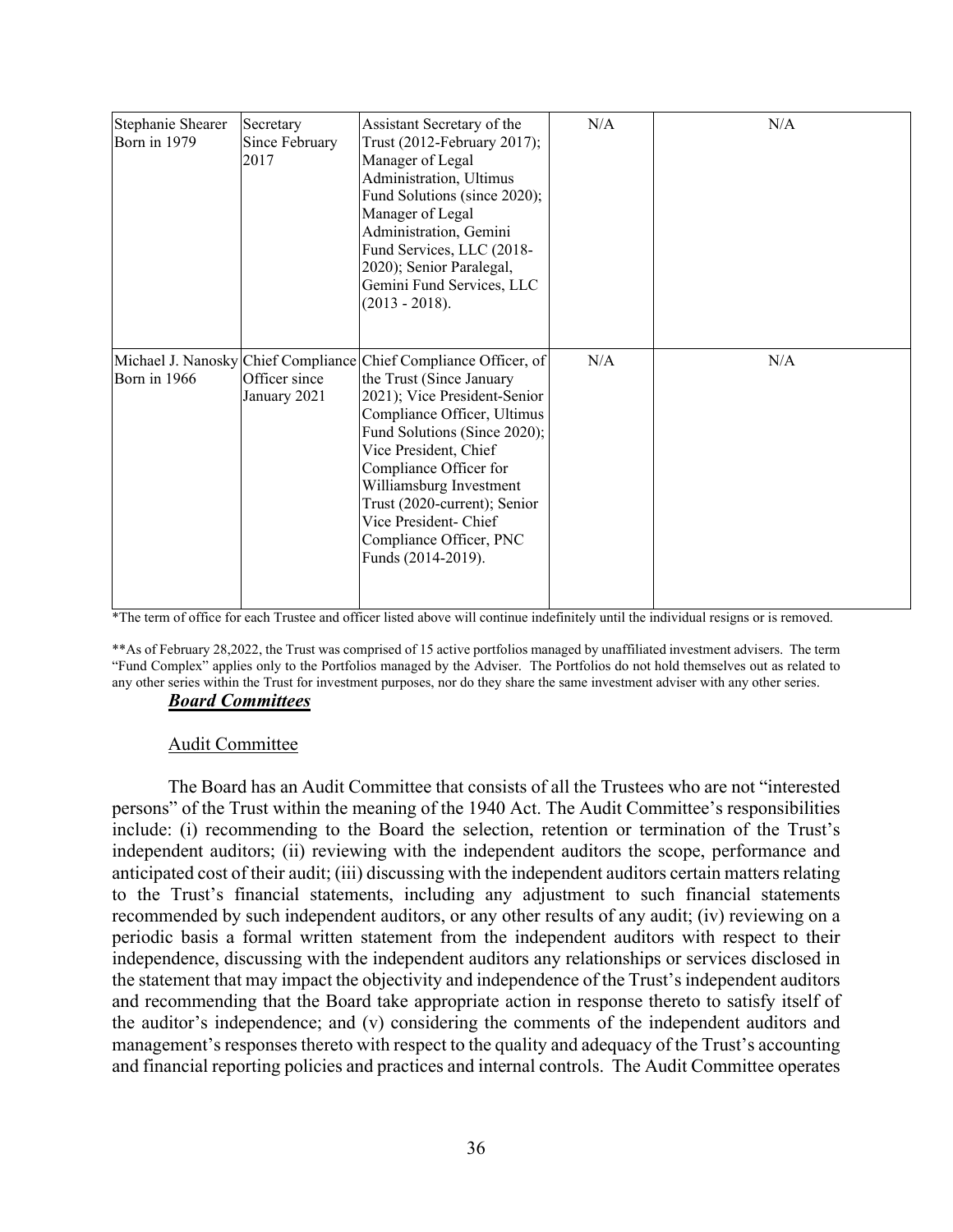pursuant to an Audit Committee Charter. The Audit Committee is also responsible for seeking and reviewing nominee candidates for consideration as Independent Trustees as is from time to time considered necessary or appropriate. The Audit Committee generally will not consider shareholder nominees. The Audit Committee is also responsible for reviewing and setting Independent Trustee compensation from time to time when considered necessary or appropriate. During the past fiscal year, the Audit Committee held ten meetings.

#### *Compensation*

Effective July 1, 2021, each Trustee who is not affiliated with the Trust or an investment adviser to any series of the Trust will receive a quarterly fee of \$48,750, allocated among each of the various portfolios comprising the Trust and Northern Lights Variable Trust (together, the "Trusts"), a separate registrant that shares a common board with the Trust, for his attendance at the regularly scheduled meetings of the Board, to be paid in advance of each calendar quarter, as well as reimbursement for any reasonable expenses incurred. In addition to which, the Chairman of the Board receives a quarterly fee of \$13,750 and the Audit Committee Chairman receives a quarterly fee of \$10,000.

Prior to July 1, 2021, each Trustee who was not affiliated with the Trusts or an investment adviser to any series of the Trusts received a quarterly fee of \$46,250, allocated among each of the various portfolios comprising the Trusts. In addition to the quarterly fees and reimbursements, the Chairman of the Board previously received a quarterly fee of \$11,250 and the Audit Committee Chairman receives a quarterly fee of \$8,750.

Additionally, in the event a meeting of the Board of Trustees other than its regularly scheduled meetings (a "Special Meeting") is required, each Independent Trustee will receive a fee of \$2,500 per Special Meeting, as well as reimbursement for any reasonable expenses incurred, to be paid by the relevant series of the Trust or its investment adviser depending on the circumstances necessitating the Special Meeting.

None of the executive officers receive compensation from the Trusts.

The table below details the amount of compensation the Trustees received from the Trust during the fiscal year ended December 31, 2021. Each Independent Trustee attended all quarterly meetings during the period. The Trust does not have a bonus, profit sharing, pension or retirement plan.

| Name and         | <b>TOPS</b>          | <b>TOPS</b>         | <b>TOPS</b>       | <b>Pension or</b>       | <b>Estimated</b>     | Total               |
|------------------|----------------------|---------------------|-------------------|-------------------------|----------------------|---------------------|
| <b>Position</b>  | Conservative         | <b>Balanced ETF</b> | Moderate          | <b>Retirement</b>       | Annual               | Compensation        |
|                  | <b>ETF Portfolio</b> | Portfolio           | <b>Growth ETF</b> | <b>Benefits Accrued</b> | <b>Benefits Upon</b> | from Fund           |
|                  |                      |                     | <b>Portfolio</b>  | as Part of Portfolio    | <b>Retirement</b>    | <b>Complex Paid</b> |
|                  |                      |                     |                   | <b>Expenses</b>         |                      | to Trustees         |
| Anthony J. Hertl | \$2,386              | \$2,386             | \$2,386           | None                    | None                 | \$7,158             |
| Gary Lanzen      | \$2,009              | \$2,009             | \$2,009           | None                    | None                 | \$6,027             |
| Mark H. Taylor   | \$2,135              | \$2,135             | \$2,135           | None                    | None                 | \$6,405             |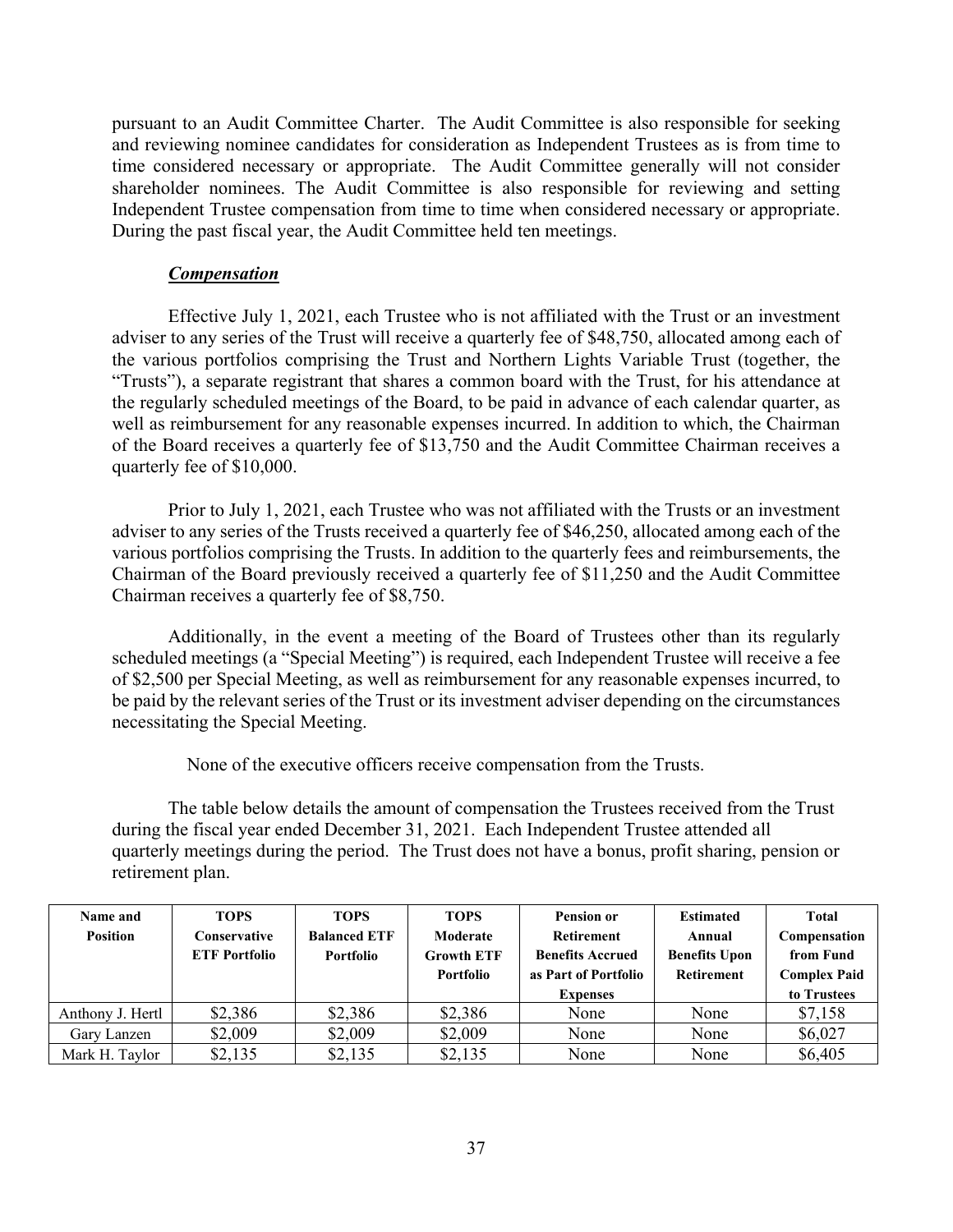| John V<br>Palancia | \$2,009 | \$2,009 | \$2,009 | None | None | \$6,027   |
|--------------------|---------|---------|---------|------|------|-----------|
| Mark D. Gersten    | \$2,009 | \$2,009 | \$2,009 | None | None | $$6,02^-$ |
| Mark Garbin        | \$2,009 | \$2,009 | \$2,009 | None | None | \$6,027   |

| Name and<br><b>Position</b> | <b>TOPS Growth</b><br><b>ETF Portfolio</b> | <b>TOPS</b><br>Aggressive<br><b>Growth ETF</b><br><b>Portfolio</b> | <b>TOPS</b><br><b>Managed Risk</b><br><b>Flex ETF</b><br><b>Portfolio</b> | <b>Pension or</b><br><b>Retirement</b><br><b>Benefits Accrued</b><br>as Part of Funds<br><b>Expenses</b> | <b>Estimated</b><br><b>Annual Benefits</b><br><b>Upon Retirement</b> | Total<br>Compensation<br>from Fund<br>Complex* Paid<br>to Trustees |
|-----------------------------|--------------------------------------------|--------------------------------------------------------------------|---------------------------------------------------------------------------|----------------------------------------------------------------------------------------------------------|----------------------------------------------------------------------|--------------------------------------------------------------------|
| Anthony J. Hertl            | \$2,386                                    | \$2,386                                                            | \$2,386                                                                   | None                                                                                                     | None                                                                 | \$7,158                                                            |
| Gary Lanzen                 | \$2,009                                    | \$2,009                                                            | \$2,009                                                                   | None                                                                                                     | None                                                                 | \$6,027                                                            |
| Mark H. Taylor              | \$2,135                                    | \$2,135                                                            | \$2,135                                                                   | None                                                                                                     | None                                                                 | \$6,405                                                            |
| John V. Palancia            | \$2,009                                    | \$2,009                                                            | \$2,009                                                                   | None                                                                                                     | None                                                                 | \$6,027                                                            |
| Mark D. Gersten             | \$2,009                                    | \$2,009                                                            | \$2,009                                                                   | None                                                                                                     | None                                                                 | \$6,027                                                            |
| Mark Garbin                 | \$2,009                                    | \$2,009                                                            | \$2,009                                                                   | None                                                                                                     | None                                                                 | \$6,027                                                            |

| Name and         | <b>TOPS Managed</b>  | <b>TOPS</b>         | <b>TOPS</b>         | <b>Pension or</b>       | <b>Estimated Annual</b> | <b>Total</b>    |
|------------------|----------------------|---------------------|---------------------|-------------------------|-------------------------|-----------------|
| <b>Position</b>  | <b>Risk Balanced</b> | <b>Managed Risk</b> | <b>Managed Risk</b> | <b>Retirement</b>       | <b>Benefits Upon</b>    | Compensation    |
|                  | <b>ETF Portfolio</b> | Moderate            | <b>Growth ETF</b>   | <b>Benefits Accrued</b> | <b>Retirement</b>       | from Fund       |
|                  |                      | <b>Growth ETF</b>   | Portfolio           | as Part of Funds        |                         | Complex*        |
|                  |                      | <b>Portfolio</b>    |                     | <b>Expenses</b>         |                         | Paid to         |
|                  |                      |                     |                     |                         |                         | <b>Trustees</b> |
| Anthony J. Hertl | \$2,386              | \$2,386             | \$2,386             | None                    | None                    | \$7,158         |
| Gary Lanzen      | \$2,009              | \$2,009             | \$2,009             | None                    | None                    | \$6,027         |
| Mark H. Taylor   | \$2,135              | \$2,135             | \$2,135             | None                    | None                    | \$6,405         |
| John V. Palancia | \$2,009              | \$2,009             | \$2,009             | None                    | None                    | \$6,027         |
| Mark D. Gersten  | \$2,009              | \$2,009             | \$2,009             | None                    | None                    | \$6,027         |
| Mark Garbin      | \$2,009              | \$2,009             | \$2,009             | None                    | None                    | \$6,027         |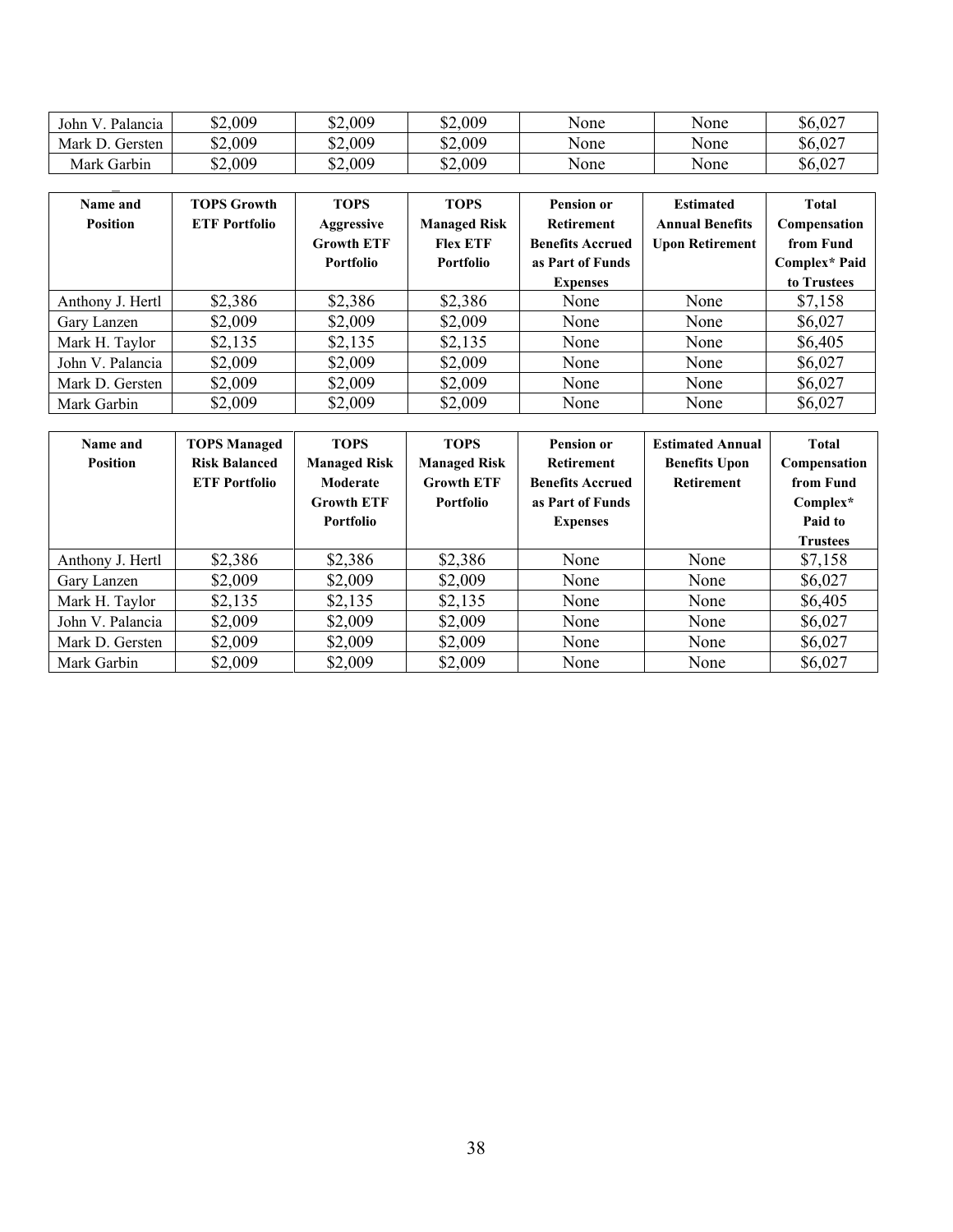#### Trustee Ownership

The following table indicates the dollar range of equity securities that each Trustee beneficially owned in the Trust as of December 31, 2021.

| <b>Name of Trustee</b> | <b>Dollar Range of Equity</b><br><b>Securities in the Portfolio</b> | <b>Aggregate Dollar Range of Equity Securities in All</b><br><b>Registered Investment Companies Overseen by</b><br><b>Trustee in Family of Investment Companies</b> |
|------------------------|---------------------------------------------------------------------|---------------------------------------------------------------------------------------------------------------------------------------------------------------------|
| Anthony J. Hertl       | None                                                                | \$50,001-\$100,000                                                                                                                                                  |
| Gary Lanzen            | None                                                                | None                                                                                                                                                                |
| John V. Palancia       | None                                                                | None                                                                                                                                                                |
| Mark Taylor            | None                                                                | None                                                                                                                                                                |
| Mark D. Gersten        | None                                                                | \$10,001-\$50,000                                                                                                                                                   |
| Mark Garbin            | None                                                                | \$50,001-\$100,000                                                                                                                                                  |

#### Management Ownership

As of April 4, 2022, the Trustees, as a group, owned less than 1.00% of the Portfolios' outstanding shares and less than 1.00% of the Fund Complex's outstanding shares.

# **CONTROL PERSONS AND PRINCIPAL HOLDERS**

A principal shareholder is any person who owns of record or beneficially 5% or more of the outstanding shares of the Portfolios. A control person is one who owns beneficially or through controlled companies more than 25% of the voting securities of a company or acknowledged the existence of control. As of April 4, 2022, the following separate accounts owned 5% or more of the outstanding shares of each Portfolio.

# **TOPS® Conservative ETF Portfolio**

**Class 1 Shares**

| Name & Address<br>Members Life Insurance<br>5910 Mineral Point Rd<br>Madison, WI 53705<br><b>Class 2 Shares</b> | <b>Shares</b><br>1,054,482 | <b>Percentage of Portfolio</b><br>98.57% |
|-----------------------------------------------------------------------------------------------------------------|----------------------------|------------------------------------------|
| Name & Address<br>PRUCO Life Insurance Company<br>213 Washington Street<br>Newark, NJ 07102-2992                | <b>Shares</b><br>444.338   | <b>Percentage of Portfolio</b><br>63.65% |
| Jefferson National Life Insurance<br>10350 Ormsby Park Place                                                    | 114,601                    | 16.42%                                   |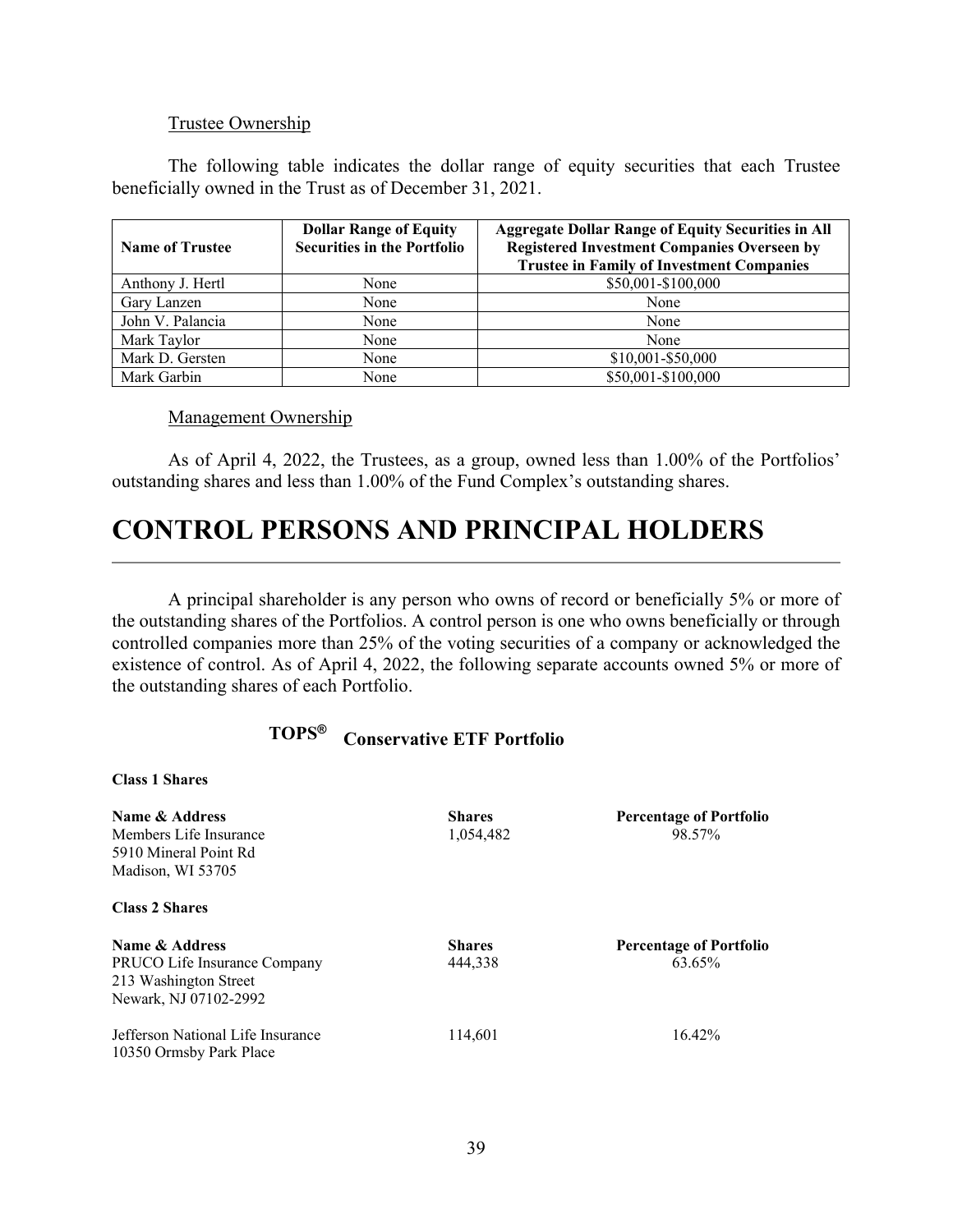| Louisville, KY 40223                                                                                |                               |                                          |
|-----------------------------------------------------------------------------------------------------|-------------------------------|------------------------------------------|
| PRUCO Life Insurance Company<br>213 Washington Street<br>Newark, NJ 07102-2992                      | 85,825                        | 12.29%                                   |
| <b>Investor Class Shares</b>                                                                        |                               |                                          |
| Name & Address<br>Security Benefit Life Insurance<br>One Security Benefit Place<br>Topeka, KS 66636 | <b>Shares</b><br>380,665      | <b>Percentage of Portfolio</b><br>71.44% |
| Principal Life Insurance<br>711 High Street<br>Des Moines, IA 50392                                 | 75,530                        | 14.17%                                   |
| Delaware Life Insurance Company<br>1601 Trapelo Road<br>Waltham, MA 02451                           | 51,892                        | 9.74%                                    |
| <b>Service Class Shares</b>                                                                         |                               |                                          |
| Valmark Advisors<br>130 Springside Dr., Suite 300<br>Akron, OH 44333                                | 1.05                          | 100.00%                                  |
| <b>TOPS®</b>                                                                                        | <b>Balanced ETF Portfolio</b> |                                          |
| <b>Class 1 Shares</b>                                                                               |                               |                                          |
| Name & Address<br>Members Life Insurance<br>5910 Mineral Point Rd<br>Madison, WI 53705              | <b>Shares</b><br>633,555      | <b>Percentage of Portfolio</b><br>97.34% |
| <b>Class 2 Shares</b>                                                                               |                               |                                          |
| Name & Address<br>PRUCO Life Insurance Company<br>213 Washington Street<br>Newark, NJ 07102-2992    | <b>Shares</b><br>3,367,197    | <b>Percentage of Portfolio</b><br>81.84% |
| The Lincoln National Life Insurance<br>1300 South Clinton Street<br>Fort Wayne, IN 46816            | 277,585                       | 6.75%                                    |
| PRUCO Life Insurance Company<br>213 Washington Street<br>Newark, NJ 07102-2992                      | 237,352                       | 5.77%                                    |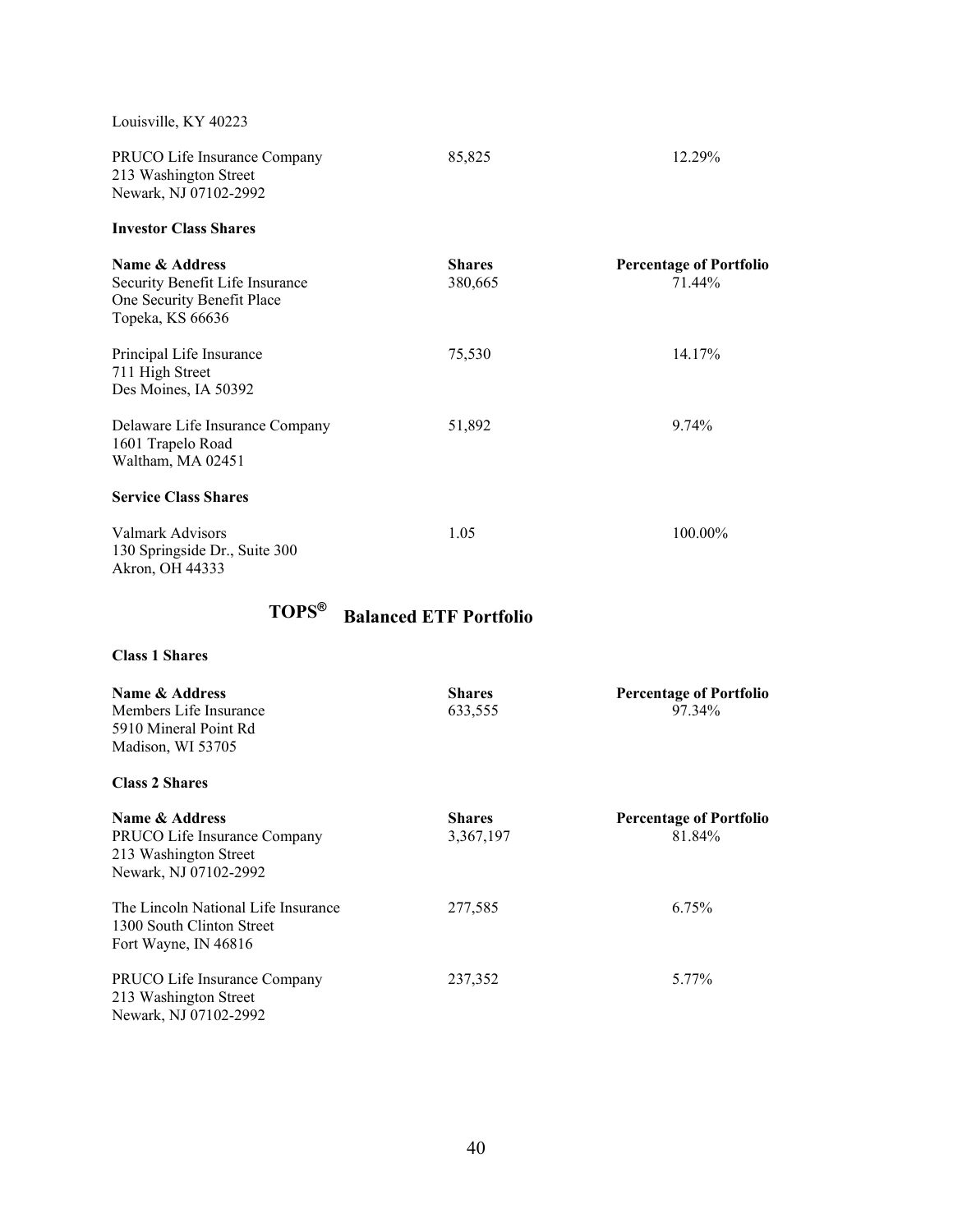#### **Investor Class Shares**

| Name & Address<br>Principal Life Insurance<br>711 High Street<br>Des Moines, IA 50392                             | <b>Shares</b><br>146,527             | <b>Percentage of Portfolio</b><br>77.30% |
|-------------------------------------------------------------------------------------------------------------------|--------------------------------------|------------------------------------------|
| Delaware Life Insurance Company<br>1601 Trapelo Road<br>Waltham, MA 02451                                         | 30,801                               | 16.25%                                   |
| Security Benefit Life Insurance<br>One Security Benefit Place<br>Topeka, KS 66636                                 | 11,209                               | 5.91%                                    |
| <b>Service Class Shares</b>                                                                                       |                                      |                                          |
| Valmark Advisors<br>130 Springside Dr., Suite 300<br>Akron, OH 44333                                              | 44,679                               | 100.00%                                  |
| <b>TOPS®</b>                                                                                                      | <b>Moderate Growth ETF Portfolio</b> |                                          |
| <b>Class 1 Shares</b>                                                                                             |                                      |                                          |
| Name & Address<br>Members Life Insurance<br>5910 Mineral Point Rd<br>Madison, WI 53705                            | <b>Shares</b><br>490,060             | <b>Percentage of Portfolio</b><br>81.16% |
| Jefferson National Life Insurance<br>10350 Ormsby Park Place<br>Louisville, KY 40223                              | 113,793                              | 18.84%                                   |
| <b>Class 2 Shares</b>                                                                                             |                                      |                                          |
| <b>Name &amp; Address</b><br>PRUCO Life Insurance Company of NJ<br>213 Washington Street<br>Newark, NJ 07102-2992 | <b>Shares</b><br>4,317,090           | <b>Percentage of Portfolio</b><br>77.38% |
| The Lincoln National Life Insurance Company<br>1300 South Clinton Street<br>Fort Wayne, IN 46816                  | 666,077                              | 11.94%                                   |
| <b>Investor Class Shares</b>                                                                                      |                                      |                                          |
| Name & Address<br>Delaware Life Insurance Company<br>1601 Trapelo Road<br>Waltham, MA 02451                       | <b>Shares</b><br>217,608             | <b>Percentage of Portfolio</b><br>85.96% |
| Principal Life Insurance                                                                                          | 34,820                               | 13.76%                                   |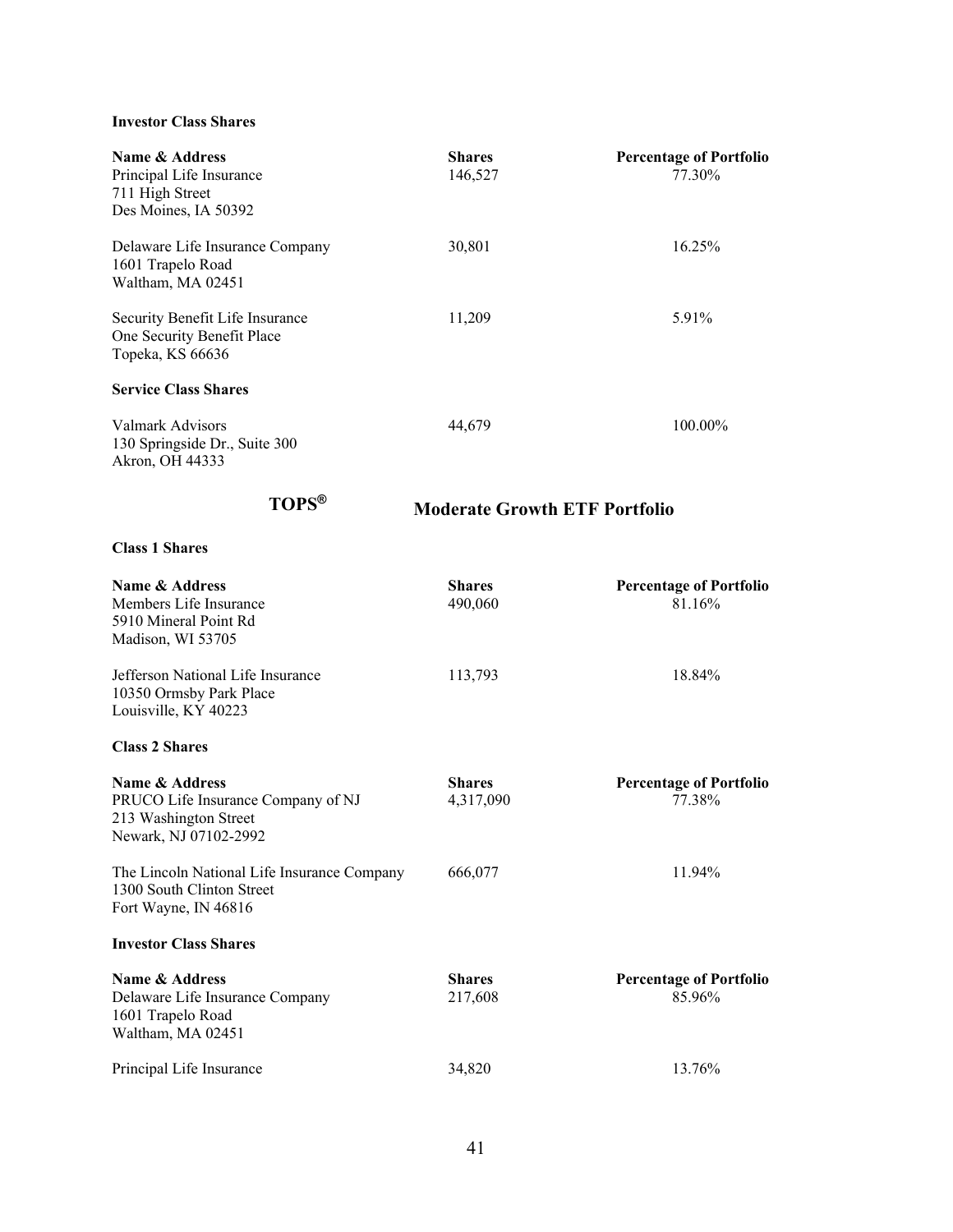711 High Street Des Moines, IA 50392

#### **Service Class Shares**

| Name & Address<br>The Lincoln National Life Insurance Company<br>1300 South Clinton Street<br>Fort Wayne, IN 46816 | <b>Shares</b><br>824,843    | <b>Percentage of Portfolio</b><br>100.00% |
|--------------------------------------------------------------------------------------------------------------------|-----------------------------|-------------------------------------------|
| <b>TOPS®</b>                                                                                                       | <b>Growth ETF Portfolio</b> |                                           |
| <b>Class 1 Shares</b>                                                                                              |                             |                                           |
| Name & Address<br>Members Life Insurance<br>5910 Mineral Point Rd<br>Madison, WI 53705                             | <b>Shares</b><br>251,518    | <b>Percentage of Portfolio</b><br>65.63%  |
| PRUCO Life Insurance Company<br>213 Washington Street<br>Newark, NJ 07102-2992                                     | 70,167                      | 18.31%                                    |
| Jefferson National Life Insurance<br>10350 Ormsby Park Place<br>Louisville, KY 40223                               | 42,220                      | 12.84%                                    |
| <b>Class 2 Shares</b>                                                                                              |                             |                                           |
| Name & Address<br>PRUCO Life Insurance Company<br>213 Washington Street<br>Newark, NJ 07102-2992                   | <b>Shares</b><br>3,865,941  | <b>Percentage of Portfolio</b><br>84.76%  |
| PRUCO Life Insurance Company<br>213 Washington Street<br>Newark, NJ 07102-2992                                     | 286,812                     | 6.29%                                     |
| <b>Investor Class Shares</b>                                                                                       |                             |                                           |
| <b>Name &amp; Address</b><br>Principal Life Insurance<br>711 High Street<br>Des Moines, IA 50392                   | <b>Shares</b><br>63,022     | <b>Percentage of Portfolio</b><br>63.53%  |
| Security Benefit Life Insurance<br>One Security Benefit Place<br>Topeka, KS 66636                                  | 30,871                      | 31.12%                                    |
| <b>Service Class Shares</b>                                                                                        |                             |                                           |
| Name & Address<br>Valmark Advisors                                                                                 | <b>Shares</b><br>1.08       | <b>Percentage of Portfolio</b><br>100.00% |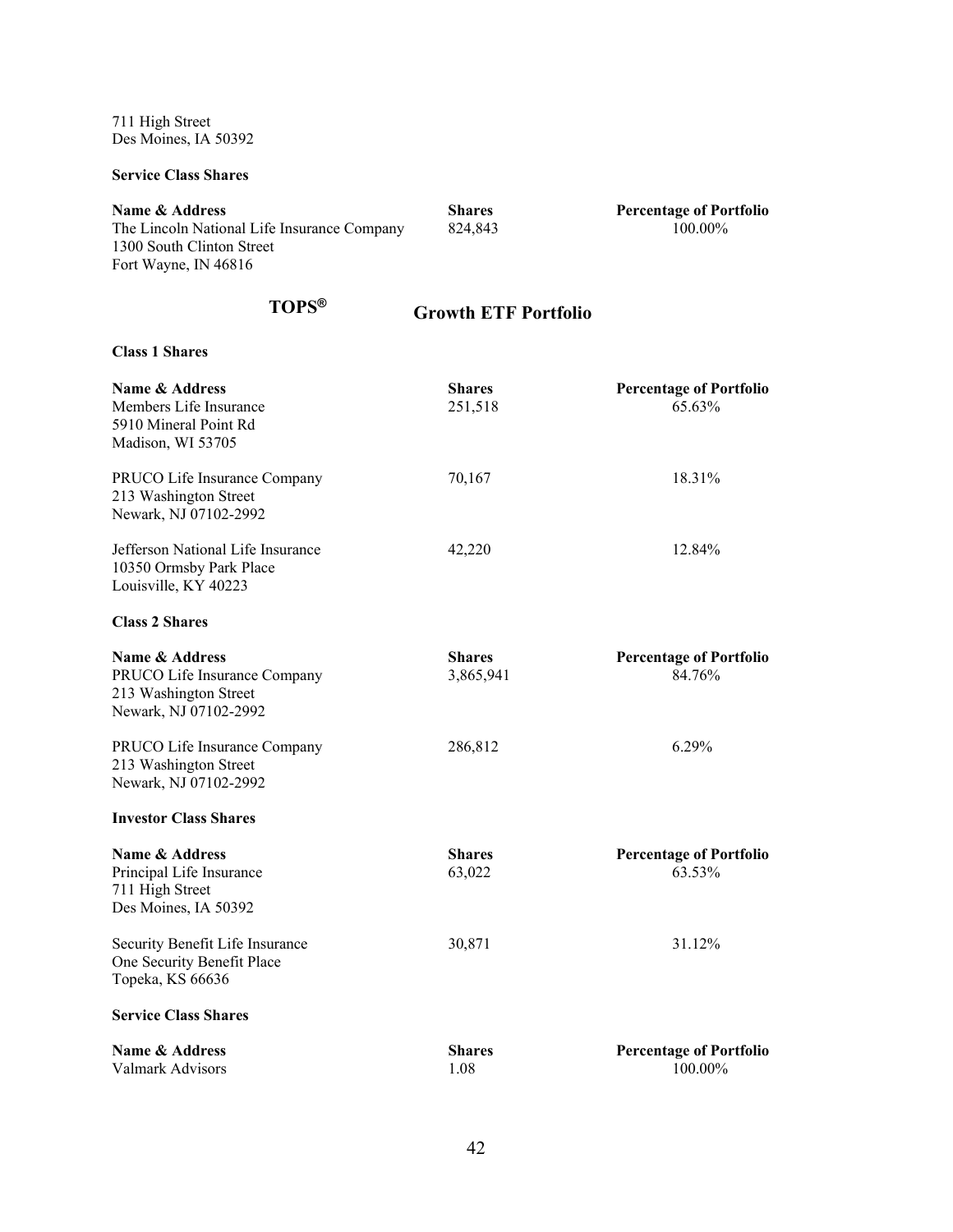130 Springside Dr., Suite 300 Akron, OH 44333

# **TOPS® Aggressive Growth ETF Portfolio**

**Class 1 Shares**

| Name & Address<br>Members Life Insurance<br>5910 Mineral Point Rd<br>Madison, WI 53705           | <b>Shares</b><br>214,991   | <b>Percentage of Portfolio</b><br>90.85%   |
|--------------------------------------------------------------------------------------------------|----------------------------|--------------------------------------------|
| PRUCO Life Insurance Company<br>213 Washington Street<br>Newark, NJ 07102-2992                   | 13,062                     | 5.52%                                      |
| <b>Class 2 Shares</b>                                                                            |                            |                                            |
| Name & Address<br>PRUCO Life Insurance Company<br>213 Washington Street<br>Newark, NJ 07102-2992 | <b>Shares</b><br>3,617,534 | <b>Percentage of Portfolio</b><br>87.19%   |
| PRUCO Life Insurance Company<br>213 Washington Street<br>Newark, NJ 07102-2992                   | 350,285                    | $8.44\%$                                   |
| <b>Investor Class Shares</b>                                                                     |                            |                                            |
| Name & Address<br>Principal Life Insurance<br>711 High Street<br>Des Moines, IA 50392            | <b>Shares</b><br>54,989    | <b>Percentage of Portfolio</b><br>50.28%   |
| Delaware Life Insurance Company<br>1601 Trapelo Road<br>Waltham, MA 02451                        | 36,451                     | 33.33%                                     |
| Security Benefit Life Insurance<br>One Security Benefit Place<br>Topeka, KS 66636                | 16,578                     | 15.16%                                     |
| <b>Service Class Shares</b>                                                                      |                            |                                            |
| Name & Address<br>Valmark Advisors<br>130 Springside Dr., Suite 300<br>Akron, OH 44333           | <b>Shares</b><br>1.08      | <b>Percentage of Portfolio</b><br>100.00%  |
| <b>TOPS®</b>                                                                                     |                            | <b>Managed Risk Balanced ETF Portfolio</b> |

**Class 1 Shares**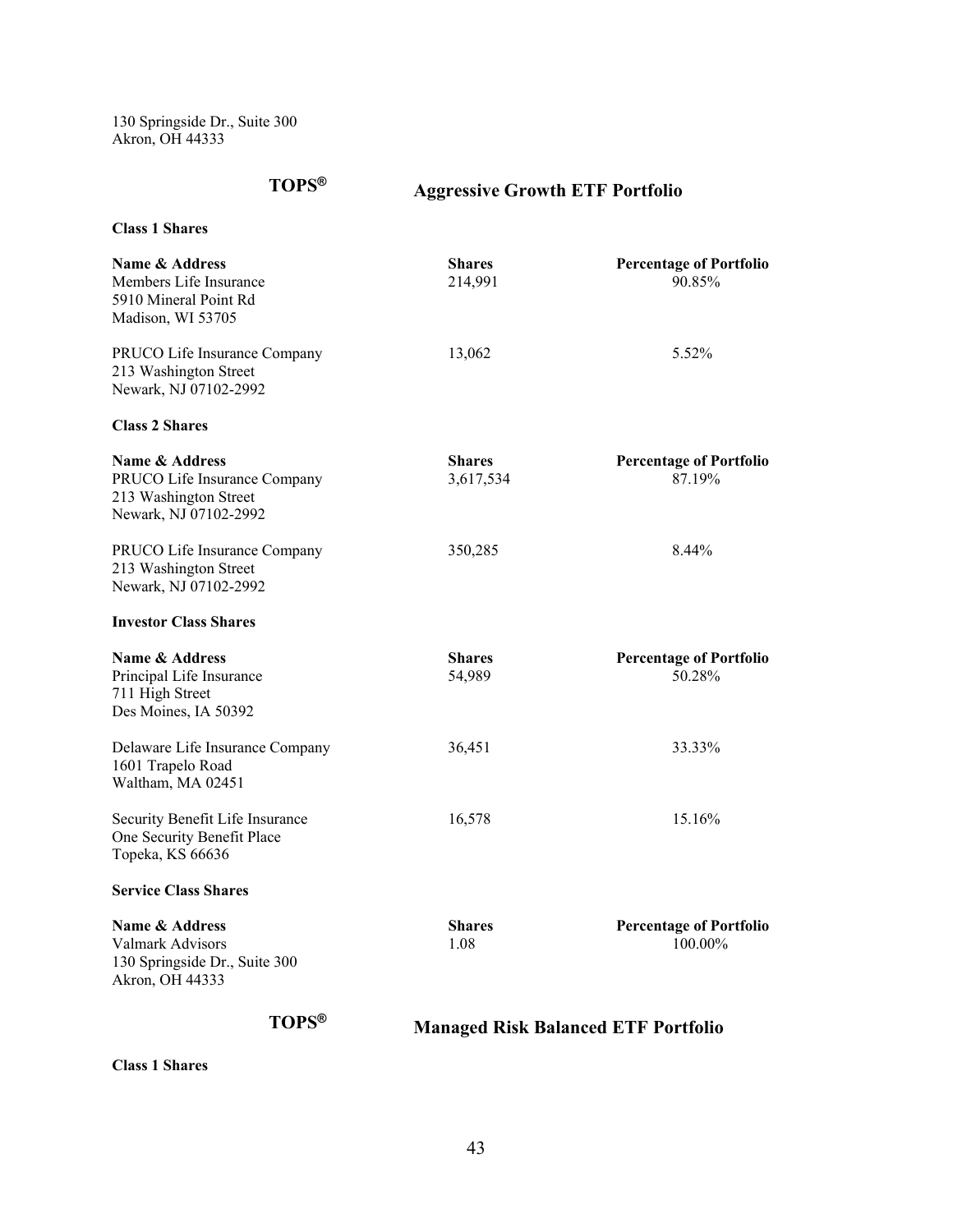| Name & Address<br>Jefferson National Life Insurance<br>10350 Ormsby Park Place<br>Louisville, KY 40223                            | <b>Shares</b><br>12,635     | <b>Percentage of Portfolio</b><br>99.99%          |
|-----------------------------------------------------------------------------------------------------------------------------------|-----------------------------|---------------------------------------------------|
| <b>Class 2 Shares</b>                                                                                                             |                             |                                                   |
| <b>Name &amp; Address</b><br>Ohio National Life Insurance Co.<br>PO Box 237<br>Cincinnati, OH 45242                               | <b>Shares</b><br>24,934,897 | <b>Percentage of Portfolio</b><br>87.41%          |
| <b>Class 3 Shares</b>                                                                                                             |                             |                                                   |
| Name & Address<br>Ohio National Life Insurance Company<br>P.O. Box 237<br>Cincinnati, OH 45242                                    | <b>Shares</b><br>3,940,786  | <b>Percentage of Portfolio</b><br>64.23%          |
| Forethought Life Insurance Co.<br>300 North Meridian Street<br>Suite 1800<br>Indianapolis, IN 46204                               | 1,906,478                   | 31.07%                                            |
| <b>Class 4 Shares</b>                                                                                                             |                             |                                                   |
| Name & Address<br>Nationwide Life Insurance Company<br>C/O IPO Portfolio Accounting<br>P.O. Box 182029<br>Columbus, OH 43218-2029 | <b>Shares</b><br>501,534    | <b>Percentage of Portfolio</b><br>100.00%         |
| <b>Investor Class Shares</b>                                                                                                      |                             |                                                   |
| Name & Address<br>Security Benefit Life Insurance<br>One Security Benefit Place<br>Topeka, KS 66636                               | <b>Shares</b><br>4,270      | <b>Percentage of Portfolio</b><br>99.97%          |
| <b>TOPS®</b>                                                                                                                      |                             | <b>Managed Risk Moderate Growth ETF Portfolio</b> |
| <b>Class 1 Shares</b>                                                                                                             |                             |                                                   |
| <b>Name &amp; Address</b><br>Jefferson National Life Insurance Co.<br>10350 Ormsby Park Place<br>Louisville, KY 40223             | <b>Shares</b><br>84,444     | <b>Percentage of Portfolio</b><br>100%            |
| <b>Class 2 Shares</b>                                                                                                             |                             |                                                   |
| Name & Address<br>Ohio National Life Insurance Company                                                                            | <b>Shares</b><br>36,560,143 | <b>Percentage of Portfolio</b><br>78.77%          |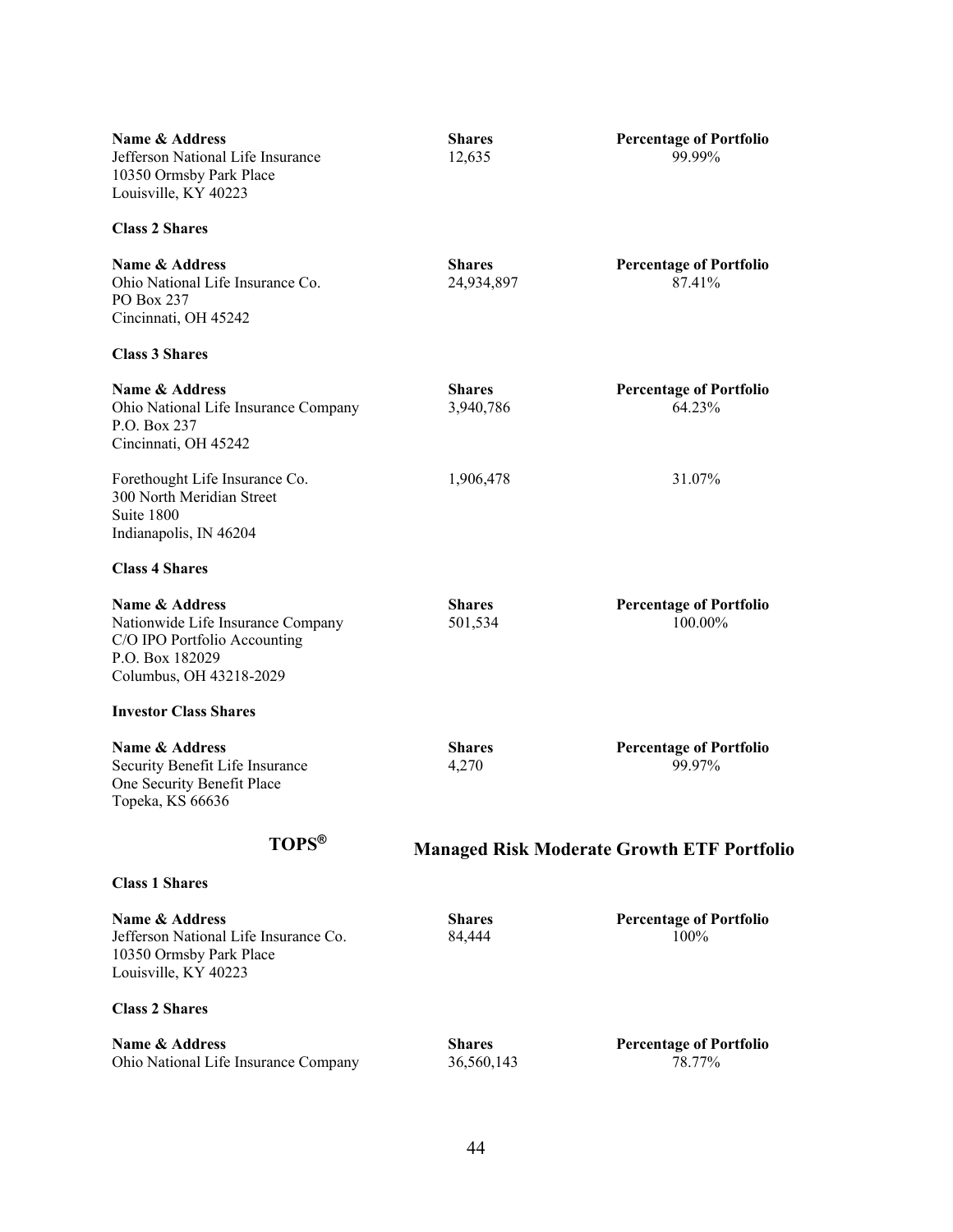| P.O. Box 237<br>Cincinnati, OH 45242                                                                                              |                                          |                                           |
|-----------------------------------------------------------------------------------------------------------------------------------|------------------------------------------|-------------------------------------------|
| Minnesota Life Insurance Co.<br>400 Roberts St. N<br>Saint Paul, MN 55101                                                         | 6,141,817                                | 13.23%                                    |
| <b>Class 3 Shares</b>                                                                                                             |                                          |                                           |
| <b>Name &amp; Address</b><br>Ohio National Life Insurance Company<br>P.O. Box 237<br>Cincinnati, OH 45242                         | <b>Shares</b><br>6,375,790               | <b>Percentage of Portfolio</b><br>56.18%  |
| Forethought Life Ins.<br>300 North Meridian Street<br>Suite 1800<br>Indianapolis, IN 46204                                        | 4,268,904                                | 37.62%                                    |
| <b>Class 4 Shares</b>                                                                                                             |                                          |                                           |
| Name & Address<br>Nationwide Life Insurance Company<br>C/O IPO Portfolio Accounting<br>P.O. Box 182029<br>Columbus, OH 43218-2029 | <b>Shares</b><br>469,915                 | <b>Percentage of Portfolio</b><br>100.00% |
| <b>Investor Class Shares</b>                                                                                                      |                                          |                                           |
| Name & Address<br>Security Benefit Life Insurance<br>One Security Benefit Place<br>Topeka, KS 66636                               | <b>Shares</b><br>8                       | <b>Percentage of Portfolio</b><br>86.56%  |
| Valmark Advisors<br>130 Springside Dr., Suite 300<br>Akron, OH 44333                                                              | 1.18                                     | 13.44%                                    |
| <b>TOPS®</b>                                                                                                                      | <b>Managed Risk Growth ETF Portfolio</b> |                                           |
| <b>Class 1 Shares</b>                                                                                                             |                                          |                                           |
| Name & Address<br>Jefferson National Life Insurance<br>10350 Ormsby Park Place<br>Louisville, KY 40223                            | <b>Shares</b><br>2,370,453               | <b>Percentage of Portfolio</b><br>100.00% |
| <b>Class 2 Shares</b>                                                                                                             |                                          |                                           |
| <b>Name &amp; Address</b><br>Ohio National Life Insurance Company<br>P.O. Box 237                                                 | <b>Shares</b><br>39,763,539              | <b>Percentage of Portfolio</b><br>79.69%  |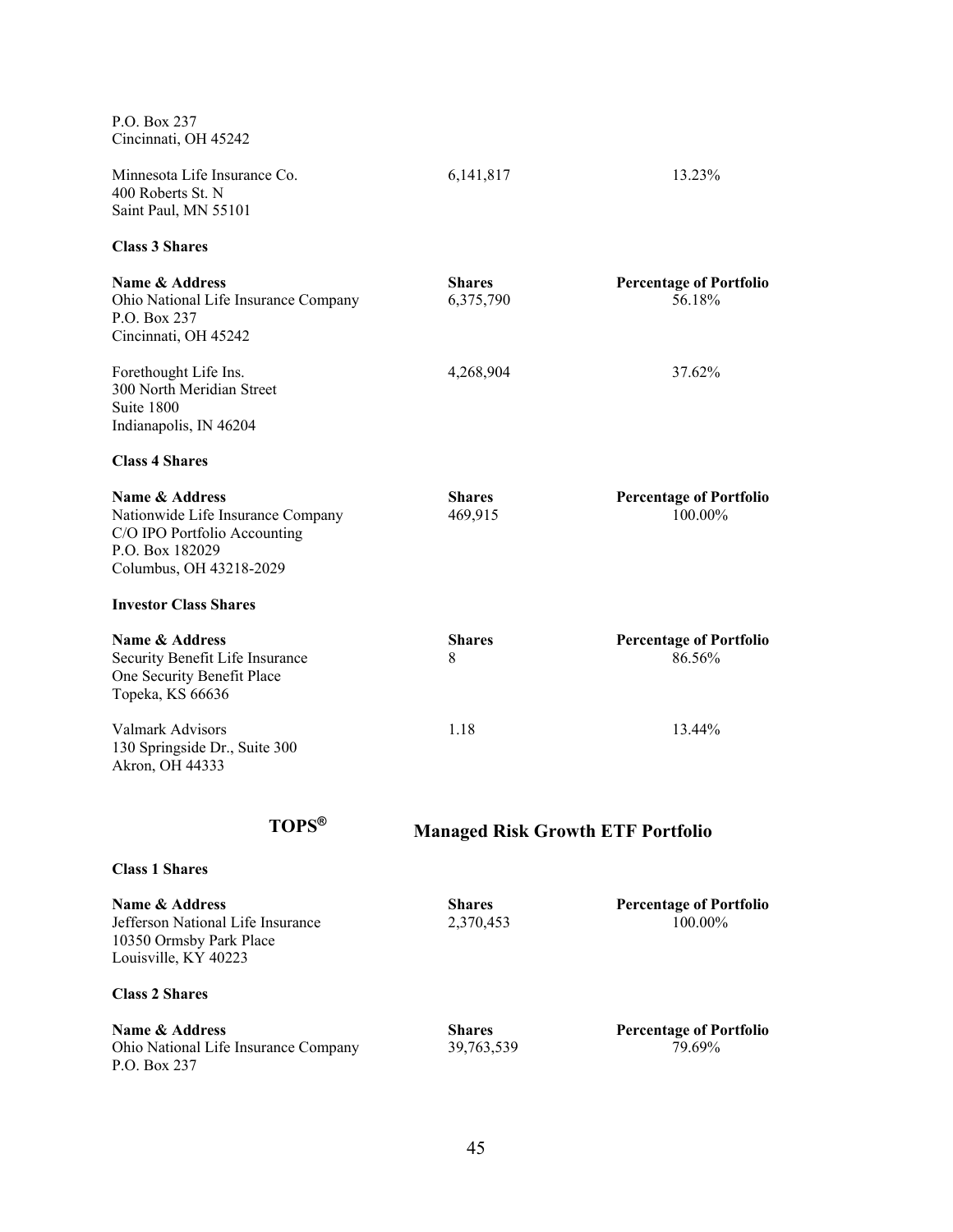| Cincinnati, OH 45242                                                                                                            |                            |                                           |
|---------------------------------------------------------------------------------------------------------------------------------|----------------------------|-------------------------------------------|
| Minnesota Life Insurance Co.<br>400 Roberts St. N<br>Saint Paul, MN 55101                                                       | 6,757,593                  | 13.54%                                    |
| <b>Class 3 Shares</b>                                                                                                           |                            |                                           |
| Name & Address<br>Forethought Life Ins.<br>300 North Meridian Street<br>Suite 1800<br>Indianapolis, IN 46204                    | <b>Shares</b><br>6,573,628 | <b>Percentage of Portfolio</b><br>61.03%  |
| Ohio National Life Insurance Company<br>P.O. Box 237<br>Cincinnati, OH 45242                                                    | 3,772,899                  | 35.03%                                    |
| <b>Class 4 Shares</b>                                                                                                           |                            |                                           |
| Name & Address<br>Nationwide Life Insurance Company<br>C/O IPO Portfolio Accounting<br>PO Box 182029<br>Columbus, OH 43218-2029 | <b>Shares</b><br>337,633   | <b>Percentage of Portfolio</b><br>100.00% |
| <b>Investor Class Shares</b>                                                                                                    |                            |                                           |
| Name & Address<br>Valmark Advisors<br>130 Springside Dr., Suite 300<br>Akron, OH 44333                                          | <b>Shares</b><br>1.20      | <b>Percentage of Portfolio</b><br>100.00% |

### **INVESTMENT ADVISER AND SUB-ADVISER**

#### *Investment Adviser and Advisory Agreement*

The Adviser of the Portfolios is ValMark Advisers, Inc., located at 130 Springside Drive, Akron, OH 44333. Pursuant to the Investment Advisory Agreement with the Trust, on behalf of the Portfolios (the "Advisory Agreement"), the Adviser, subject to the oversight of the Board, and in conformity with the stated policies of the Portfolios, manages the operations of the Portfolios.

Under the Advisory Agreement, the Adviser, under the oversight of the Board, agrees to invest the assets of the Portfolios in accordance with applicable law and the investment objective, policies and restrictions set forth in the Portfolios' current Prospectus and Statement of Additional Information, and subject to such further limitations as the Trust may from time to time impose by written notice to the Adviser. The Adviser shall act as the investment advisor to the Portfolios and,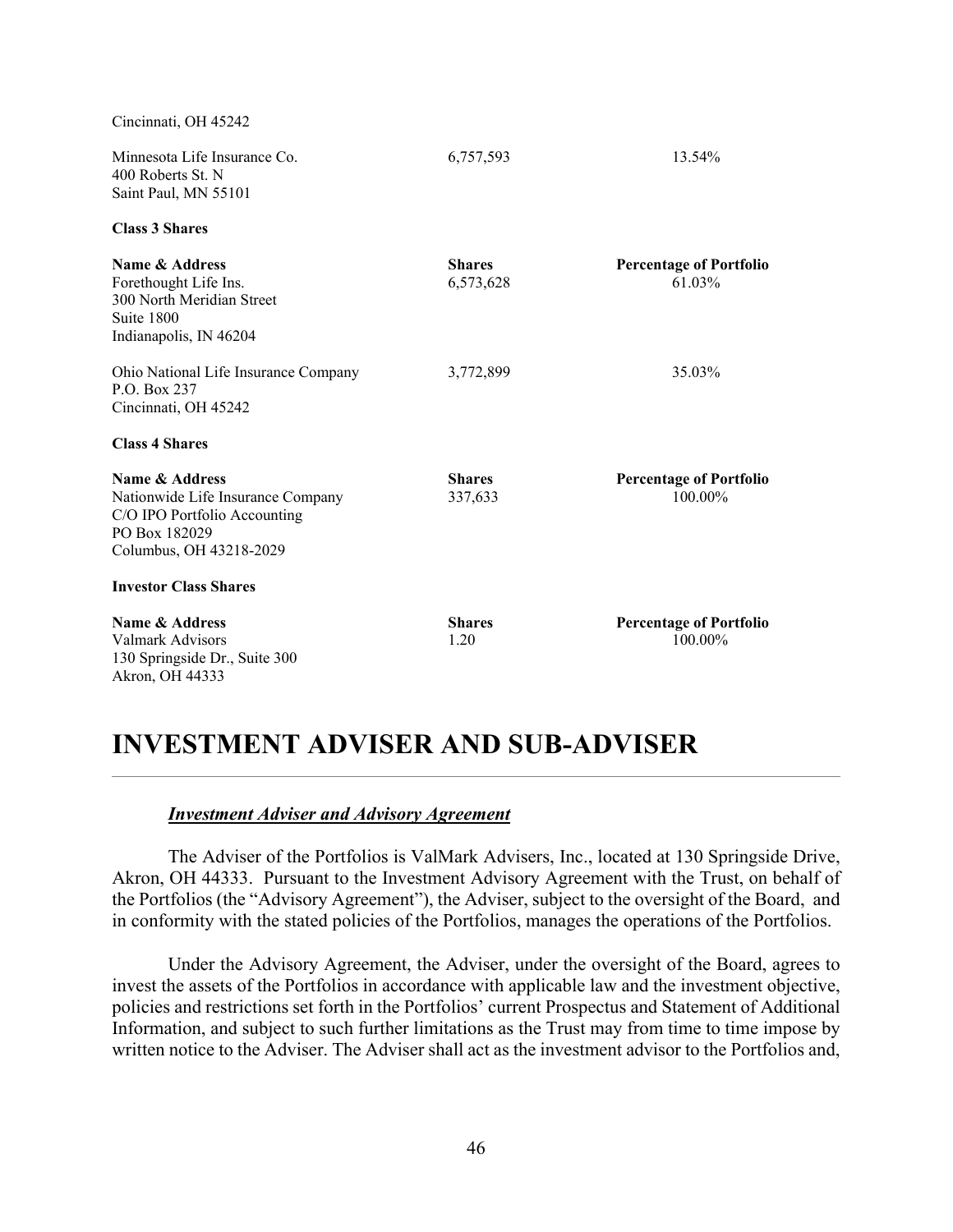as such shall (i) obtain and evaluate such information relating to the economy, industries, business, securities markets and securities as it may deem necessary or useful in discharging its responsibilities here under, (ii) formulate a continuing program for the investment of the assets of the Portfolios in a manner consistent with its investment objective, policies and restrictions, and (iii) determine from time to time securities to be purchased, sold, retained or lent by the Portfolios, and implement those decisions, including the selection of entities with or through which such purchases, sales or loans are to be effected; provided, that the Adviser will place orders pursuant to its investment determinations either directly with the issuer or with a broker or dealer, and if with a broker or dealer, (a) will attempt to obtain the best price and execution of its orders, and (b) may nevertheless in its discretion purchase and sell securities from and to brokers who provide the Adviser with research, analysis, advice and similar services and pay such brokers in return a higher commission or spread than may be charged by other brokers. The Adviser also provides the Portfolios with all necessary office facilities and personnel for servicing the Portfolios' investments compensates all officers, Trustees and employees of the Trust who are officers, directors or employees of the Adviser, and all personnel of the Portfolios or the Adviser performing services relating to research, statistical and investment activities. The Advisory Agreement was approved by the Board, including by a majority of the Independent Trustees, at a meeting held on February 23, 2011 and most recently renewed at a meeting held on November 9-10, 2021.

In addition, the Adviser, subject to the supervision of the Board, provides the management and administrative services necessary for the operation of the Portfolios. These services include providing facilities for maintaining the Trust's organization; supervising relations with custodians, transfer and pricing agents, accountants, underwriters and other persons dealing with the Portfolios; preparing all general shareholder communications and conducting shareholder relations; maintaining the Portfolios' records and the registration of the Portfolios' shares under federal securities laws and making necessary filings under state securities laws; developing management and shareholder services for the Portfolios; and furnishing reports, evaluations and analyses on a variety of subjects to the Trustees.

The Adviser has entered into a sub-advisory agreement with the Sub-Adviser, Milliman Financial Risk Management LLC, and compensates the Sub-Adviser out of the investment advisory fees it receives from the Portfolios. The total amount of investment management fees payable by the Portfolios to the Adviser may not be changed without shareholder approval.

The following table sets forth the annual management fee rate payable by the Portfolios to the Adviser pursuant to the Advisory Agreement, expressed as a percentage of the Portfolios' average daily net assets, computed daily and payable monthly:

|                                                   | <b>TOTAL</b><br><b>MANAGEMENT</b> |
|---------------------------------------------------|-----------------------------------|
| <b>PORTFOLIOS</b>                                 | FEE                               |
| TOPS <sup>®</sup> Conservative ETF Portfolio      | 0.10%                             |
| TOPS <sup>®</sup> Balanced ETF Portfolio          | 0.10%                             |
| TOPS <sup>®</sup> Moderate Growth ETF Portfolio   | 0.10%                             |
| TOPS <sup>®</sup> Growth ETF Portfolio            | 0.10%                             |
| TOPS <sup>®</sup> Aggressive Growth ETF Portfolio | 0.10%                             |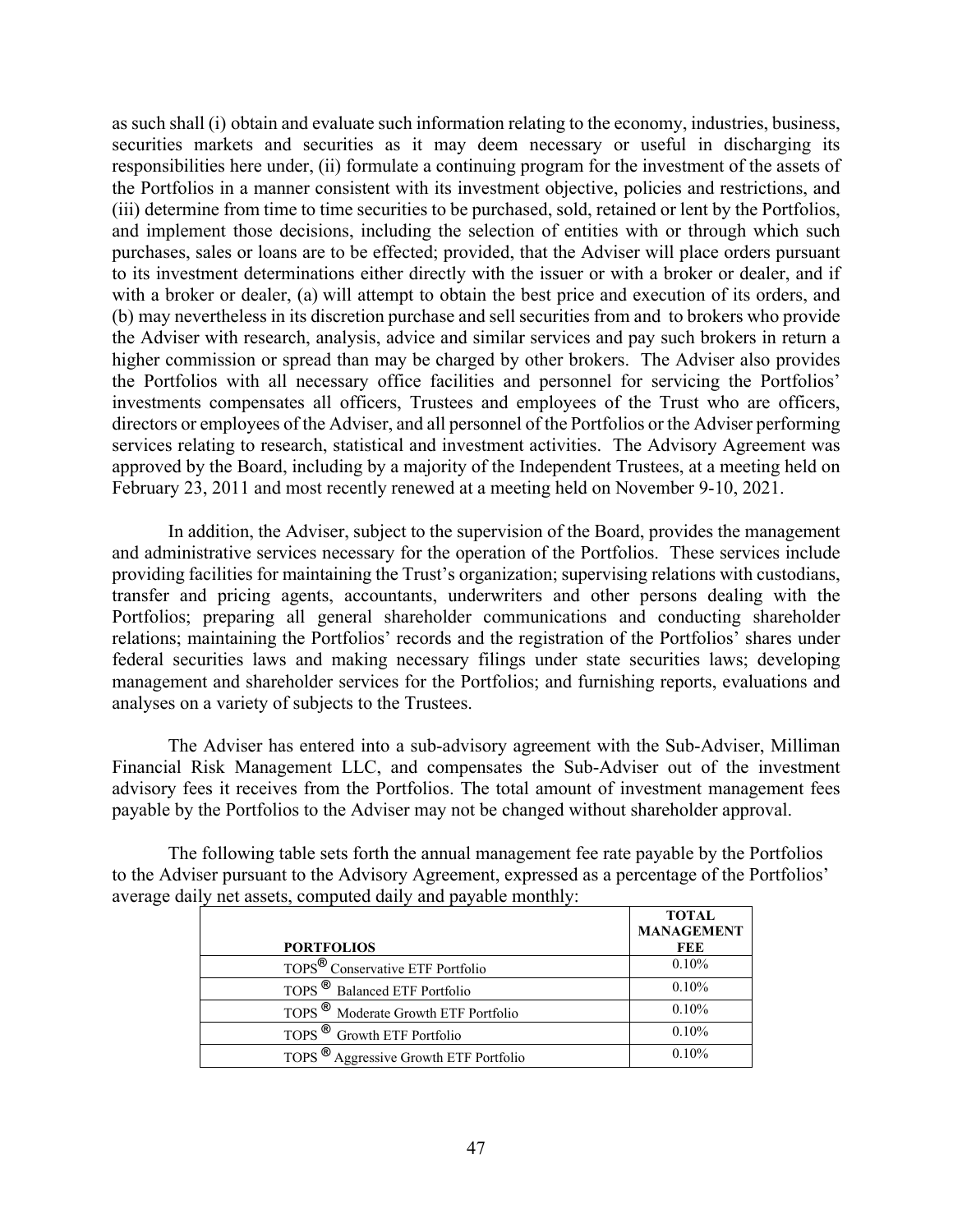| TOPS <sup>®</sup> Managed Risk Balanced ETF Portfolio        | $0.30\%$ |
|--------------------------------------------------------------|----------|
| TOPS <sup>®</sup> Managed Risk Moderate Growth ETF Portfolio | $0.30\%$ |
| TOPS <sup>®</sup> Managed Risk Growth ETF Portfolio          | $0.30\%$ |

The following table displays the advisory fees that were paid by the Portfolios during the fiscal periods ended December 31, 2021, December 31, 2020 and December 31, 2019:

|                                          | <b>Advisory Fees</b> | <b>Advisory Fees</b> | <b>Advisory Fees</b> |
|------------------------------------------|----------------------|----------------------|----------------------|
| <b>PORTFOLIOS</b>                        | Paid Period          | Paid Period          | Paid Period          |
|                                          | Ended                | Ended                | Ended                |
|                                          | 2021                 | 2020                 | 2019                 |
| TOPS <sup>®</sup> Conservative ETF       | \$24,980             | \$16,029             | \$12,308             |
| Portfolio                                |                      |                      |                      |
| TOPS <sup>®</sup> Balanced ETF Portfolio | \$55,129             | \$32,543             | \$21,699             |
| TOPS <sup>®</sup> Moderate Growth ETF    | \$84,939             | \$57,409             | \$34,602             |
| Portfolio                                |                      |                      |                      |
| TOPS <sup>®</sup> Growth ETF Portfolio   | \$72,352             | \$39,140             | \$29,785             |
| TOPS <sup>®</sup> Aggressive Growth ETF  | \$61,796             | \$25,180             | \$18.151             |
| Portfolio                                |                      |                      |                      |
| TOPS <sup>®</sup> Managed Risk Balanced  | \$1,420,284          | \$1,393,479          |                      |
| <b>ETF</b> Portfolio                     |                      |                      | \$1,544,162          |
| TOPS <sup>®</sup> Managed Risk Moderate  | \$2,413,829          | \$2,322,144          |                      |
| Growth ETF Portfolio                     |                      |                      | \$2,584,171          |
| TOPS <sup>®</sup> Managed Risk Growth    | \$2,426,391          | \$2,306,777          |                      |
| ETF Portfolio                            |                      |                      | \$2,532,074          |

Expenses not expressly assumed by the Adviser under the Advisory Agreement are paid by the Trust. Under the terms of the Advisory Agreement, the Portfolios are responsible for the payment of the following expenses among others: (a) the fees payable to the Adviser, (b) the fees and expenses of Trustees who are not affiliated persons of the Adviser (c) the fees and certain expenses of the Custodian and Transfer and Dividend Disbursing Agent (as defined under the section entitled "Transfer Agent"), including the cost of maintaining certain required records of the Portfolios and of pricing the Portfolios' shares, (d) the charges and expenses of legal counsel and independent accountants for the Portfolios, (e) brokerage commissions and any issue or transfer taxes chargeable to the Portfolios in connection with its securities transactions, (f) all taxes and corporate fees payable by the Portfolios to governmental agencies, (g) the fees of any trade association of which the Trust may be a member, (h) the cost of share certificates representing shares of the Portfolios, (i) the cost of fidelity and liability insurance, (j) the fees and expenses involved in registering and maintaining registration of the Portfolios and of its shares with the SEC, qualifying its shares under state securities laws, including the preparation and printing of the Portfolios' registration statements and prospectuses for such purposes, (k) all expenses of shareholders and Trustees' meetings (including travel expenses of trustees and officers of the Portfolios who are directors, officers or employees of the Adviser) and of preparing, printing and mailing reports, proxy statements and prospectuses to shareholders in the amount necessary for distribution to the shareholders and (l) litigation and indemnification expenses and other extraordinary expenses not incurred in the ordinary course of the Portfolios' business.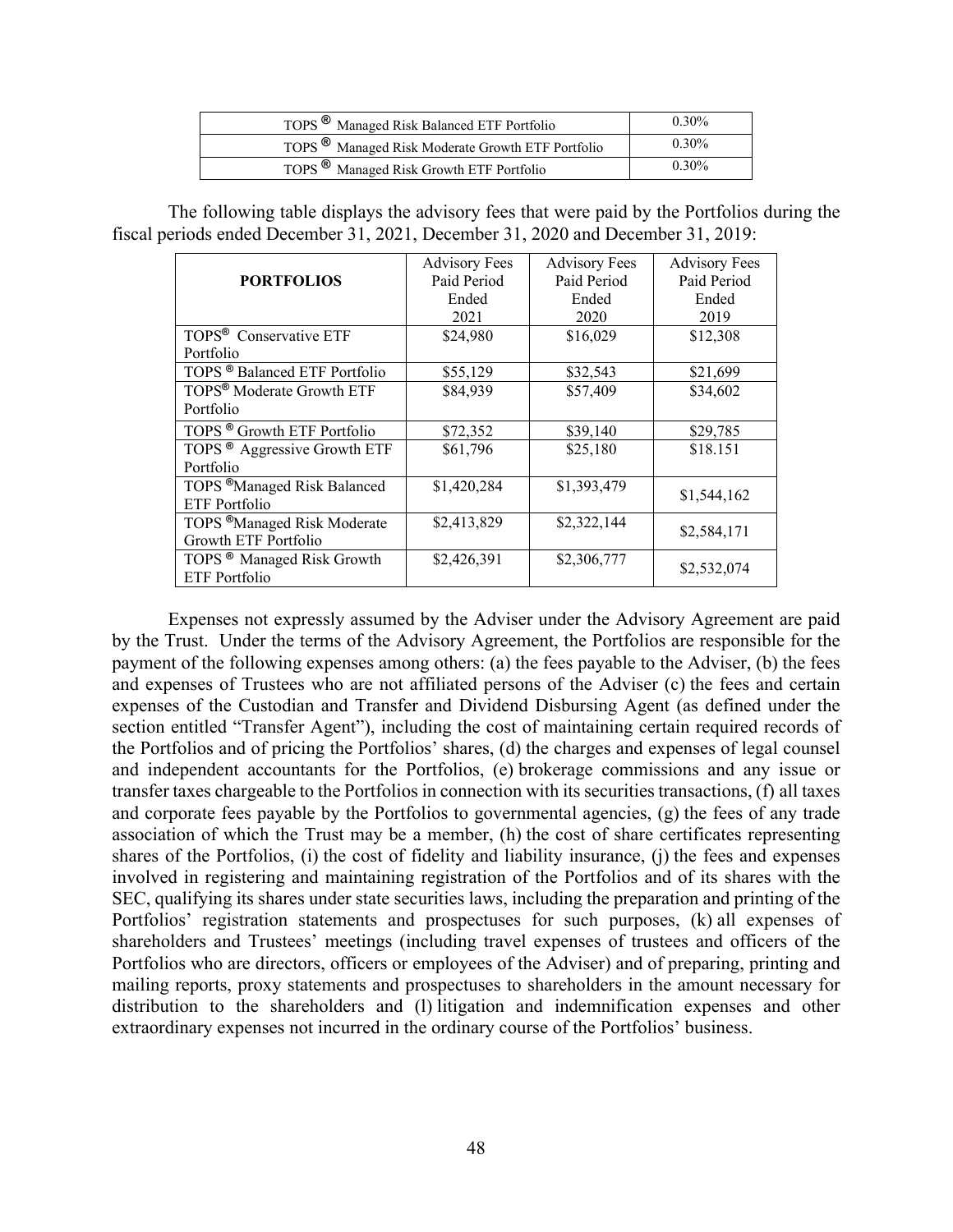Milliman Financial Risk Management LLC (the "Sub-Adviser") with principal offices located at 71 S. Wacker Dr., 31<sup>st</sup> Floor, Chicago, IL 60606, serves as Sub-Adviser to the TOPS<sup>®</sup> Portfolios. Subject to the authority of the Board and supervision by the Adviser, the Sub-Adviser is responsible for conducting each Managed Risk Portfolio's hedging program according to each Portfolio's investment objective, policies and restrictions. The Sub-Adviser is paid by the Adviser, not the Portfolios.

| <b>Portfolio</b>                                        | Sub-Advisory | Sub-Advisory | Sub-Advisory |
|---------------------------------------------------------|--------------|--------------|--------------|
|                                                         | Fees         | Fees         | Fees         |
|                                                         | Paid Period  | Paid Period  | Paid Period  |
|                                                         | Ended 2021   | Ended 2020   | Ended 2019   |
| TOPS <sup>®</sup> Managed Risk Balanced ETF Portfolio   | \$946,856    | \$928,986    | \$1,029,441  |
| TOPS $^{\circledR}$<br>Managed Risk Moderate Growth ETF | \$1,609,219  | \$1,548,096  |              |
| Portfolio                                               |              |              | \$1,722,780  |
| TOPS <sup>®</sup> Managed Risk Growth ETF Portfolio     | \$1,617,594  | \$1,537,851  | \$1.688,049  |
| TOPS Aggressive Growth ETF Portfolio                    | \$10,000     | \$10,000     | \$0          |
| <b>TOPS Balanced ETF Portfolio</b>                      | \$10,000     | \$10,000     | \$0          |
| TOPS Conservative ETF Portfolio                         | \$10,000     | \$10,000     | \$0          |
| <b>TOPS Growth ETF Portfolio</b>                        | \$10,000     | \$10,000     | \$0          |
| TOPS Moderate Growth ETF Portfolio                      | \$10,000     | \$10,000     | \$0          |

The following table displays the sub-advisory fees that were paid during the fiscal periods ended December 31, 2021, December 31, 2020 and December 31, 2019:

#### *Codes of Ethics*

The Trust, Adviser, Sub-Adviser and distributor each have adopted codes of ethics under Rule 17j-1 under the 1940 Act that governs the personal securities transactions of their board members, officers and employees who may have access to current trading information of the Trust. Under the Trust's Code, the Board is permitted to invest in securities that may also be purchased by the Portfolios.

In addition, the Trust has adopted a separate code of ethics that applies only to the Trust's executive officers to ensure that these officers promote professional conduct in the practice of corporate governance and management. The purpose behind these guidelines is to promote i) honest and ethical conduct, including the ethical handling of actual or apparent conflicts of interest between personal and professional relationships; ii) full, fair, accurate, timely, and understandable disclosure in reports and documents that a registrant files with, or submits to, the SEC and in other public communications made by the Portfolios; iii) compliance with applicable governmental laws, rule and regulations; iv) the prompt internal reporting of violations of that code to an appropriate person or persons identified in the code; and v) accountability for adherence to the code.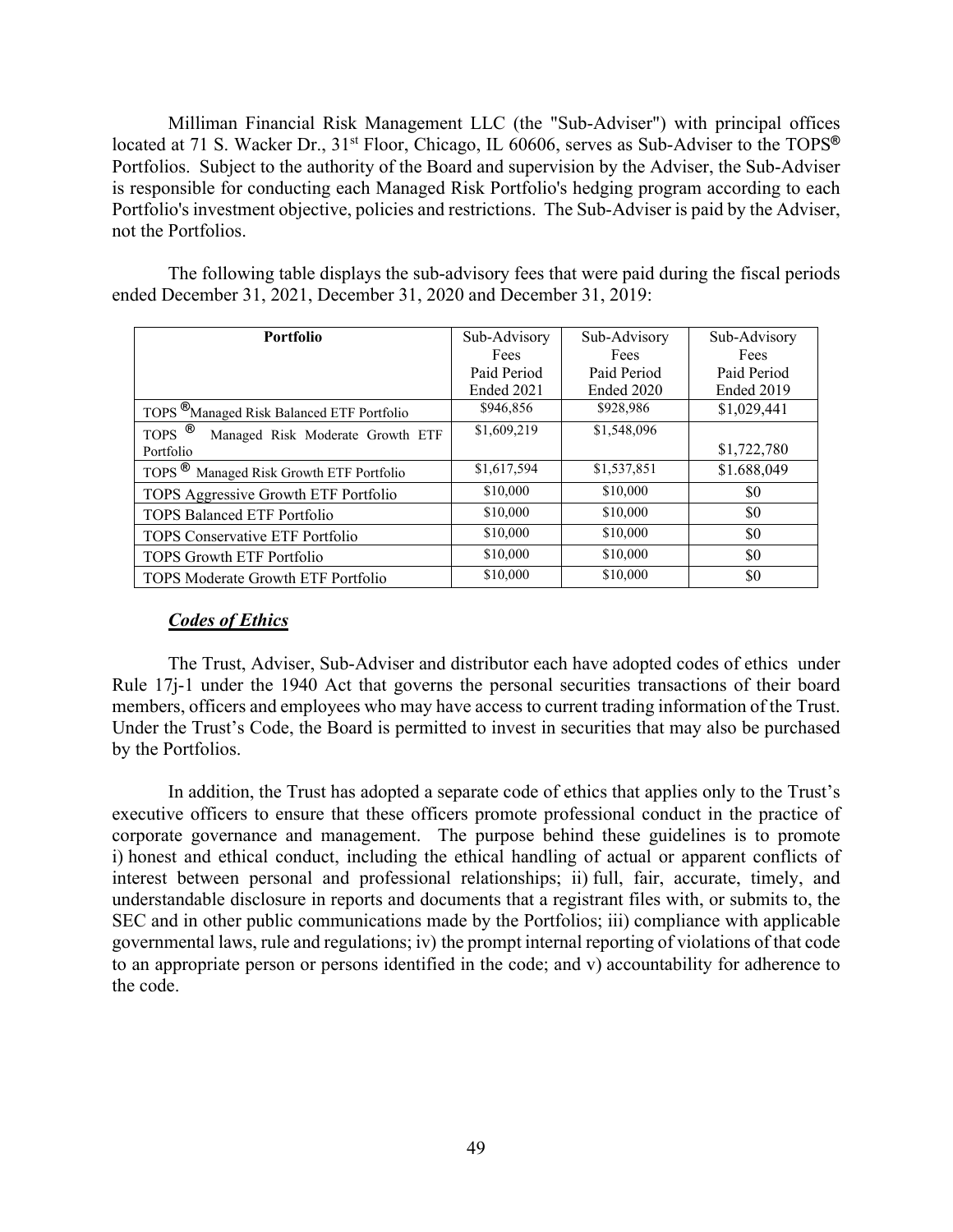#### *Proxy Voting Policies*

The Board has adopted Proxy Voting Policies and Procedures ("Policies") on behalf of the Trust, which delegate the responsibility for voting proxies to the Adviser, subject to the Board's continuing oversight. The Policies require that the Adviser vote proxies received in a manner consistent with the best interests of the Portfolios and its shareholders. The Policies also require the Adviser to present to the Board, at least annually, the Policies and a record of each proxy voted by the Adviser on behalf of the Portfolios, including a report on the resolution of all proxies identified by the Adviser as involving a conflict of interest. A copy of the Policies is attached hereto as Appendix B.

*More information*. Information regarding how the Portfolios voted proxies relating to securities during the most recent 12-month period ended June 30 is available (1) without charge, upon request, by calling the Portfolios at 1-855-572-5945 and (2) on the SEC's website at http://www.sec.gov and will be sent within three business days of receipt of a request.

### **DISTRIBUTION AND SHAREHOLDER SERVICES PLAN**

Northern Lights Distributors, LLC (the "Distributor") located at 4221 North 203<sup>rd</sup> Street, Suite 100, Elkhorn, Nebraska 68022-3474, serves as the principal underwriter and national distributor for the shares of the Portfolio pursuant to an Underwriting Agreement with the Trust (the "Underwriting Agreement"). The Distributor is registered as a broker-dealer under the Securities Exchange Act of 1934 and each state's securities laws and is a member of FINRA. The offering of the Portfolios' shares are continuous. The Underwriting Agreement provides that the Distributor, as agent in connection with the distribution of Portfolio shares, will use reasonable efforts to facilitate the sale of the of the Portfolios' shares.

The Underwriting Agreement provides that, unless sooner terminated, it will continue in effect for two years initially and thereafter shall continue from year to year, subject to annual approval by (a) the Board or a vote of a majority of the outstanding shares, and (b) by a majority of the Trustees who are not interested persons of the Trust or of the Distributor by vote cast in person at a meeting called for the purpose of voting on such approval.

The Underwriting Agreement may be terminated by a Portfolio at any time, without the payment of any penalty, by vote of a majority of the entire Board or by vote of a majority of the outstanding shares of the Portfolio on 60 days' written notice to the Distributor, or by the Distributor at any time, without the payment of any penalty, on 60 days' written notice to the Portfolio. The Underwriting Agreement will automatically terminate in the event of its assignment.

The following table sets forth the total compensation received by the Distributor from the Portfolios during the fiscal period ended December 31, 2019.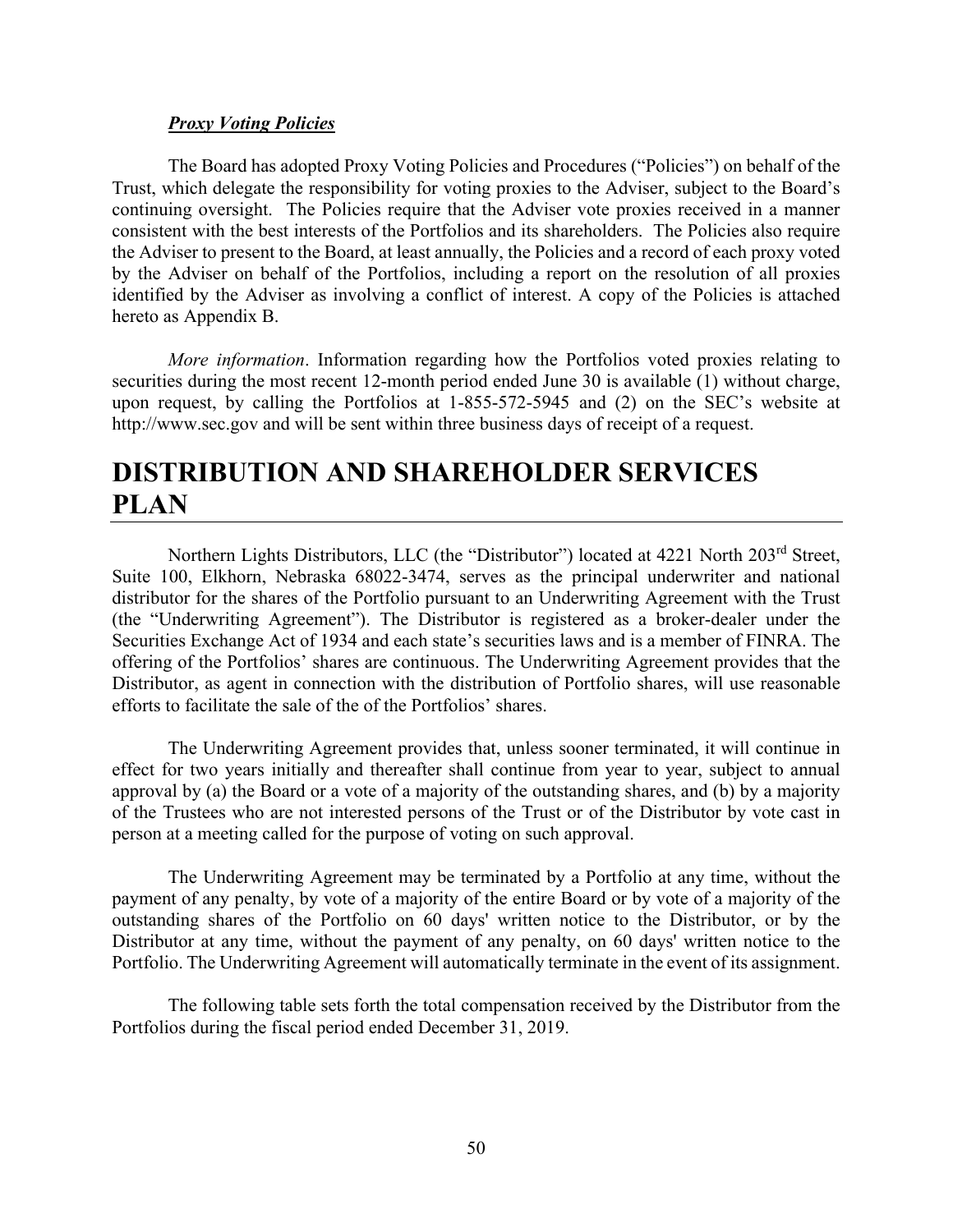|                                                 | <b>Net Underwriting</b> | <b>Compensation</b><br>on |                    |                     |
|-------------------------------------------------|-------------------------|---------------------------|--------------------|---------------------|
|                                                 | <i>Discounts</i><br>and | <b>Redemptions</b><br>and | <b>Brokerage</b>   | <b>Other</b>        |
| <b>Portfolio</b>                                | <b>Commissions</b>      | <b>Repurchases</b>        | <b>Commissions</b> | <b>Compensation</b> |
| TOPS Aggressive Growth ETF Portfolio            | \$0                     | \$0                       | \$0                | \$0                 |
| <b>TOPS Balanced ETF Portfolio</b>              | \$0                     | \$0                       | \$0                | \$0                 |
| <b>TOPS Conservative ETF Portfolio</b>          | \$0                     | \$0                       | \$0                | \$0                 |
| <b>TOPS Growth ETF Portfolio</b>                | \$0                     | \$0                       | \$0                | \$0                 |
| TOPS Managed Risk Balanced ETF Portfolio CL2    | \$0                     | \$0                       | \$0                | \$0                 |
| TOPS Managed Risk Balanced ETF Portfolio CL 3   | \$0                     | \$0                       | \$0                | \$0                 |
| TOPS Managed Risk Balanced ETF Portfolio CL 4   | \$0                     | \$0                       | \$0                | \$0                 |
| TOPS Managed Risk Growth ETF Portfolio CL 2     | \$0                     | \$0                       | \$0                | \$0                 |
| TOPS Managed Risk Growth ETF Portfolio CL 3     | \$0                     | \$0                       | \$0                | \$0                 |
| TOPS Managed Risk Growth ETF Portfolio CL 4     | \$0                     | \$0                       | \$0                | \$0                 |
| TOPS Managed Risk Moderate Growth ETF Portfolio | \$0                     | \$0                       | \$0                | \$0                 |
| CL2                                             |                         |                           |                    |                     |
| TOPS Managed Risk Moderate Growth ETF Portfolio | \$0                     | \$0                       | \$0                | \$0                 |
| Cl <sub>3</sub>                                 |                         |                           |                    |                     |
| TOPS Managed Risk Moderate Growth ETF Portfolio | \$0                     | \$0                       | \$0                | \$0                 |
| CL4                                             |                         |                           |                    |                     |
| TOPS Moderate Growth ETF Portfolio              | \$0                     | \$0                       | \$0                | \$0                 |

The following table sets forth the total compensation received by the Distributor from the Portfolios during the fiscal period ended December 31, 2020.

|                                                                    | <b>Net Underwriting</b> | <b>Compensation</b><br>on |                    |                     |
|--------------------------------------------------------------------|-------------------------|---------------------------|--------------------|---------------------|
|                                                                    | <b>Discounts</b><br>and | <b>Redemptions</b><br>and | <b>Brokerage</b>   | <b>Other</b>        |
| <b>Portfolio</b>                                                   | <b>Commissions</b>      | <b>Repurchases</b>        | <b>Commissions</b> | <b>Compensation</b> |
| TOPS Aggressive Growth ETF Portfolio                               | \$0                     | \$0                       | \$0                | \$0                 |
| <b>TOPS Balanced ETF Portfolio</b>                                 | \$0                     | \$0                       | \$0                | \$0                 |
| TOPS Conservative ETF Portfolio                                    | \$0                     | \$0                       | \$0                | \$0                 |
| <b>TOPS Growth ETF Portfolio</b>                                   | \$0                     | \$0                       | \$0                | \$0                 |
| TOPS Managed Risk Balanced ETF Portfolio CL2                       | \$0                     | \$0                       | \$0                | \$0                 |
| TOPS Managed Risk Balanced ETF Portfolio CL 3                      | \$0                     | \$0                       | \$0                | \$0                 |
| TOPS Managed Risk Balanced ETF Portfolio CL 4                      | \$0                     | \$0                       | \$0                | \$0                 |
| TOPS Managed Risk Growth ETF Portfolio CL 2                        | \$0                     | \$0                       | \$0                | \$0                 |
| TOPS Managed Risk Growth ETF Portfolio CL 3                        | \$0                     | \$0                       | \$0                | \$0                 |
| TOPS Managed Risk Growth ETF Portfolio CL 4                        | \$0                     | \$0                       | \$0                | \$0                 |
| TOPS Managed Risk Moderate Growth ETF Portfolio<br>CL <sub>2</sub> | \$0                     | \$0                       | \$0                | \$0                 |
| TOPS Managed Risk Moderate Growth ETF Portfolio<br>Cl <sub>3</sub> | \$0                     | \$0                       | \$0                | \$0                 |
| TOPS Managed Risk Moderate Growth ETF Portfolio<br>CL4             | \$0                     | \$0                       | \$0                | \$0                 |
| TOPS Moderate Growth ETF Portfolio                                 | \$0                     | \$0                       | \$0                | \$0                 |

The following table sets forth the total compensation received by the Distributor from the Portfolios during the fiscal period ended December 31, 2021.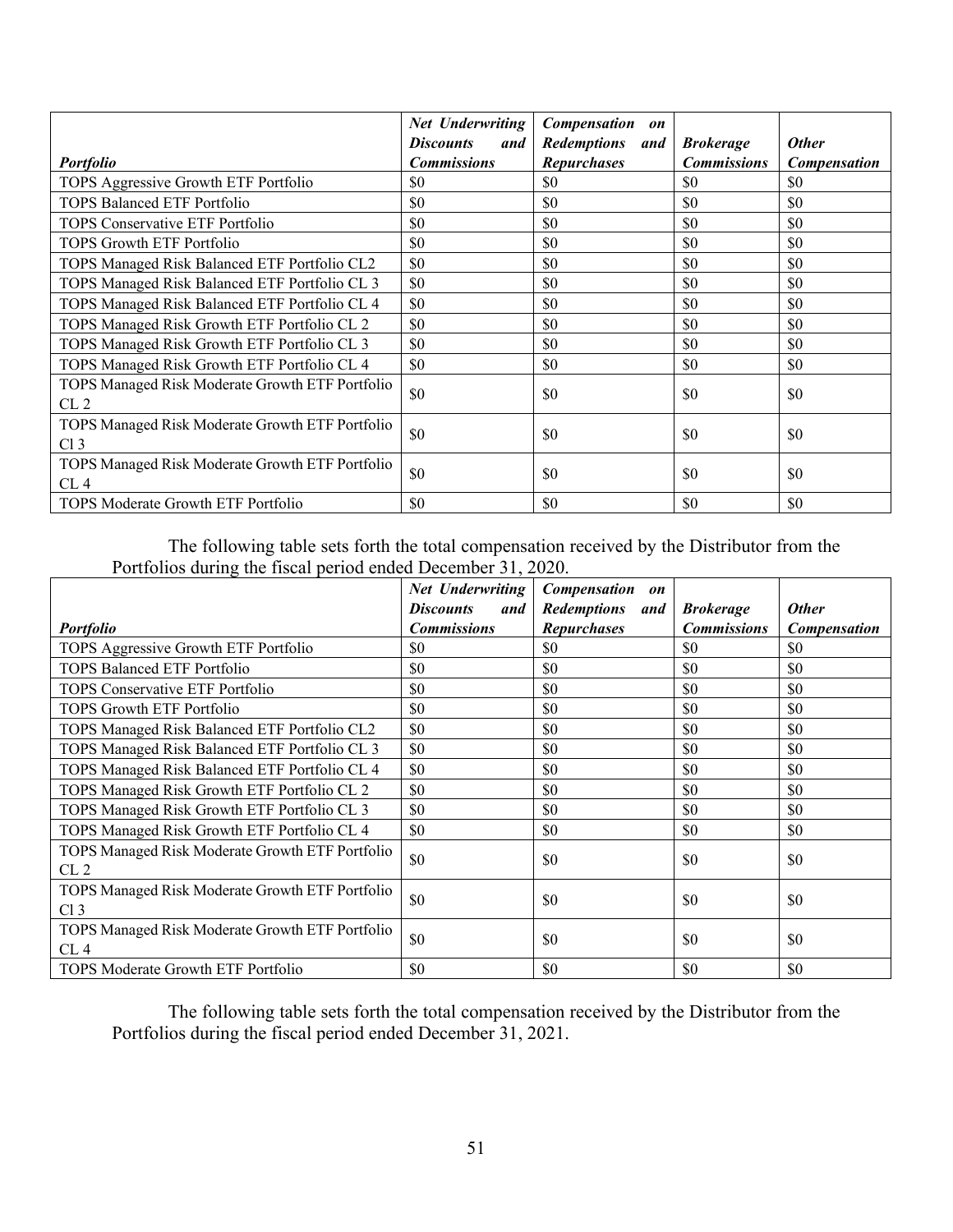|                                                                    | <b>Net Underwriting</b><br><b>Discounts</b><br>and | <b>Compensation</b><br>on<br><b>Redemptions</b><br>and | <b>Brokerage</b>   | <b>Other</b>        |
|--------------------------------------------------------------------|----------------------------------------------------|--------------------------------------------------------|--------------------|---------------------|
| <b>Portfolio</b>                                                   | <b>Commissions</b>                                 | <b>Repurchases</b>                                     | <b>Commissions</b> | <b>Compensation</b> |
| TOPS Aggressive Growth ETF Portfolio                               | \$0                                                | \$0                                                    | \$0                | \$0                 |
| <b>TOPS Balanced ETF Portfolio</b>                                 | \$0                                                | \$0                                                    | \$0                | \$0                 |
| TOPS Conservative ETF Portfolio                                    | \$0                                                | \$0                                                    | \$0                | \$0                 |
| <b>TOPS Growth ETF Portfolio</b>                                   | \$0                                                | \$0                                                    | \$0                | \$0                 |
| TOPS Managed Risk Balanced ETF Portfolio CL2                       | \$0                                                | \$0                                                    | \$0                | \$0                 |
| TOPS Managed Risk Balanced ETF Portfolio CL 3                      | \$0                                                | \$0                                                    | \$0                | \$0                 |
| TOPS Managed Risk Balanced ETF Portfolio CL 4                      | \$0                                                | \$0                                                    | \$0                | \$0                 |
| TOPS Managed Risk Growth ETF Portfolio CL 2                        | \$0                                                | \$0                                                    | \$0                | \$0                 |
| TOPS Managed Risk Growth ETF Portfolio CL 3                        | \$0                                                | \$0                                                    | \$0                | \$0                 |
| TOPS Managed Risk Growth ETF Portfolio CL 4                        | \$0                                                | \$0                                                    | \$0                | \$0                 |
| TOPS Managed Risk Moderate Growth ETF Portfolio<br>CL <sub>2</sub> | \$0                                                | \$0                                                    | \$0                | \$0                 |
| TOPS Managed Risk Moderate Growth ETF Portfolio<br>Cl <sub>3</sub> | \$0                                                | \$0                                                    | \$0                | \$0                 |
| TOPS Managed Risk Moderate Growth ETF Portfolio<br>CL <sub>4</sub> | \$0                                                | \$0                                                    | \$0                | \$0                 |
| TOPS Moderate Growth ETF Portfolio                                 | \$0                                                | \$0                                                    | \$0                | \$0                 |

### *Rule 12b-1 Plan*

Pursuant to a Distribution and Shareholder Services Plan pursuant to Rule 12b-1 under the 1940 Act (the "Plan") which was approved on February 23, 2011 for the Class 2 shares, approved on March 29, 2012 for the Class 3 and Class 4 shares, and approved for Investor Class shares on July 1, 2015 by the Board of Trustees, the Portfolios are authorized to pay the participating insurance company and other intermediaries, compensation for distribution and shareholder services. The Plan permits the Portfolios to pay compensation for account maintenance, shareholder services, distribution, sales and promotional activities at the annual rate of up to 0.25% for Class 2 shares of each Portfolio's average net assets attributable to the class, up to 0.35% for Class 3 shares of each Managed Risk Portfolio's average net assets attributable to the class, up to 0.60% for Class 4 shares of each Managed Risk Portfolio's average net assets attributable to the class, and up to 0.50% for Investor Class shares of each Portfolio's average net assets attributable to the class. Such fees are to be paid by the Portfolios monthly, or at such other intervals as the Board shall determine. Such fees shall be based upon the Portfolios' average daily net assets during the preceding month, and shall be calculated and accrued daily. The participating insurance company and other intermediaries shall use such fee, among other things, to pay interest and principal where such payments have been financed.

The Trust is required to provide a written report, at least quarterly to the Board specifying in reasonable detail the amounts expended pursuant to the Plan and the purposes for which such expenditures were made.

The initial term of the Plan is one year and it will continue in effect from year to year thereafter, provided such continuance is specifically approved at least annually by a majority of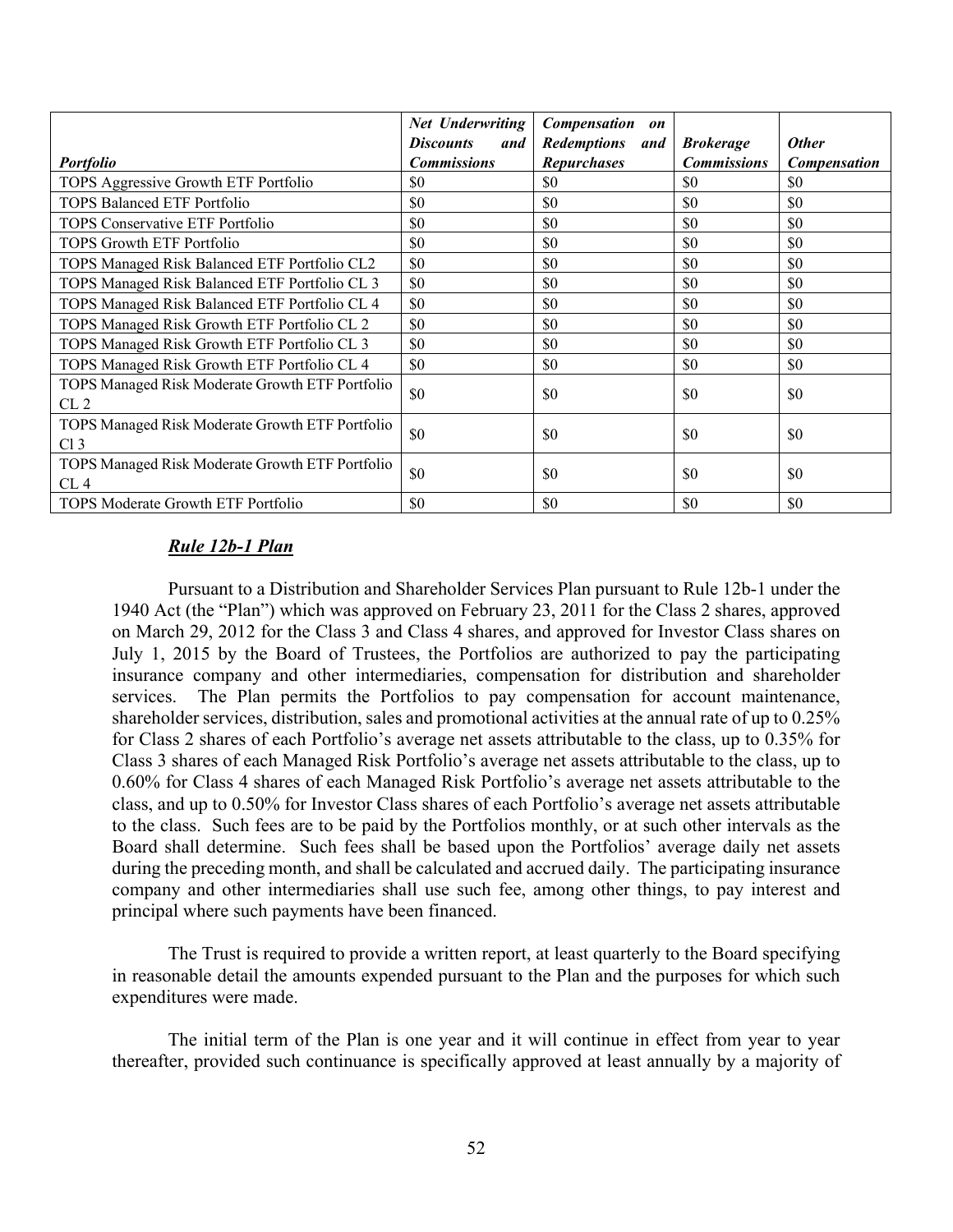the Board who are not "interested persons" of the Trust and do not have a direct or indirect financial interest in the Plan ("Rule 12b-1 Trustees") by votes cast in person at a meeting called for the purpose of voting on the Plan. The Plan may be terminated at any time by the Trust or a Portfolio by vote of a majority of the Rule 12b-1 Trustees or by vote of a majority of the outstanding voting shares of that Portfolio. The Plan will terminate automatically in the event of its assignment (as defined in the 1940 Act).

The Plan may not be amended to increase materially the amount paid by the Portfolios, unless such amendment is approved by the vote of a majority of the outstanding voting securities of the Portfolios (as defined in the 1940 Act). All material amendments must be approved by a majority of the Board by votes cast in person at a meeting called for the purpose of voting on the Plan. During the term of the Plan, the selection and nomination of non-interested Trustees of the Trust will be committed to the discretion of current non-interested Trustees. The Trust will preserve copies of the Plan, any related agreements, and all reports, for a period of not less than six years from the date of such document and for at least the first two years in an easily accessible place.

Any agreement related to the Plan will be in writing and provide that: (a) it may be terminated by the Trust with respect to the Portfolios at any time upon sixty days' written notice, without the payment of any penalty, by vote of a majority of the Board, or by vote of a majority of the outstanding voting securities of the Trust or the Portfolios; (b) it will automatically terminate in the event of its assignment (as defined in the 1940 Act); and (c) it will continue in effect for a period of more than one year from the date of its execution or adoption only so long as such continuance is specifically approved at least annually by a majority of the Board votes cast in person at a meeting called for the purpose of voting on such agreement.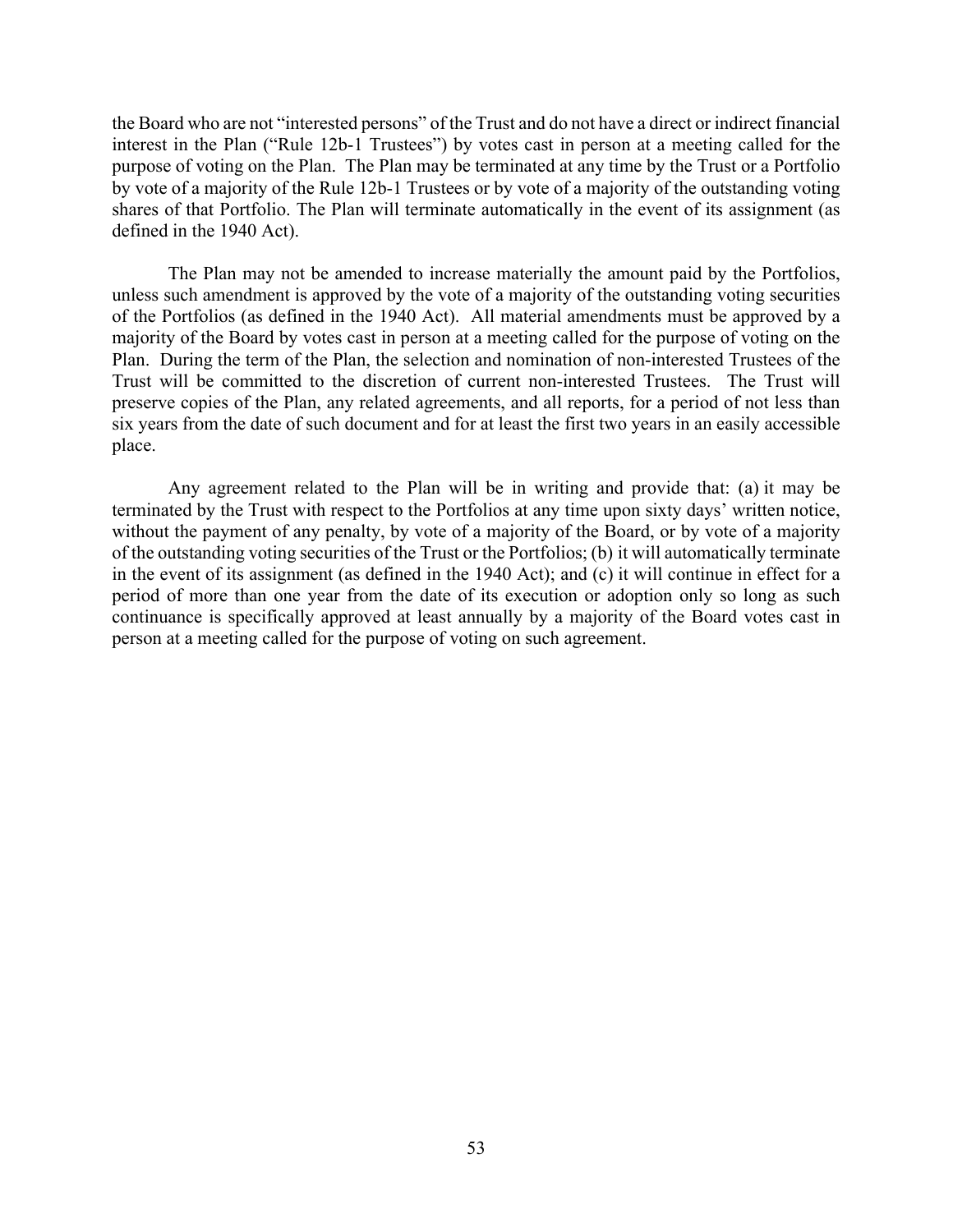The following table displays the allocated distribution related fees pursuant to the 12b-1 Plan in effect for Class 2 which the Portfolios paid during the fiscal year ended December 31, 2019:

| Advertising/<br>Marketing          | TOPS <sup>®</sup><br>Conservative<br><b>ETF</b><br>Portfolio<br>Class 2<br>None | TOPS $^{\circledR}$<br>Balanced<br><b>ETF</b><br>Portfolio<br>Class 2<br>None | TOPS <sup>®</sup><br>Moderate<br>Growth<br><b>ETF</b><br>Portfolio<br>Class 2<br>None | TOPS $^{\circledR}$<br>Growth<br>ETF<br>Portfolio<br>Class 2<br>None | TOPS <sup>®</sup><br>Aggressive<br>Growth<br><b>ETF</b><br>Portfolio<br>Class 2<br>None | TOPS <sup>®</sup><br>Managed<br>Risk<br>Balanced<br><b>ETF</b><br>Portfolio<br>Class 2<br>None | TOPS <sup>®</sup><br>Managed<br>Risk<br>Moderate<br><b>Growth ETF</b><br>Portfolio<br>Class 2<br>None | TOPS <sup>®</sup><br>Managed<br><b>Risk Growth</b><br><b>ETF</b><br>Portfolio<br>Class 2<br>None |
|------------------------------------|---------------------------------------------------------------------------------|-------------------------------------------------------------------------------|---------------------------------------------------------------------------------------|----------------------------------------------------------------------|-----------------------------------------------------------------------------------------|------------------------------------------------------------------------------------------------|-------------------------------------------------------------------------------------------------------|--------------------------------------------------------------------------------------------------|
| Printing/Postage                   | None                                                                            | None                                                                          | None                                                                                  | None                                                                 | None                                                                                    | None                                                                                           | None                                                                                                  | None                                                                                             |
| Payment to<br>distributor          | None                                                                            | None                                                                          | None                                                                                  | None                                                                 | None                                                                                    | None                                                                                           | None                                                                                                  | None                                                                                             |
| Payment to<br>dealer               | \$9,111                                                                         | \$38,697                                                                      | \$61,676                                                                              | \$61,730                                                             | \$40,161                                                                                | \$1,039,767                                                                                    | \$1,696,850                                                                                           | \$1,619,448                                                                                      |
| Compensation to<br>sales personnel | None                                                                            | None                                                                          | None                                                                                  | None                                                                 | None                                                                                    | None                                                                                           | None                                                                                                  | None                                                                                             |
| Other                              | None                                                                            | None                                                                          | None                                                                                  | None                                                                 | None                                                                                    | None                                                                                           | None                                                                                                  | None                                                                                             |
| Total                              | \$9,111                                                                         | \$38,697                                                                      | \$61,676                                                                              | \$61,730                                                             | \$40,161                                                                                | \$1,039,767                                                                                    | \$1,696,850                                                                                           | \$1,619,448                                                                                      |

The following table displays the allocated distribution related fees pursuant to the 12b-1 Plan in effect for Class 3 which the Portfolios paid during the fiscal year ended December 31, 2019:

|                                    | TOPS <sup>®</sup> Managed Risk | TOPS <sup>®</sup> Managed Risk | TOPS <sup>®</sup> Managed Risk |
|------------------------------------|--------------------------------|--------------------------------|--------------------------------|
|                                    | Balanced ETF Portfolio         | Moderate Growth ETF Portfolio  | Growth ETF Portfolio           |
|                                    | Class 3                        | Class 3                        | Class 3                        |
| Advertising/Marketing              | None                           | None                           | None                           |
| Printing/Postage                   | None                           | None                           | None                           |
| Payment to distributor             | None                           | None                           | None                           |
| Payment to<br>dealer               | \$310,013                      | \$610,415                      | \$570,037                      |
| Compensation to sales<br>personnel | None                           | None                           | None                           |
| Other                              | None                           | None                           | None                           |
| Total                              | \$310,013                      | \$610,415                      | \$570,037                      |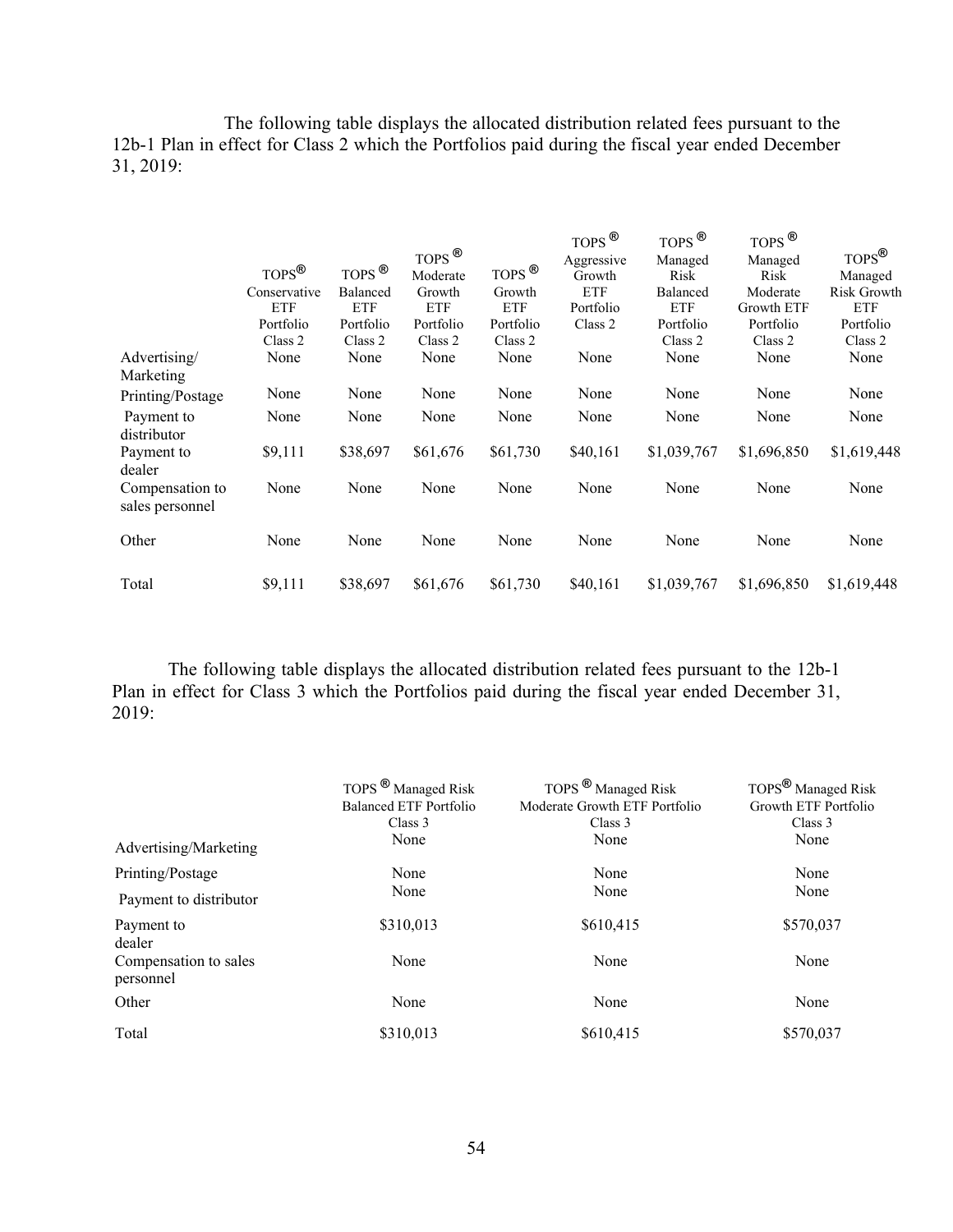The following table displays the allocated distribution related fees pursuant to the 12b-1 Plan in effect for Class 4 which the Portfolios paid during the fiscal year ended December 31, 2019:

|                                    | TOPS <sup>®</sup> Managed Risk<br>Balanced ETF Portfolio<br>Class 4 | TOPS <sup>®</sup> Managed Risk Moderate<br>Growth ETF Portfolio<br>Class 4 | TOPS <sup>®</sup> Managed Risk<br>Growth ETF Portfolio<br>Class4 |
|------------------------------------|---------------------------------------------------------------------|----------------------------------------------------------------------------|------------------------------------------------------------------|
| Advertising/Marketing              | None                                                                | None                                                                       | None                                                             |
| Printing/Postage                   | None                                                                | None                                                                       | None                                                             |
| Payment to distributor             | None                                                                | None                                                                       | None                                                             |
| Payment to dealer                  | \$60,267                                                            | \$43,101                                                                   | \$30,121                                                         |
| Compensation to sales<br>personnel | None                                                                | None                                                                       | None                                                             |
| Other                              | None                                                                | None                                                                       | None                                                             |
| Total                              | \$60,267                                                            | \$43,101                                                                   | \$30,121                                                         |

The following table displays the allocated distribution related fees pursuant to the 12b-1 Plan in effect for Investor Class shares which the Portfolios paid during the fiscal year ended December 31, 2019:

|                                    | TOPS®                      | TOPS $^\circledR$      | TOPS <sup>®</sup>  | TOPS <sup>®</sup>    | TOPS <sup>®</sup>    | TOPS <sup>®</sup> | TOPS <sup>®</sup> | TOPS®                  |
|------------------------------------|----------------------------|------------------------|--------------------|----------------------|----------------------|-------------------|-------------------|------------------------|
|                                    | Conservative<br><b>ETF</b> | Balanced<br><b>ETF</b> | Moderate<br>Growth | Growth<br><b>ETF</b> | Aggressive<br>Growth | Managed<br>Risk   | Managed<br>Risk   | Managed<br>Risk Growth |
|                                    | Portfolio                  | Portfolio              | <b>ETF</b>         | Portfolio            | <b>ETF</b>           | Balanced          | Moderate          | ETF                    |
|                                    | Investor                   | Investor               | Portfolio          | Investor             | Portfolio            | <b>ETF</b>        | Growth ETF        | Portfolio              |
|                                    | Class                      | Class                  | Investor           | Class                | Investor             | Portfolio         | Portfolio         | Investor               |
|                                    |                            |                        | Class              |                      | Class                | Investor<br>Class | Investor<br>Class | Class                  |
| Advertising/<br>Marketing          | None                       | None                   | None               | None                 | None                 | None              | None              | None                   |
| Printing/Postage                   | None                       | None                   | None               | None                 | None                 | None              | None              | None                   |
| Payment to<br>distributor          | None                       | None                   | None               | None                 | None                 | None              | None              | None                   |
| Payment to<br>dealer               | \$411                      | \$1,385                | \$247              | \$4,060              | \$1,621              | \$0               | \$0               | \$0                    |
| Compensation to<br>sales personnel | None                       | None                   | None               | None                 | None                 | None              | None              | None                   |
| Other                              | None                       | None                   | None               | None                 | None                 | None              | None              | None                   |
| Total                              | \$411                      | \$1,385                | \$247              | \$4,060              | \$1,621              | \$0               | \$0               | \$0                    |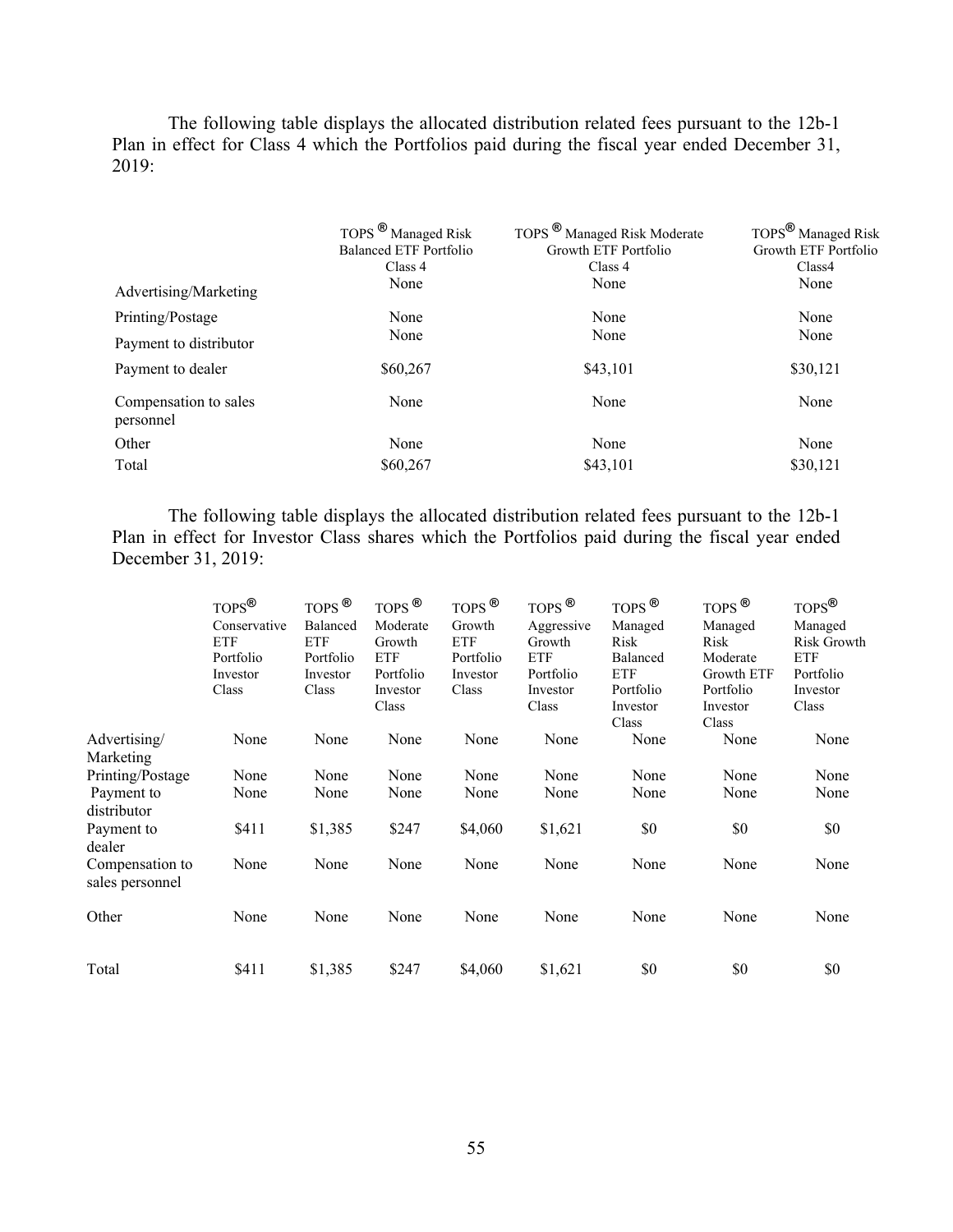The following table displays the allocated distribution related fees pursuant to the 12b-1 Plan in effect for Class 2 which the Portfolios paid during the fiscal year ended December 31, 2020:

|                                    | TOPS <sup>®</sup><br>Conservative<br><b>ETF</b><br>Portfolio<br>Class 2 | TOPS <sup>®</sup><br>Balanced<br><b>ETF</b><br>Portfolio<br>Class 2 | TOPS <sup>®</sup><br>Moderate<br>Growth<br>ETF<br>Portfolio<br>Class 2 | TOPS <sup>®</sup><br>Growth<br>ETF<br>Portfolio<br>Class 2 | TOPS <sup>®</sup><br>Aggressive<br>Growth<br><b>ETF</b><br>Portfolio<br>Class 2 | TOPS <sup>®</sup><br>Managed<br>Risk<br>Balanced<br>ETF<br>Portfolio<br>Class 2 | TOPS <sup>®</sup><br>Managed<br>Risk<br>Moderate<br><b>Growth ETF</b><br>Portfolio<br>Class 2 | TOPS®<br>Managed<br><b>Risk Growth</b><br><b>ETF</b><br>Portfolio<br>Class 2 |
|------------------------------------|-------------------------------------------------------------------------|---------------------------------------------------------------------|------------------------------------------------------------------------|------------------------------------------------------------|---------------------------------------------------------------------------------|---------------------------------------------------------------------------------|-----------------------------------------------------------------------------------------------|------------------------------------------------------------------------------|
| Advertising/<br>Marketing          | None                                                                    | None                                                                | None                                                                   | None                                                       | None                                                                            | None                                                                            | None                                                                                          | None                                                                         |
| Printing/Postage                   | None                                                                    | None                                                                | None                                                                   | None                                                       | None                                                                            | None                                                                            | None                                                                                          | None                                                                         |
| Payment to<br>distributor          | None                                                                    | None                                                                | None                                                                   | None                                                       | None                                                                            | None                                                                            | None                                                                                          | None                                                                         |
| Payment to<br>dealer               | \$14,260                                                                | \$61,853                                                            | \$96,181                                                               | \$84,377                                                   | \$55,393                                                                        | \$934,001                                                                       | \$1,525,191                                                                                   | \$1,475,451                                                                  |
| Compensation to<br>sales personnel | None                                                                    | None                                                                | None                                                                   | None                                                       | None                                                                            | None                                                                            | None                                                                                          | None                                                                         |
| Other                              | None                                                                    | None                                                                | None                                                                   | None                                                       | None                                                                            | None                                                                            | None                                                                                          | None                                                                         |
| Total                              | \$14,260                                                                | \$61,853                                                            | \$96,181                                                               | \$84,377                                                   | \$55,393                                                                        | \$934,001                                                                       | \$1,525,191                                                                                   | \$1,475,451                                                                  |

The following table displays the allocated distribution related fees pursuant to the 12b-1 Plan in effect for Class 3 which the Portfolios paid during the fiscal year ended December 31, 2020:

|                                    | TOPS <sup>®</sup> Managed Risk | TOPS <sup>®</sup> Managed Risk | TOPS <sup>®</sup> Managed Risk |
|------------------------------------|--------------------------------|--------------------------------|--------------------------------|
|                                    | <b>Balanced ETF Portfolio</b>  | Moderate Growth ETF Portfolio  | Growth ETF Portfolio           |
|                                    | Class 3                        | Class 3                        | Class 3                        |
| Advertising/Marketing              | None                           | None                           | None                           |
| Printing/Postage                   | None                           | None                           | None                           |
| Payment to distributor             | None                           | None                           | None                           |
| Payment to<br>dealer               | \$285,927                      | \$547,151                      | \$512,543                      |
| Compensation to sales<br>personnel | None                           | None                           | None                           |
| Other                              | None                           | None                           | None                           |
| Total                              | \$285,927                      | \$547,151                      | \$512,543                      |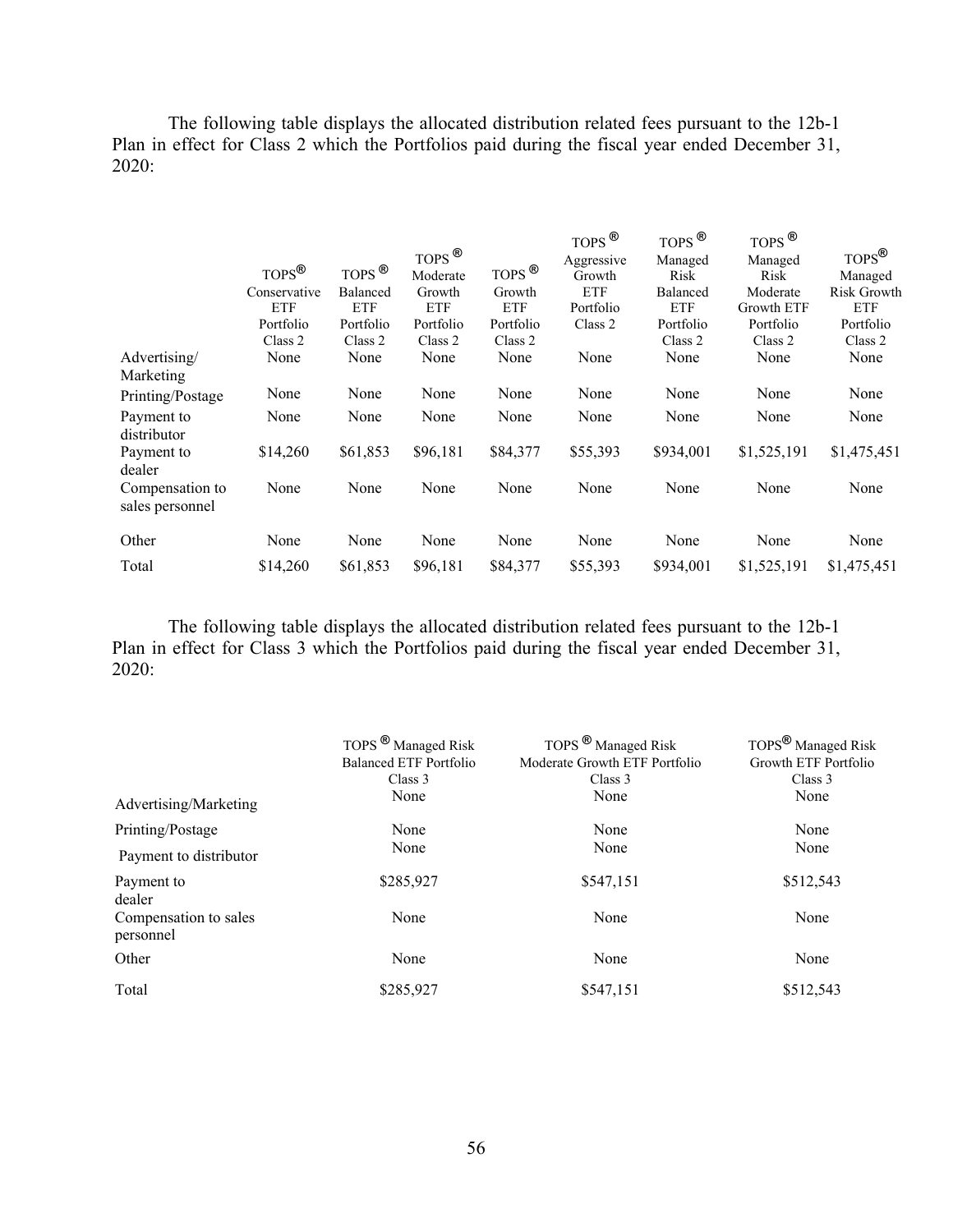The following table displays the allocated distribution related fees pursuant to the 12b-1 Plan in effect for Class 4 which the Portfolios paid during the fiscal year ended December 31, 2020:

|                                    | TOPS <sup>®</sup> Managed Risk<br>Balanced ETF Portfolio<br>Class 4 | TOPS <sup>®</sup> Managed Risk Moderate<br>Growth ETF Portfolio<br>Class 4 | TOPS <sup>®</sup> Managed Risk<br>Growth ETF Portfolio<br>Class4 |
|------------------------------------|---------------------------------------------------------------------|----------------------------------------------------------------------------|------------------------------------------------------------------|
| Advertising/Marketing              | None                                                                | None                                                                       | None                                                             |
| Printing/Postage                   | None                                                                | None                                                                       | None                                                             |
| Payment to distributor             | None                                                                | None                                                                       | None                                                             |
| Payment to dealer                  | \$54,375                                                            | \$39,580                                                                   | \$27,589                                                         |
| Compensation to sales<br>personnel | None                                                                | None                                                                       | None                                                             |
| Other                              | None                                                                | None                                                                       | None                                                             |
| Total                              | \$54,375                                                            | \$39,580                                                                   | \$27,589                                                         |

The following table displays the allocated distribution related fees pursuant to the 12b-1 Plan in effect for Investor Class shares which the Portfolios paid during the fiscal year ended December 31, 2020:

|                                    | TOPS <sup>®</sup><br>Conservative<br><b>ETF</b><br>Portfolio<br>Investor<br>Class | TOPS <sup>®</sup><br>Balanced<br><b>ETF</b><br>Portfolio<br>Investor<br>Class | TOPS <sup>®</sup><br>Moderate<br>Growth<br><b>ETF</b><br>Portfolio<br>Investor | TOPS <sup>®</sup><br>Growth<br><b>ETF</b><br>Portfolio<br>Investor<br>Class | TOPS <sup>®</sup><br>Aggressive<br>Growth<br><b>ETF</b><br>Portfolio<br>Investor | TOPS <sup>®</sup><br>Managed<br>Risk<br>Balanced<br><b>ETF</b><br>Portfolio | TOPS <sup>®</sup><br>Managed<br>Risk<br>Moderate<br>Growth ETF<br>Portfolio | TOPS <sup>®</sup><br>Managed<br>Risk Growth<br><b>ETF</b><br>Portfolio<br>Investor |
|------------------------------------|-----------------------------------------------------------------------------------|-------------------------------------------------------------------------------|--------------------------------------------------------------------------------|-----------------------------------------------------------------------------|----------------------------------------------------------------------------------|-----------------------------------------------------------------------------|-----------------------------------------------------------------------------|------------------------------------------------------------------------------------|
|                                    |                                                                                   |                                                                               | Class                                                                          |                                                                             | Class                                                                            | Investor<br>Class                                                           | Investor<br>Class                                                           | Class                                                                              |
| Advertising/<br>Marketing          | None                                                                              | None                                                                          | None                                                                           | None                                                                        | None                                                                             | None                                                                        | None                                                                        | None                                                                               |
| Printing/Postage                   | None                                                                              | None                                                                          | None                                                                           | None                                                                        | None                                                                             | None                                                                        | None                                                                        | None                                                                               |
| Payment to<br>distributor          | None                                                                              | None                                                                          | None                                                                           | None                                                                        | None                                                                             | None                                                                        | None                                                                        | None                                                                               |
| Payment to<br>dealer               | \$1,823                                                                           | \$5,028                                                                       | \$1,397                                                                        | \$4,284                                                                     | \$3,493                                                                          | \$0                                                                         | \$0                                                                         | \$0                                                                                |
| Compensation to<br>sales personnel | None                                                                              | None                                                                          | None                                                                           | None                                                                        | None                                                                             | None                                                                        | None                                                                        | None                                                                               |
| Other                              | None                                                                              | None                                                                          | None                                                                           | None                                                                        | None                                                                             | None                                                                        | None                                                                        | None                                                                               |
| Total                              | \$1,823                                                                           | \$5,028                                                                       | \$1,397                                                                        | \$4,284                                                                     | \$3,493                                                                          | \$0                                                                         | \$0                                                                         | \$0                                                                                |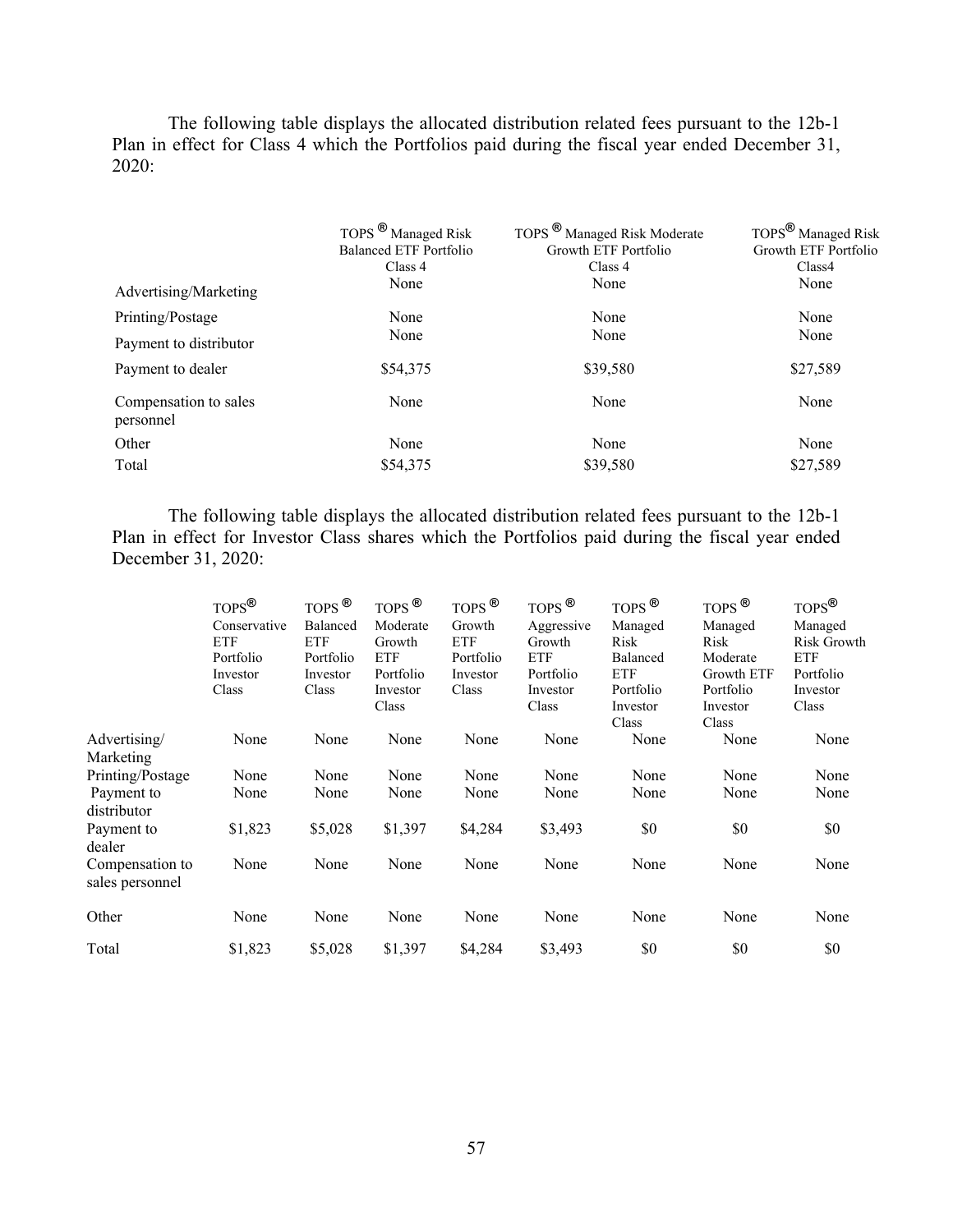The following table displays the allocated distribution related fees pursuant to the 12b-1 Plan in effect for Class 2 which the Portfolios paid during the fiscal year ended December 31, 2021:

|                  |            |                   |                   |                     | TOPS $^{\circledR}$ | TOPS $^{\circledR}$ | TOPS $^{\circledR}$ |                   |
|------------------|------------|-------------------|-------------------|---------------------|---------------------|---------------------|---------------------|-------------------|
|                  |            |                   | TOPS $^\circledR$ |                     | Aggressive          | Managed             | Managed             | TOPS <sup>®</sup> |
|                  | TOPS®      | TOPS <sup>®</sup> | Moderate          | TOPS $^{\circledR}$ | Growth              | Risk                | Risk                | Managed           |
|                  | Conservati | Balanced          | Growth            | Growth              | <b>ETF</b>          | Balanced            | Moderate            | Risk Growth       |
|                  | ve ETF     | <b>ETF</b>        | <b>ETF</b>        | <b>ETF</b>          | Portfolio           | <b>ETF</b>          | Growth ETF          | <b>ETF</b>        |
|                  | Portfolio  | Portfolio         | Portfolio         | Portfolio           | Class 2             | Portfolio           | Portfolio           | Portfolio         |
|                  | Class 2    | Class 2           | Class 2           | Class 2             |                     | Class 2             | Class 2             | Class 2           |
| Advertising/     | None       | None              | None              | None                | None                | None                | None                | None              |
| Marketing        |            |                   |                   |                     |                     |                     |                     |                   |
| Printing/Postage | None       | None              | None              | None                | None                | None                | None                | None              |
| Payment to       | None       | None              | None              | None                | None                | None                | None                | None              |
| distributor      |            |                   |                   |                     |                     |                     |                     |                   |
| Payment to       | \$19,644   | \$110,551         | \$157,485         | \$161,802           | \$140,686           | \$956,514           | \$1,588,348         | \$1,561,982       |
| dealer           |            |                   |                   |                     |                     |                     |                     |                   |
| Compensation to  | None       | None              | None              | None                | None                | None                | None                | None              |
| sales personnel  |            |                   |                   |                     |                     |                     |                     |                   |
| Other            | None       | None              | None              | None                | None                | None                | None                | None              |
| Total            | \$19,644   | \$110,551         | \$157,485         | \$161,802           | \$140,686           | \$956,514           | \$1,588,348         | \$1,561,982       |

The following table displays the allocated distribution related fees pursuant to the 12b-1 Plan in effect for Class 3 which the Portfolios paid during the fiscal year ended December 31, 2021:

|                                    | TOPS <sup>®</sup> Managed Risk | TOPS <sup>®</sup> Managed Risk | TOPS <sup>®</sup> Managed Risk |
|------------------------------------|--------------------------------|--------------------------------|--------------------------------|
|                                    | <b>Balanced ETF Portfolio</b>  | Moderate Growth ETF Portfolio  | Growth ETF Portfolio           |
|                                    | Class 3                        | Class 3                        | Class 3                        |
| Advertising/Marketing              | None                           | None                           | None                           |
| Printing/Postage                   | None                           | None                           | None                           |
| Payment to distributor             | None                           | None                           | None                           |
| Payment to<br>dealer               | \$291,851                      | \$563,838                      | \$522,077                      |
| Compensation to sales<br>personnel | None                           | None                           | None                           |
| Other                              | None                           | None                           | None                           |
| Total                              | \$291,851                      | \$563,838                      | \$522,077                      |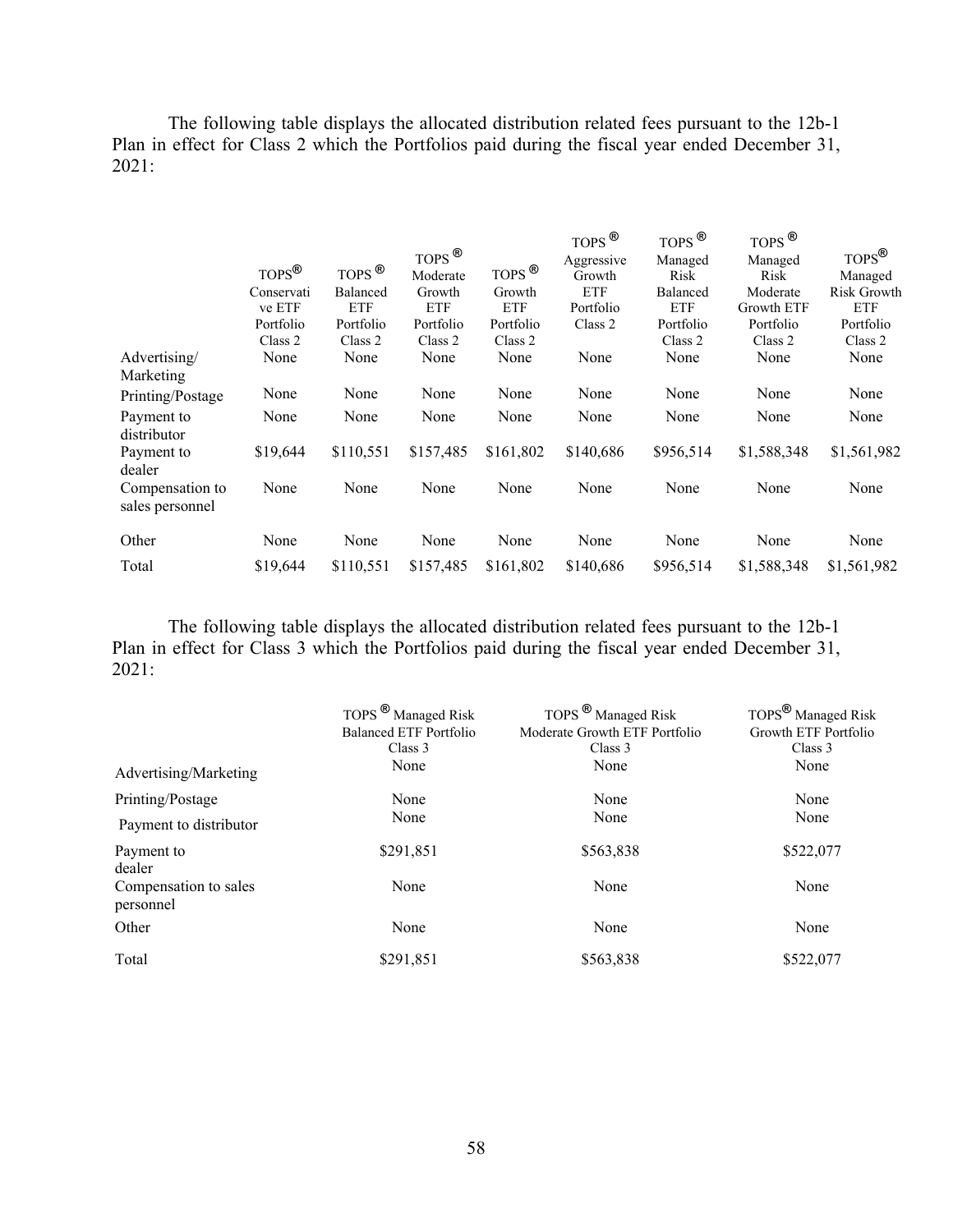The following table displays the allocated distribution related fees pursuant to the 12b-1 Plan in effect for Class 4 which the Portfolios paid during the fiscal year ended December 31, 2021:

|                                    | TOPS <sup>®</sup> Managed Risk | TOPS <sup>®</sup> Managed Risk Moderate | TOPS <sup>®</sup> Managed Risk |
|------------------------------------|--------------------------------|-----------------------------------------|--------------------------------|
|                                    | <b>Balanced ETF Portfolio</b>  | Growth ETF Portfolio                    | Growth ETF Portfolio           |
|                                    | Class 4                        | Class 4                                 | Class 4                        |
| Advertising/Marketing              | None                           | None                                    | None                           |
| Printing/Postage                   | None                           | None                                    | None                           |
| Payment to distributor             | None                           | None                                    | None                           |
| Payment to dealer                  | \$43,683                       | \$39,510                                | \$28,276                       |
| Compensation to sales<br>personnel | None                           | None                                    | None                           |
| Other                              | None                           | None                                    | None                           |
| Total                              | \$54,375                       | \$39,510                                | \$28,276                       |

The following table displays the allocated distribution related fees pursuant to the 12b-1 Plan in effect for Investor Class shares which the Portfolios paid during the fiscal year ended December 31, 2021:

|                                    | TOPS <sup>®</sup>     | TOPS <sup>®</sup>     | TOPS <sup>®</sup>     | $TOPS^{\circledR}$    | TOPS <sup>®</sup>     | TOPS <sup>®</sup>     |
|------------------------------------|-----------------------|-----------------------|-----------------------|-----------------------|-----------------------|-----------------------|
|                                    | Conservative ETF      | <b>Balanced ETF</b>   | Moderate              | Growth ETF            | Aggressive            | Managed Risk          |
|                                    | Portfolio             | Portfolio             | Growth ETF            | Portfolio             | <b>Growth ETF</b>     | <b>Balanced ETF</b>   |
|                                    | <b>Investor Class</b> | <b>Investor Class</b> | Portfolio             | <b>Investor Class</b> | Portfolio             | Portfolio             |
|                                    |                       |                       | <b>Investor Class</b> |                       | <b>Investor Class</b> | <b>Investor Class</b> |
| Advertising/                       | None                  | None                  | None                  | None                  | None                  | None                  |
| Marketing                          |                       |                       |                       |                       |                       |                       |
| Printing/Postage                   | None                  | None                  | None                  | None                  | None                  | None                  |
| Payment to                         | None                  | None                  | None                  | None                  | None                  | None                  |
| distributor                        |                       |                       |                       |                       |                       |                       |
| Payment to dealer                  | \$19,696              | \$6,731               | \$2,322               | \$5,628               | \$7,441               | \$2,124               |
| Compensation to sales<br>personnel | None                  | None                  | None                  | None                  | None                  | None                  |
| Other                              | None                  | None                  | None                  | None                  | None                  | None                  |
| Total                              | \$19,696              | \$6,731               | \$2,322               | \$5,628               | \$7,441               | \$2,124               |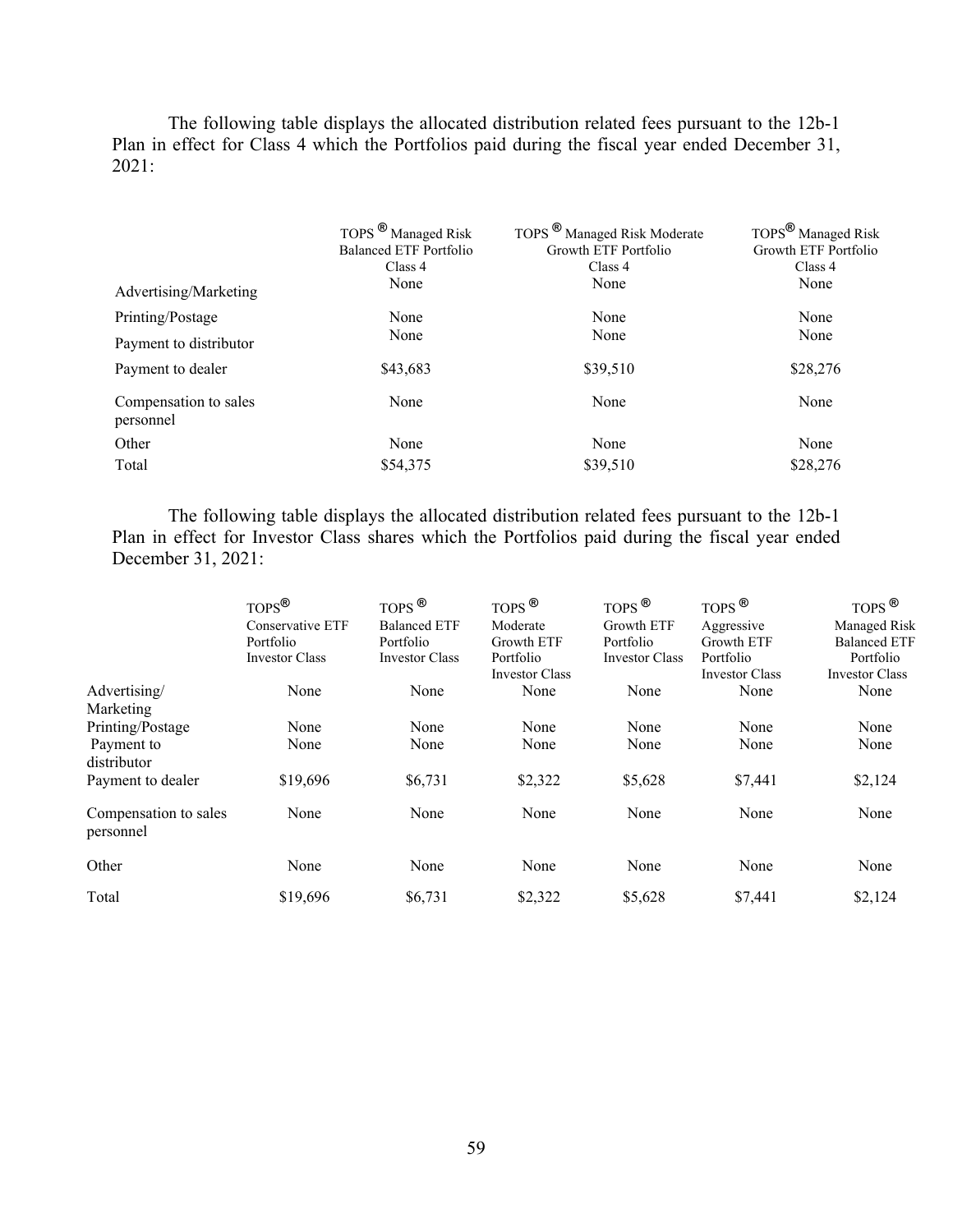#### *Additional Financial Intermediary Compensation*

If you purchase shares of the Portfolios through a broker, fund trading platform or other financial intermediary (collectively, "intermediaries"), your intermediary may receive various forms of compensation (which may come directly or indirectly from the Portfolio) from the Distributor, the Adviser and/or their affiliates (which may include the Sub-Adviser). Such payments may be based on a variety of factors, including sales of Portfolio shares through that intermediary or the value of shares held by investors through that intermediary. Compensation from the Distributor, the Adviser, Sub-Adviser and/or their affiliates may vary among intermediaries. The types or payments an intermediary may receive include:

- Payments under a 12b-1 Plan which are asset based charges paid from the assets of the Portfolio.
- Payments by the Distributor or Adviser/ Sub-Adviser out of its own assets. These payments are in addition to payments made under any 12b-1 Plan and may also be paid for shareholder services or other support services.

You should ask your intermediary for information about any payments it receives with respect to sale of shares of the Portfolios or shareholder support services provided for your account.

Trading platforms, brokerage firms and other intermediaries that sell Portfolio shares may make decisions about which investment options they will service and make available to their clients based on the payments these entities may be eligible to receive for their services. Therefore, payments to any intermediary may create potential conflicts of interest between that entity and its clients where that entity determines which investment options it will make available to those clients.

The maximum amount of compensation that may be paid to any intermediary under the 12b-1 Plan is 0.25%, 0.35%, 0.60%, 0.50% of average daily net assets for Class 2 shares, Class 3 shares, Class 4 shares and Investor Class shares, respectively. The Adviser and Sub-Adviser of certain Portfolios have agreed to provide additional compensation for shareholder services provided to Class 1 shares in connection with certain Participation Agreements, in the amount of 0.05% of such average daily net assets. This compensation may be paid by the Adviser or a Portfolio's Sub-Adviser out of its legitimate profits.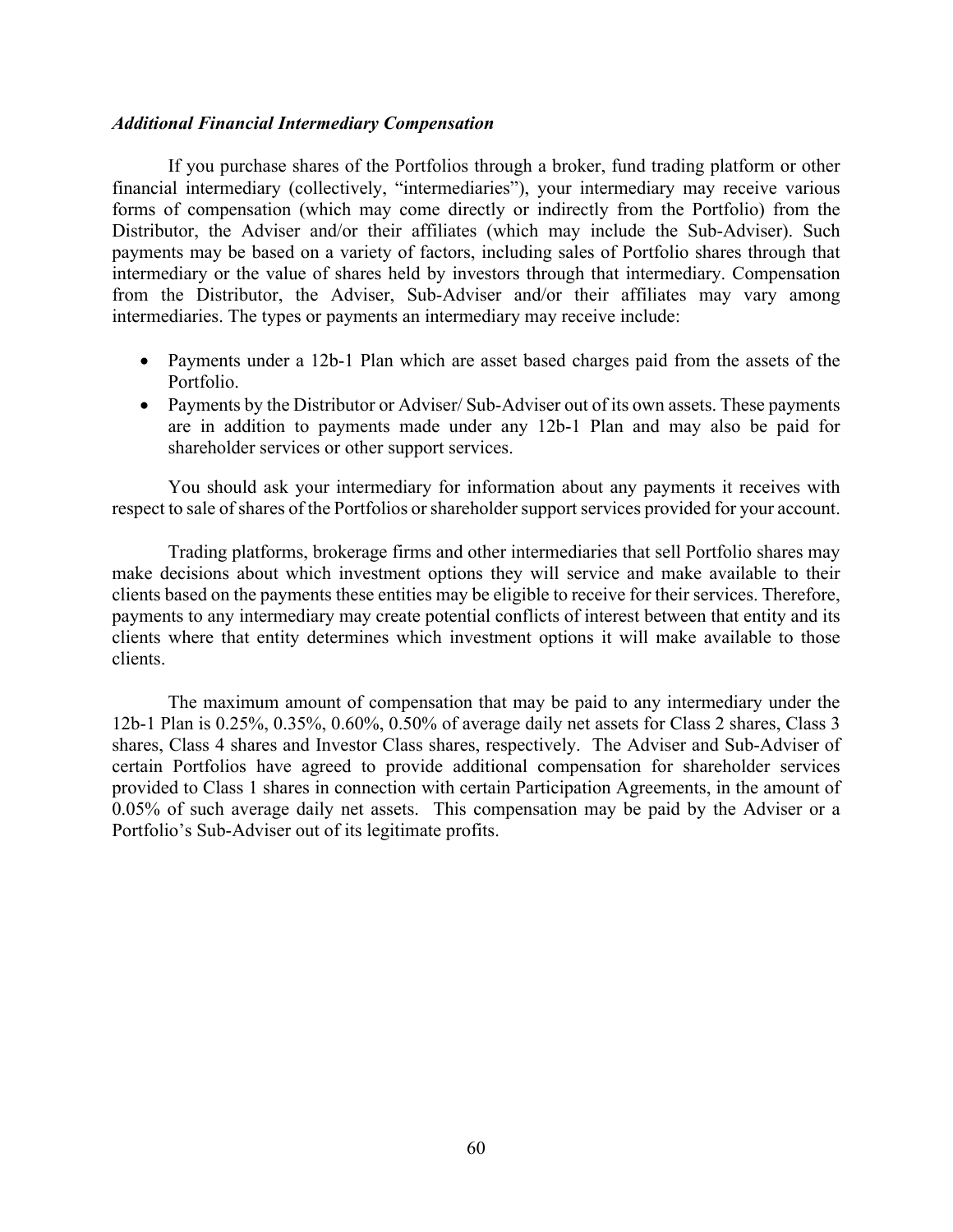# **PORTFOLIO MANAGERS**

Michael McClary is Portfolio Manager of the Portfolios and Adam Schenck is the Portfolio Manager of the Managed Risk Portfolios, and they each are responsible for the day-to-day management of the Portfolios. As of December 31, 2021, they were responsible for the management of the following types of accounts:

| Number of<br><b>Accounts by</b><br><b>Account Type</b> | <b>Total Assets by</b><br><b>Account Type</b> | Number of<br><b>Accounts by Type</b><br>Subject to a<br><b>Performance Fee</b> | <b>Total Assets by</b><br><b>Account Type</b><br>Subject to a<br><b>Performance Fee</b> |
|--------------------------------------------------------|-----------------------------------------------|--------------------------------------------------------------------------------|-----------------------------------------------------------------------------------------|
| 10                                                     | \$2,575,620,396                               | 0                                                                              | \$0                                                                                     |
| $\boldsymbol{0}$                                       | \$0                                           | $\theta$                                                                       | \$0                                                                                     |
| 9,498                                                  | \$3,246,931,705                               | $\theta$                                                                       | \$0                                                                                     |
|                                                        |                                               | Number of                                                                      | <b>Total Assets by</b>                                                                  |
| Number of<br><b>Accounts by</b><br><b>Account Type</b> | <b>Total Assets by</b><br><b>Account Type</b> | <b>Accounts by Type</b><br>Subject to a<br><b>Performance Fee</b>              | <b>Account Type</b><br>Subject to a<br><b>Performance Fee</b>                           |
| 37                                                     | \$50,526,231,046                              | 0                                                                              | \$0                                                                                     |
| 3                                                      | \$397,997,626                                 | 0                                                                              | \$0                                                                                     |
|                                                        |                                               |                                                                                |                                                                                         |

#### *Conflicts of Interest*

The Adviser has not identified any material conflicts between the Portfolios and other accounts managed by the Adviser and Portfolio Managers. However, actual or apparent conflicts of interest may arise in connection with the day-to-day management of the Portfolios and other accounts because the Portfolio Managers manage other accounts. The management of the Portfolios and other accounts may result in unequal time and attention being devoted to the Portfolios and other accounts. Another potential conflict of interest may arise where another account has the same investment objective as the Portfolios, whereby the Portfolio Managers could favor one account over another. Further, a potential conflict could include the Portfolio Managers' knowledge about the size, timing and possible market impact of Portfolios trades, whereby they could use this information to the advantage of other accounts and to the disadvantage of the Portfolios. These potential conflicts of interest could create the appearance that the Portfolio Managers are favoring one investment vehicle over another.

The Sub-Adviser has not identified any material conflicts between the Portfolios and other accounts managed by the Sub-Adviser and Portfolio Managers. However, actual or apparent conflicts of interest may arise in connection with the day-to-day management of the Portfolios and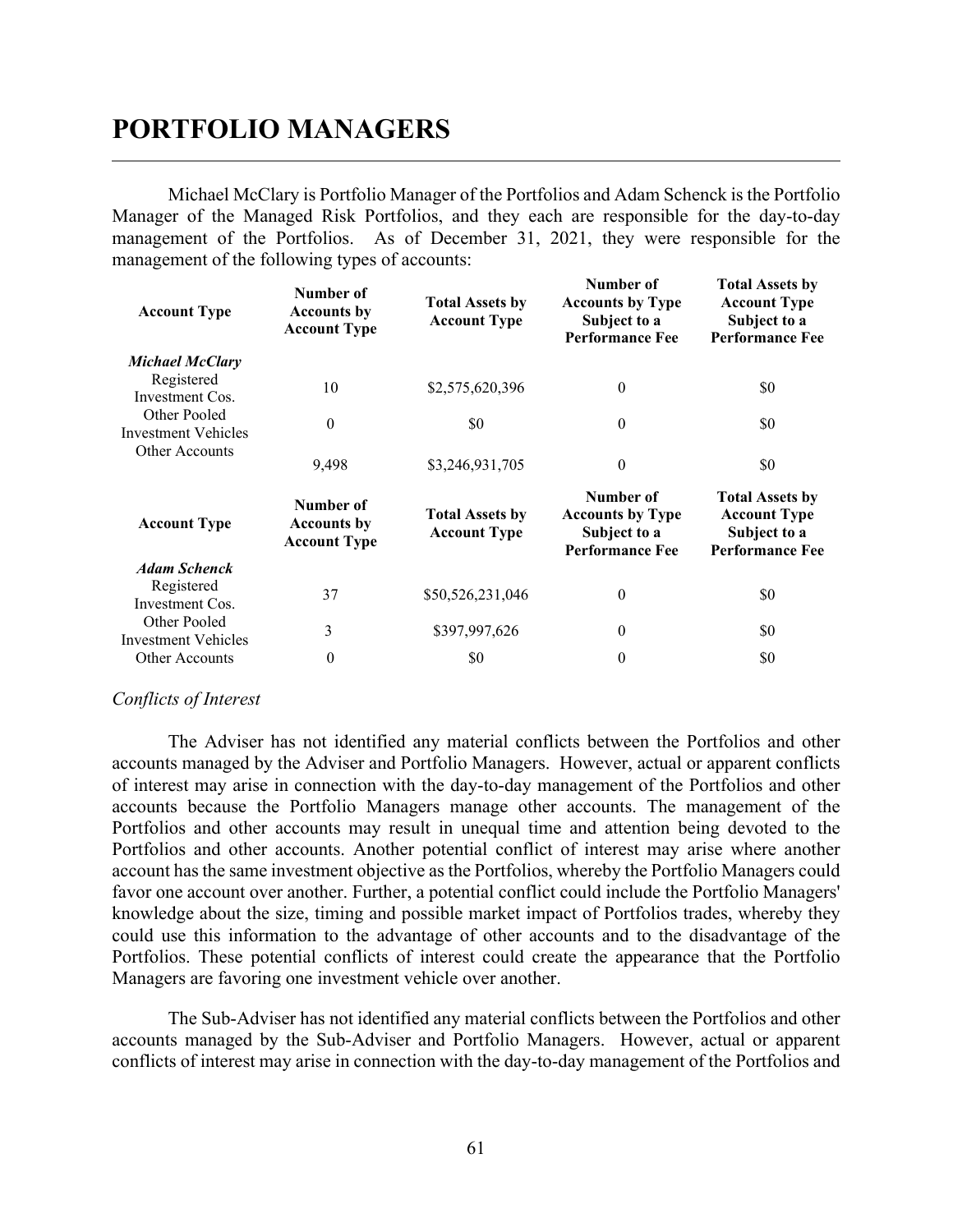other accounts because the Portfolio Managers manage other accounts. The management of the Portfolios and other accounts may result in unequal time and attention being devoted to the Portfolios and other accounts. Another potential conflict of interest may arise where another account has the same investment objective as the Portfolios, whereby the Portfolio Managers could favor one account over another. Further, a potential conflict could include the Portfolio Managers' knowledge about the size, timing and possible market impact of Portfolios' trades, whereby they could use this information to the advantage of other accounts and to the disadvantage of the Portfolios. These potential conflicts of interest could create the appearance that the Portfolio Managers are favoring one investment vehicle over another.

#### *Compensation*.

Mr. McClary is paid a salary and is able to receive distributions based on the Adviser's growth and profitability. Mr. Schenck is paid a salary and a discretionary bonus based in part on the profitability of the Sub-Adviser.

#### *Ownership of Securities.*

The following table shows the dollar range of equity securities beneficially owned by the Portfolio Managers in the Portfolios as of December 31, 2021.

| Portfolio                                           | Michael McClary     | Adam Schenck |
|-----------------------------------------------------|---------------------|--------------|
| TOPS <sup>®</sup> Conservative ETF Portfolio        | None                | None         |
| TOPS ® Balanced ETF Portfolio                       | None                | None         |
| TOPS ® Moderate Growth ETF Portfolio                | Up to \$100,000     | None         |
| TOPS ® Growth ETF Portfolio                         | None                | None         |
| TOPS ® Aggressive Growth ETF Portfolio              | None                | None         |
| TOPS ® Managed Risk Balanced ETF Portfolio          | None                | None         |
| TOPS ® Managed Risk Moderate Growth ETF Portfolio   | None                | None         |
| TOPS <sup>®</sup> Managed Risk Growth ETF Portfolio | \$100,001-\$500,000 | None         |

# **ALLOCATION OF PORTFOLIO BROKERAGE**

Specific decisions to purchase or sell securities for the Portfolios are made by the Portfolio Managers who are employed by the Adviser. The Adviser is authorized by the Trustees to allocate the orders placed by it on behalf of the Portfolios to brokers or dealers who may, but need not, provide research or statistical material or other services to the Portfolios or the Adviser for the Portfolios' use. Such allocation is to be in such amounts and proportions as the Adviser may determine.

In selecting a broker or dealer to execute each particular transaction, the Adviser will take the following into consideration:

the best net price available;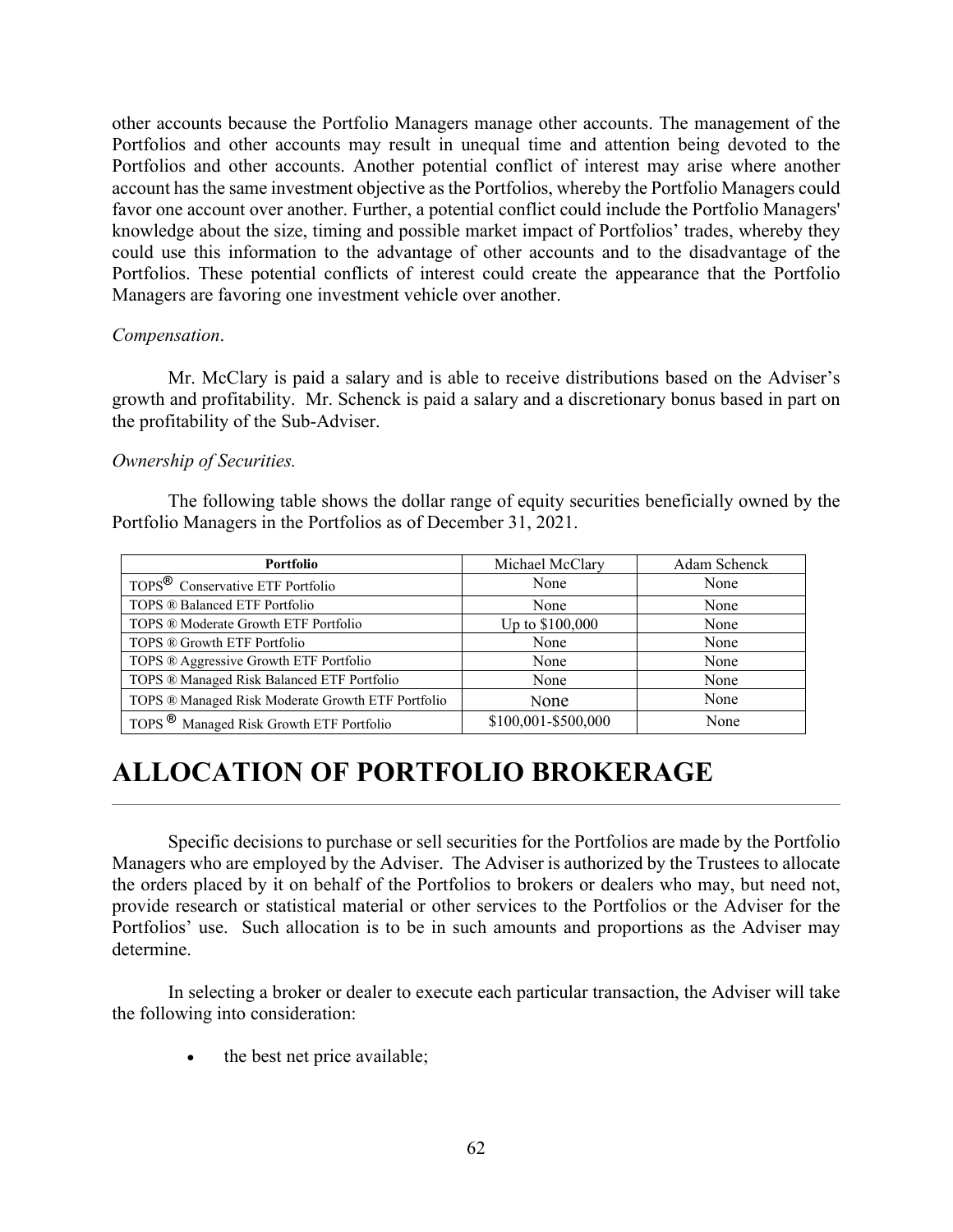- the reliability, integrity and financial condition of the broker or dealer;
- the size of and difficulty in executing the order; and
- the value of the expected contribution of the broker or dealer to the investment performance of the Portfolios on a continuing basis.

Brokers or dealers executing a portfolio transaction on behalf of the Portfolios may receive a commission in excess of the amount of commission another broker or dealer would have charged for executing the transaction if the Adviser determines in good faith that such commission is reasonable in relation to the value of brokerage, research and other services provided to the Portfolios. In allocating portfolio brokerage, the Adviser may select brokers or dealers who also provide brokerage, research and other services to other accounts over which the Adviser exercises investment discretion. Some of the services received as the result of Portfolios transactions may primarily benefit accounts other than the Portfolios', while services received as the result of portfolio transactions effected on behalf of those other accounts may primarily benefit the Portfolios.

Specific decisions to purchase or sell futures contracts for the Portfolios are made by the Portfolio Managers who are employed by the Sub-Adviser. The Sub-Adviser is authorized by the Board to allocate the orders placed by it on behalf of the Portfolios to brokers or dealers who may, but need not, provide research or statistical material or other services to the Portfolios or the Sub-Adviser for the Portfolios' use. Such allocation is to be in such amounts and proportions as the Sub-Adviser may determine.

In selecting a broker or dealer to execute each particular transaction, the Sub-Adviser will take the following into consideration:

- the best net price available;
- the reliability, integrity and financial condition of the broker or dealer;
- the size of and difficulty in executing the order; and
- the value of the expected contribution of the broker or dealer to the

investment performance of the Portfolios on a continuing basis.

Brokers or dealers executing a transaction on behalf of the Portfolios may receive a commission in excess of the amount of commission another broker or dealer would have charged for executing the transaction if the Sub-Adviser determines in good faith that such commission is reasonable in relation to the value of brokerage, research and other services provided to the Portfolios. In allocating portfolio brokerage, the Sub-Adviser may select brokers or dealers who also provide brokerage, research and other services to other accounts over which the Adviser exercises investment discretion. Some of the services received as the result of Portfolios transactions may primarily benefit accounts other than the Portfolios', while services received as the result of transactions effected on behalf of those other accounts may primarily benefit the Portfolios.

The following table displays the brokerage commissions paid by the Portfolios for the fiscal years ended December 31, 2021, December 31, 2020 and December 31, 2019: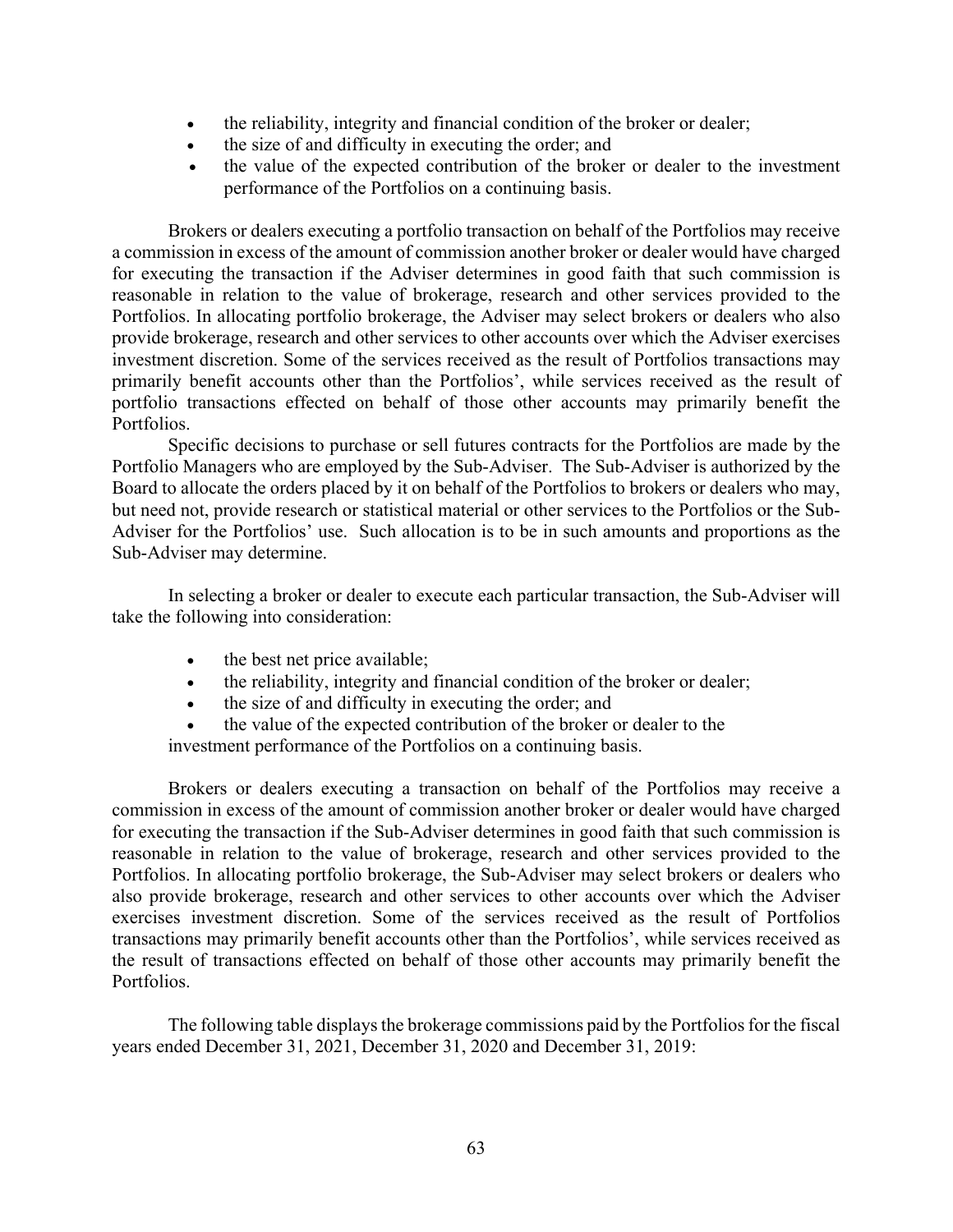| <b>PORTFOLIO</b>                             | <b>Brokerage</b><br><b>Commissions</b><br><b>Year Ended</b><br>2021 | <b>Brokerage</b><br><b>Commissions</b><br><b>Year Ended</b><br>2020 | <b>Brokerage</b><br><b>Commissions</b><br><b>Year Ended</b><br>2019 |
|----------------------------------------------|---------------------------------------------------------------------|---------------------------------------------------------------------|---------------------------------------------------------------------|
| TOPS <sup>®</sup> Conservative ETF Portfolio | \$1,947                                                             | \$2,027                                                             | \$1,517                                                             |
| TOPS ® Balanced ETF Portfolio                | \$5,134                                                             | \$4,979                                                             | \$3,492                                                             |
| TOPS ® Moderate Growth ETF Portfolio         | \$5,464                                                             | \$11,284                                                            | \$6,704                                                             |
| TOPS ® Growth ETF Portfolio                  | \$5,450                                                             | \$6,169                                                             | \$5,030                                                             |
| TOPS ® Aggressive Growth ETF Portfolio       | \$5,866                                                             | \$4,739                                                             | \$2,588                                                             |
| TOPS ® Managed Risk Balanced ETF Portfolio   | \$16,969                                                            | \$70,205                                                            | \$61,356                                                            |
| TOPS® Managed Risk Moderate Growth ETF       | \$27,547                                                            | \$108,018                                                           | \$99,638                                                            |
| Portfolio                                    |                                                                     |                                                                     |                                                                     |
| TOPS ® Managed Risk Growth ETF Portfolio     | \$30,252                                                            | \$129,717                                                           | \$98,604                                                            |

### **PORTFOLIO TURNOVER**

Each Portfolio's turnover rate is calculated by dividing the lesser of purchases or sales of securities for the fiscal year by the monthly average of the value of the securities owned by the Portfolio during the fiscal year. The calculation excludes from both the numerator and the denominator securities with maturities at the time of acquisition of one year or less. High portfolio turnover involves correspondingly greater brokerage commissions and other transaction costs, which will be borne directly by the Portfolio. A 100% turnover rate would occur if all of a Portfolio's securities were replaced once within a one-year period.

The following table displays the portfolio turnover rates for the fiscal year ended December 31, 2021 and December 31, 2020:

| <b>PORTFOLIO</b>                             | <b>Portfolio Turnover</b> | <b>Portfolio Turnover</b> |
|----------------------------------------------|---------------------------|---------------------------|
|                                              | <b>Rates</b>              | Rates                     |
|                                              | <b>Year Ended 2021</b>    | <b>Year Ended 2020</b>    |
| TOPS <sup>®</sup> Conservative ETF Portfolio | 8%                        | 28%                       |
| TOPS ® Balanced ETF Portfolio                | 13%                       | 23%                       |
| TOPS ® Moderate Growth ETF Portfolio         | 12%                       | 27%                       |
| TOPS ® Growth ETF Portfolio                  | 10%                       | 27%                       |
| TOPS ® Aggressive Growth ETF Portfolio       | $9\%$                     | 23%                       |
| Managed Risk Balanced ETF<br><b>TOPS®</b>    | 9%                        | 27%                       |
| Portfolio                                    |                           |                           |
| TOPS® Managed Risk Moderate Growth           | 9%                        | 32%                       |
| <b>ETF</b> Portfolio                         |                           |                           |
| TOPS ® Managed Risk Growth ETF Portfolio     | 9%                        | 37%                       |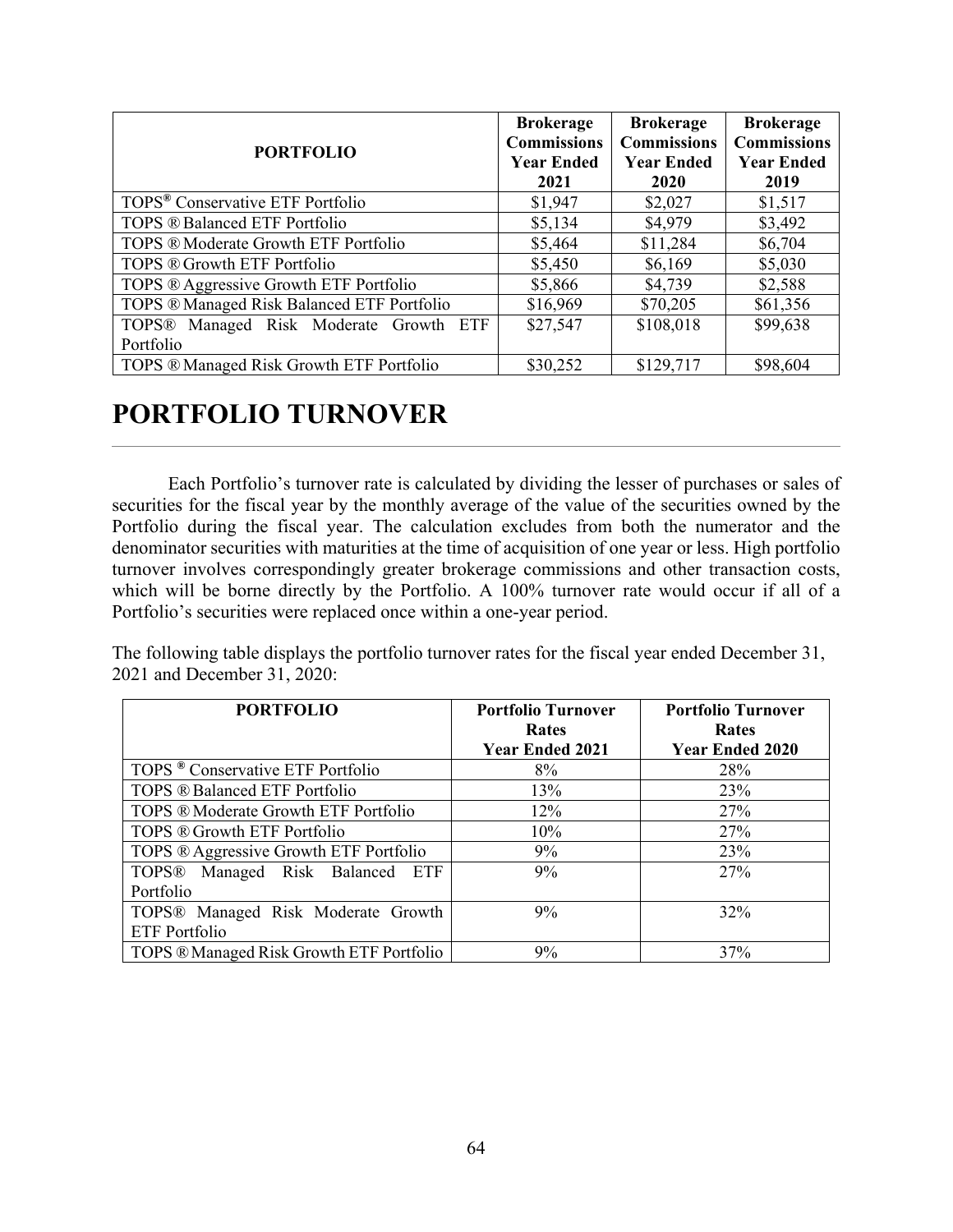# **OTHER SERVICE PROVIDERS**

#### **Fund Administration, Fund Accounting and Transfer Agent Services**

Ultimus Fund Solutions, LLC ("UFS"), which has its principal office at 4221 North 203rd Street, Suite 100, Elkhorn, Nebraska 68022, serves as administrator, fund accountant and transfer agent for the Portfolios pursuant to a Fund Services Agreement (the "Agreement") with the Trust and subject to the oversight of the Board. UFS is primarily in the business of providing administrative, fund accounting and transfer agent services to retail and institutional mutual funds. UFS is an affiliate of the Distributor. UFS may also provide persons to serve as officers of the Portfolios. Such officers may be directors, officers or employees of UFS or its affiliates.

Effective February 1, 2019, NorthStar Financial Services Group, LLC, the parent company of Gemini Fund Services, LLC and its affiliated companies including Northern Lights Distributors, LLC ("NLD") and Northern Lights Compliance Services, LLC ("NLCS")(collectively, the "Gemini Companies"), sold its interest in the Gemini Companies to a third party private equity firm that contemporaneously acquired Ultimus Fund Solutions, LLC (an independent mutual fund administration firm) and its affiliates (collectively, the "Ultimus Companies"). As a result of these separate transactions, the Gemini Companies and the Ultimus Companies are now indirectly owned through a common parent entity, The Ultimus Group, LLC.

The Agreement became effective on February 23, 2011 and will remain in effect for two years from the applicable effective date for each Portfolio, and will continue in effect for successive twelve-month periods provided that such continuance is specifically approved at least annually by a majority of the Board. The Agreement is terminable by the Board or UFS on 90 days' written notice and may be assigned by either party, provided that the Trust may not assign this agreement without the prior written consent of UFS. The Agreement provides that UFS shall be without liability for any action reasonably taken or omitted pursuant to the Agreement.

Under the Agreement, UFS performs administrative services, including: (1) monitoring the performance of administrative and professional services rendered to the Trust by others service providers; (2) monitoring each Portfolio's holdings and operations for post-trade compliance with the Portfolio's registration statement and applicable laws and rules; (3) preparing and coordinating the printing of semi-annual and annual financial statements; (4) preparing selected management reports for performance and compliance analyses; (5) preparing and disseminating materials for and attending and participating in meetings of the Board; (6) determining income and capital gains available for distribution and calculating distributions required to meet regulatory, income, and excise tax requirements; (7) reviewing the Trust's federal, state, and local tax returns as prepared and signed by the Trust's independent public accountants; (8) preparing and maintaining the Trust's operating expense budget to determine proper expense accruals to be charged to each Portfolio to calculate its daily net asset value; (9) assisting in and monitoring the preparation, filing, printing and where applicable, dissemination to shareholders of amendments to the Trust's Registration Statement on Form N-1A, periodic reports to the Trustees, shareholders and the SEC, notices pursuant to Rule 24f-2, proxy materials and reports to the SEC on Forms N-CEN, N-CSR, N-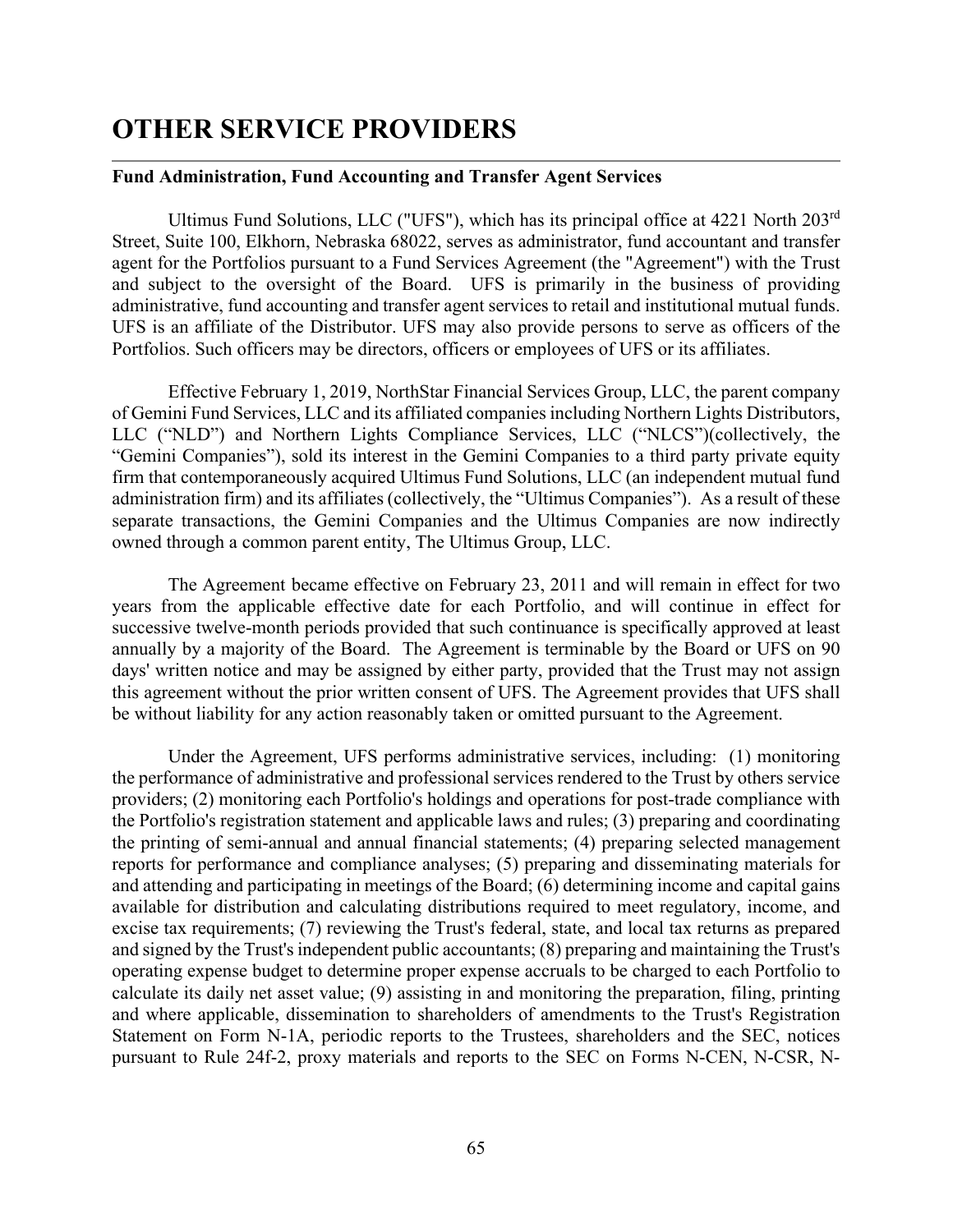PORT and N-PX; (10) coordinating the Trust's audits and examinations by assisting each Portfolio's independent public accountants; (11) determining, in consultation with others, the jurisdictions in which shares of the Trust shall be registered or qualified for sale and facilitating such registration or qualification; (12) monitoring sales of shares and ensuring that the shares are properly and duly registered with the SEC; (13) monitoring the calculation of performance data for the Portfolios; (14) preparing, or causing to be prepared, expense and financial reports; (15) preparing authorizations for the payment of Trust expenses and pay, from Trust assets, all bills of the Trust; (16) providing information typically supplied in the investment company industry to companies that track or report price, performance or other information with respect to investment companies; (17) upon request, assisting each Portfolio in the evaluation and selection of other service providers, such as independent public accountants, printers, EDGAR providers and proxy solicitors (such parties may be affiliates of UFS); and (18) performing other services, recordkeeping and assistance relating to the affairs of the Trust as the Trust may, from time to time, reasonably request.

UFS also provides the Portfolios with accounting services, including: (i) daily computation of net asset value; (ii) maintenance of security ledgers and books and records as required by the 1940 Act; (iii) production of each Portfolio's listing of securities and general ledger reports; (iv) reconciliation of accounting records; (v) calculation of yield and total return for each Portfolio; (vi) maintaining certain books and records described in Rule 31a-1 under the 1940 Act, and reconciling account information and balances among the Portfolios' custodian and Adviser; and (vii) monitoring and evaluating daily income and expense accruals, and sales and redemptions of shares of the Portfolios.

UFS also acts as transfer, dividend disbursing, and shareholder servicing agent for the Portfolios pursuant to the Agreement. Under the Agreement, UFS is responsible for administering and performing transfer agent functions, dividend distribution, shareholder administration, and maintaining necessary records in accordance with applicable rules and regulations.

Each Portfolio pays UFS, on a monthly basis, an annual asset based fee for all other ordinary operating expenses which include: costs incurred in connection with the maintenance of securities law registration, printing and mailing Prospectuses and Statements of Additional Information to shareholders, certain financial accounting services, taxes or governmental fees, custodial, transfer and shareholder servicing agent costs, expenses of outside counsel and independent accountants, preparation of shareholder reports and expenses of trustee and shareholder meetings. Certain extraordinary expenses such as expenses incurred in connection with any merger, reorganization or litigation would be borne by the Portfolios.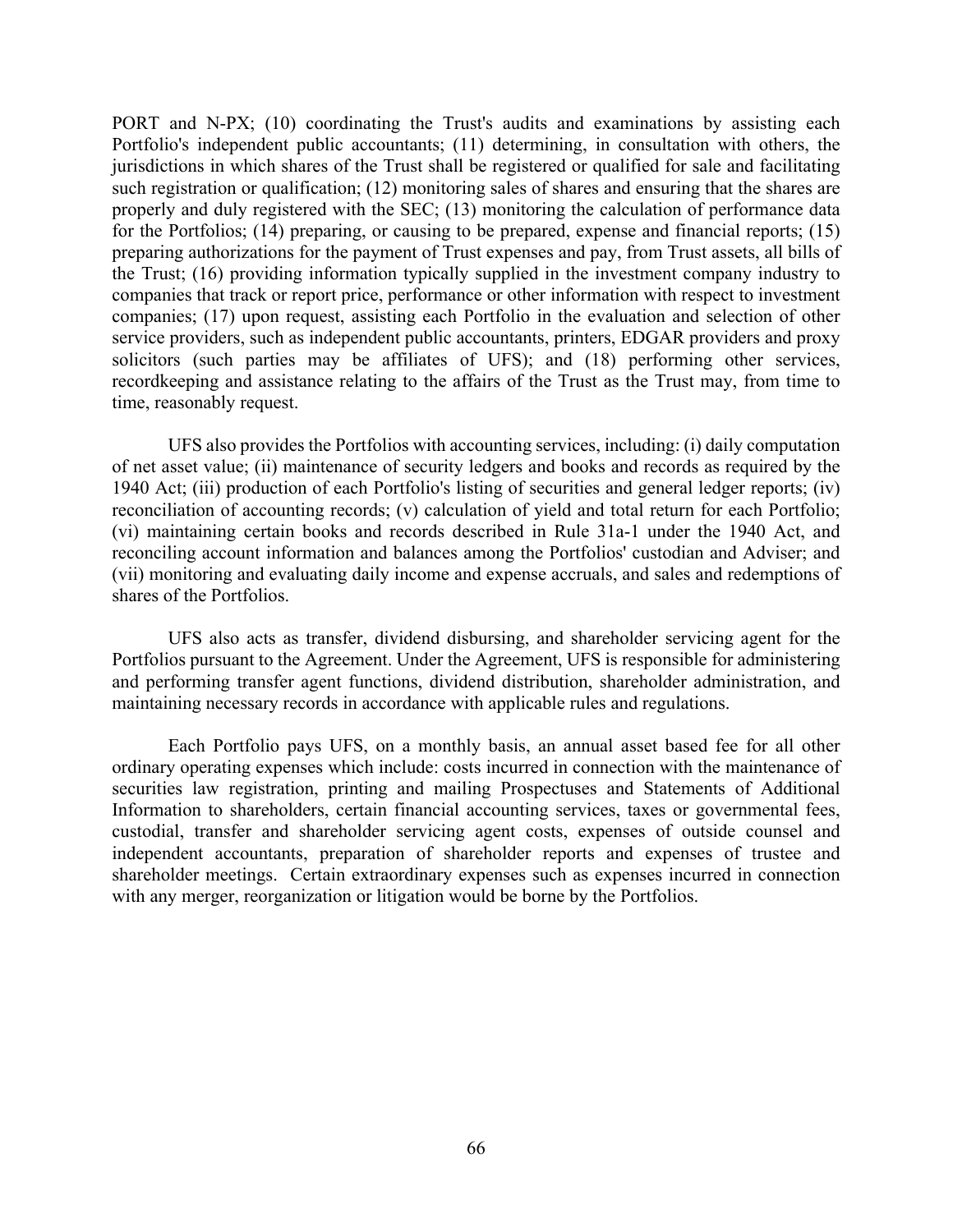The following table displays administration, fund accounting and transfer agency fees, paid to the Administrator, pursuant to the combined fee schedule in the Administration Agreement for the fiscal years ended December 31, 2021, December 31, 2020 and December 31, 2019:

| <b>PORTFOLIO</b>                                  | <b>Administration</b><br><b>Service Fees Year</b><br>Ended 2021 | <b>Administration</b><br><b>Service Fees Year</b><br>Ended 2020 | <b>Administration</b><br><b>Service Fees Year</b><br>Ended 2019 |
|---------------------------------------------------|-----------------------------------------------------------------|-----------------------------------------------------------------|-----------------------------------------------------------------|
| TOPS <sup>®</sup> Conservative ETF Portfolio      | \$34,904                                                        | \$24,049                                                        | \$22,049                                                        |
| TOPS ® Balanced ETF Portfolio                     | \$65,055                                                        | \$40,564                                                        | \$31,509                                                        |
| TOPS ® Moderate Growth ETF Portfolio              | \$94,198                                                        | \$65,428                                                        | \$44,482                                                        |
| TOPS ® Growth ETF Portfolio                       | \$81,607                                                        | \$47,160                                                        | \$39,671                                                        |
| TOPS ® Aggressive Growth ETF Portfolio            | \$71,221                                                        | \$32,707                                                        | \$27,504                                                        |
| TOPS ® Managed Risk Balanced ETF Portfolio        | \$484,353                                                       | \$473,521                                                       | \$530,153                                                       |
| TOPS ® Managed Risk Moderate Growth ETF Portfolio | \$815,534                                                       | \$777,953                                                       | \$879,257                                                       |
| TOPS ® Managed Risk Growth ETF Portfolio          | \$819,791                                                       | \$783,075                                                       | \$861,741                                                       |

#### *Custodian*

Fifth Third Bank (the "Custodian") serves as the custodian of the Portfolios' assets pursuant to a Custody Agreement by and between the Custodian and the Trust on behalf of the Portfolios. The Custodian's responsibilities include safeguarding and controlling the Portfolios' cash and securities, handling the receipt and delivery of securities, and collecting interest and dividends on the Portfolios' investments. Pursuant to the Custody Agreement, the Custodian also maintains original entry documents and books of record and general ledgers; posts cash receipts and disbursements; and records purchases and sales based upon communications from the Adviser. The Portfolios may employ foreign sub-custodians that are approved by the Board to hold foreign assets. The Custodian's principal place of business is 38 Fountain Square Plaza, Cincinnati, OH 45263.

### *Securities Lending Activities*

The Bank of New York Mellon serves as the Portfolios' securities lending agent pursuant to a Securities Lending Authorization Agreement between the Custodian and the Trust on behalf of the Portfolios'. The dollar amounts of income and fees and compensation paid to the Portfolios' and Custodian related to the Portfolios' respective securities lending activities during fiscal year ended December 31, 2021 were as follows:

|                                                                                                            | <b>MR Moderate Growth</b> | <b>MR</b> Growth | <b>MR</b> Balanced |
|------------------------------------------------------------------------------------------------------------|---------------------------|------------------|--------------------|
| Gross income from securities lending activities<br>(including income from cash collateral<br>reinvestment) | \$210,459                 | \$46,129         | \$95,104           |
| Fees and/or compensation for securities<br>lending activities and related services                         |                           |                  |                    |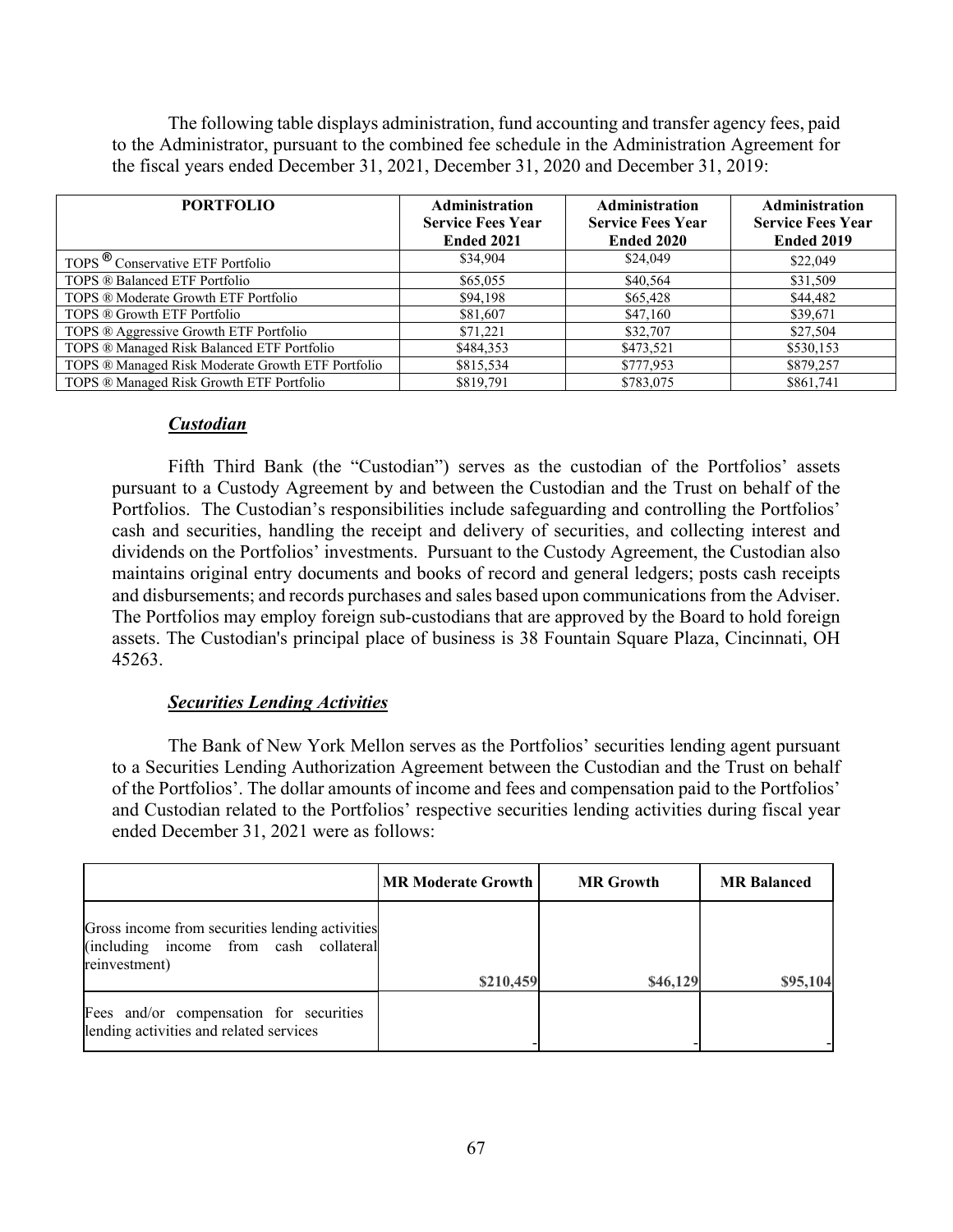| Fees paid to securities lending agent<br>from a revenue split                                                                                                                            | \$(94, 424) | \$(55,760) | \$(63,619) |
|------------------------------------------------------------------------------------------------------------------------------------------------------------------------------------------|-------------|------------|------------|
| Fees paid for any cash collateral<br>management service (including fees<br>deducted from a pooled cash collateral<br>reinvestment vehicle) that are not<br>included in the revenue split |             |            |            |
| Administrative fees not included in<br>revenue split                                                                                                                                     |             |            |            |
| Indemnification fees not included in<br>revenue split                                                                                                                                    |             |            |            |
| Rebate (paid to borrower)                                                                                                                                                                | \$188,323   | \$190,629  | \$166,122  |
| Other fees not included in revenue split                                                                                                                                                 |             |            |            |
| for<br>fees/compensation<br>Aggregate<br>securities lending activities                                                                                                                   | \$93,899    | \$134,868  | \$102,503  |
| Net income from securities lending activities                                                                                                                                            | \$304,358   | \$180,997  | \$197,607  |

|                                                                                                                                                                                          | <b>Balanced</b> | <b>Conservative</b> | Growth         |
|------------------------------------------------------------------------------------------------------------------------------------------------------------------------------------------|-----------------|---------------------|----------------|
| Gross income from securities lending activities<br>(including income from cash collateral<br>reinvestment)                                                                               | \$10,927        | \$4,340             | \$15,681       |
| Fees and/or compensation for securities<br>lending activities and related services                                                                                                       |                 |                     |                |
| Fees paid to securities lending agent<br>from a revenue split                                                                                                                            | $$$ (8,099)     | \$4,610             | $${6,208}$     |
| Fees paid for any cash collateral<br>management service (including fees<br>deducted from a pooled cash collateral<br>reinvestment vehicle) that are not<br>included in the revenue split |                 |                     |                |
| Administrative fees not included in<br>revenue split                                                                                                                                     |                 |                     |                |
| Indemnification fees not included in<br>revenue split                                                                                                                                    |                 |                     |                |
| Rebate (paid to borrower)                                                                                                                                                                | \$22,022        | \$15,274            | \$11,110       |
| Other fees not included in revenue split                                                                                                                                                 |                 |                     |                |
| fees/compensation<br>for<br>Aggregate<br>securities lending activities                                                                                                                   | \$13,923        | \$10,664            | <b>\$4,902</b> |
| Net income from securities lending activities                                                                                                                                            | \$24,850        | \$15,504            | \$20,583       |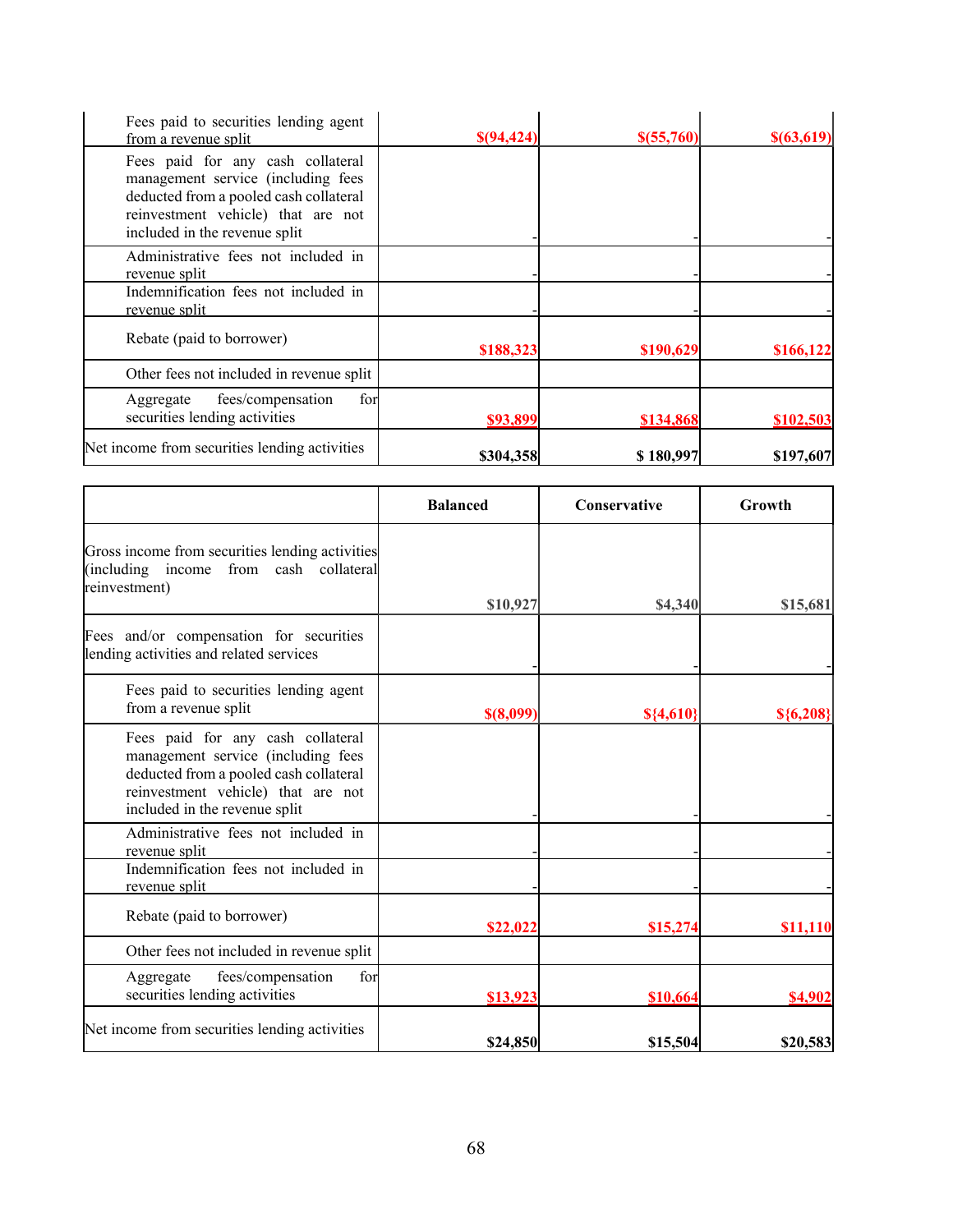|                                                                                                                                                                                          | Aggressive | <b>Moderate Growth</b> |
|------------------------------------------------------------------------------------------------------------------------------------------------------------------------------------------|------------|------------------------|
| Gross income from securities lending activities<br>from cash collateral<br>(including income<br>reinvestment)                                                                            | \$2,060    | \$19,043               |
| Fees and/or compensation for securities<br>lending activities and related services                                                                                                       |            |                        |
| Fees paid to securities lending agent<br>from a revenue split                                                                                                                            | \$(2,429)  | \$(10,909              |
| Fees paid for any cash collateral<br>management service (including fees<br>deducted from a pooled cash collateral<br>reinvestment vehicle) that are not<br>included in the revenue split |            |                        |
| Administrative fees not included in<br>revenue split<br>Indemnification fees not included in                                                                                             |            |                        |
| revenue split<br>Rebate (paid to borrower)                                                                                                                                               | \$8,959    | \$27,316               |
| Other fees not included in revenue split                                                                                                                                                 |            |                        |
| fees/compensation<br>Aggregate<br>for<br>securities lending activities                                                                                                                   | \$6,530    | \$16,407               |
| Net income from securities lending activities                                                                                                                                            | \$8,590    | \$35,450               |

The services provided by the Custodian as securities lending agent are as follows: selection of securities to be loaned; locating borrowers previously approved by the Board; negotiation of loan terms; monitoring daily the value of the loaned securities and collateral; requiring additional collateral as necessary; investing cash collateral in accordance with the funds' instructions; marking to market non-cash collateral; maintaining custody of non-cash collateral; recordkeeping and account servicing; monitoring dividend activity and material proxy votes relating to loaned securities; transferring loaned securities; recalling loaned securities in accordance with the funds' instructions; and arranging for return of loaned securities to the fund at loan termination.

#### *Compliance Services*

Northern Lights Compliance Services, LLC ("NLCS"), 4221 North 203rd Street, Suite 100, Elkhorn, NE 68022-3474, an affiliate of UFS and the Distributor, provides a Chief Compliance Officer to the Trust as well as related compliance services pursuant to a consulting agreement between NLCS and the Trust. NLCS's compliance services consist primarily of reviewing and assessing the policies and procedures of the Trust and its service providers pertaining to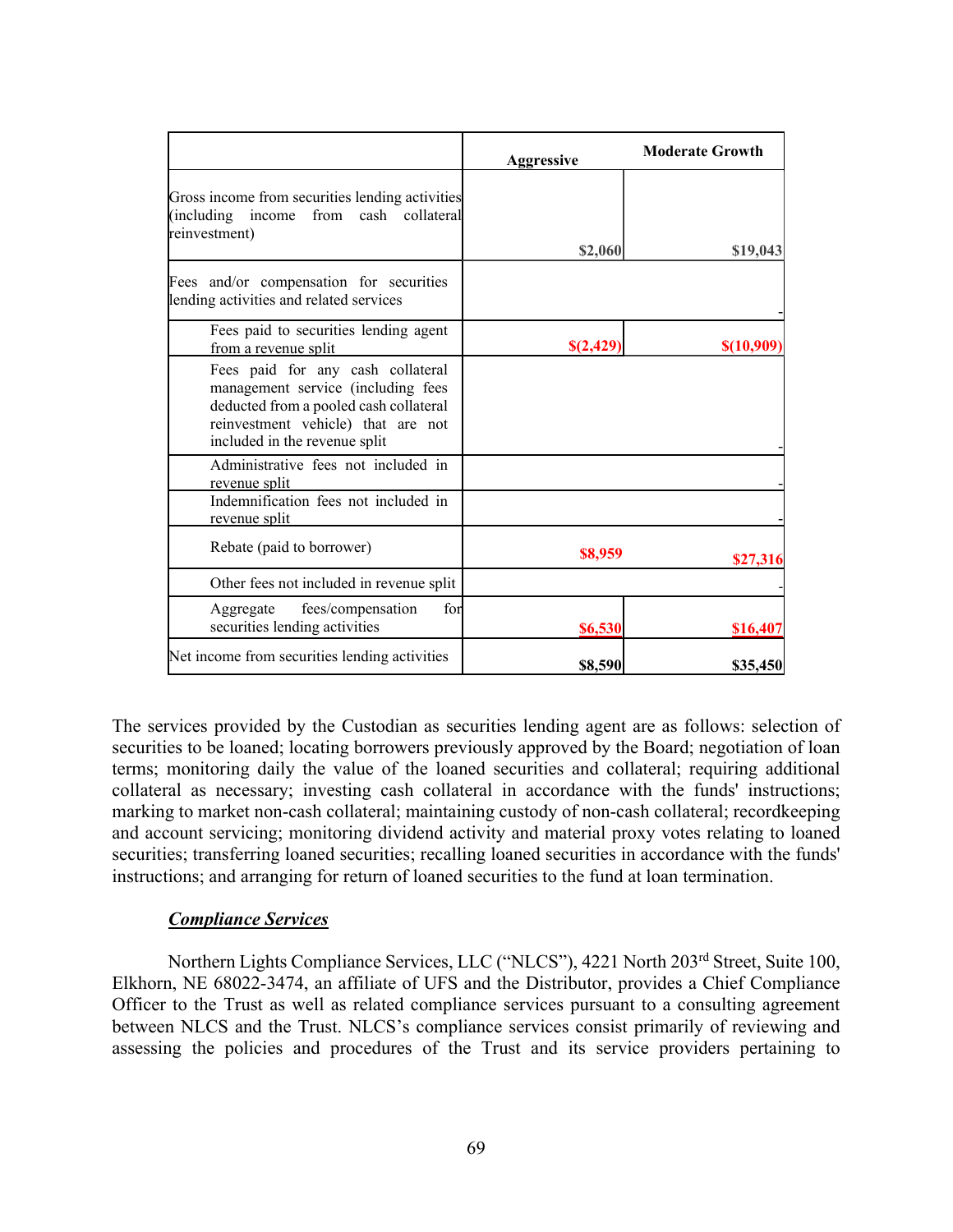compliance with applicable federal securities laws, including Rule 38a-1 under the 1940 Act. For the compliance services rendered to the Portfolios, UFS pays NLCS a portion of the fee it receives from the Portfolios for administrative services.

### **DESCRIPTION OF SHARES**

Each share of beneficial interest of the Trust has one vote in the election of Trustees. Cumulative voting is not authorized for the Trust. This means that the holders of more than 50% of the shares voting for the election of Trustees can elect 100% of the Trustees if they choose to do so, and, in that event, the holders of the remaining shares will be unable to elect any Trustees.

Shareholders of the Trust and any other future series of the Trust will vote in the aggregate and not by series except as otherwise required by law or when the Board determines that the matter to be voted upon affects only the interest of the shareholders of a particular series. Matters such as ratification of the independent public accountants and election of Trustees are not subject to separate voting requirements and may be acted upon by shareholders of the Trust voting without regard to series.

The Trust is authorized to issue an unlimited number of shares of beneficial interest. Each share has equal dividend, distribution and liquidation rights. There are no conversion or preemptive rights applicable to any shares of the Portfolios. All shares issued are fully paid and non-assessable.

### **ANTI-MONEY LAUNDERING PROGRAM**

The Trust has established an Anti-Money Laundering Compliance Program (the "Program") as required by Section 352 the Uniting and Strengthening America by Providing Appropriate Tools Required to Intercept and Obstruct Terrorism Act of 2001 ("USA PATRIOT Act"). To ensure compliance with this law, the Trust's Program is written and has been approved by the Board. The Program provides for the development of policies, procedures and internal controls reasonably designed to prevent money laundering, the designation of an anti-money laundering compliance officer who is responsible for implementing and monitoring the Program, ongoing anti-money laundering training for appropriate persons and an independent audit function to determine the effectiveness of the Program. The Trust's secretary serves as its Anti-Money Laundering Compliance Officer.

Procedures to implement the Program include, but are not limited to, determining that the Transfer Agent and the participating insurance company and other intermediaries have established reasonable anti-money laundering procedures, have reported suspicious and/or fraudulent activity and have completed thorough reviews of all new opening account applications. The Trust will not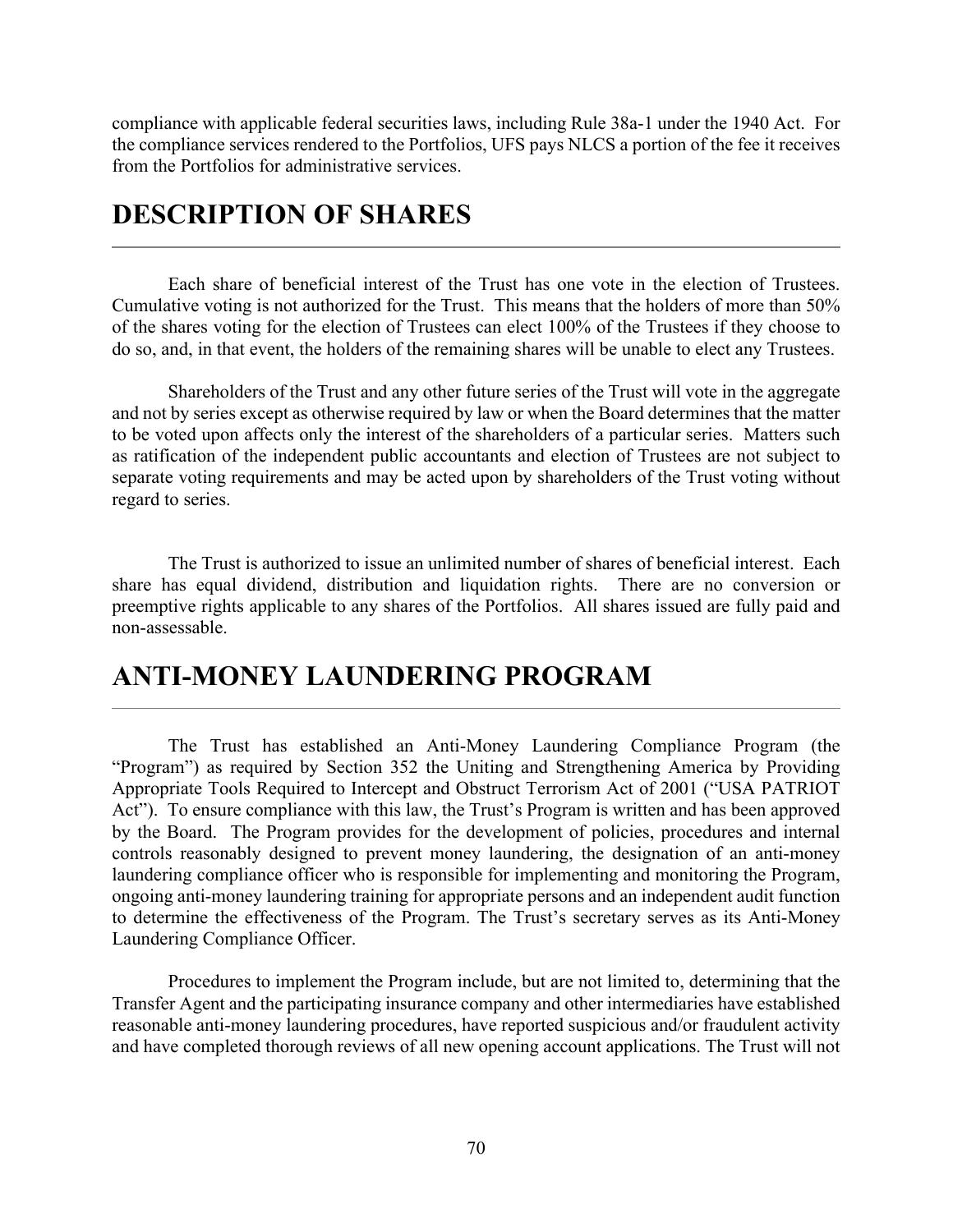transact business with any person or entity whose identity cannot be adequately verified under the provisions of the USA PATRIOT Act.

As a result of the Program, the Trust may be required to "freeze" the account of a shareholder if the shareholder appears to be involved in suspicious activity or if certain account information matches information on government lists of known terrorists or other suspicious persons, or the Trust may be required to transfer the account or proceeds of the account to a governmental agency.

# **PURCHASE, REDEMPTION AND PRICING OF SHARES**

#### Calculation of Share Price

As indicated in the Prospectus under the heading "How Shares are Priced," the NAV of the Portfolios' shares is determined by dividing the total value of a Portfolio's investments and other assets, less any liabilities, by the total number of shares outstanding of a Portfolio.

Generally, securities are valued each day at the last quoted sales price on each security's principal exchange. Securities traded or dealt in on one or more securities exchanges (whether domestic or foreign) for which market quotations are readily available and not subject to restrictions against resale shall be valued at the last quoted sales price on the day of valuation on the primary exchange or, in the absence of a sale on the primary exchange, at the mean between the current bid and ask prices on such exchange. Securities primarily traded on NASDAQ National Market System for which market quotations are readily available shall be valued using the NASDAQ Official Closing Price. Generally, a Portfolio's domestic securities (including underlying ETFs which hold portfolio securities primarily listed on foreign (non-U.S.) exchanges) are valued each day at the last quoted sales price on each security's primary exchange. Securities traded or dealt in upon one or more securities exchanges for which market quotations are readily available and not subject to restrictions against resale shall be valued at the last quoted sales price on the primary exchange or, in the absence of a sale on the primary exchange, at the mean between the current bid and ask prices on such exchange. Securities primarily traded in the NASDAQ National Market System for which market quotations are readily available shall be valued using the NASDAQ Official Closing Price. If market quotations are not readily available, securities will be valued at their fair market value as determined in good faith by the Portfolios' fair value committee in accordance with procedures approved by the Board and as further described below. Securities that are not traded or dealt in any securities exchange (whether domestic or foreign) and for which over-the-counter market quotations are readily available generally shall be valued at the last sale price or, in the absence of a sale, at the mean between the current bid and ask price on such over-the-counter market.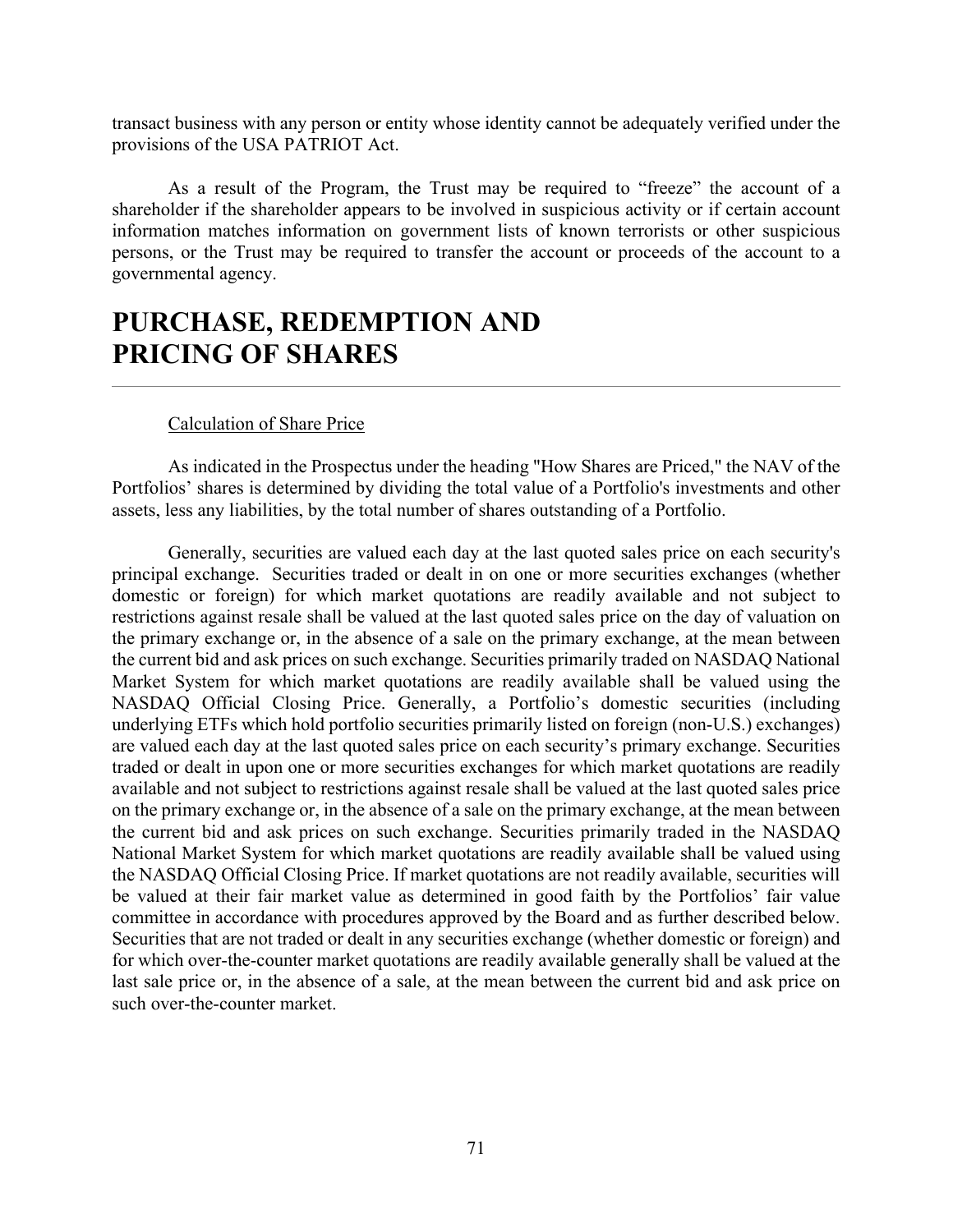Certain securities or investments for which daily market quotes are not readily available may be valued, pursuant to guidelines established by the Board, with reference to other securities or indexes. Debt securities not traded on an exchange may be valued at prices supplied by a pricing agent(s) based on broker or dealer supplied valuations or matrix pricing, a method of valuing securities by reference to the value of other securities with similar characteristics, such as rating, interest rate and maturity. Short-term investments having a maturity of 60 days or less may be generally valued at amortized cost.

Exchange traded options are valued at the last quoted sales price or, in the absence of a sale, at the mean between the current bid and ask prices on the exchange on which such options are traded. Futures and options on futures are valued at the settlement price determined by the exchange. Other securities for which market quotes are not readily available are valued at fair value as determined in good faith by the Board or persons acting at their direction. Swap agreements and other derivatives are generally valued daily based upon quotations from market makers or by a pricing service in accordance with the valuation procedures approved by the Board.

Under certain circumstances, the Portfolios may use an independent pricing service to calculate the fair market value of foreign equity securities on a daily basis by applying valuation factors to the last sale price or the mean price as noted above. The fair market values supplied by the independent pricing service will generally reflect market trading that occurs after the close of the applicable foreign markets of comparable securities or the value of other instruments that have a strong correlation to the fair-valued securities. The independent pricing service will also take into account the current relevant currency exchange rate. A security that is fair valued may be valued at a price higher or lower than actual market quotations or the value determined by other funds using their own fair valuation procedures. Because foreign securities may trade on days when Portfolio shares are not priced, the value of securities held by the Portfolios can change on days when Portfolio shares cannot be redeemed or purchased. In the event that a foreign security's market quotations are not readily available or are deemed unreliable (for reasons other than because the foreign exchange on which it trades closed before the Portfolio's calculation of NAV), the security will be valued at its fair market value as determined in good faith by the Portfolio's fair value committee in accordance with procedures approved by the Board as discussed below. Without fair valuation, it is possible that short-term traders could take advantage of the arbitrage opportunity and dilute the NAV of long-term investors. Fair valuation of the Portfolio's portfolio securities can serve to reduce arbitrage opportunities available to short-term traders, but there is no assurance that it will prevent dilution of the Portfolio's NAV by short-term traders. In addition, because the Portfolio may invest in underlying ETFs which hold portfolio securities primarily listed on foreign (non-U.S.) exchanges, and these exchanges may trade on weekends or other days when the underlying ETFs do not price their shares, the value of these portfolio securities may change on days when you may not be able to buy or sell Portfolio shares.

Investments initially valued in currencies other than the U.S. dollar are converted to U.S. dollars using exchange rates obtained from pricing services. As a result, the NAV of the Portfolio's shares may be affected by changes in the value of currencies in relation to the U.S. dollar. The value of securities traded in markets outside the United States or denominated in currencies other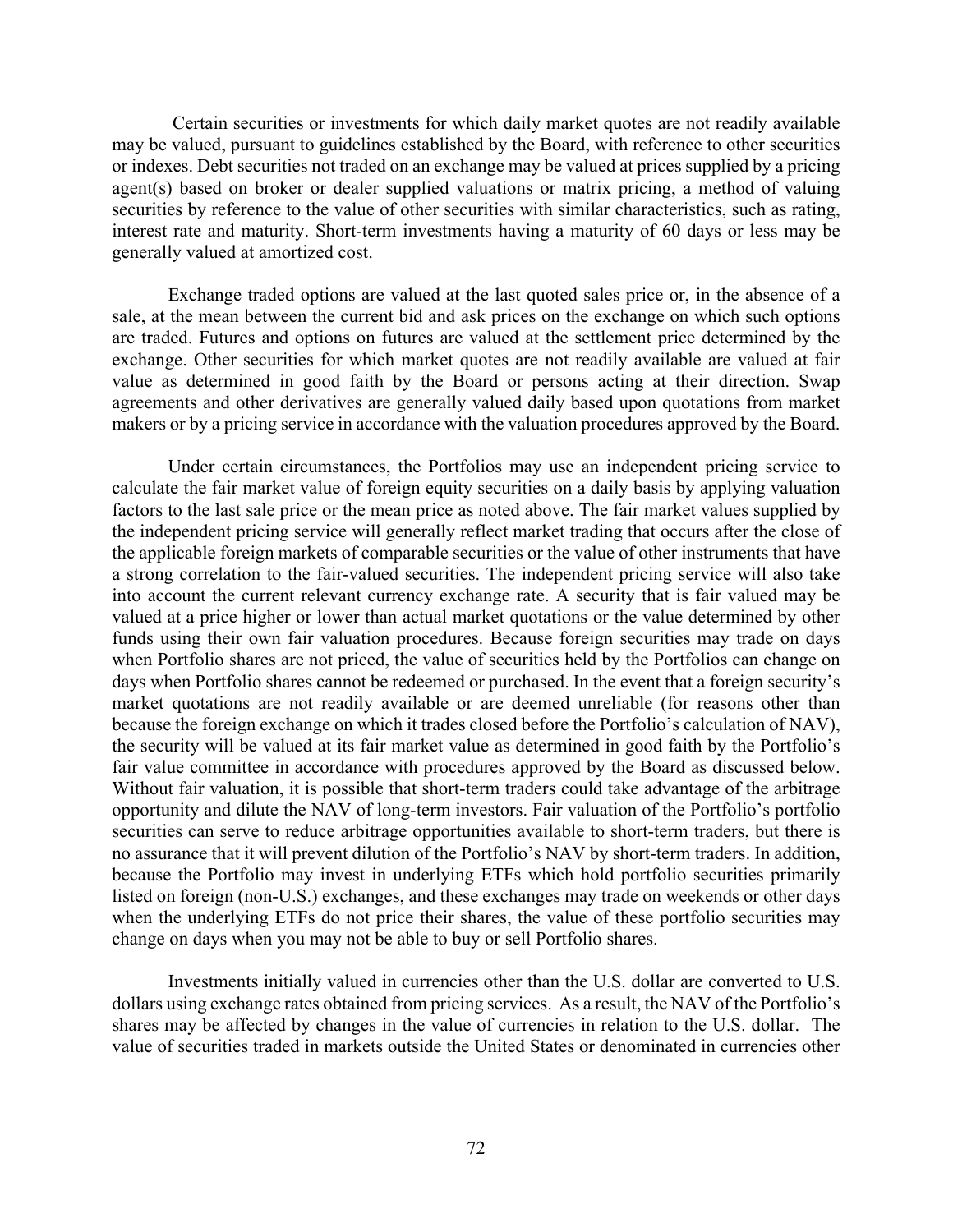than U.S. dollar may be affected significantly on a day that the NYSE is closed and an investor is not able to purchase, redeem or exchange shares.

Portfolio shares are valued at the close of regular trading on the NYSE (normally 4:00 p.m., Eastern Time) (the "NYSE Close") on each day that the NYSE is open. For purposes of calculating the NAV, the Portfolios normally use pricing data for domestic equity securities received shortly after the NYSE Close, and do not normally take into account trading, clearances or settlements that take place after the NYSE Close. Domestic fixed income and foreign securities are normally priced using data reflecting the earlier closing of the principal markets for those securities. Information that becomes known to the Portfolios or their agents after the NAV has been calculated on a particular day will not generally be used to retroactively adjust the price of the security or the NAV determined earlier that day.

When market quotations are insufficient or not readily available, instead of valuing securities in the usual manner, the Portfolios may value securities at fair value or estimate their value as determined in good faith by the Board or their designees, pursuant to procedures approved by the Board. Fair valuation may also be used by the Board if extraordinary events occur after the close of the relevant market but prior to the NYSE Close.

A Portfolio may hold securities, such as private placements, interests in commodity pools, other non-traded securities or temporarily illiquid securities, for which market quotations are not readily available or are determined to be unreliable. These securities will be valued at their fair market value as determined using the "fair value" procedures approved by the Board. The Board has delegated execution of these procedures to a fair value committee composed of one of more representatives from each of the (i) Trust, (ii) administrator, and (iii) Adviser and/or Sub-Adviser. The committee may also enlist third party consultants such as an audit firm or financial officer of a security issuer on an as-needed basis to assist in determining a security-specific fair value. The Board reviews and ratifies the execution of this process and the resultant fair value prices at least quarterly to assure the process produces reliable results.

Fair Value Committee and Valuation Process. This committee is composed of one of more representatives from each of the (i) Trust, (ii) administrator, and (iii) Adviser. The applicable investments are valued collectively via inputs from each of these groups. For example, fair value determinations are required for the following securities: (i) securities for which market quotations are insufficient or not readily available on a particular business day (including securities for which there is a short and temporary lapse in the provision of a price by the regular pricing source), (ii) securities for which, in the judgment of the Adviser, the prices or values available do not represent the fair value of the instrument. Factors which may cause the Adviser to make such a judgment include, but are not limited to, the following: only a bid price or an asked price is available; the spread between bid and asked prices is substantial; the frequency of sales; the thinness of the market; the size of reported trades; and actions of the securities markets, such as the suspension or limitation of trading; (iii) securities determined to be illiquid; (iv) securities with respect to which an event that will affect the value thereof has occurred (a "significant event") since the closing prices were established on the principal exchange on which they are traded, but prior to the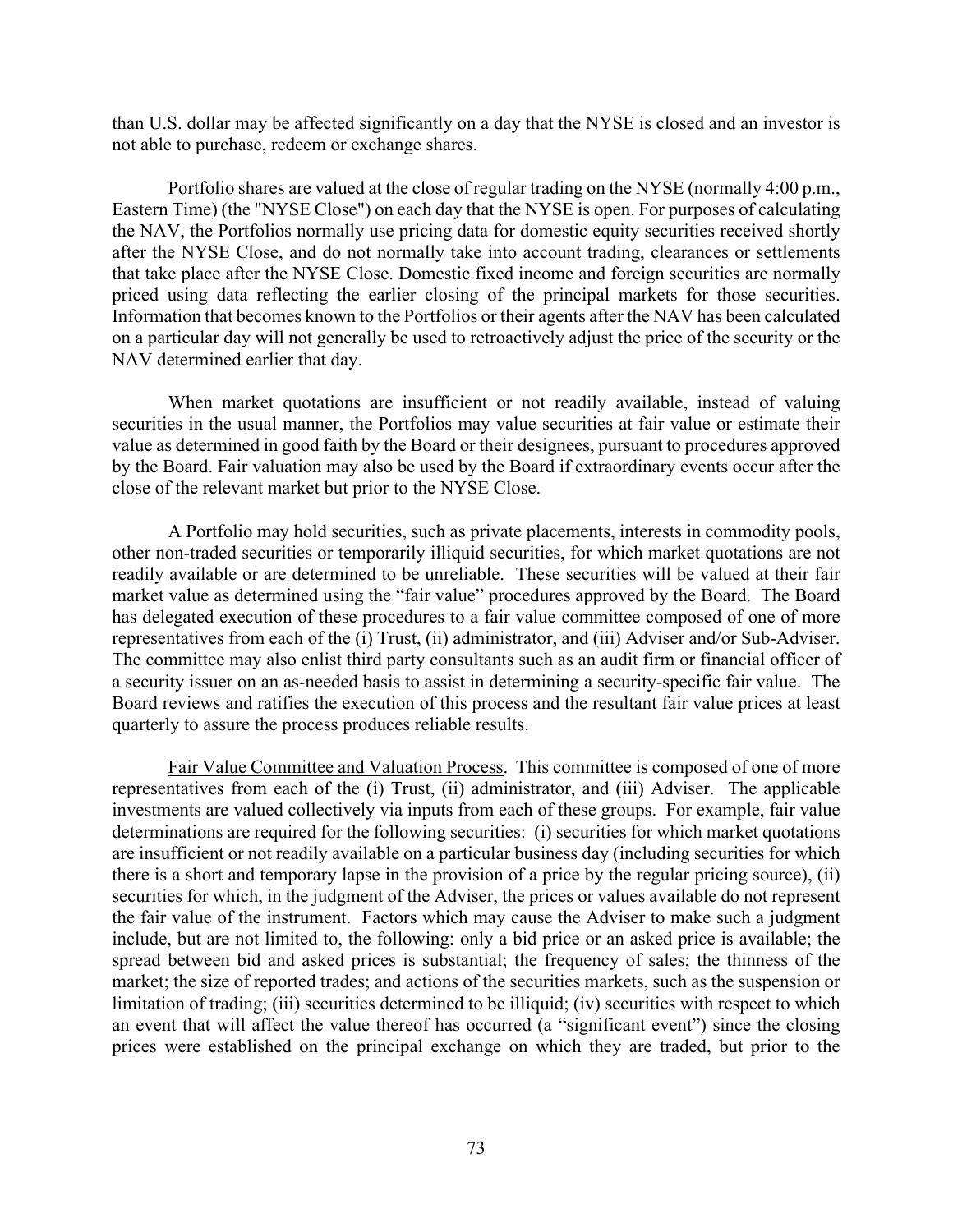Portfolio's calculation of its net asset value. Specifically, interests in commodity pools or managed futures pools are valued on a daily basis by reference to the closing market prices of each futures contract or other asset held by a pool, as adjusted for pool expenses. Restricted or illiquid securities, such as private placements or non-traded securities are valued via inputs from the Adviser and/or Sub-Adviser valuation based upon the current bid for the security from two or more independent dealers or other parties reasonably familiar with the facts and circumstances of the security (who should take into consideration all relevant factors as may be appropriate under the circumstances). If the Adviser and/or Sub-Adviser is unable to obtain a current bid from such independent dealers or other independent parties, the fair value team shall determine the fair value of such security using the following factors: (i) the type of security; (ii) the cost at date of purchase; (iii) the size and nature of the Portfolio's holdings; (iv) the discount from market value of unrestricted securities of the same class at the time of purchase and subsequent thereto; (v) information as to any transactions or offers with respect to the security; (vi) the nature and duration of restrictions on disposition of the security and the existence of any registration rights; (vii) how the yield of the security compares to similar securities of companies of similar or equal creditworthiness; (viii) the level of recent trades of similar or comparable securities; (ix) the liquidity characteristics of the security; (x) current market conditions; and (xi) the market value of any securities into which the security is convertible or exchangeable.

Standards For Fair Value Determinations. As a general principle, the fair value of a security is the amount that a Portfolio might reasonably expect to realize upon its current sale. The Trust has adopted Financial Accounting Standards Board Statement of Financial Accounting Standards Codification Topic 820, Fair Value Measurements and Disclosures ("ASC 820"). In accordance with ASC 820, fair value is defined as the price that the Portfolio would receive upon selling an investment in a timely transaction to an independent buyer in the principal or most advantageous market of the investment. ASC 820 establishes a three-tier hierarchy to maximize the use of observable market data and minimize the use of unobservable inputs and to establish classification of fair value measurements for disclosure purposes. Inputs refer broadly to the assumptions that market participants would use in pricing the asset or liability, including assumptions about risk, for example, the risk inherent in a particular valuation technique used to measure fair value including such a pricing model and/or the risk inherent in the inputs to the valuation technique. Inputs may be observable or unobservable. Observable inputs are inputs that reflect the assumptions market participants would use in pricing the asset or liability developed based on market data obtained from sources independent of the reporting entity. Unobservable inputs are inputs that reflect the reporting entity's own assumptions about the assumptions market participants would use in pricing the asset or liability, developed based on the best information available under the circumstances.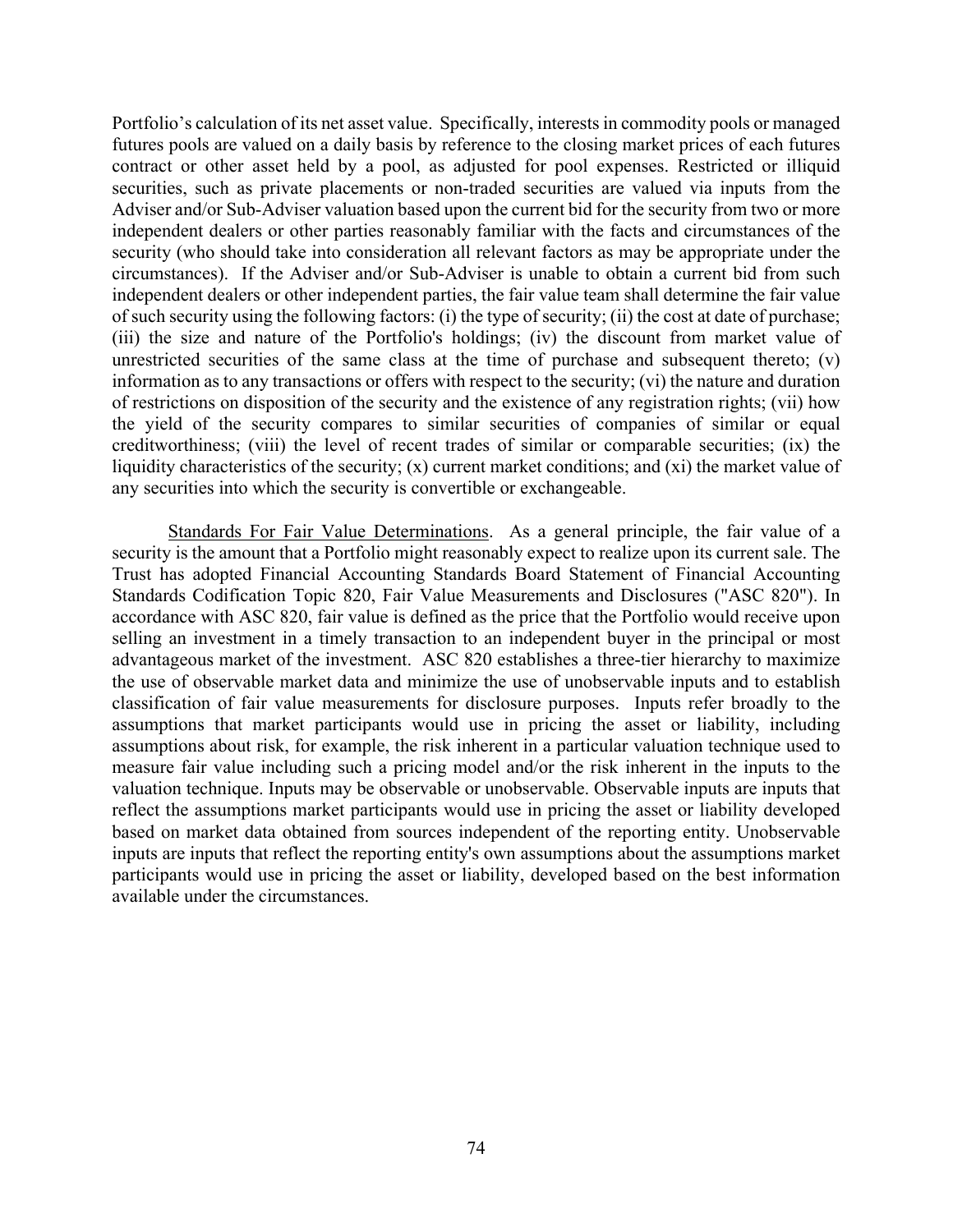Various inputs are used in determining the value of each Portfolio's investments relating to ASC 820. These inputs are summarized in the three broad levels listed below:

Level 1 – quoted prices in active markets for identical securities.

Level 2 – other significant observable inputs (including quoted prices for similar securities, interest rates, prepayment speeds, credit risk, etc.)

Level 3 – significant unobservable inputs (including a Portfolio's own assumptions in determining the fair value of investments).

The fair value team takes into account the relevant factors and surrounding circumstances, which may include: (i) the nature and pricing history (if any) of the security; (ii) whether any dealer quotations for the security are available; (iii) possible valuation methodologies that could be used to determine the fair value of the security; (iv) the recommendation of a portfolio manager of the Portfolio with respect to the valuation of the security; (v) whether the same or similar securities are held by other funds managed by the Adviser or other funds and the method used to price the security in those funds; (vi) the extent to which the fair value to be determined for the security will result from the use of data or formulae produced by independent third parties and (vii) the liquidity or illiquidity of the market for the security.

Board of Trustees Determination. The Board meets at least quarterly to consider the valuations provided by the fair value committee and to ratify the valuations made for the applicable securities. The Board considers the reports provided by the fair value committee, including follow up studies of subsequent market-provided prices when available, in reviewing and determining in good faith the fair value of the applicable securities.

The Trust expects that the NYSE will be closed on the following holidays: New Year's Day, Martin Luther King, Jr. Day, Presidents' Day, Good Friday, Memorial Day, Juneteenth, Independence Day, Labor Day, Thanksgiving Day, and Christmas Day.

#### Purchase of Shares

Orders for shares received by the Portfolios in good order prior to the NYSE Close on each day that the NYSE is open for trading are priced at the NAV per share computed as of the close of the regular session of trading on the NYSE. Orders received in good order after the NYSE Close, or on a day it is not open for trading, are priced at the close of such NYSE on the next day on which it is open for trading at the next determined NAV per share.

#### Notice to Texas Shareholders

Under section 72.1021(a) of the Texas Property Code, initial investors in a Fund who are Texas residents may designate a representative to receive notices of abandoned property in connection with Fund shares. Texas shareholders who wish to appoint a representative should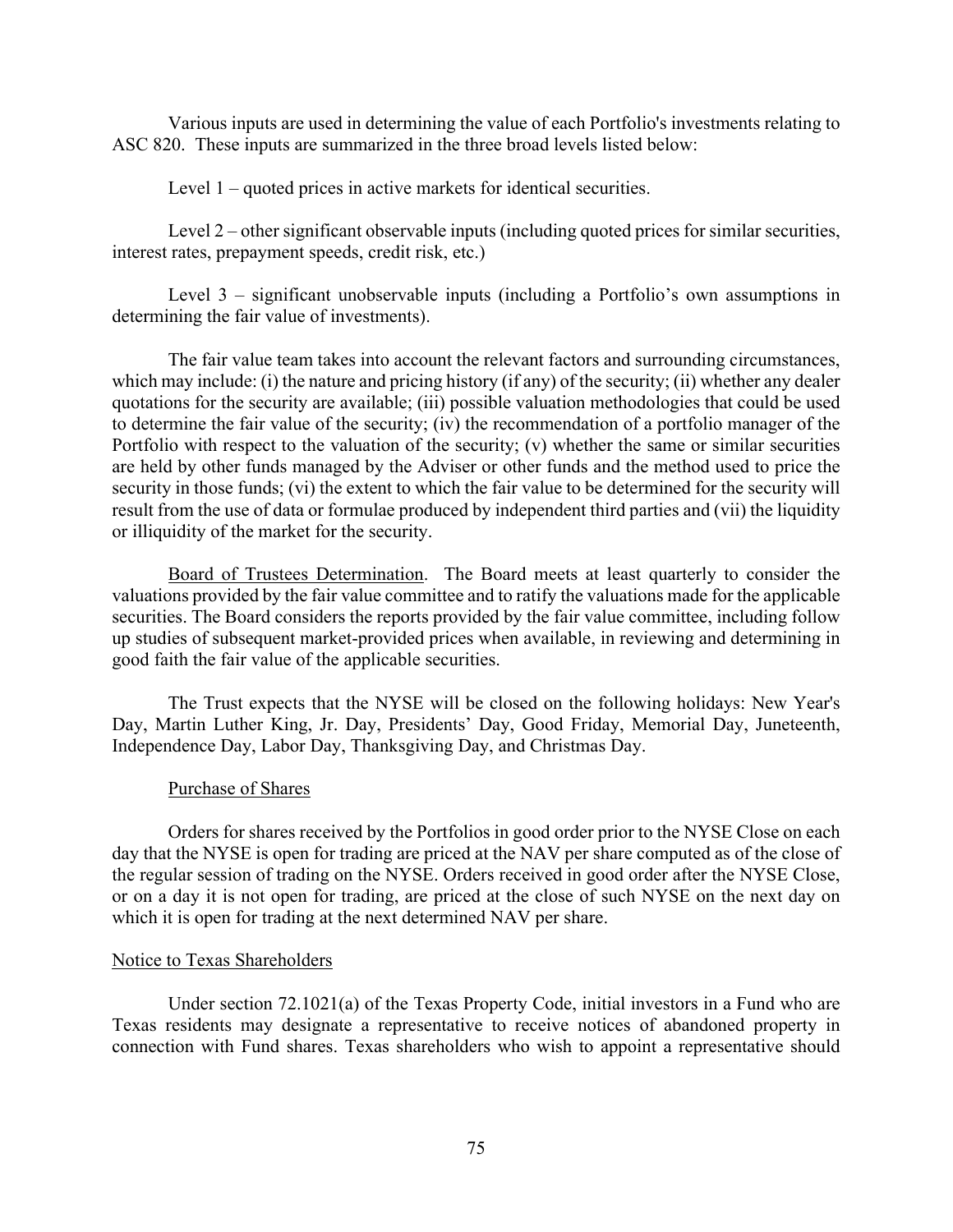notify the Trust's Transfer Agent by writing to the address below to obtain a form for providing written notice to the Trust:

> (Applicable TOPs Portfolio) c/o Ultimus Fund Solutions, LLC P.O. Box 541150 Omaha, Nebraska 68154

**or overnight to**  4221 North 203rd Street, Suite 100 Elkhorn, Nebraska 68022-3474

#### Redemption of Shares

The Portfolios will redeem all or any portion of a shareholder's shares of the Portfolios when requested in accordance with the procedures set forth in the "Redemptions" section of the Prospectus. Under the 1940 Act, a shareholder's right to redeem shares and to receive payment therefore may be suspended at times:

- (a) when the NYSE is closed, other than customary weekend and holiday closings;
- (b) when trading on that exchange is restricted for any reason;

(c) when an emergency exists as a result of which disposal by the Portfolios of securities owned by it is not reasonably practicable or it is not reasonably practicable for the Portfolios fairly to determine the value of their net assets, provided that applicable rules and regulations of the SEC (or any succeeding governmental authority) will govern as to whether the conditions prescribed in (b) or (c) exist; or

(d) when the SEC by order permits a suspension of the right to redemption or a postponement of the date of payment on redemption.

In case of suspension of the right of redemption, payment of a redemption request will be made based on the net asset value next determined after the termination of the suspension.

# **TAX STATUS**

The following discussion is general in nature and should not be regarded as an exhaustive presentation of all possible tax ramifications. All shareholders should consult a qualified tax advisor regarding their investment in a Portfolio.

Each Portfolio has qualified and intends to continue to qualify and has elected to be treated as a regulated investment company under Subchapter M of the Internal Revenue Code of 1986, as amended (the "Code"), and intends to continue to so qualify, which requires compliance with certain requirements concerning the sources of their income, diversification of their assets, and the amount and timing of their distributions to shareholders. Such qualification does not involve supervision of management or investment practices or policies by any government agency or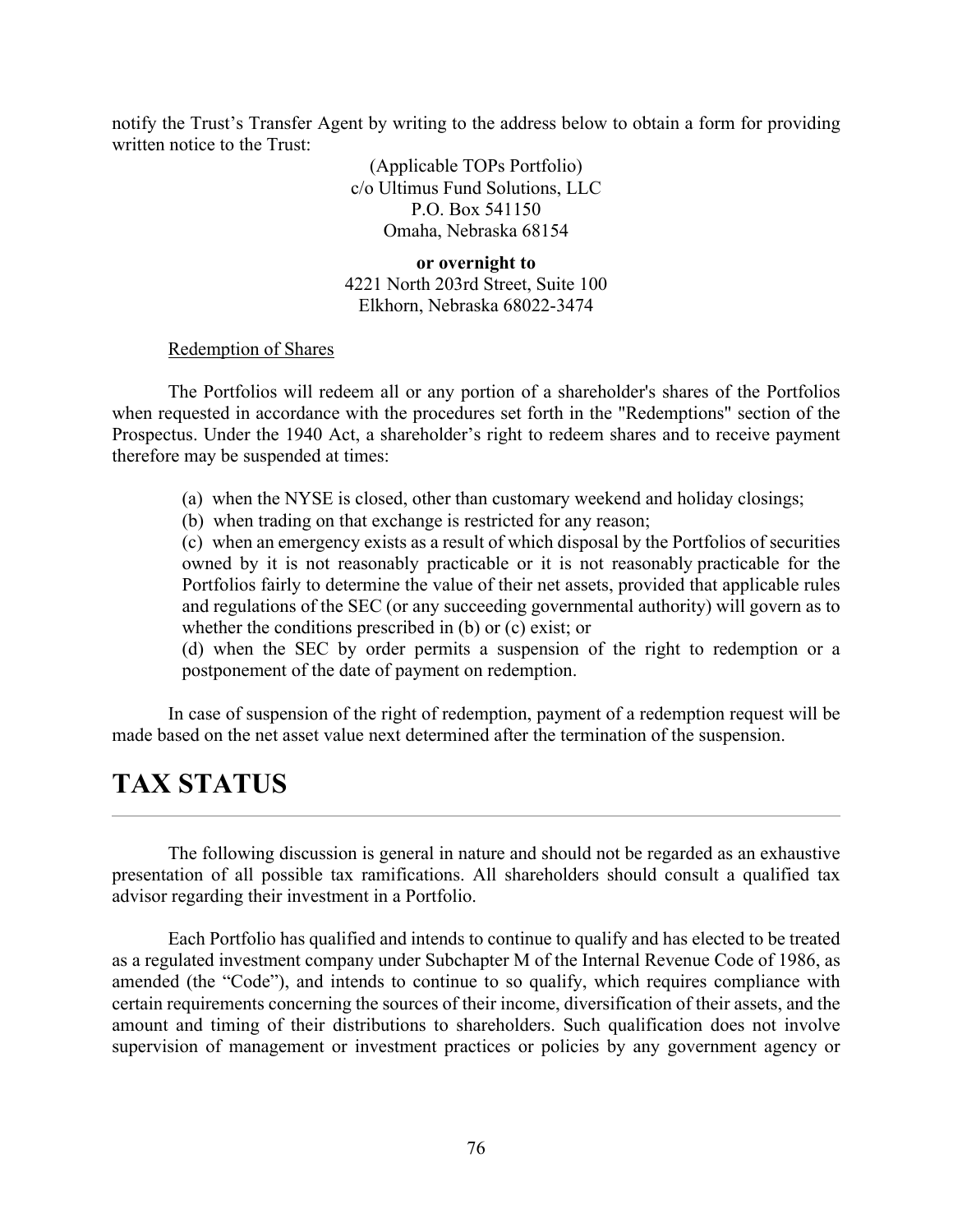bureau. By so qualifying, the Portfolios should not be subject to federal income or excise tax on their net investment income or net capital gain, which are distributed to shareholders in accordance with the applicable timing requirements. Net investment income and net capital gain of the Portfolios will be computed in accordance with Section 852 of the Code.

Net investment income is made up of dividends and interest less expenses. Net capital gain for a fiscal year is computed by taking into account any capital loss carryforward of the Portfolios. Capital losses incurred may now be carried forward indefinitely and retain the character of the original loss. Capital loss carry forwards are available to offset future realized capital gains. To the extent that these carry forwards are used to offset future capital gains it is probable that the amount offset will not be distributed to shareholders. At December 31, 2021, the Portfolios had capital loss carry forwards for federal income tax purposes available to offset future capital gains as follows:

|                                   | <b>Non-Expiring</b> |             |              |                      |
|-----------------------------------|---------------------|-------------|--------------|----------------------|
| <b>Portfolio</b>                  | <b>Short-Term</b>   | Long-Term   | <b>Total</b> | <b>CLCF Utilized</b> |
| Managed Risk Growth ETF           |                     |             |              |                      |
| Portfolio                         | \$7,872,489         | \$4,177,975 | \$12,050,464 | \$37,077,993         |
| Aggressive Growth ETF             |                     |             |              |                      |
| Portfolio                         | \$0                 | \$0         | \$0          | \$1,620,556          |
| <b>Balanced ETF Portfolio</b>     | \$0                 | \$0         | \$0          | \$407,395            |
| <b>Conservative ETF Portfolio</b> | \$0                 | \$0         | \$0          | \$48.889             |
| <b>Growth ETF Portfolio</b>       | \$0                 | \$0         | \$0          | \$1,702,278          |
| ETF<br>Moderate Growth            |                     |             |              |                      |
| Portfolio                         | \$0                 | \$0         | \$0          | \$1,604,159          |
| Managed Risk Balanced             |                     |             |              |                      |
| <b>ETF Portfolio</b>              | \$0                 | \$0         | \$0          | \$8,876,996          |
| Managed Risk Moderate             |                     |             |              |                      |
| <b>Growth ETF Portfolio</b>       | \$0                 | \$0         | \$0          | \$24,098,472         |

The Portfolios intend to distribute all of their net investment income, any excess of net short-term capital gains over net long-term capital losses, and any excess of net long-term capital gains over net short-term capital losses in accordance with the timing requirements imposed by the Code and therefore should not be required to pay any federal income or excise taxes. Distributions of net investment income and net capital gain will be made after June 30, the end of each fiscal year, and no later than December 31 of each year. Both types of distributions will be in shares of the Portfolios unless a shareholder elects to receive cash.

To be treated as a regulated investment company under Subchapter M of the Code, the Portfolios must also (a) derive at least 90% of their gross income from dividends, interest, payments with respect to securities loans, net income from certain publicly traded partnerships and gains from the sale or other disposition of securities or foreign currencies, or other income (including, but not limited to, gains from options, futures or forward contracts) derived with respect to the business of investing in such securities or currencies, and (b) diversify their holding so that, at the end of each fiscal quarter, (i) at least 50% of the market value of the Portfolios' assets is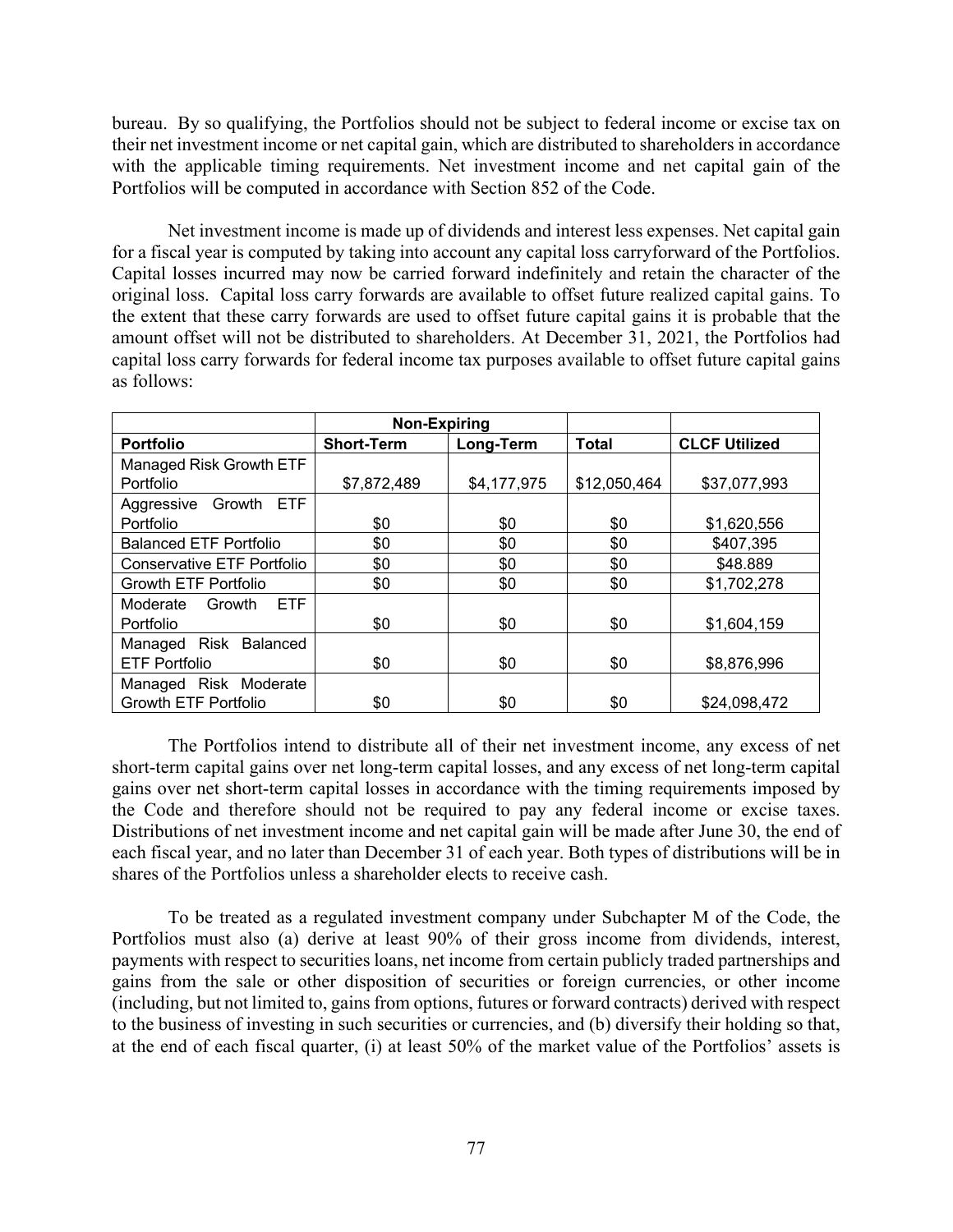represented by cash, U.S. government securities and securities of other regulated investment companies, and other securities (for purposes of this calculation, generally limited in respect of any one issuer, to an amount not greater than 5% of the market value of the Portfolios' assets and 10% of the outstanding voting securities of such issuer) and (ii) not more than 25% of the value of their assets is invested in the securities of (other than U.S. government securities or the securities of other regulated investment companies) any one issuer, two or more issuers which the Portfolios control and which are determined to be engaged in the same or similar trades or businesses, or the securities of certain publicly traded partnerships.

If the Portfolios fail to qualify as a regulated investment company under Subchapter M in any fiscal year, it will be treated as a corporation for federal income tax purposes. As such the Portfolios would be required to pay income taxes on their net investment income and net realized capital gains, if any, at the rates generally applicable to corporations. Shareholders of the Portfolios generally would not be liable for income tax on the Portfolios' net investment income or net realized capital gains in their individual capacities.

The Portfolios are subject to a 4% nondeductible excise tax on certain undistributed amounts of ordinary income and capital gain under a prescribed formula contained in Section 4982 of the Code. The formula requires payment to shareholders during a calendar year of distributions representing at least 98% of the Portfolios' ordinary income for the calendar year and at least 98.2% of their capital gain net income (i.e., the excess of their capital gains over capital losses) realized during the one-year period ending October 31 during such year plus 100% of any income that was neither distributed nor taxed to the Portfolios during the preceding calendar year. Under ordinary circumstances, the Portfolios expect to time their distributions so as to avoid liability for this tax.

For a discussion of the tax consequences to holders of variable life or annuity contracts, refer to the prospectuses or other documents you received when you purchased your variable life or variable annuity contracts. Variable life or variable annuity contracts purchased through insurance company separate accounts provide for the accumulation of all earnings from interest, dividends, and capital appreciation without current federal income tax liability for the owner. Depending on the variable annuity or variable life contract, distributions from the contract may be subject to ordinary income tax and, in addition, on distributions before age 59 1/2, a 10% penalty tax. Only the portion of a distribution attributable to income on the investment in the contract is subject to federal income tax. Investors should consult with competent tax advisors for a more complete discussion of possible tax consequences in a particular situation.

Other Reporting and Withholding Requirements. Payments to a shareholder that is either a foreign financial institution ("FFI") or a non-financial foreign entity ("NFFE") within the meaning of the Foreign Account Tax Compliance Act ("FATCA") may be subject to a generally nonrefundable 30% withholding tax on: (a) income dividends paid by a Portfolio and (b) certain capital gain distributions and the proceeds arising from the sale of Portfolio shares paid by the Portfolio. FATCA withholding tax generally can be avoided: (a) by an FFI, subject to any applicable intergovernmental agreement or other exemption, if it enters into a valid agreement with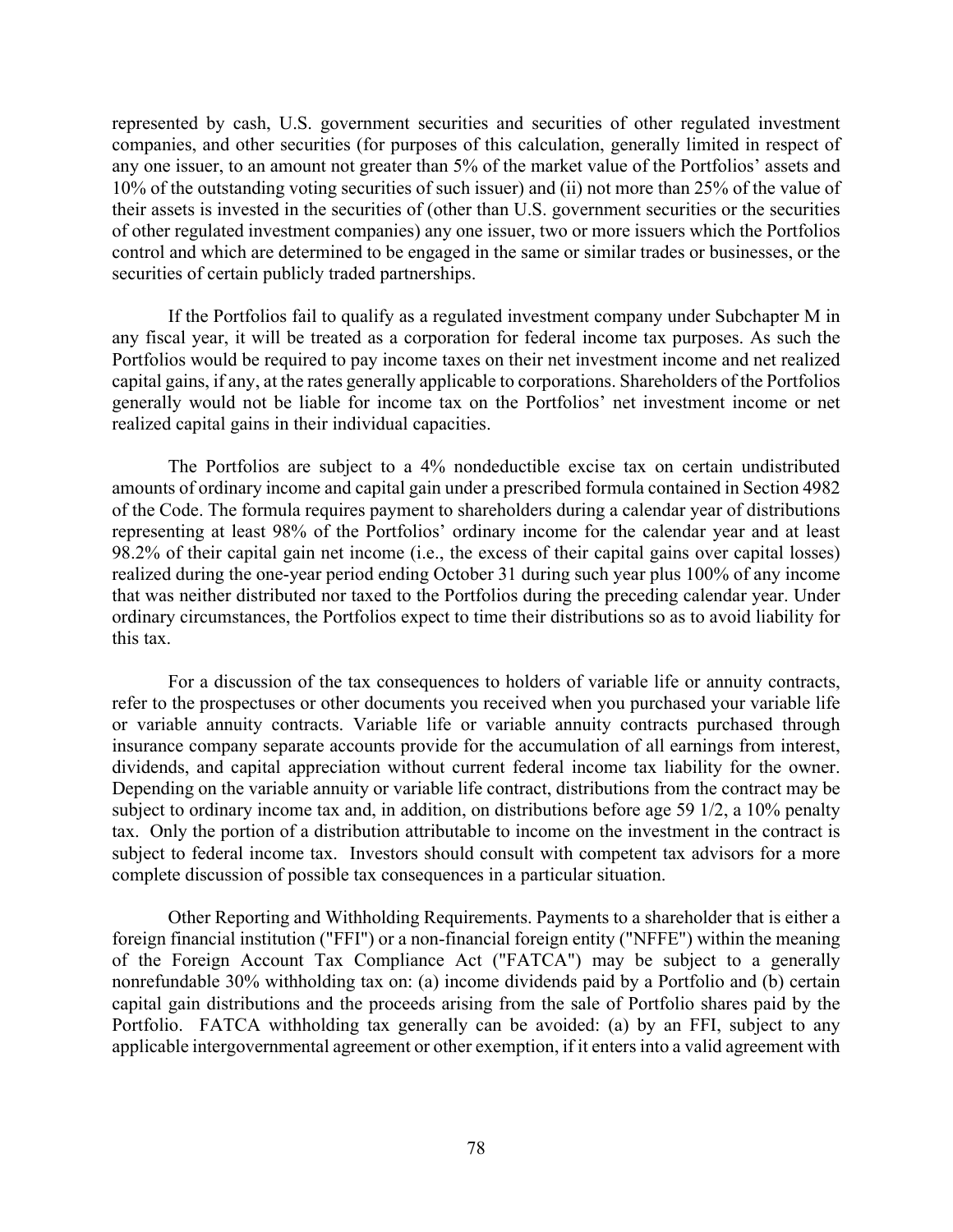the IRS to, among other requirements, report required information about certain direct and indirect ownership of foreign financial accounts held by U.S. persons with the FFI and (b) by an NFFE, if it: (i) certifies that it has no substantial U.S. persons as owners or (ii) if it does have such owners, reports information relating to them. A Portfolio may disclose the information that it receives from its shareholders to the IRS, non-U.S. taxing authorities or other parties as necessary to comply with FATCA. Withholding also may be required if a foreign entity that is a shareholder of a Portfolio fails to provide the Portfolio with appropriate certifications or other documentation concerning its status under FATCA.

Additional Diversification Requirement. In addition to the diversification requirements applicable to all regulated investment companies discussed above, the Code imposes certain diversification standards on the underlying assets of variable life or variable annuity contracts held in the Portfolios. The Code provides that a variable annuity contract shall not be treated as an annuity contract for any period (and any subsequent period) for which the investments are not, in accordance with regulations prescribed by the Treasury Department, adequately diversified. Disqualification of the variable life or variable annuity contract as such would result in immediate imposition of federal income tax on variable life or variable annuity contract owners with respect to earnings allocable to the contract. This liability would generally arise prior to the receipt of payments under the contract.

The Portfolios intend to comply, and continue to comply, with the diversification requirement imposed by Section 817(h) of the Code and the regulations thereunder on insurance company segregated asset (i.e., separate) accounts. This requirement places certain limitations on the assets of each insurance company separate account, and, because section 817(h) and those regulations treat the assets of the Portfolios as assets of the related separate account, of the Portfolios, that may be invested in securities of a single issuer. Specifically, the regulations require that, except as permitted by the "safe harbor" described below, as of the end of each calendar quarter or within thirty days thereafter no more than 55% of the total assets of the Portfolios may be represented by any one investment, no more than 70% by any two investments, no more than 80% by any three investments and no more than 90% by any four investments. For this purpose, all securities of the same issuer are considered a single investment, and each U.S. government agency or instrumentality is considered a separate issuer. Section 817(h) provides, as a safe harbor, that a separate account will be treated as being adequately diversified if the diversification requirements are satisfied and no more than 55% of the value of the account's total assets are cash and cash items, U.S. Government Securities and securities of other registered investment companies. Failure of the Portfolios to satisfy the Section 817(h) requirements would result in taxation of the insurance company issuing the Contracts and treatment of the holders other than as described in the applicable Contract prospectus.

Treasury regulations provide that a variable annuity contract will be able to look through to the assets held by the Portfolios for the purpose of meeting the diversification test if the Portfolios meet certain requirements. The Portfolios will be managed in such a manner as to comply with the diversification requirements and to allow the variable annuity contracts to be treated as owning a proportionate share of the Portfolios' assets. It is possible that in order to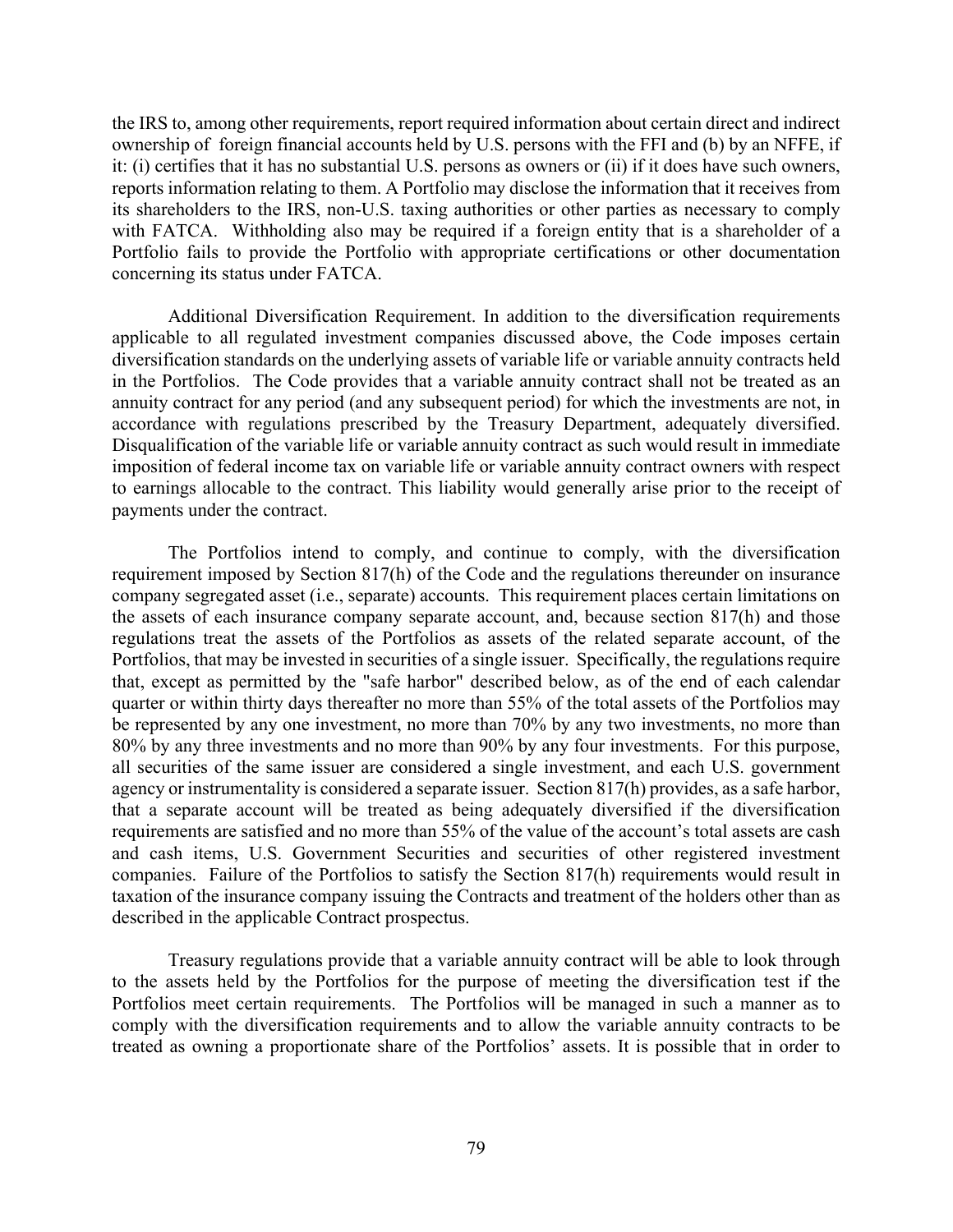comply with the diversification requirements, less desirable investment decisions may be made which would affect the investment performance of the Portfolios.

The above discussion of the federal income tax treatment of the Portfolios assumes that all the insurance company accounts holding shares of the Portfolios are either segregated asset accounts underlying variable contracts as defined in Section 817(d) of the Code or the general account of an insurance company as defined in Section 816 of the Code. Additional tax consequences may apply to holders of variable contracts investing in a Portfolio if any of those contracts are not treated as annuity, endowment or life insurance contracts.

Under Treasury regulations, if a shareholder realizes a loss on a disposition of the Portfolios' shares of \$2 million or more for an individual shareholder or \$10 million or more for a corporate shareholder (such as an insurance company holding the separate accounts referenced in this SAI), the shareholder must file with the Internal Revenue Service a disclosure statement on Form 8886. Direct shareholders of Portfolio securities are in many cases excepted from this reporting requirement, but under current guidance, shareholders of a regulated investment company, such as the separate accounts that own shares of the Portfolios, are not accepted. This filing requirement applies even though, as a practical matter, any such loss would not reduce the taxable income of the insurance company holding the separate accounts. Future guidance may extend the current exception from this reporting requirement to shareholders of most or all regulated investment companies.

Shareholders should consult their tax advisors about the application of federal, state and local and foreign tax law in light of their particular situation.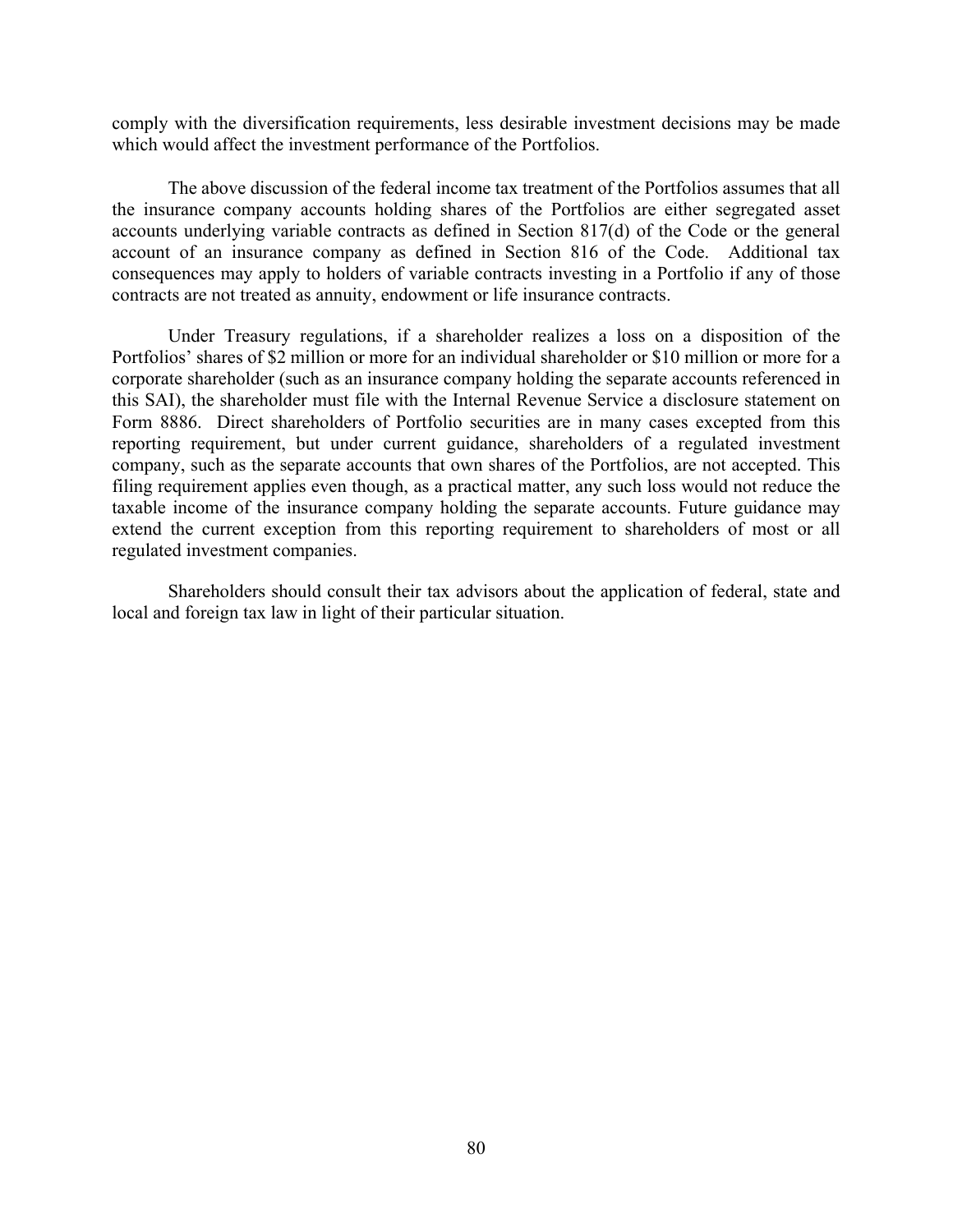# **INDEPENDENT REGISTERED PUBLIC ACCOUNTING FIRM**

The Portfolios have selected Deloitte & Touche LLP, located at 695 Town Center Drive Suite 1000 Costa Mesa, California 92626, as their independent registered public accounting firm for the current fiscal year. The firm provides services including (1) audit of annual financial statements, and (2) assistance and consultation in connection with SEC filings.

# **LEGAL COUNSEL**

Thompson Hine LLP, 41 South High Street, Suite 1700, Columbus, Ohio, 43215 serves as the Trust's legal counsel.

# **FINANCIAL STATEMENTS**

The financial statements and report of the independent registered public accounting firm required to be included in this SAI are hereby incorporated by reference to the Annual Report for the Portfolios for the fiscal year ended December 31, 2021. You can obtain a copy of the Annual or Semi-Annual Report without charge by calling the Portfolios at 1-855-572-5945.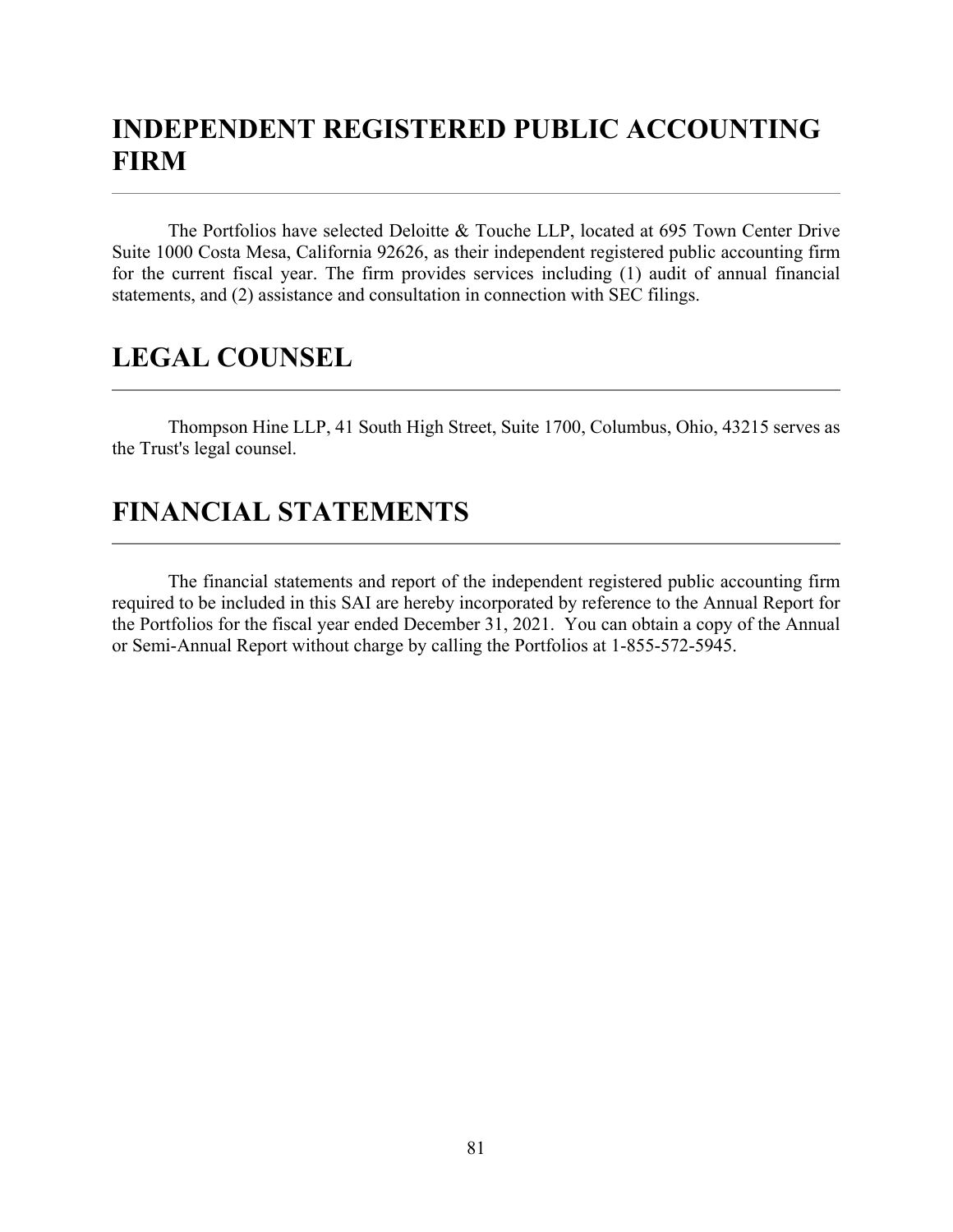#### **APPENDIX A DESCRIPTION OF BOND RATINGS**

Standard & Poor's Ratings Group. A Standard & Poor's corporate bond rating is a current assessment of the credit worthiness of an obligor with respect to a specific obligation. This assessment of credit worthiness may take into consideration obligors, such as guarantors, insurers or lessees. The debt rating is not a recommendation to purchase, sell or hold a security, inasmuch as it does not comment as to market price or suitability for a particular investor.

The ratings are based on current information furnished to Standard & Poor's by the issuer or obtained by Standard & Poor's from other sources it considers reliable. Standard & Poor's does not perform any audit in connection with the ratings and may, on occasion, rely on unaudited financial information. The ratings may be changed, suspended or withdrawn as a result of changes in, unavailability of such information, or for other circumstances.

The ratings are based, in varying degrees, on the following considerations:

1. Likelihood of default-capacity and willingness of the obligor as to the timely payment of interest and repayment of principal in accordance with the terms of the obligation.

2. Nature of and provisions of the obligation.

3. Protection afforded by, and relative position of, the obligation in the event of bankruptcy, reorganization or their arrangement under the laws of bankruptcy and other laws affecting creditors' rights.

AAA - This is the highest rating assigned by Standard & Poor's to a debt obligation and indicates an extremely strong capacity to pay interest and repay any principal.

AA - Debt rated AA also qualifies as high quality debt obligations. Capacity to pay interest and repay principal is very strong and in the majority of instances they differ from AAA issues only in small degree.

A - Debt rated A has a strong capacity to pay interest and repay principal although it is somewhat more susceptible to the adverse effects of changes in circumstances and economic conditions than debt in higher rated categories.

BBB - Debt rated BBB is regarded as having an adequate capacity to pay interest and repay principal. Whereas they normally exhibit protection parameters, adverse economic conditions or changing circumstances are more likely to lead to a weakened capacity to pay interest and repay principal for debt in this category than in higher rated categories.

BB, B, CCC, CC, C - Debt rated BB, B, CCC, CC and C is regarded, on a balance, as predominantly speculative with respect to capacity to pay interest and repay principal in accordance with the terms of the obligation.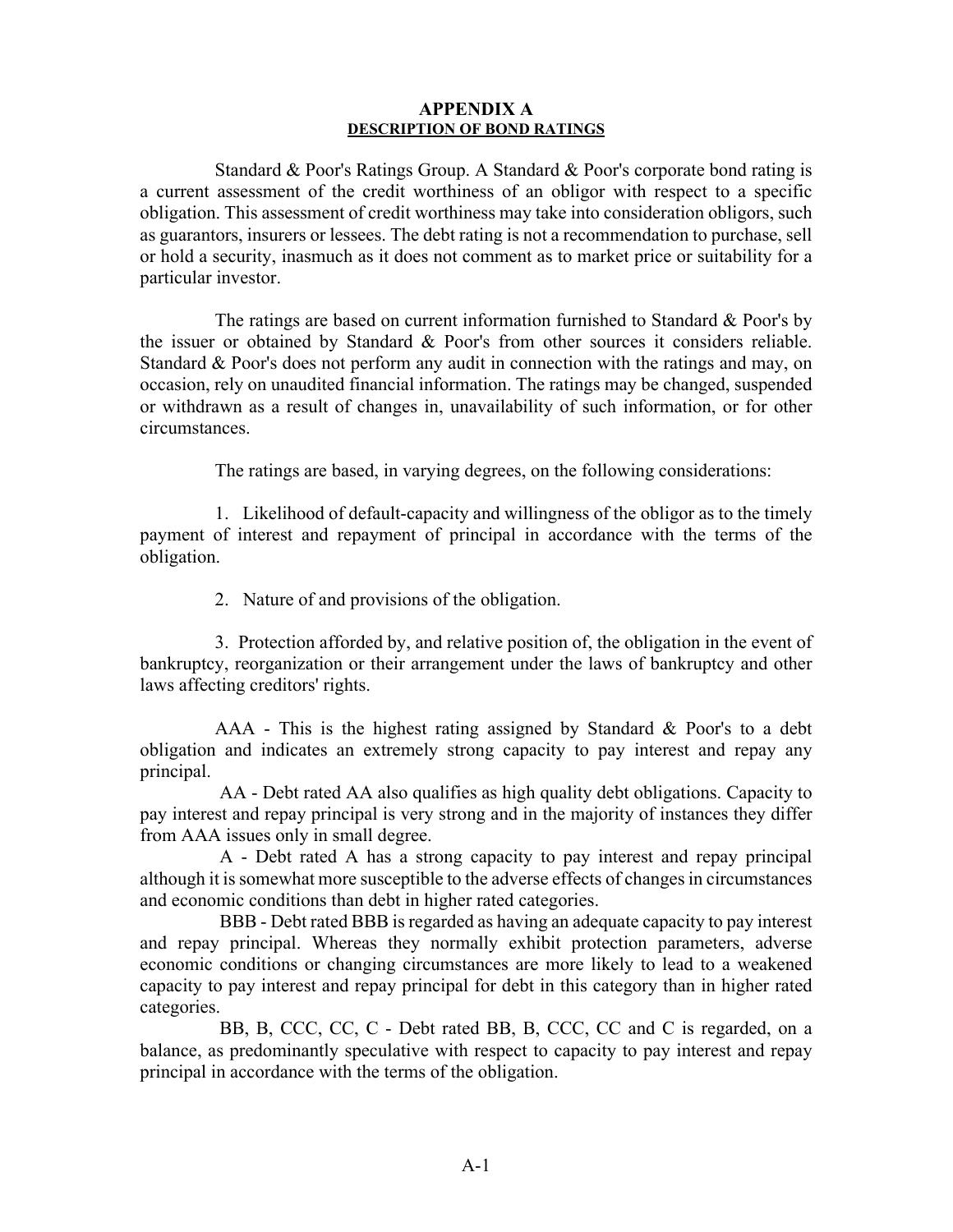BB indicates the lowest degree of speculation and C the highest degree of speculation. While such debt will likely have some quality and protective characteristics, these are outweighed by large uncertainties or major risk exposures to adverse conditions.

BB - Debt rated BB has less near-term vulnerability to default than other speculative issues. However, it faces major ongoing uncertainties or exposure to adverse business, financial, or economic conditions which could lead to inadequate capacity to meet timely interest and principal payments. The BB rating category is also used for debt subordinated to senior debt that is assigned an actual or implied BBB rating.

B - Debt rated B has greater vulnerability to default but currently has the capacity to meet interest payments and principal repayments. Adverse business, financial, or economic conditions will likely impair capacity or willingness to pay interest and repay principal. The B rating category is also used for debt subordinated to senior debt that is assigned an actual or implied BB or BB- rating.

CCC - Debt rated CCC has a currently indefinable vulnerability to default, and is dependent upon favorable business, financial and economic conditions to meet timely payment of interest and repayment of principal. In the event of adverse business, financial or economic conditions, it is not likely to have the capacity to pay interest and repay principal. The CCC rating category is also used for debt subordinated to senior debt that is assigned an actual or implied B or B- rating.

CC - The rating CC is typically applied to debt subordinated to senior debt that is assigned an actual or implied CCC rating.

C - The rating C is typically applied to debt subordinated to senior debt which is assigned an actual or implied CCC- debt rating. The C rating may be used to cover a situation where a bankruptcy petition has been filed, but debt service payments are continued.

C1 - The rating C1 is reserved for income bonds on which no interest is being paid.

D - Debt rated D is in payment default. It is used when interest payments or principal payments are not made on a due date even if the applicable grace period has not expired, unless Standard & Poor's believes that such payments will be made during such grace periods; it will also be used upon a filing of a bankruptcy petition if debt service payments are jeopardized. Plus (+) or Minus (-) - To provide more detailed indications of credit quality, the ratings from AA to CCC may be modified by the addition of a plus or minus sign to show relative standing within the major rating categories.

NR - indicates that no public rating has been requested, that there is insufficient information on which to base a rating, or that Standard & Poor's does not rate a particular type of obligation as a matter of policy. Debt obligations of issuers outside the United States and its territories are rated on the same basis as domestic corporate issues. The ratings measure the credit worthiness of the obligor but do not take into account currency exchange and related uncertainties.

Bond Investment Quality Standards: Under present commercial bank regulations issued by the Comptroller of the Currency, bonds rated in the top four categories (AAA, AA, A, BBB, commonly known as "Investment Grade" ratings) are generally regarded as eligible for bank investment. In addition, the Legal Investment Laws of various states may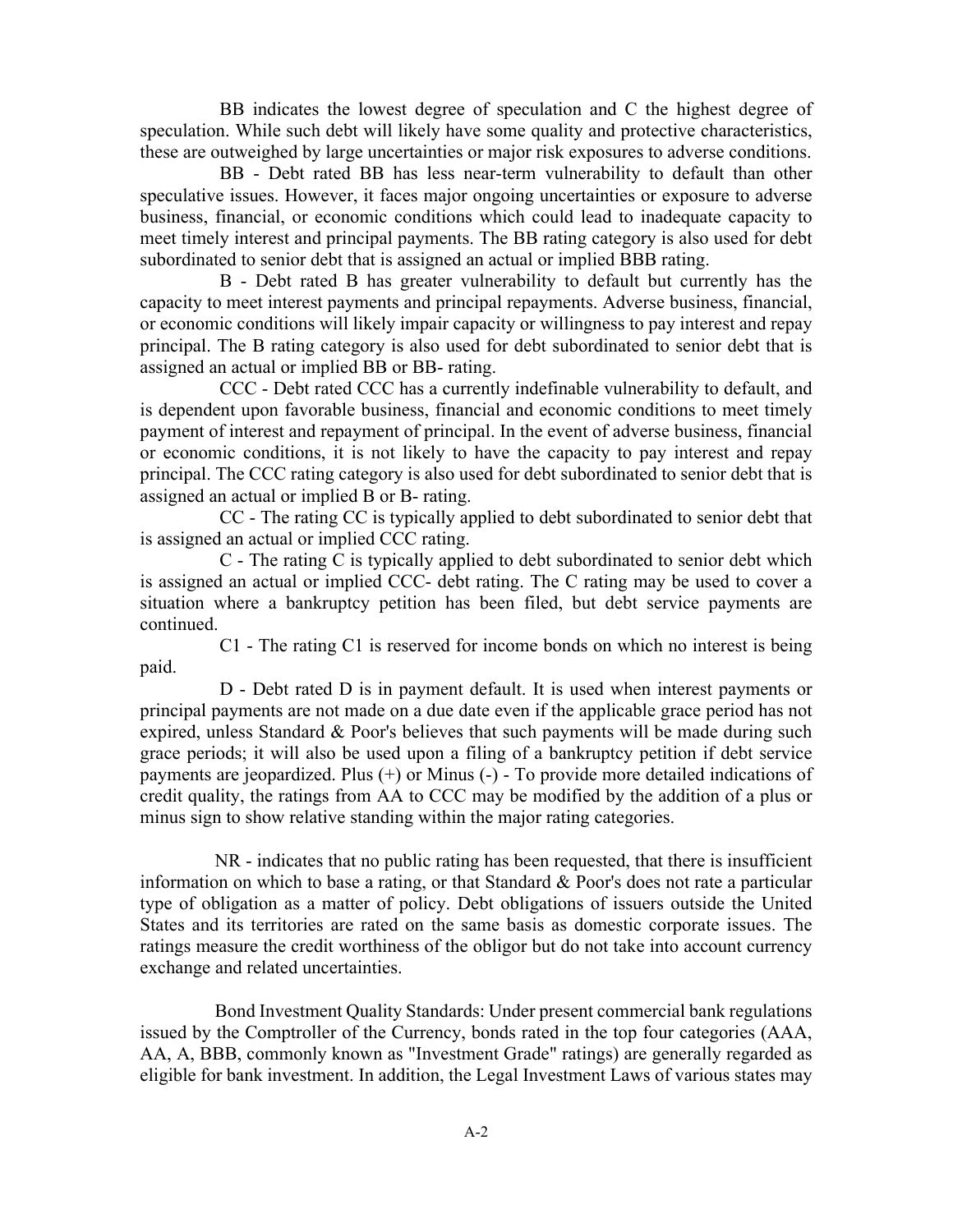impose certain rating or other standards for obligations eligible for investment by savings banks, trust companies, insurance companies and fiduciaries generally.

Moody's Investors Service, Inc. A brief description of the applicable Moody's rating symbols and their meanings follows:

Aaa - Bonds which are rated Aaa are judged to be of the best quality. They carry the smallest degree of investment risk and are generally referred to as "gilt edge". Interest payments are protected by a large or by an exceptionally stable margin and principal is secure. While the various protective elements are likely to change such changes as can be visualized are most unlikely to impair the fundamentally strong position of such issues.

Aa - Bonds which are rated Aa are judged to be of high quality by all standards. Together with the Aaa group they comprise what are generally known as high grade bonds. They are rated lower than the best bonds because margins of protection may not be as large as in Aaa securities or fluctuations of protective elements may be of greater amplitude or there may be other elements present which make the long-term risks appear somewhat larger than in Aaa securities.

A - Bonds which are rated A possess many favorable investment attributes and are to be considered as upper medium grade obligations. Factors giving security to principal and interest are considered adequate, but elements may be present which suggest a susceptibility to impairment sometime in the future.

Baa - Bonds which are rated Baa are considered as medium grade obligations, i.e., they are neither highly protected nor poorly secured. Interest payments and principal security appear adequate for the present but certain protective elements may be lacking or may be characteristically unreliable over any great length of time. Some bonds lack outstanding investment characteristics and in fact have speculative characteristics as well.

NOTE: Bonds within the above categories which possess the strongest investment attributes are designated by the symbol "1" following the rating.

Ba - Bonds which are rated Ba are judged to have speculative elements; their future cannot be considered as well assured. Often the protection of interest and principal payments may be very moderate and thereby not well safeguarded during good and bad times over the future. Uncertainty of position characterizes bonds in this class.

B - Bonds which are rated B generally lack characteristics of the desirable investment. Assurance of interest and principal payments or of maintenance of other terms of the contract over any long period of time may be small.

Caa - Bonds which are rated Caa are of poor standing. Such issues may be in default or there may be present elements of danger with respect to principal or interest.

Ca - Bonds which are rated Ca represent obligations which are speculative in a high degree. Such issues are often in default or have other marked shortcomings.

C - Bonds which are rated C are the lowest rated class of bonds and issue so rated can be regarded as having extremely poor prospects of ever attaining any real investment standing.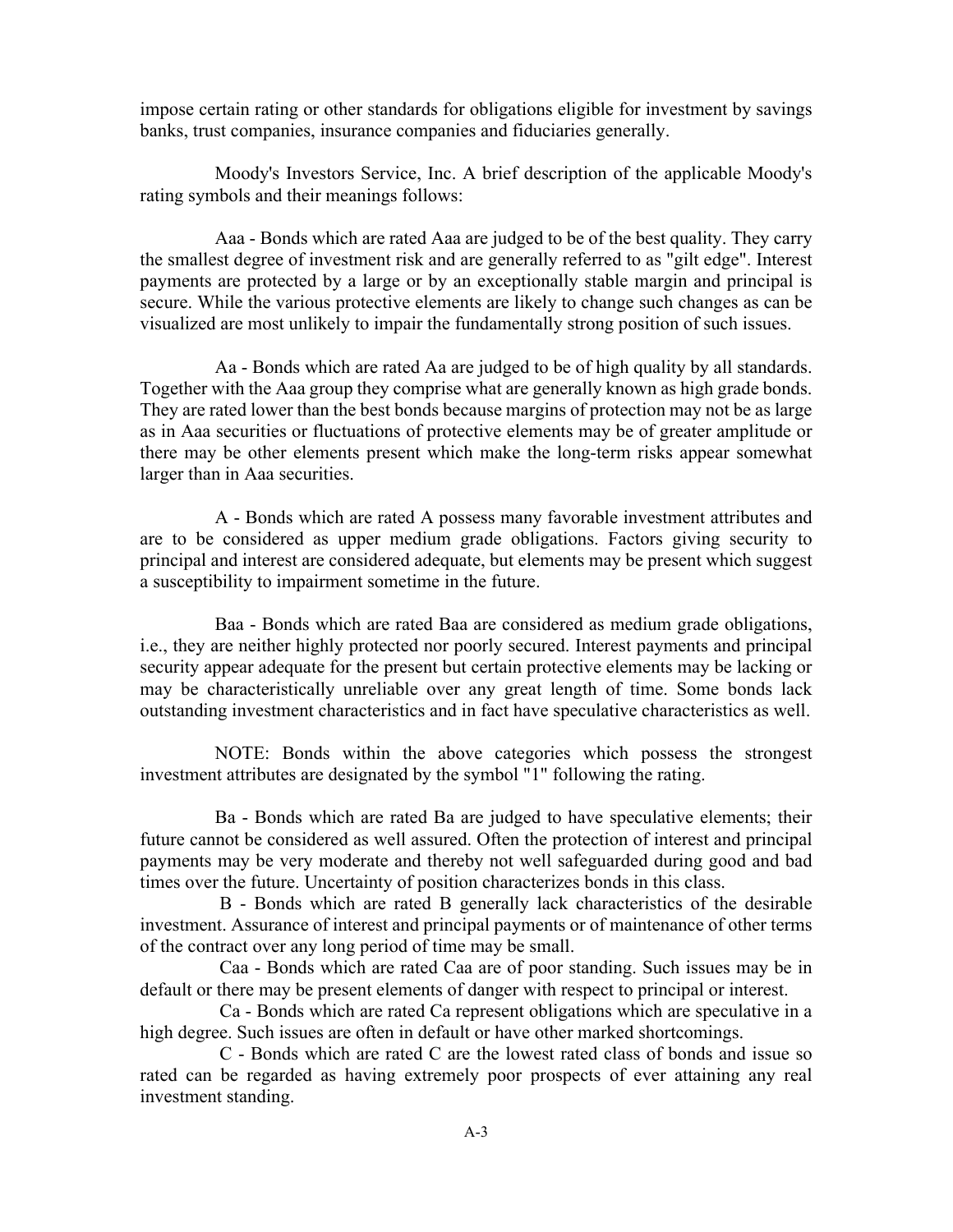Duff & Phelps, Inc.: AAA-- highest credit quality, with negligible risk factors; AA -- high credit quality, with strong protection factors and modest risk, which may vary very slightly from time to time because of economic conditions; A-- average credit quality with adequate protection factors, but with greater and more variable risk factors in periods of economic stress. The indicators "+" and "-" to the AA and A categories indicate the relative position of a credit within those rating categories.

Fitch Investors Service LLP.: AAA -- highest credit quality, with an exceptionally strong ability to pay interest and repay principal; AA -- very high credit quality, with very strong ability to pay interest and repay principal; A -- high credit quality, considered strong as regards principal and interest protection, but may be more vulnerable to adverse changes in economic conditions and circumstances. The indicators "+" and "-" to the AA, A and BBB categories indicate the relative position of credit within those rating categories.

#### **DESCRIPTION OF NOTE RATINGS**

A Standard & Poor's note rating reflects the liquidity concerns and market access risks unique to notes. Notes due in three years or less will likely receive a note rating. Notes maturing beyond three years will most likely receive a long-term debt rating. The following criteria will be used in making that assessment.

Amortization schedule (the larger the final maturity relative to other maturities the more likely it will be treated as a note).

Source of Payment (the more dependent the issue is on the market for its refinancing, the more likely it will be treated as a note.) Note rating symbols are as follows:

SP-1 Very strong or strong capacity to pay principal and interest. Those issues determined to possess overwhelming safety characteristics will be given a plus (+) designation.

- SP-2 Satisfactory capacity to pay principal and interest.
- SP-3 Speculative capacity to pay principal and interest.

Moody's Short-Term Loan Ratings - Moody's ratings for state and municipal short-term obligations will be designated Moody's Investment Grade (MIG). This distinction is in recognition of the differences between short-term credit risk and long-term risk. Factors affecting the liquidity of the borrower are uppermost in importance in shortterm borrowing, while various factors of major importance in bond risk are of lesser importance over the short run.

Rating symbols and their meanings follow:

MIG 1 - This designation denotes best quality. There is present strong protection by established cash flows, superior liquidity support or demonstrated broadbased access to the market for refinancing.

MIG 2 - This designation denotes high quality. Margins of protection are ample although not so large as in the preceding group.

• MIG 3 - This designation denotes favorable quality. All security elements are accounted for but this is lacking the undeniable strength of the preceding grades.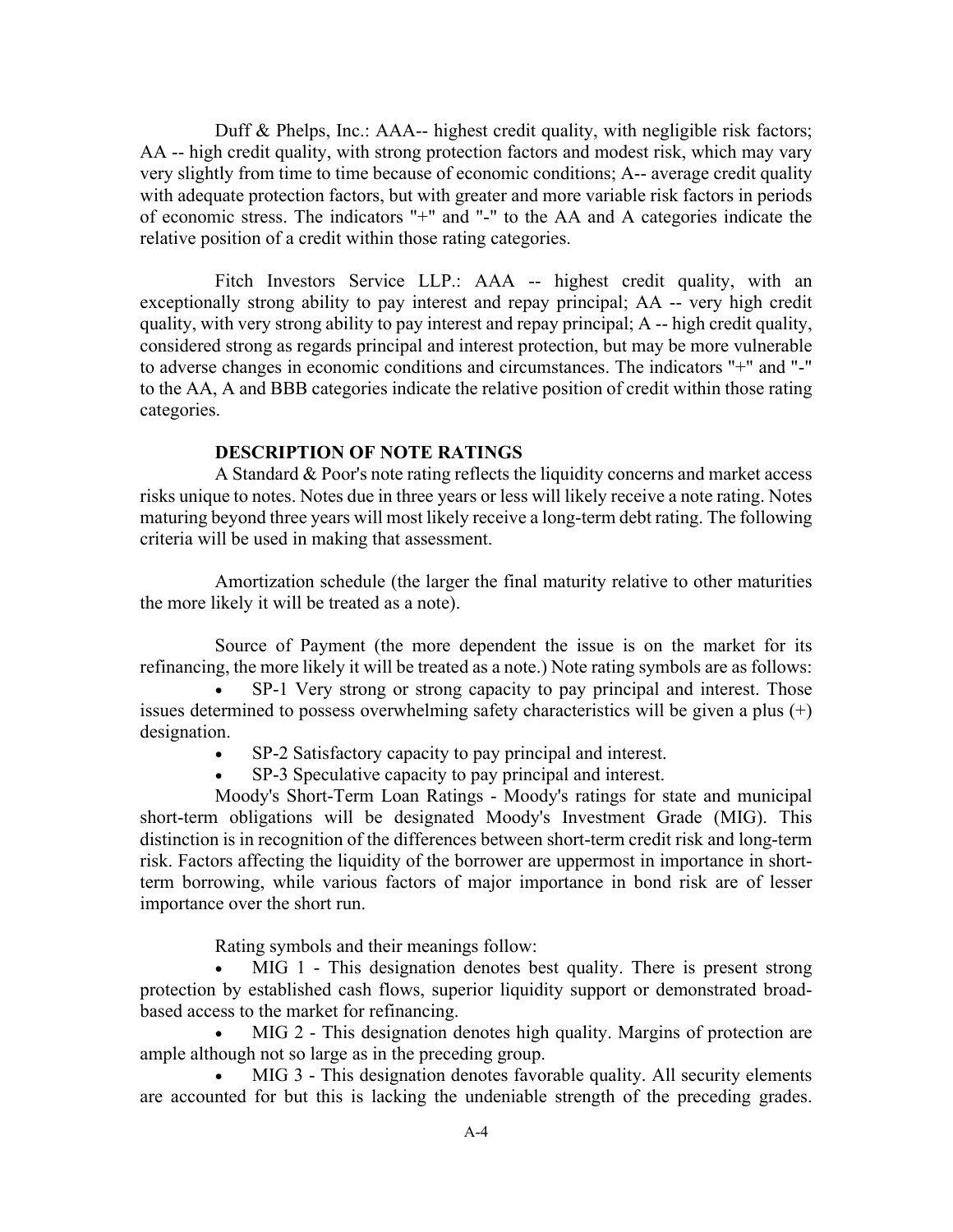Liquidity and cash flow protection may be narrow and market access for refinancing is likely to be less well established.

MIG 4 - This designation denotes adequate quality. Protection commonly regarded as required of an investment security is present and although not distinctly or predominantly speculative, there is specific risk.

#### **COMMERCIAL PAPER RATINGS**

Moody's Investors Service, Inc.: Commercial paper rated "Prime" carries the smallest degree of investment risk. The modifiers 1, 2, and 3 are used to denote relative strength within this highest classification.

Standard & Poor's Ratings Group: "A" is the highest commercial paper rating category utilized by Standard & Poor's Ratings Group which uses the numbers  $1+, 1, 2$  and 3 to denote relative strength within its "A" classification.

Duff  $\&$  Phelps Inc.: Duff 1 is the highest commercial paper rating category utilized by Duff & Phelps which uses  $+$  or - to denote relative strength within this classification. Duff 2 represents good certainty of timely payment, with minimal risk factors. Duff 3 represents satisfactory protection factors, with risk factors larger and subject to more variation.

Fitch Investors Service LLP.: F-1+- denotes exceptionally strong credit quality given to issues regarded as having strongest degree of assurance for timely payment; F-1 - - very strong, with only slightly less degree of assurance for timely payment than F-1+; F-2 -- good credit quality, carrying a satisfactory degree of assurance for timely payment.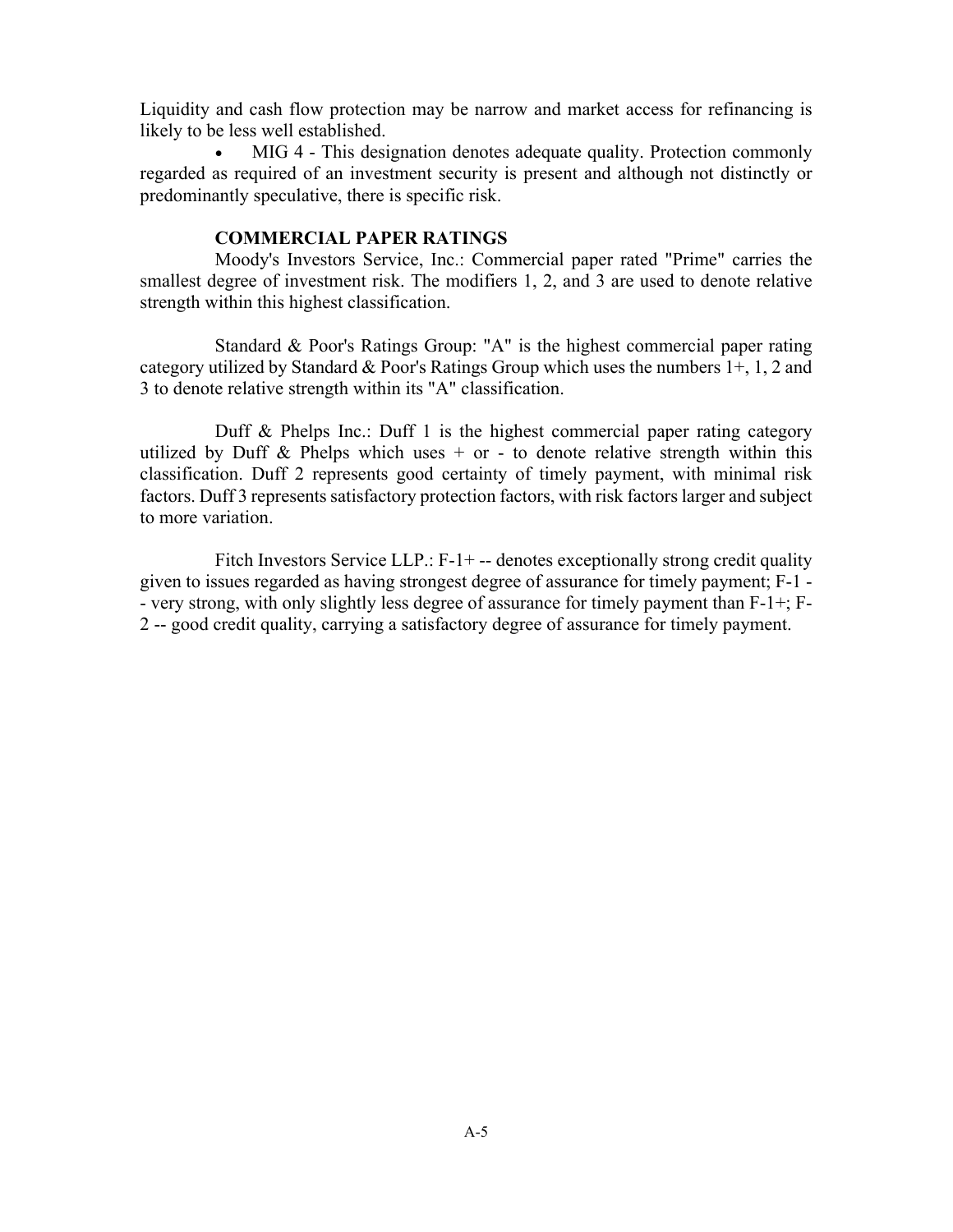### **APPENDIX B**

#### **PROXY VOTING POLICIES AND PROCEDURES**

# **Proxy Voting**

# **Principles and Guidelines**

#### **VALMARK ADVISERS, INC. PROXY VOTING POLICY**

### **I. Background**

ValMark Advisers, Inc. (" Firm" ), as a matter of policy and as a fiduciary, has responsibility for voting proxies for the securities held within the  $TOPS^{\otimes}$  ETF Portfolios ("Portfolios"). The Portfolios are variable insurance trusts advised by the Firm. Each Portfolio exercises its proxy voting rights with regard to its investments. The Board of the Trustees has deferred to and relies on the Firm to decide how the Portfolios should cast their proxy votes. This policy is based on the recognition that the Firm currently does not accept and is not responsible for voting proxies for any other client; if the Firm were to vote proxies for any other client, the Firm would revise the Proxy Voting policy and procedures as needed.

Proxy voting is an important right of shareholders, and the Firm undertakes to use reasonable care and diligence in an effort to vote proxies properly and timely. Investment advisers registered with the SEC who exercise voting authority with respect to client securities, are required by Rule 206(4)-6 of the Advisers Act to (a) adopt and implement written policies and procedures that are reasonably designed to ensure that client securities are voted in the best interests of clients, which must include how an adviser addresses material conflicts that may arise between an adviser's interests and those of the Portfolios; (b) to disclose to clients how they may obtain information from the adviser with respect to the voting of proxies for their securities; and (c) to describe to clients its proxy voting policies and procedures and, upon request, furnish a copy to clients.

### **II. Responsibility**

ValMark Advisers, Inc. adopts the following proxy voting policy and procedures in accordance with Rule 206(4)-6 of the Investment Advisers Act of 1940 ("1940 Act"). These policies and procedures are effective as of April 1, 2015, and amend a prior policy maintained by the Firm.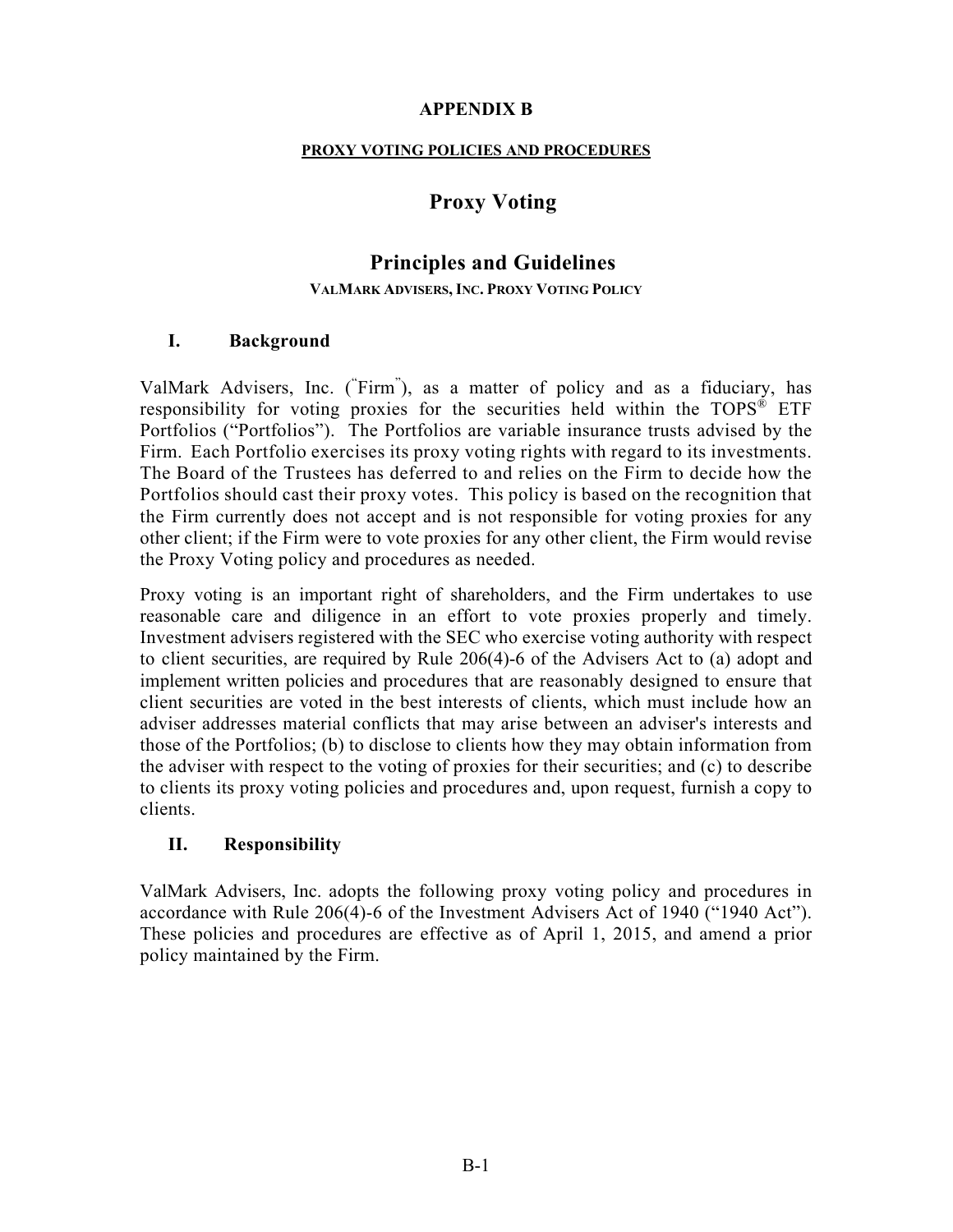## **III. Policy**

# A. Principle

The Firm's primary purpose and fiduciary responsibility is to vote proxies in the best economic interests of the Portfolios. The Firm will generally vote for, against, or abstain from voting as indicated below.

## B. Voting Guidelines

The TOPS ETF Portfolios invest in non-affiliated, open-end investment companies (specifically, exchange traded funds or ETFs). The Portfolios may also invest in other securities that do not issue proxy notices. If the Portfolios begin to invest in securities that issue proxy notices besides ETFs, the Firm will update its proxy policy and procedures to the extent required.

The Portfolios invest in ETFs in excess of the limits in section  $12(d)(1)(A)$  of the 1940 Act. The Portfolios avail themselves of the safe harbor of section  $12(d)(1)(F)$  of the 1940 Act. The safe harbor allows the Portfolios to hold ETFs in excess of the limits of  $12(d)(1)(A)$  if, among other things, the Portfolios vote proposals on proxies related to underlying investment companies in the same proportion as the votes of holders of all such securities. The Firm will implement this concept by "mirror voting". Mirror voting means that the Firm will cast a Portfolio's votes in the same proportion as that of shares cast through the Firm's proxy vendor as of the proxy vendor's cutoff time for such votes (currently, 8 A.M. the day before the meeting date), or in accordance with instructions received from Portfolio shareholders, pursuant to Section  $12(d)(1)(F)$  of the 1940 Act. Proxy records will be maintained by the Firm for future reference.

C. Conflicts of Interest

If a conflict of interest ever arises between the Firm and the Portfolios regarding the outcome of a proxy vote, the Firm is committed to resolving the conflict in the best economic interest of the Portfolios before the proxy in question is voted. The Adviser will disclose the conflict to the Chief Compliance Officer for the Portfolios before voting, and solicit direction from him or her as to how to vote or suggest the Portfolios engage another party to determine how the proxy should be voted.

### D. More Information

The Firm's voting record is available, free of charge, by contacting the Portfolios' Transfer Agent, Ultimus Fund Solutions, LLC, 4221 North 203rd Street, Suite 100, Elkhorn, Nebraska 68022, or by calling 1-855-572-5945. The proxy voting policy and procedures are also described in the Firm's Form ADV Part 2A and the Portfolios' statement of additional information.

### **IV. Procedures**

A. Voting Procedures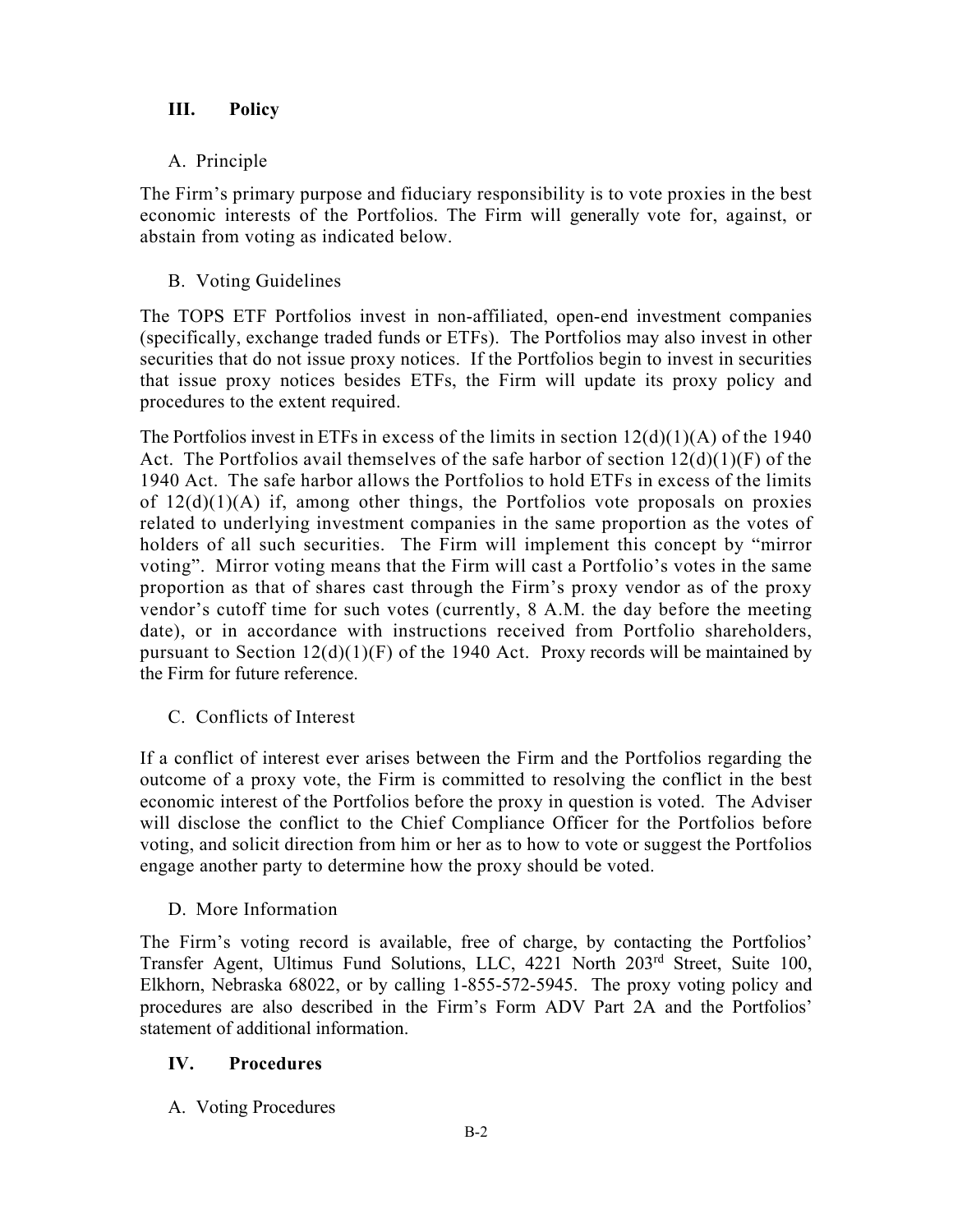The Portfolios' qualified fund custodian receives the proxy materials sent to the Portfolios. The Firm and the Portfolios' custodian have partnered with a third-party proxy vendor, currently, Broadridge Investor Communication Solutions, Inc. ("Broadridge"), to vote proxies sent to the Portfolios. When a proxy action relates to an ETF held by a Portfolio, the proxy vendor sends notice to the Firm and the custodian. The custodian notifies proxy vendor of the number of shares owned by each Portfolio as of the record date stated in the proxy materials. The custodian will reconcile any share issues with the proxy vendor, consulting with the Firm when needed. The Firm will use best efforts to assist the custodian and proxy vendor to reconcile any share issues. If the share issues cannot be reconciled by the cut-off time set by the proxy vendor and results in a Portfolio's shares not being voted, the Firm will investigate with the custodian and proxy vendor, and adjust procedures as needed to prevent future, similar reoccurrences. Once the shares available for vote have been established, the Firm will cast proxy votes in accordance with the Firm's policy and Broadridge's procedures.

B. Reporting Procedures

When the Firm votes proxies on behalf of a Portfolio, the Firm will complete a Form N-PX Report and keep a copy of each completed Form N-PX Report. The following information generally is needed to complete a Form N-PX report:

- 1. The name of the issuer of the portfolio security;
- 2. The exchange ticker symbol of the portfolio security;

3. The CUSIP number (may be omitted if not available through reasonably practicable means);

- 4. The shareholder meeting date;
- 5. A brief description of the matter voted on;
- 6. Whether the matter was proposed by the issuer or the security holder;
- 7. Whether the Portfolio cast its vote on the matter;

8. How the Portfolio cast its vote (e.g., for or against proposal, or abstain; for or withhold regarding election of directors)

9. Whether the Portfolio cast its vote for or against management

At least 30 days prior to August 31, the Firm will review proxy voting records to determine whether any proxy votes were cast on behalf of the Portfolios for which reports were not completed. If unreported votes are discovered, the Firm will document an explanation. The Firm will compile all Form N-PX Reports for the 12-month period ending June 30 and make them available to the Portfolios for filing with the SEC.

C. Certifications

Periodically, generally, quarterly, the Portfolios may request the Firm certify that it is adhering to its proxy voting policy and procedures.